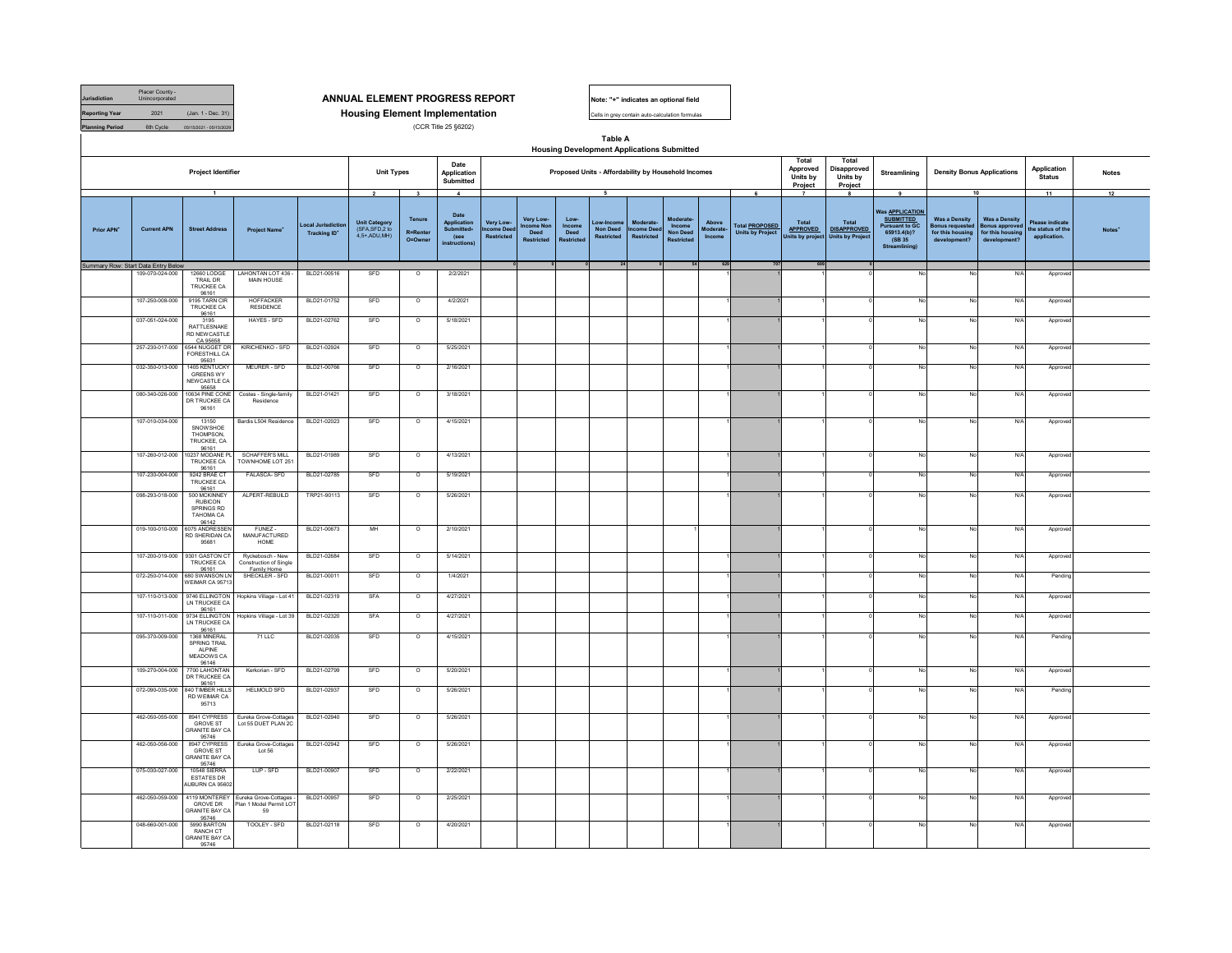| Total<br>Total<br>Date<br>Approved<br>Disapproved<br>Application<br>Project Identifier<br><b>Unit Types</b><br>Proposed Units - Affordability by Household Incomes<br><b>Density Bonus Applications</b><br>Application<br>Streamlining<br><b>Notes</b><br>Units by<br>Units by<br><b>Status</b><br>Submitted<br>Project<br>Project<br>5<br>10<br>11<br>12<br>$\overline{\mathbf{3}}$<br>$\overline{4}$<br>9<br>Vas APPLICATION<br>Date<br>Tenure<br>Very Low-<br>Low-<br><b>SUBMITTED</b><br><b>Was a Density</b><br><b>Was a Density</b><br>Moderat<br>Very Low-<br>Total<br>Total<br>Above<br>ase indicat<br>Unit Category<br>(SFA,SFD,2 to<br>ow-Incor<br><b>Applicatio</b><br>ocal Jurisdict<br><b>Total PROPOSED</b><br>ncome Nor<br>Income<br>Income<br><b>Pursuant to GC</b><br>onus requested<br>onus approv<br>Prior APN <sup>+</sup><br><b>Current APN</b><br><b>Street Address</b><br><b>Submitted</b><br>ome Dee<br><b>Non Deed</b><br>come Dee<br>loderate<br><b>APPROVED</b><br><b>DISAPPROVED</b><br>the status of the<br>Notes'<br><b>Project Name</b><br><b>Deed</b><br>Deed<br>Non Deer<br><b>Units by Project</b><br>65913.4(b)?<br><b>R=Rente</b><br>for this housing<br>for this hou<br><b>Tracking ID</b><br>4.5+ ADU.MH)<br>(see<br>Restricted<br><b>Restricted</b><br><b>Restricted</b><br>Income<br>nits by project<br><b>Units by Project</b><br>application.<br>O=Owne<br>Restricte<br>(SB 35)<br>development'<br><b>Restricte</b><br><b>Restricte</b><br>development?<br>instruction<br><b>Stre</b><br>BLD21-02930<br>019-100-097-000<br>5825 8TH ST<br>Pavenko - New Home<br>SFD<br>$\circ$<br>5/25/2021<br>N/f<br>Pendin<br>No<br>SHERIDAN CA<br>95681<br>BLD21-02931<br>ADU<br>5/25/2021<br>019-100-097-000<br>5825 8TH ST<br>Pavenko - ADU<br>$\circ$<br>N<br>Pending<br>No<br>SHERIDAN CA<br>95681<br>462-050-065-000<br>946 CYPRESS<br>BLD21-02943<br>SFD<br>5/26/2021<br>Eureka Grove-Cottages<br>$\circ$<br>N/<br>No<br>Approve<br>GROVE ST<br>Lot 65<br>RANITE BAY CA<br>95746<br>8940 CYPRESS<br>SFD<br>462-050-066-000<br>Eureka Grove-Cottages<br>BLD21-02945<br>5/26/2021<br>$\overline{\phantom{a}}$<br>N/f<br>No<br>No<br>Approve<br>GROVE ST<br>Lot 66 Production Hom<br><b>GRANITE BAY CA</b><br>permit<br>95746<br>023-480-046-000<br>4851 PEACE LILY<br>Lennar Homes - Lazio -<br>BLD21-01217<br>SFD<br>$\circ$<br>3/10/2021<br>No<br>No<br>N/f<br>Approve<br>LN ROSEVILLE CA<br>Lot 161<br>95747<br>95747<br>1892 CHRISTIAN<br><b>ROSS SFD</b><br>SFD<br>077-023-064-000<br>BLD21-00977<br>2/25/2021<br>$\circ$<br>N/<br>Approve<br>No<br>No<br>VALLEY RD<br>UBURN CA 95602<br>106-020-014-000<br>10820<br>Tunguz- CC33 Main<br>BLD21-01233<br>SFD<br>3/10/2021<br>$\circ$<br>N/f<br>Approve<br>Nr<br>No<br>CAIRNCROFT LN<br>House<br>TRUCKEE CA<br>96161<br>BAY CITY - SFD<br>BLD21-02152<br>SFD<br>078-240-010-000<br>4350 LA BROSA P<br>$\overline{\circ}$<br>4/21/2021<br>N/f<br>Approve<br>No<br>No<br>FORESTHILL CA<br>95631<br>107-010-029-000<br>ELLISON - SFD<br>BLD21-02838<br>SFD<br>5/20/2021<br>13196<br>$\circ$<br>N/f<br>Approve<br>Nr<br>No<br>SNOWSHOE<br>THOMPSON.<br>TRUCKEE, CA<br>96161<br>3340 OLD<br>HONCHAR - SFD<br>BLD21-02843<br>SFD<br>5/21/2021<br>037-041-006-000<br>$\circ$<br>N/f<br><b>No</b><br>Approv<br>No<br>ORCHARD IN<br>OOMIS CA 95650<br>042-211-067-000<br>9764<br>LEVCO - SFD<br>BLD21-01566<br>SFD<br>3/25/2021<br>$\circ$<br>N/f<br>Approve<br>N٥<br>POWERHOUSE<br><b>RD NEW CASTLE</b><br>CA 95658<br>047-212-005-000<br>7872 LAKESHORE<br>ANDERS - SFD<br>BLD21-00210<br>SFD<br>$\circ$<br>1/13/2021<br>No<br>No<br>N/f<br>Pending<br>R GRANITE BAY<br>CA 95746<br>073-040-002-000<br>39 GREENWOOD<br>ASSENA - SFD<br>BLD21-02170<br>SFD<br>$\circ$<br>4/21/2021<br>N/A<br>No<br>No<br>Pending<br>DR MEADOW<br>VISTA CA 95722<br>058-060-051-000<br>15075 GRAND<br>GREY - SFD<br>BLD21-01583<br>SFD<br>3/26/2021<br>$\circ$<br>No<br>N/A<br>No<br>Approve<br>KNOLL DR<br><b>MEADOW VISTA</b><br>CA 95722<br>BLD21-01301<br>SFD<br>3/12/2021<br>106-110-010-000<br>8155 VALHALLA<br>Conn Residence-Single<br>$\overline{\circ}$<br>N/f<br>Approve<br>No<br>DR TRUCKEE CA<br>Family Residential<br>96161<br>2244 HILLARY DR<br>069-420-041-000<br>STEPHEN - SFD<br>BLD21-02537<br>SFD<br>$\overline{\circ}$<br>5/7/2021<br>N/A<br>No<br>Approv<br>SODA SPRINGS<br>CA 95728<br>SFD<br>090-272-012-000<br>9837 YACHT ST<br>Cory - Rebuild SFD<br>TRP21-90096<br>$\overline{\circ}$<br>5/10/2021<br>N/f<br>Pendin<br>No<br><b>INGS BEACH CA</b><br>96143<br>2078 LONG VIEW<br>SFD<br>058-050-057-000<br>LUCA - SFD<br>BLD21-01662<br>3/30/2021<br>N/f<br>$\circ$<br>No<br>Approve<br>No<br>DR MEADOW<br>VISTA CA 95722<br>2611 PINNACLE<br>058-044-014-000<br>PRIMA - SFD<br>BLD21-01672<br>SFD<br>3/31/2021<br>N/A<br>$\circ$<br>No<br>Approv<br>VIEW DR<br>MEADOW VISTA<br>CA 95722<br>3344 BOYINGTON<br>Eckhart- Manufactured<br>BLD21-02428<br>MH<br>5/3/2021<br>043-040-006-000<br>$\circ$<br>N/<br>Approve<br>No<br>RD LOOMIS CA<br>Home<br>95650<br>093-230-008-000<br>116 MARLETTE<br>ales - Rebuild/Additio<br>TRP21-90008<br>SFD<br>1/20/2021<br>N/A<br>$\circ$<br>No<br>No<br>Approve<br>DR TAHOE CITY<br>CA 96145<br>LEE - ADU<br>BLD21-02625<br>ADU<br>076-232-027-000<br>14022 Hidder<br>$\Omega$<br>5/12/2021<br>No<br>N/L<br>Approve<br>No<br>ines PL AUBURN<br>CA 95602<br>096-580-007-000<br>391 SIERRA<br>Johansen - SFD<br>BLD21-02872<br>SFD<br>$\circ$<br>5/23/2021<br>N/f<br>Appro<br>CREST TRAIL<br><b>LYMPIC VALLEY</b><br>CA 96145<br>9070 CHELSHIRE<br>463-010-005-000<br>CALL - SFD<br>BLD21-02514<br>SFD<br>$\circ$<br>5/6/2021<br>N/f<br>Approve<br>No<br>No<br>ESTATES CT<br><b>GRANITE BAY CA</b><br>95746<br>106-270-006-000<br>9468 CLERMONT<br>PBC Holdings - Single<br>BLD21-01643<br>SFD<br>$\circ$<br>3/29/2021<br>N/f<br>No<br>No<br>Approv<br>CT TRUCKEE CA<br>Family<br>96161<br>047-110-035-000<br>7541 MIA I INDA<br>SANCHEZ - ADU<br>BLD21-00502<br>ADU<br>$\mathbb{R}$<br>2/1/2021<br>No<br>No<br>N/L<br>Approved<br>T GRANITE BAY<br>CA 95746<br>NORCAL HOMES SFD<br>SFD<br>047-011-079-000<br>BLD21-01496<br>3/23/2021<br>N/f<br>7175 WILDWOOD<br>$\circ$<br>No<br>No<br>Approve<br>PL GRANITE BAY |  |          |  |  |  |  | Table A<br><b>Housing Development Applications Submitted</b> |  |  |  |  |  |  |
|---------------------------------------------------------------------------------------------------------------------------------------------------------------------------------------------------------------------------------------------------------------------------------------------------------------------------------------------------------------------------------------------------------------------------------------------------------------------------------------------------------------------------------------------------------------------------------------------------------------------------------------------------------------------------------------------------------------------------------------------------------------------------------------------------------------------------------------------------------------------------------------------------------------------------------------------------------------------------------------------------------------------------------------------------------------------------------------------------------------------------------------------------------------------------------------------------------------------------------------------------------------------------------------------------------------------------------------------------------------------------------------------------------------------------------------------------------------------------------------------------------------------------------------------------------------------------------------------------------------------------------------------------------------------------------------------------------------------------------------------------------------------------------------------------------------------------------------------------------------------------------------------------------------------------------------------------------------------------------------------------------------------------------------------------------------------------------------------------------------------------------------------------------------------------------------------------------------------------------------------------------------------------------------------------------------------------------------------------------------------------------------------------------------------------------------------------------------------------------------------------------------------------------------------------------------------------------------------------------------------------------------------------------------------------------------------------------------------------------------------------------------------------------------------------------------------------------------------------------------------------------------------------------------------------------------------------------------------------------------------------------------------------------------------------------------------------------------------------------------------------------------------------------------------------------------------------------------------------------------------------------------------------------------------------------------------------------------------------------------------------------------------------------------------------------------------------------------------------------------------------------------------------------------------------------------------------------------------------------------------------------------------------------------------------------------------------------------------------------------------------------------------------------------------------------------------------------------------------------------------------------------------------------------------------------------------------------------------------------------------------------------------------------------------------------------------------------------------------------------------------------------------------------------------------------------------------------------------------------------------------------------------------------------------------------------------------------------------------------------------------------------------------------------------------------------------------------------------------------------------------------------------------------------------------------------------------------------------------------------------------------------------------------------------------------------------------------------------------------------------------------------------------------------------------------------------------------------------------------------------------------------------------------------------------------------------------------------------------------------------------------------------------------------------------------------------------------------------------------------------------------------------------------------------------------------------------------------------------------------------------------------------------------------------------------------------------------------------------------------------------------------------------------------------------------------------------------------------------------------------------------------------------------------------------------------------------------------------------------------------------------------------------------------------------------------------------------------------------------------------------------------------------------------------------------------------------------------------------------------------------------------------------------------------------------------------------------------------------------------------------------------------------------------------------------------------------------------------------------------------------------------------------------------------------------------------------------------------------------------------|--|----------|--|--|--|--|--------------------------------------------------------------|--|--|--|--|--|--|
|                                                                                                                                                                                                                                                                                                                                                                                                                                                                                                                                                                                                                                                                                                                                                                                                                                                                                                                                                                                                                                                                                                                                                                                                                                                                                                                                                                                                                                                                                                                                                                                                                                                                                                                                                                                                                                                                                                                                                                                                                                                                                                                                                                                                                                                                                                                                                                                                                                                                                                                                                                                                                                                                                                                                                                                                                                                                                                                                                                                                                                                                                                                                                                                                                                                                                                                                                                                                                                                                                                                                                                                                                                                                                                                                                                                                                                                                                                                                                                                                                                                                                                                                                                                                                                                                                                                                                                                                                                                                                                                                                                                                                                                                                                                                                                                                                                                                                                                                                                                                                                                                                                                                                                                                                                                                                                                                                                                                                                                                                                                                                                                                                                                                                                                                                                                                                                                                                                                                                                                                                                                                                                                                                                                                                                             |  |          |  |  |  |  |                                                              |  |  |  |  |  |  |
|                                                                                                                                                                                                                                                                                                                                                                                                                                                                                                                                                                                                                                                                                                                                                                                                                                                                                                                                                                                                                                                                                                                                                                                                                                                                                                                                                                                                                                                                                                                                                                                                                                                                                                                                                                                                                                                                                                                                                                                                                                                                                                                                                                                                                                                                                                                                                                                                                                                                                                                                                                                                                                                                                                                                                                                                                                                                                                                                                                                                                                                                                                                                                                                                                                                                                                                                                                                                                                                                                                                                                                                                                                                                                                                                                                                                                                                                                                                                                                                                                                                                                                                                                                                                                                                                                                                                                                                                                                                                                                                                                                                                                                                                                                                                                                                                                                                                                                                                                                                                                                                                                                                                                                                                                                                                                                                                                                                                                                                                                                                                                                                                                                                                                                                                                                                                                                                                                                                                                                                                                                                                                                                                                                                                                                             |  |          |  |  |  |  |                                                              |  |  |  |  |  |  |
|                                                                                                                                                                                                                                                                                                                                                                                                                                                                                                                                                                                                                                                                                                                                                                                                                                                                                                                                                                                                                                                                                                                                                                                                                                                                                                                                                                                                                                                                                                                                                                                                                                                                                                                                                                                                                                                                                                                                                                                                                                                                                                                                                                                                                                                                                                                                                                                                                                                                                                                                                                                                                                                                                                                                                                                                                                                                                                                                                                                                                                                                                                                                                                                                                                                                                                                                                                                                                                                                                                                                                                                                                                                                                                                                                                                                                                                                                                                                                                                                                                                                                                                                                                                                                                                                                                                                                                                                                                                                                                                                                                                                                                                                                                                                                                                                                                                                                                                                                                                                                                                                                                                                                                                                                                                                                                                                                                                                                                                                                                                                                                                                                                                                                                                                                                                                                                                                                                                                                                                                                                                                                                                                                                                                                                             |  |          |  |  |  |  |                                                              |  |  |  |  |  |  |
|                                                                                                                                                                                                                                                                                                                                                                                                                                                                                                                                                                                                                                                                                                                                                                                                                                                                                                                                                                                                                                                                                                                                                                                                                                                                                                                                                                                                                                                                                                                                                                                                                                                                                                                                                                                                                                                                                                                                                                                                                                                                                                                                                                                                                                                                                                                                                                                                                                                                                                                                                                                                                                                                                                                                                                                                                                                                                                                                                                                                                                                                                                                                                                                                                                                                                                                                                                                                                                                                                                                                                                                                                                                                                                                                                                                                                                                                                                                                                                                                                                                                                                                                                                                                                                                                                                                                                                                                                                                                                                                                                                                                                                                                                                                                                                                                                                                                                                                                                                                                                                                                                                                                                                                                                                                                                                                                                                                                                                                                                                                                                                                                                                                                                                                                                                                                                                                                                                                                                                                                                                                                                                                                                                                                                                             |  |          |  |  |  |  |                                                              |  |  |  |  |  |  |
|                                                                                                                                                                                                                                                                                                                                                                                                                                                                                                                                                                                                                                                                                                                                                                                                                                                                                                                                                                                                                                                                                                                                                                                                                                                                                                                                                                                                                                                                                                                                                                                                                                                                                                                                                                                                                                                                                                                                                                                                                                                                                                                                                                                                                                                                                                                                                                                                                                                                                                                                                                                                                                                                                                                                                                                                                                                                                                                                                                                                                                                                                                                                                                                                                                                                                                                                                                                                                                                                                                                                                                                                                                                                                                                                                                                                                                                                                                                                                                                                                                                                                                                                                                                                                                                                                                                                                                                                                                                                                                                                                                                                                                                                                                                                                                                                                                                                                                                                                                                                                                                                                                                                                                                                                                                                                                                                                                                                                                                                                                                                                                                                                                                                                                                                                                                                                                                                                                                                                                                                                                                                                                                                                                                                                                             |  |          |  |  |  |  |                                                              |  |  |  |  |  |  |
|                                                                                                                                                                                                                                                                                                                                                                                                                                                                                                                                                                                                                                                                                                                                                                                                                                                                                                                                                                                                                                                                                                                                                                                                                                                                                                                                                                                                                                                                                                                                                                                                                                                                                                                                                                                                                                                                                                                                                                                                                                                                                                                                                                                                                                                                                                                                                                                                                                                                                                                                                                                                                                                                                                                                                                                                                                                                                                                                                                                                                                                                                                                                                                                                                                                                                                                                                                                                                                                                                                                                                                                                                                                                                                                                                                                                                                                                                                                                                                                                                                                                                                                                                                                                                                                                                                                                                                                                                                                                                                                                                                                                                                                                                                                                                                                                                                                                                                                                                                                                                                                                                                                                                                                                                                                                                                                                                                                                                                                                                                                                                                                                                                                                                                                                                                                                                                                                                                                                                                                                                                                                                                                                                                                                                                             |  |          |  |  |  |  |                                                              |  |  |  |  |  |  |
|                                                                                                                                                                                                                                                                                                                                                                                                                                                                                                                                                                                                                                                                                                                                                                                                                                                                                                                                                                                                                                                                                                                                                                                                                                                                                                                                                                                                                                                                                                                                                                                                                                                                                                                                                                                                                                                                                                                                                                                                                                                                                                                                                                                                                                                                                                                                                                                                                                                                                                                                                                                                                                                                                                                                                                                                                                                                                                                                                                                                                                                                                                                                                                                                                                                                                                                                                                                                                                                                                                                                                                                                                                                                                                                                                                                                                                                                                                                                                                                                                                                                                                                                                                                                                                                                                                                                                                                                                                                                                                                                                                                                                                                                                                                                                                                                                                                                                                                                                                                                                                                                                                                                                                                                                                                                                                                                                                                                                                                                                                                                                                                                                                                                                                                                                                                                                                                                                                                                                                                                                                                                                                                                                                                                                                             |  |          |  |  |  |  |                                                              |  |  |  |  |  |  |
|                                                                                                                                                                                                                                                                                                                                                                                                                                                                                                                                                                                                                                                                                                                                                                                                                                                                                                                                                                                                                                                                                                                                                                                                                                                                                                                                                                                                                                                                                                                                                                                                                                                                                                                                                                                                                                                                                                                                                                                                                                                                                                                                                                                                                                                                                                                                                                                                                                                                                                                                                                                                                                                                                                                                                                                                                                                                                                                                                                                                                                                                                                                                                                                                                                                                                                                                                                                                                                                                                                                                                                                                                                                                                                                                                                                                                                                                                                                                                                                                                                                                                                                                                                                                                                                                                                                                                                                                                                                                                                                                                                                                                                                                                                                                                                                                                                                                                                                                                                                                                                                                                                                                                                                                                                                                                                                                                                                                                                                                                                                                                                                                                                                                                                                                                                                                                                                                                                                                                                                                                                                                                                                                                                                                                                             |  |          |  |  |  |  |                                                              |  |  |  |  |  |  |
|                                                                                                                                                                                                                                                                                                                                                                                                                                                                                                                                                                                                                                                                                                                                                                                                                                                                                                                                                                                                                                                                                                                                                                                                                                                                                                                                                                                                                                                                                                                                                                                                                                                                                                                                                                                                                                                                                                                                                                                                                                                                                                                                                                                                                                                                                                                                                                                                                                                                                                                                                                                                                                                                                                                                                                                                                                                                                                                                                                                                                                                                                                                                                                                                                                                                                                                                                                                                                                                                                                                                                                                                                                                                                                                                                                                                                                                                                                                                                                                                                                                                                                                                                                                                                                                                                                                                                                                                                                                                                                                                                                                                                                                                                                                                                                                                                                                                                                                                                                                                                                                                                                                                                                                                                                                                                                                                                                                                                                                                                                                                                                                                                                                                                                                                                                                                                                                                                                                                                                                                                                                                                                                                                                                                                                             |  |          |  |  |  |  |                                                              |  |  |  |  |  |  |
|                                                                                                                                                                                                                                                                                                                                                                                                                                                                                                                                                                                                                                                                                                                                                                                                                                                                                                                                                                                                                                                                                                                                                                                                                                                                                                                                                                                                                                                                                                                                                                                                                                                                                                                                                                                                                                                                                                                                                                                                                                                                                                                                                                                                                                                                                                                                                                                                                                                                                                                                                                                                                                                                                                                                                                                                                                                                                                                                                                                                                                                                                                                                                                                                                                                                                                                                                                                                                                                                                                                                                                                                                                                                                                                                                                                                                                                                                                                                                                                                                                                                                                                                                                                                                                                                                                                                                                                                                                                                                                                                                                                                                                                                                                                                                                                                                                                                                                                                                                                                                                                                                                                                                                                                                                                                                                                                                                                                                                                                                                                                                                                                                                                                                                                                                                                                                                                                                                                                                                                                                                                                                                                                                                                                                                             |  |          |  |  |  |  |                                                              |  |  |  |  |  |  |
|                                                                                                                                                                                                                                                                                                                                                                                                                                                                                                                                                                                                                                                                                                                                                                                                                                                                                                                                                                                                                                                                                                                                                                                                                                                                                                                                                                                                                                                                                                                                                                                                                                                                                                                                                                                                                                                                                                                                                                                                                                                                                                                                                                                                                                                                                                                                                                                                                                                                                                                                                                                                                                                                                                                                                                                                                                                                                                                                                                                                                                                                                                                                                                                                                                                                                                                                                                                                                                                                                                                                                                                                                                                                                                                                                                                                                                                                                                                                                                                                                                                                                                                                                                                                                                                                                                                                                                                                                                                                                                                                                                                                                                                                                                                                                                                                                                                                                                                                                                                                                                                                                                                                                                                                                                                                                                                                                                                                                                                                                                                                                                                                                                                                                                                                                                                                                                                                                                                                                                                                                                                                                                                                                                                                                                             |  |          |  |  |  |  |                                                              |  |  |  |  |  |  |
|                                                                                                                                                                                                                                                                                                                                                                                                                                                                                                                                                                                                                                                                                                                                                                                                                                                                                                                                                                                                                                                                                                                                                                                                                                                                                                                                                                                                                                                                                                                                                                                                                                                                                                                                                                                                                                                                                                                                                                                                                                                                                                                                                                                                                                                                                                                                                                                                                                                                                                                                                                                                                                                                                                                                                                                                                                                                                                                                                                                                                                                                                                                                                                                                                                                                                                                                                                                                                                                                                                                                                                                                                                                                                                                                                                                                                                                                                                                                                                                                                                                                                                                                                                                                                                                                                                                                                                                                                                                                                                                                                                                                                                                                                                                                                                                                                                                                                                                                                                                                                                                                                                                                                                                                                                                                                                                                                                                                                                                                                                                                                                                                                                                                                                                                                                                                                                                                                                                                                                                                                                                                                                                                                                                                                                             |  |          |  |  |  |  |                                                              |  |  |  |  |  |  |
|                                                                                                                                                                                                                                                                                                                                                                                                                                                                                                                                                                                                                                                                                                                                                                                                                                                                                                                                                                                                                                                                                                                                                                                                                                                                                                                                                                                                                                                                                                                                                                                                                                                                                                                                                                                                                                                                                                                                                                                                                                                                                                                                                                                                                                                                                                                                                                                                                                                                                                                                                                                                                                                                                                                                                                                                                                                                                                                                                                                                                                                                                                                                                                                                                                                                                                                                                                                                                                                                                                                                                                                                                                                                                                                                                                                                                                                                                                                                                                                                                                                                                                                                                                                                                                                                                                                                                                                                                                                                                                                                                                                                                                                                                                                                                                                                                                                                                                                                                                                                                                                                                                                                                                                                                                                                                                                                                                                                                                                                                                                                                                                                                                                                                                                                                                                                                                                                                                                                                                                                                                                                                                                                                                                                                                             |  |          |  |  |  |  |                                                              |  |  |  |  |  |  |
|                                                                                                                                                                                                                                                                                                                                                                                                                                                                                                                                                                                                                                                                                                                                                                                                                                                                                                                                                                                                                                                                                                                                                                                                                                                                                                                                                                                                                                                                                                                                                                                                                                                                                                                                                                                                                                                                                                                                                                                                                                                                                                                                                                                                                                                                                                                                                                                                                                                                                                                                                                                                                                                                                                                                                                                                                                                                                                                                                                                                                                                                                                                                                                                                                                                                                                                                                                                                                                                                                                                                                                                                                                                                                                                                                                                                                                                                                                                                                                                                                                                                                                                                                                                                                                                                                                                                                                                                                                                                                                                                                                                                                                                                                                                                                                                                                                                                                                                                                                                                                                                                                                                                                                                                                                                                                                                                                                                                                                                                                                                                                                                                                                                                                                                                                                                                                                                                                                                                                                                                                                                                                                                                                                                                                                             |  |          |  |  |  |  |                                                              |  |  |  |  |  |  |
|                                                                                                                                                                                                                                                                                                                                                                                                                                                                                                                                                                                                                                                                                                                                                                                                                                                                                                                                                                                                                                                                                                                                                                                                                                                                                                                                                                                                                                                                                                                                                                                                                                                                                                                                                                                                                                                                                                                                                                                                                                                                                                                                                                                                                                                                                                                                                                                                                                                                                                                                                                                                                                                                                                                                                                                                                                                                                                                                                                                                                                                                                                                                                                                                                                                                                                                                                                                                                                                                                                                                                                                                                                                                                                                                                                                                                                                                                                                                                                                                                                                                                                                                                                                                                                                                                                                                                                                                                                                                                                                                                                                                                                                                                                                                                                                                                                                                                                                                                                                                                                                                                                                                                                                                                                                                                                                                                                                                                                                                                                                                                                                                                                                                                                                                                                                                                                                                                                                                                                                                                                                                                                                                                                                                                                             |  |          |  |  |  |  |                                                              |  |  |  |  |  |  |
|                                                                                                                                                                                                                                                                                                                                                                                                                                                                                                                                                                                                                                                                                                                                                                                                                                                                                                                                                                                                                                                                                                                                                                                                                                                                                                                                                                                                                                                                                                                                                                                                                                                                                                                                                                                                                                                                                                                                                                                                                                                                                                                                                                                                                                                                                                                                                                                                                                                                                                                                                                                                                                                                                                                                                                                                                                                                                                                                                                                                                                                                                                                                                                                                                                                                                                                                                                                                                                                                                                                                                                                                                                                                                                                                                                                                                                                                                                                                                                                                                                                                                                                                                                                                                                                                                                                                                                                                                                                                                                                                                                                                                                                                                                                                                                                                                                                                                                                                                                                                                                                                                                                                                                                                                                                                                                                                                                                                                                                                                                                                                                                                                                                                                                                                                                                                                                                                                                                                                                                                                                                                                                                                                                                                                                             |  |          |  |  |  |  |                                                              |  |  |  |  |  |  |
|                                                                                                                                                                                                                                                                                                                                                                                                                                                                                                                                                                                                                                                                                                                                                                                                                                                                                                                                                                                                                                                                                                                                                                                                                                                                                                                                                                                                                                                                                                                                                                                                                                                                                                                                                                                                                                                                                                                                                                                                                                                                                                                                                                                                                                                                                                                                                                                                                                                                                                                                                                                                                                                                                                                                                                                                                                                                                                                                                                                                                                                                                                                                                                                                                                                                                                                                                                                                                                                                                                                                                                                                                                                                                                                                                                                                                                                                                                                                                                                                                                                                                                                                                                                                                                                                                                                                                                                                                                                                                                                                                                                                                                                                                                                                                                                                                                                                                                                                                                                                                                                                                                                                                                                                                                                                                                                                                                                                                                                                                                                                                                                                                                                                                                                                                                                                                                                                                                                                                                                                                                                                                                                                                                                                                                             |  |          |  |  |  |  |                                                              |  |  |  |  |  |  |
|                                                                                                                                                                                                                                                                                                                                                                                                                                                                                                                                                                                                                                                                                                                                                                                                                                                                                                                                                                                                                                                                                                                                                                                                                                                                                                                                                                                                                                                                                                                                                                                                                                                                                                                                                                                                                                                                                                                                                                                                                                                                                                                                                                                                                                                                                                                                                                                                                                                                                                                                                                                                                                                                                                                                                                                                                                                                                                                                                                                                                                                                                                                                                                                                                                                                                                                                                                                                                                                                                                                                                                                                                                                                                                                                                                                                                                                                                                                                                                                                                                                                                                                                                                                                                                                                                                                                                                                                                                                                                                                                                                                                                                                                                                                                                                                                                                                                                                                                                                                                                                                                                                                                                                                                                                                                                                                                                                                                                                                                                                                                                                                                                                                                                                                                                                                                                                                                                                                                                                                                                                                                                                                                                                                                                                             |  |          |  |  |  |  |                                                              |  |  |  |  |  |  |
|                                                                                                                                                                                                                                                                                                                                                                                                                                                                                                                                                                                                                                                                                                                                                                                                                                                                                                                                                                                                                                                                                                                                                                                                                                                                                                                                                                                                                                                                                                                                                                                                                                                                                                                                                                                                                                                                                                                                                                                                                                                                                                                                                                                                                                                                                                                                                                                                                                                                                                                                                                                                                                                                                                                                                                                                                                                                                                                                                                                                                                                                                                                                                                                                                                                                                                                                                                                                                                                                                                                                                                                                                                                                                                                                                                                                                                                                                                                                                                                                                                                                                                                                                                                                                                                                                                                                                                                                                                                                                                                                                                                                                                                                                                                                                                                                                                                                                                                                                                                                                                                                                                                                                                                                                                                                                                                                                                                                                                                                                                                                                                                                                                                                                                                                                                                                                                                                                                                                                                                                                                                                                                                                                                                                                                             |  |          |  |  |  |  |                                                              |  |  |  |  |  |  |
|                                                                                                                                                                                                                                                                                                                                                                                                                                                                                                                                                                                                                                                                                                                                                                                                                                                                                                                                                                                                                                                                                                                                                                                                                                                                                                                                                                                                                                                                                                                                                                                                                                                                                                                                                                                                                                                                                                                                                                                                                                                                                                                                                                                                                                                                                                                                                                                                                                                                                                                                                                                                                                                                                                                                                                                                                                                                                                                                                                                                                                                                                                                                                                                                                                                                                                                                                                                                                                                                                                                                                                                                                                                                                                                                                                                                                                                                                                                                                                                                                                                                                                                                                                                                                                                                                                                                                                                                                                                                                                                                                                                                                                                                                                                                                                                                                                                                                                                                                                                                                                                                                                                                                                                                                                                                                                                                                                                                                                                                                                                                                                                                                                                                                                                                                                                                                                                                                                                                                                                                                                                                                                                                                                                                                                             |  |          |  |  |  |  |                                                              |  |  |  |  |  |  |
|                                                                                                                                                                                                                                                                                                                                                                                                                                                                                                                                                                                                                                                                                                                                                                                                                                                                                                                                                                                                                                                                                                                                                                                                                                                                                                                                                                                                                                                                                                                                                                                                                                                                                                                                                                                                                                                                                                                                                                                                                                                                                                                                                                                                                                                                                                                                                                                                                                                                                                                                                                                                                                                                                                                                                                                                                                                                                                                                                                                                                                                                                                                                                                                                                                                                                                                                                                                                                                                                                                                                                                                                                                                                                                                                                                                                                                                                                                                                                                                                                                                                                                                                                                                                                                                                                                                                                                                                                                                                                                                                                                                                                                                                                                                                                                                                                                                                                                                                                                                                                                                                                                                                                                                                                                                                                                                                                                                                                                                                                                                                                                                                                                                                                                                                                                                                                                                                                                                                                                                                                                                                                                                                                                                                                                             |  |          |  |  |  |  |                                                              |  |  |  |  |  |  |
|                                                                                                                                                                                                                                                                                                                                                                                                                                                                                                                                                                                                                                                                                                                                                                                                                                                                                                                                                                                                                                                                                                                                                                                                                                                                                                                                                                                                                                                                                                                                                                                                                                                                                                                                                                                                                                                                                                                                                                                                                                                                                                                                                                                                                                                                                                                                                                                                                                                                                                                                                                                                                                                                                                                                                                                                                                                                                                                                                                                                                                                                                                                                                                                                                                                                                                                                                                                                                                                                                                                                                                                                                                                                                                                                                                                                                                                                                                                                                                                                                                                                                                                                                                                                                                                                                                                                                                                                                                                                                                                                                                                                                                                                                                                                                                                                                                                                                                                                                                                                                                                                                                                                                                                                                                                                                                                                                                                                                                                                                                                                                                                                                                                                                                                                                                                                                                                                                                                                                                                                                                                                                                                                                                                                                                             |  |          |  |  |  |  |                                                              |  |  |  |  |  |  |
|                                                                                                                                                                                                                                                                                                                                                                                                                                                                                                                                                                                                                                                                                                                                                                                                                                                                                                                                                                                                                                                                                                                                                                                                                                                                                                                                                                                                                                                                                                                                                                                                                                                                                                                                                                                                                                                                                                                                                                                                                                                                                                                                                                                                                                                                                                                                                                                                                                                                                                                                                                                                                                                                                                                                                                                                                                                                                                                                                                                                                                                                                                                                                                                                                                                                                                                                                                                                                                                                                                                                                                                                                                                                                                                                                                                                                                                                                                                                                                                                                                                                                                                                                                                                                                                                                                                                                                                                                                                                                                                                                                                                                                                                                                                                                                                                                                                                                                                                                                                                                                                                                                                                                                                                                                                                                                                                                                                                                                                                                                                                                                                                                                                                                                                                                                                                                                                                                                                                                                                                                                                                                                                                                                                                                                             |  |          |  |  |  |  |                                                              |  |  |  |  |  |  |
|                                                                                                                                                                                                                                                                                                                                                                                                                                                                                                                                                                                                                                                                                                                                                                                                                                                                                                                                                                                                                                                                                                                                                                                                                                                                                                                                                                                                                                                                                                                                                                                                                                                                                                                                                                                                                                                                                                                                                                                                                                                                                                                                                                                                                                                                                                                                                                                                                                                                                                                                                                                                                                                                                                                                                                                                                                                                                                                                                                                                                                                                                                                                                                                                                                                                                                                                                                                                                                                                                                                                                                                                                                                                                                                                                                                                                                                                                                                                                                                                                                                                                                                                                                                                                                                                                                                                                                                                                                                                                                                                                                                                                                                                                                                                                                                                                                                                                                                                                                                                                                                                                                                                                                                                                                                                                                                                                                                                                                                                                                                                                                                                                                                                                                                                                                                                                                                                                                                                                                                                                                                                                                                                                                                                                                             |  |          |  |  |  |  |                                                              |  |  |  |  |  |  |
|                                                                                                                                                                                                                                                                                                                                                                                                                                                                                                                                                                                                                                                                                                                                                                                                                                                                                                                                                                                                                                                                                                                                                                                                                                                                                                                                                                                                                                                                                                                                                                                                                                                                                                                                                                                                                                                                                                                                                                                                                                                                                                                                                                                                                                                                                                                                                                                                                                                                                                                                                                                                                                                                                                                                                                                                                                                                                                                                                                                                                                                                                                                                                                                                                                                                                                                                                                                                                                                                                                                                                                                                                                                                                                                                                                                                                                                                                                                                                                                                                                                                                                                                                                                                                                                                                                                                                                                                                                                                                                                                                                                                                                                                                                                                                                                                                                                                                                                                                                                                                                                                                                                                                                                                                                                                                                                                                                                                                                                                                                                                                                                                                                                                                                                                                                                                                                                                                                                                                                                                                                                                                                                                                                                                                                             |  |          |  |  |  |  |                                                              |  |  |  |  |  |  |
|                                                                                                                                                                                                                                                                                                                                                                                                                                                                                                                                                                                                                                                                                                                                                                                                                                                                                                                                                                                                                                                                                                                                                                                                                                                                                                                                                                                                                                                                                                                                                                                                                                                                                                                                                                                                                                                                                                                                                                                                                                                                                                                                                                                                                                                                                                                                                                                                                                                                                                                                                                                                                                                                                                                                                                                                                                                                                                                                                                                                                                                                                                                                                                                                                                                                                                                                                                                                                                                                                                                                                                                                                                                                                                                                                                                                                                                                                                                                                                                                                                                                                                                                                                                                                                                                                                                                                                                                                                                                                                                                                                                                                                                                                                                                                                                                                                                                                                                                                                                                                                                                                                                                                                                                                                                                                                                                                                                                                                                                                                                                                                                                                                                                                                                                                                                                                                                                                                                                                                                                                                                                                                                                                                                                                                             |  |          |  |  |  |  |                                                              |  |  |  |  |  |  |
|                                                                                                                                                                                                                                                                                                                                                                                                                                                                                                                                                                                                                                                                                                                                                                                                                                                                                                                                                                                                                                                                                                                                                                                                                                                                                                                                                                                                                                                                                                                                                                                                                                                                                                                                                                                                                                                                                                                                                                                                                                                                                                                                                                                                                                                                                                                                                                                                                                                                                                                                                                                                                                                                                                                                                                                                                                                                                                                                                                                                                                                                                                                                                                                                                                                                                                                                                                                                                                                                                                                                                                                                                                                                                                                                                                                                                                                                                                                                                                                                                                                                                                                                                                                                                                                                                                                                                                                                                                                                                                                                                                                                                                                                                                                                                                                                                                                                                                                                                                                                                                                                                                                                                                                                                                                                                                                                                                                                                                                                                                                                                                                                                                                                                                                                                                                                                                                                                                                                                                                                                                                                                                                                                                                                                                             |  |          |  |  |  |  |                                                              |  |  |  |  |  |  |
|                                                                                                                                                                                                                                                                                                                                                                                                                                                                                                                                                                                                                                                                                                                                                                                                                                                                                                                                                                                                                                                                                                                                                                                                                                                                                                                                                                                                                                                                                                                                                                                                                                                                                                                                                                                                                                                                                                                                                                                                                                                                                                                                                                                                                                                                                                                                                                                                                                                                                                                                                                                                                                                                                                                                                                                                                                                                                                                                                                                                                                                                                                                                                                                                                                                                                                                                                                                                                                                                                                                                                                                                                                                                                                                                                                                                                                                                                                                                                                                                                                                                                                                                                                                                                                                                                                                                                                                                                                                                                                                                                                                                                                                                                                                                                                                                                                                                                                                                                                                                                                                                                                                                                                                                                                                                                                                                                                                                                                                                                                                                                                                                                                                                                                                                                                                                                                                                                                                                                                                                                                                                                                                                                                                                                                             |  |          |  |  |  |  |                                                              |  |  |  |  |  |  |
|                                                                                                                                                                                                                                                                                                                                                                                                                                                                                                                                                                                                                                                                                                                                                                                                                                                                                                                                                                                                                                                                                                                                                                                                                                                                                                                                                                                                                                                                                                                                                                                                                                                                                                                                                                                                                                                                                                                                                                                                                                                                                                                                                                                                                                                                                                                                                                                                                                                                                                                                                                                                                                                                                                                                                                                                                                                                                                                                                                                                                                                                                                                                                                                                                                                                                                                                                                                                                                                                                                                                                                                                                                                                                                                                                                                                                                                                                                                                                                                                                                                                                                                                                                                                                                                                                                                                                                                                                                                                                                                                                                                                                                                                                                                                                                                                                                                                                                                                                                                                                                                                                                                                                                                                                                                                                                                                                                                                                                                                                                                                                                                                                                                                                                                                                                                                                                                                                                                                                                                                                                                                                                                                                                                                                                             |  | CA 95746 |  |  |  |  |                                                              |  |  |  |  |  |  |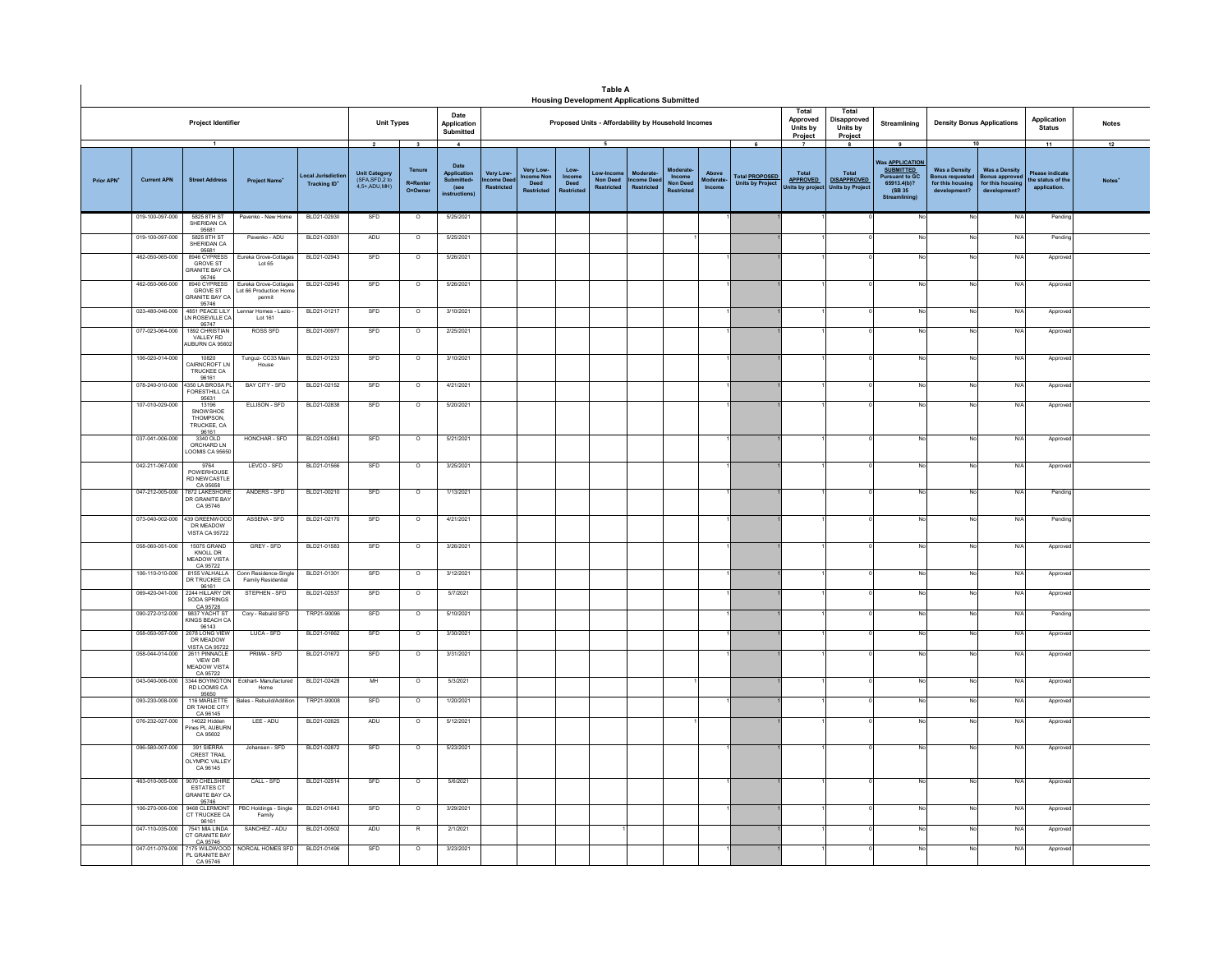|                        |                                    |                                                                                |                                                                       |                                                      |                                                                               |                                      |                                                    |                                             |                                               |                                      | <b>Table A</b><br><b>Housing Development Applications Submitted</b> |                             |                                                       |                                           |                                                      |                                                                                                             |                                                                                 |                                                                         |                                                           |                          |                              |              |
|------------------------|------------------------------------|--------------------------------------------------------------------------------|-----------------------------------------------------------------------|------------------------------------------------------|-------------------------------------------------------------------------------|--------------------------------------|----------------------------------------------------|---------------------------------------------|-----------------------------------------------|--------------------------------------|---------------------------------------------------------------------|-----------------------------|-------------------------------------------------------|-------------------------------------------|------------------------------------------------------|-------------------------------------------------------------------------------------------------------------|---------------------------------------------------------------------------------|-------------------------------------------------------------------------|-----------------------------------------------------------|--------------------------|------------------------------|--------------|
|                        |                                    | Project Identifier                                                             |                                                                       |                                                      | <b>Unit Types</b>                                                             |                                      | Date<br>Application<br>Submitted                   |                                             |                                               |                                      | Proposed Units - Affordability by Household Incomes                 |                             |                                                       |                                           |                                                      | Total<br>Approved<br>Units by<br>Project                                                                    | Total<br>Disapproved<br>Units by<br>Project                                     | Streamlining                                                            | <b>Density Bonus Applications</b>                         |                          | Application<br><b>Status</b> | <b>Notes</b> |
| Prior APN <sup>+</sup> | <b>Current APN</b>                 | ocal Jurisdictio<br><b>Tracking ID*</b>                                        | $\overline{2}$<br>Unit Category<br>(SFA, SFD, 2 to<br>$4,5+$ ADU, MH) | $\mathbf{3}$<br>Tenure<br><b>R=Renter</b><br>O=Owner | $\blacktriangle$<br>Date<br>Application<br>Submitted+<br>(see<br>instructions | Very Low-<br>ncome Dee<br>Restricted | Very Low-<br>tcome No<br>Deed<br><b>Restricted</b> | Low-<br><b>Income</b><br>Deed<br>Restricted | 5<br>ow-Inco<br><b>Non Deed</b><br>Restricted | Moderate<br>ncome Deed<br>Restricted | Moderate<br>Income<br><b>Non Deed</b><br>Restricted                 | Above<br>Moderate<br>Income | 6<br>Total <b>PROPOSED</b><br><b>Units by Project</b> | Total<br><b>APPROVED</b><br>nits by proje | -8<br>Total<br><b>DISAPPROVED</b><br>Jnits by Projec | 9<br>Vas <u>APPLICATION</u><br><b>SUBMITTED</b><br>Pursuant to GC<br>65913.4(b)?<br>(SB 35<br>Streamlining) | 10<br><b>Was a Density</b><br>onus requeste<br>for this housing<br>development? | <b>Was a Density</b><br>onus approve<br>for this housin<br>development? | 11<br>Please indicate<br>he status of the<br>application. | 12<br>Notes <sup>*</sup> |                              |              |
|                        | 077-280-012-000                    | 1121 SQUIRREL<br>CREEK PL<br>UBURN CA 9560                                     | LOWE - SFD                                                            | BLD21-01324                                          | SFD                                                                           | $\circ$                              | 3/15/2021                                          |                                             |                                               |                                      |                                                                     |                             |                                                       |                                           |                                                      |                                                                                                             |                                                                                 |                                                                         | No                                                        | N/A                      | Approved                     |              |
|                        | 075-161-021-000                    | 5360 MCELRO<br><b>RD MEADOW</b><br>VISTA CA 95722                              | BALDI<br>MANUFACTURED<br>HOME                                         | BLD21-00594                                          | MH                                                                            | $\overline{\circ}$                   | 2/4/2021                                           |                                             |                                               |                                      |                                                                     |                             |                                                       |                                           |                                                      |                                                                                                             |                                                                                 |                                                                         |                                                           | N/f                      | Approved                     |              |
|                        | 076-061-005-000                    | 2285 DRY CREEK<br><b>RD AUBURN CA</b><br>95602                                 | <b>HUGI ADU</b>                                                       | BLD21-02508                                          | ADU                                                                           | $\overline{\circ}$                   | 5/6/2021                                           |                                             |                                               |                                      |                                                                     |                             |                                                       |                                           |                                                      |                                                                                                             |                                                                                 |                                                                         |                                                           | N/f                      | Approv                       |              |
|                        | 069-470-065-000<br>107-260-021-000 | 6194 SERENE RD<br>SODA SPRINGS<br>CA 95728<br>10232 MODANE PL<br>TRUCKEE CA    | Deighton - NSFD<br>SCHAFFERS MILL<br>TOWNHOMES LOT 260                | BLD21-02512<br>BLD21-01330                           | SFD<br>SFD                                                                    | $\overline{\phantom{a}}$<br>$\circ$  | 5/6/2021<br>3/15/2021                              |                                             |                                               |                                      |                                                                     |                             |                                                       |                                           |                                                      |                                                                                                             |                                                                                 | No<br>No                                                                | No<br>No                                                  | N/A<br>N/A               | Pending<br>Approved          |              |
|                        | 107-260-026-000                    | 96161<br>0253 MODANE P<br>TRUCKEE CA<br>96161                                  | <b>SCHAFFER'S MILL</b><br>TOWNHOMES LOT 307                           | BLD21-01334                                          | SFD                                                                           | $\circ$                              | 3/15/2021                                          |                                             |                                               |                                      |                                                                     |                             |                                                       |                                           |                                                      |                                                                                                             |                                                                                 | No                                                                      |                                                           | N/A                      | Approve                      |              |
|                        | 107-260-019-000                    | 10224 MODANE PL<br>TRUCKEE CA<br>96161                                         | SCHAFFFR'S MILL<br>TOWNHOMES LOT 258                                  | BLD21-01339                                          | SFD                                                                           | $\circ$                              | 3/15/2021                                          |                                             |                                               |                                      |                                                                     |                             |                                                       |                                           |                                                      |                                                                                                             |                                                                                 | <b>No</b>                                                               | N                                                         | N/A                      | Approve                      |              |
|                        | 118-020-027-000                    | 347 PALISADES<br>CIR OLYMPIC<br>VALLEY CA 96146                                | Lot 47 - Traverse                                                     | BLD21-00066                                          | SFD                                                                           | $\Omega$                             | 1/6/2021                                           |                                             |                                               |                                      |                                                                     |                             |                                                       |                                           |                                                      |                                                                                                             |                                                                                 | No                                                                      | N.                                                        | N/A                      | Approve                      |              |
|                        | 074-010-044-000                    | 2708 VOLLEY LN<br><b>MEADOW VISTA</b><br>CA 95722                              | MENDELSON - ADU                                                       | BLD21-00131                                          | ADU                                                                           | $\overline{\circ}$                   | 1/9/2021                                           |                                             |                                               |                                      |                                                                     |                             |                                                       |                                           |                                                      |                                                                                                             |                                                                                 |                                                                         |                                                           | N/A                      | Approve                      |              |
|                        | 085-072-018-000                    | 840 SIERRA VISTA<br>AVE HOMEWOOD<br>CA 96141                                   | Himmelmann - SFD                                                      | TRP21-90110                                          | SFD                                                                           | $\overline{\circ}$                   | 5/25/2021                                          |                                             |                                               |                                      |                                                                     |                             |                                                       |                                           |                                                      |                                                                                                             |                                                                                 | No                                                                      |                                                           | N/A                      | Approve                      |              |
|                        | 118-020-004-000                    | 346 PALISADES<br>CIR OLYMPIC<br>VALLEY CA 96146                                | PALISADES DEV LLC -<br>SFR - TRAVERSE LOT<br>04                       | BLD21-00330                                          | SFD                                                                           | $\circ$                              | 1/21/2021                                          |                                             |                                               |                                      |                                                                     |                             |                                                       |                                           |                                                      |                                                                                                             |                                                                                 | No                                                                      | No                                                        | N/A                      | Approved                     |              |
|                        | 071-111-019-000                    | 22255 PLACER<br>HILLS RD COLFAX<br>CA 95713                                    | ROGERS - SFD                                                          | BLD21-01634                                          | SFD                                                                           | $\circ$                              | 3/29/2021                                          |                                             |                                               |                                      |                                                                     |                             |                                                       |                                           |                                                      |                                                                                                             |                                                                                 | No                                                                      | No                                                        | N/A                      | Approve                      |              |
|                        | 107-260-020-000                    | 0228 MODANE PI<br>TRUCKEE CA<br>96161                                          | SCHAFFER'S MILL<br>OWNHOMES LOT 259                                   | BLD21-01367                                          | SFD                                                                           | $\circ$                              | 3/16/2021                                          |                                             |                                               |                                      |                                                                     |                             |                                                       |                                           |                                                      |                                                                                                             |                                                                                 | No                                                                      |                                                           | N/A                      | Approve                      |              |
|                        | 076-043-062-000                    | 11235 JOEGER RD<br>AUBURN CA 95602                                             | THABAULT - ADU<br>CONVERSION                                          | BLD21-01944                                          | ADU                                                                           | $\mathsf{R}$                         | 4/12/2021                                          |                                             |                                               |                                      |                                                                     |                             |                                                       |                                           |                                                      |                                                                                                             |                                                                                 | No                                                                      | N                                                         | N/A                      | Approve                      |              |
|                        | 107-150-023-000                    | 10400<br>PROSPECTOR CT<br>Truckee CA 96161                                     | STUART - SFD                                                          | BLD21-02235                                          | SFD                                                                           | $\circ$                              | 4/24/2021                                          |                                             |                                               |                                      |                                                                     |                             |                                                       |                                           |                                                      |                                                                                                             |                                                                                 | No                                                                      | No                                                        | N/A                      | Approve                      |              |
|                        | 058-060-031-000                    | 15230<br><b>MOODMONT IN</b><br>MEADOW VISTA<br>CA 95722<br>7075 LAHONTAN       | VRONSKYY - SFD                                                        | BLD21-02290                                          | SFD                                                                           | $\circ$                              | 4/27/2021                                          |                                             |                                               |                                      |                                                                     |                             |                                                       |                                           |                                                      |                                                                                                             |                                                                                 |                                                                         |                                                           | N/A                      | Approve                      |              |
|                        | 109-140-001-000                    | DR TRUCKEE CA<br>96161<br>8827 LAHONTAN                                        | Tomczak - SFD<br>Likar - New SFD                                      | BLD21-02687<br>BLD21-02724                           | SFD<br>SFD                                                                    | $\circ$                              | 5/14/2021<br>5/17/2021                             |                                             |                                               |                                      |                                                                     |                             |                                                       |                                           |                                                      |                                                                                                             |                                                                                 | No                                                                      | No                                                        | N/A                      | Approve                      |              |
|                        | 108-020-004-000<br>018-033-019-000 | DR TRUCKEE CA<br>96161<br>8383 PORTER R                                        | MACIAS - ADU                                                          | BLD21-02015                                          | ADU                                                                           | $\circ$<br>$\circ$                   | 4/14/2021                                          |                                             |                                               |                                      |                                                                     |                             |                                                       |                                           |                                                      |                                                                                                             |                                                                                 | No                                                                      | No                                                        | N/A<br>N/A               | Approve<br>Pending           |              |
|                        | 109-140-003-000                    | SHERIDAN CA<br>95681<br>7105 LAHONTAN                                          | Stutz Residence                                                       | BLD21-00513                                          | SFD                                                                           | $\circ$                              | 2/1/2021                                           |                                             |                                               |                                      |                                                                     |                             |                                                       |                                           |                                                      |                                                                                                             |                                                                                 | No                                                                      | Ñ                                                         | N/A                      | Pendin                       |              |
|                        | 106-440-039-000                    | DR TRUCKEE CA<br>96161<br>7100 VILLANDRY                                       | Dawson - SFD                                                          | BLD21-02076                                          | SFD                                                                           | $\circ$                              | 4/16/2021                                          |                                             |                                               |                                      |                                                                     |                             |                                                       |                                           |                                                      |                                                                                                             |                                                                                 | No                                                                      | N <sub>c</sub>                                            | N/A                      | Approve                      |              |
|                        | 107-260-028-000                    | CIR TRUCKEE CA<br>96161<br>10261 MODANE F                                      | SCHAFFFR'S MILL                                                       | BLD21-01337                                          | SFD                                                                           | $\circ$                              | 3/15/2021                                          |                                             |                                               |                                      |                                                                     |                             |                                                       |                                           |                                                      |                                                                                                             |                                                                                 | No                                                                      | No                                                        | N/A                      | Approve                      |              |
|                        | 080-310-036-000                    | TRUCKEE CA<br>96161<br>11401 GOLDEN<br>PINE RD                                 | TOWNHOMES LOT 309<br>PARSONS - SFD                                    | BLD21-02426                                          | SFD                                                                           | $\circ$                              | 5/3/2021                                           |                                             |                                               |                                      |                                                                     |                             |                                                       |                                           |                                                      |                                                                                                             |                                                                                 | No                                                                      | No                                                        | N/A                      | Pending                      |              |
|                        | 035-031-005-000                    | <b>TRUCKEE CA</b><br>96161<br>011 OAKVIEW D                                    | HESS - ADU                                                            | BLD21-01373                                          | ADU                                                                           | $\circ$                              | 3/16/2021                                          |                                             |                                               |                                      |                                                                     |                             |                                                       |                                           |                                                      |                                                                                                             |                                                                                 | No                                                                      |                                                           | N/A                      | Approve                      |              |
|                        | 021-030-055-000                    | <b>GRANITE BAY CA</b><br>95746<br>450 CRITTER<br>CREEK RD<br><b>LINCOLN CA</b> | LEEBECK - ADU                                                         | BLD21-01657                                          | ADU                                                                           | $\circ$                              | 3/30/2021                                          |                                             |                                               |                                      |                                                                     |                             |                                                       |                                           |                                                      |                                                                                                             |                                                                                 | No                                                                      | N.                                                        | N/A                      | Approve                      |              |
|                        | 058-050-027-000                    | 95648<br>346 SHADY TREE<br>I N MEADOW<br><b>VISTA CA 95722</b>                 | PRIMA INVESTMENTS<br>SFD                                              | BLD21-01675                                          | SFD                                                                           | $\overline{\circ}$                   | 3/31/2021                                          |                                             |                                               |                                      |                                                                     |                             |                                                       |                                           |                                                      |                                                                                                             |                                                                                 | No                                                                      |                                                           | N/A                      | Approv                       |              |
|                        | 063-420-018-000                    | 1180 MOODY<br>RIDGE RD ALTA                                                    | <b>BROOKE - SFD</b>                                                   | BLD21-02380                                          | SED                                                                           | $\circ$                              | 4/30/2021                                          |                                             |                                               |                                      |                                                                     |                             |                                                       |                                           |                                                      |                                                                                                             |                                                                                 | No                                                                      | No                                                        | N/A                      | Pending                      |              |
|                        | 107-260-024-000                    | CA 95701<br>10244 MODANE PL<br>TRUCKEE CA<br>96161                             | SCHAFFER'S MILL<br>TOWNHOMES LOT 263                                  | BLD21-01719                                          | SFD                                                                           | $\circ$                              | 4/1/2021                                           |                                             |                                               |                                      |                                                                     |                             |                                                       |                                           |                                                      |                                                                                                             |                                                                                 |                                                                         |                                                           | N/A                      | Approved                     |              |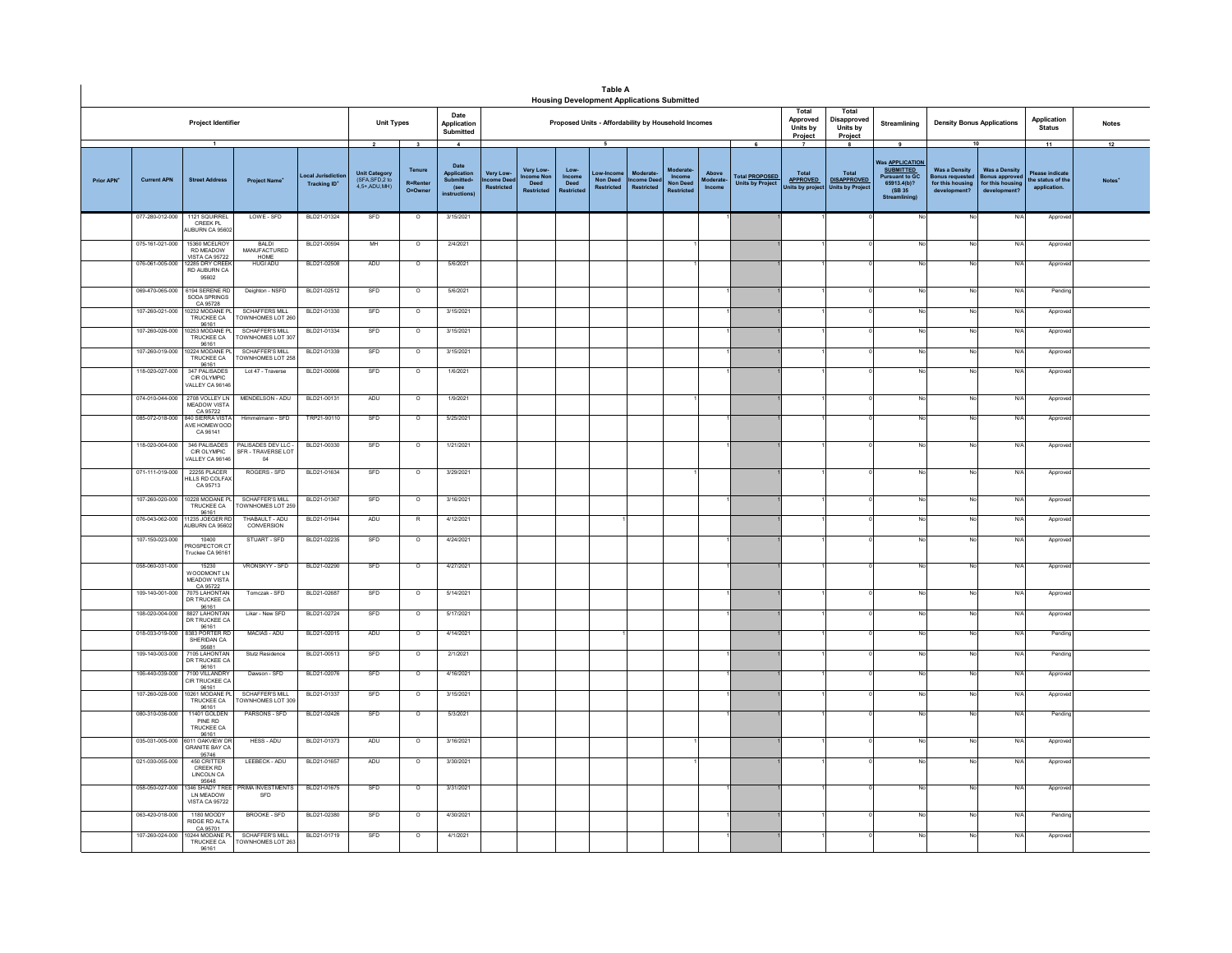|                        |                                    |                                                                                            |                                                             |                                     |                                                                    |                                                              |                                                                                |                                             |                                                    |                                             | <b>Table A</b><br><b>Housing Development Applications Submitted</b> |                                                   |                                                     |                             |                                                       |                                                                         |                                                                        |                                                                                                                     |                                                                                    |                                                                                 |                                                                   |                    |
|------------------------|------------------------------------|--------------------------------------------------------------------------------------------|-------------------------------------------------------------|-------------------------------------|--------------------------------------------------------------------|--------------------------------------------------------------|--------------------------------------------------------------------------------|---------------------------------------------|----------------------------------------------------|---------------------------------------------|---------------------------------------------------------------------|---------------------------------------------------|-----------------------------------------------------|-----------------------------|-------------------------------------------------------|-------------------------------------------------------------------------|------------------------------------------------------------------------|---------------------------------------------------------------------------------------------------------------------|------------------------------------------------------------------------------------|---------------------------------------------------------------------------------|-------------------------------------------------------------------|--------------------|
|                        |                                    | Project Identifier                                                                         |                                                             |                                     | <b>Unit Types</b>                                                  |                                                              | Date<br>Application<br>Submitted                                               |                                             |                                                    |                                             | Proposed Units - Affordability by Household Incomes                 |                                                   |                                                     |                             |                                                       | Total<br>Approved<br>Units by<br>Project                                | Total<br>Disapproved<br>Units by<br>Project                            | Streamlining                                                                                                        | <b>Density Bonus Applications</b>                                                  |                                                                                 | Application<br><b>Status</b>                                      | <b>Notes</b>       |
| Prior APN <sup>+</sup> | <b>Current APN</b>                 | $\overline{1}$<br><b>Street Address</b>                                                    | <b>Project Name*</b>                                        | ocal Jurisdic<br><b>Tracking ID</b> | $\overline{2}$<br>Unit Category<br>(SFA, SFD, 2 to<br>4,5+,ADU,MH) | $\overline{\mathbf{3}}$<br>Tenure<br>R=Rente<br>$Q = Q$ wner | $\mathbf{A}$<br>Date<br>Application<br><b>Submitted</b><br>(see<br>nstructions | Very Low-<br>ncome Dee<br><b>Restricted</b> | Very Low-<br>come Nor<br>Deed<br><b>Restricted</b> | Low-<br>Income<br>Deed<br><b>Restricted</b> | 5<br>Non Deed<br><b>Restricted</b>                                  | <b>Moderat</b><br>ncome Deec<br><b>Restricted</b> | Moderate<br>Income<br>Non Deed<br><b>Restricted</b> | Above<br>Moderate<br>Income | 6<br><b>Total PROPOSED</b><br><b>Units by Project</b> | $\overline{\phantom{a}}$<br>Total<br><b>APPROVED</b><br>Inits by projec | $\mathbf{a}$<br>Total<br><b>DISAPPROVED</b><br><b>Units by Project</b> | 9<br>Was <b>APPLICATION</b><br><b>SUBMITTED</b><br><b>Pursuant to GC</b><br>65913.4(b)?<br>(SB 35)<br>Streamlining) | <b>Was a Density</b><br><b>Bonus requester</b><br>for this housing<br>development? | 10<br><b>Was a Density</b><br>onus approver<br>for this housing<br>development? | 11<br><b>Please indicate</b><br>the status of the<br>application. | 12<br><b>Notes</b> |
|                        | 118-020-031-000                    | 331 PALISADES<br>CIR OI YMPIC<br>ALLEY CA 96146                                            | Lot 51 - Traverse                                           | BLD21-00072                         | SFD                                                                | $\circ$                                                      | 1/6/2021                                                                       |                                             |                                                    |                                             |                                                                     |                                                   |                                                     |                             |                                                       |                                                                         |                                                                        |                                                                                                                     | No                                                                                 | N/f                                                                             | Appro                                                             |                    |
|                        | 095-351-011-000<br>035-140-040-000 | 1510 UPPER<br>BENCH RD<br>AI PINE<br>MEADOWS CA<br>96146<br>7437 WEST LN<br>SRANITE BAY CA | Kennedy - New Single<br>Family Residence<br>MADDEN - ADU    | BLD21-00537<br>BLD21-01685          | SFD<br>ADU                                                         | $\overline{\circ}$<br>$\circ$                                | 2/2/2021<br>3/31/2021                                                          |                                             |                                                    |                                             |                                                                     |                                                   |                                                     |                             |                                                       |                                                                         |                                                                        |                                                                                                                     | No<br>No                                                                           | $N$ /<br>N/f                                                                    | Approve<br>Approv                                                 |                    |
|                        | 037-093-017-000                    | 95746<br>9116 PHEASANT<br>RAIL LOOMIS CA                                                   | KOSOVAN - REBUILD<br>AND ADDITION                           | BLD21-01468                         | SFD                                                                | $\circ$                                                      | 3/22/2021                                                                      |                                             |                                                    |                                             |                                                                     |                                                   |                                                     |                             |                                                       |                                                                         |                                                                        |                                                                                                                     | No                                                                                 | N/                                                                              | Approv                                                            |                    |
|                        | 075-130-052-000                    | 95650<br>13415 BELL<br>BROOK DR<br>UBURN CA 95602                                          | NEARY - SFD                                                 | BLD21-02088                         | SFD                                                                | $\circ$                                                      | 4/19/2021                                                                      |                                             |                                                    |                                             |                                                                     |                                                   |                                                     |                             |                                                       |                                                                         |                                                                        |                                                                                                                     | No                                                                                 | N/                                                                              | Approv                                                            |                    |
|                        | 107-260-022-000                    | 0236 MODANE PL<br>TRUCKEE CA                                                               | SCHAFFFR'S MILL<br>OWNHOMES LOT 261                         | BLD21-01331                         | SFD                                                                | $\overline{0}$                                               | 3/15/2021                                                                      |                                             |                                                    |                                             |                                                                     |                                                   |                                                     |                             |                                                       |                                                                         |                                                                        |                                                                                                                     | N <sub>0</sub>                                                                     | N/I                                                                             | Approv                                                            |                    |
|                        | 107-260-027-000                    | 96161<br>0257 MODANE PL<br>TRUCKEE CA                                                      | SCHAFFER'S MILLL<br>OWNHOMES LOT 308                        | BLD21-01336                         | SED                                                                | $\Omega$                                                     | 3/15/2021                                                                      |                                             |                                                    |                                             |                                                                     |                                                   |                                                     |                             |                                                       |                                                                         |                                                                        |                                                                                                                     | No                                                                                 | N/l                                                                             | Approve                                                           |                    |
|                        | 107-130-010-000                    | 96161<br>10706 CARSON<br>RANGE CT<br><b>TRUCKEE CA</b>                                     | Pilon - Single Family<br>Residence                          | BLD21-00178                         | SFD                                                                | $\circ$                                                      | 1/12/2021                                                                      |                                             |                                                    |                                             |                                                                     |                                                   |                                                     |                             |                                                       |                                                                         |                                                                        |                                                                                                                     | No                                                                                 | N/                                                                              | Approv                                                            |                    |
|                        | 035-311-007-000                    | 96161<br>8088 SHELBORNE<br>DR GRANITE BAY<br>CA 95746                                      | SHELBORNE - GUEST<br>HOUSE                                  | BLD21-00182                         | ADU                                                                | $\circ$                                                      | 1/12/2021                                                                      |                                             |                                                    |                                             |                                                                     |                                                   |                                                     |                             |                                                       |                                                                         |                                                                        |                                                                                                                     | No                                                                                 | N/f                                                                             | Approv                                                            |                    |
|                        | 037-310-003-000                    | 3260 RUSTIC<br>WOODS CT<br>OOMIS CA 95650                                                  | <b>MPERIUM BUILDERS</b><br>SFD                              | BLD21-00229                         | SFD                                                                | $\overline{\circ}$                                           | 1/14/2021                                                                      |                                             |                                                    |                                             |                                                                     |                                                   |                                                     |                             |                                                       |                                                                         |                                                                        |                                                                                                                     | <b>No</b>                                                                          | N/                                                                              | Approve                                                           |                    |
|                        | 037-031-095-000                    | 3060 AURURN<br>FOLSOM RD<br>NEW CASTLE CA<br>95658                                         | KAWAHATA-<br>MANUFACTURED<br>HOME                           | BLD21-00249                         | MH                                                                 | $\overline{0}$                                               | 1/16/2021                                                                      |                                             |                                                    |                                             |                                                                     |                                                   |                                                     |                             |                                                       |                                                                         |                                                                        |                                                                                                                     | No                                                                                 | N/f                                                                             | Pending                                                           |                    |
|                        | 109-130-002-000                    | 8642 LLOYD<br><b>FEVIS, TRUCKEE</b><br>CA 96161                                            | BARCUS - NEW SFD                                            | BLD21-00598                         | SFD                                                                | $\circ$                                                      | 2/4/2021                                                                       |                                             |                                                    |                                             |                                                                     |                                                   |                                                     |                             |                                                       |                                                                         |                                                                        |                                                                                                                     | No.                                                                                | N/l                                                                             | Approv                                                            |                    |
|                        | 037-101-069-000                    | 9245 HORSESHOF<br><b>BAR RD LOOMIS</b><br>CA 95650                                         | KISEL - SFD                                                 | BLD21-00211                         | SFD                                                                | $\circ$                                                      | 1/13/2021                                                                      |                                             |                                                    |                                             |                                                                     |                                                   |                                                     |                             |                                                       |                                                                         |                                                                        |                                                                                                                     | No                                                                                 | N/f                                                                             | Approv                                                            |                    |
|                        | 474-020-002-000                    | 2495 BASELINE<br>RD ROSEVILLE CA<br>95747                                                  | BALAJ - SFD                                                 | BLD21-00929                         | SFD                                                                | $\overline{\circ}$                                           | 2/24/2021                                                                      |                                             |                                                    |                                             |                                                                     |                                                   |                                                     |                             |                                                       |                                                                         |                                                                        |                                                                                                                     | No.                                                                                | N                                                                               | Pending                                                           |                    |
|                        | 098-180-007-000                    | 6720<br>POWDERHORN<br>LN TAHOMA CA                                                         | Schmaier - New SFD                                          | TRP21-90026                         | SFD                                                                | $\overline{\circ}$                                           | 2/19/2021                                                                      |                                             |                                                    |                                             |                                                                     |                                                   |                                                     |                             |                                                       |                                                                         |                                                                        |                                                                                                                     | No                                                                                 | N/4                                                                             | Approv                                                            |                    |
|                        | 462-050-017-000                    | 96142<br>8835 EUREKA<br><b>GROVE CIR</b><br>GRANITE BAY CA<br>95746                        | Eureka Grove the<br>sidences Plan 2 Model<br>Permit I OT 17 | BLD21-00940                         | SFD                                                                | $\circ$                                                      | 2/24/2021                                                                      |                                             |                                                    |                                             |                                                                     |                                                   |                                                     |                             |                                                       |                                                                         |                                                                        |                                                                                                                     | No                                                                                 | N/                                                                              | Approve                                                           |                    |
|                        | 058-050-031-000                    | 1372 SHADY TRFF<br>LN MEADOW<br>VISTA CA 95722                                             | MOTRONCHIK - SFD                                            | BLD21-02282                         | SFD                                                                | $\circ$                                                      | 4/27/2021                                                                      |                                             |                                                    |                                             |                                                                     |                                                   |                                                     |                             |                                                       |                                                                         |                                                                        |                                                                                                                     | No                                                                                 | N/4                                                                             | Pending                                                           |                    |
|                        | 462-050-060-000                    | 4113 MONTEREY<br><b>GROVE DR</b><br><b>GRANITE BAY CA</b><br>95746                         | Eureka Grove-The<br>Cottages Plan 2 Model<br>permit LOT 60  | BLD21-00959                         | SFD                                                                | $\circ$                                                      | 2/25/2021                                                                      |                                             |                                                    |                                             |                                                                     |                                                   |                                                     |                             |                                                       |                                                                         |                                                                        |                                                                                                                     | No                                                                                 | N/f                                                                             | Approve                                                           |                    |
|                        | 094-070-006-000                    | 395 LAKE BLVD<br>TAHOE CITY CA<br>96145                                                    | 395 North Lake LLC -<br>ADU                                 | TRP21-90035                         | ADU                                                                | $\mathsf{R}$                                                 | 2/26/2021                                                                      |                                             |                                                    |                                             |                                                                     |                                                   |                                                     |                             |                                                       |                                                                         |                                                                        |                                                                                                                     | No                                                                                 | N/f                                                                             | Approv                                                            |                    |
|                        | 023-420-001-000                    | 4761 ROYAL LILY<br>AVE ROSEVILLE<br>CA 95747                                               | Lennar Homes - Emilia<br>Lot 130                            | BLD21-01154                         | SFD                                                                | $\overline{0}$                                               | 3/9/2021                                                                       |                                             |                                                    |                                             |                                                                     |                                                   |                                                     |                             |                                                       |                                                                         |                                                                        |                                                                                                                     | <b>No</b>                                                                          | N/I                                                                             | Approv                                                            |                    |
|                        | 023-420-001-000                    | 4850 NIGELLA CIR.<br>ROSEVILLE CA                                                          | Lennar Homes - Emilia -<br>Lot 131                          | BLD21-01155                         | SFD                                                                | $\Omega$                                                     | 3/9/2021                                                                       |                                             |                                                    |                                             |                                                                     |                                                   |                                                     |                             |                                                       |                                                                         |                                                                        | No                                                                                                                  | No                                                                                 | N/L                                                                             | Approve                                                           |                    |
|                        | 023-420-001-000                    | 95747<br>4861 PEACE LILY<br>N ROSEVILLE CA<br>95747                                        | Lennar Homes - Lazio<br>Lot 162                             | BLD21-01218                         | SFD                                                                | $\circ$                                                      | 3/10/2021                                                                      |                                             |                                                    |                                             |                                                                     |                                                   |                                                     |                             |                                                       |                                                                         |                                                                        |                                                                                                                     | No                                                                                 | N/                                                                              | Approv                                                            |                    |
|                        | 107-250-011-000                    | 9175 TARN CIR<br>TRUCKEE CA<br>96161                                                       | Patterson - SFD                                             | BLD21-01463                         | SFD                                                                | $\circ$                                                      | 3/22/2021                                                                      |                                             |                                                    |                                             |                                                                     |                                                   |                                                     |                             |                                                       |                                                                         |                                                                        |                                                                                                                     | No                                                                                 | N/                                                                              | Approv                                                            |                    |
|                        | 023-420-001-000                    | 4871 PEACE LILY<br><b>N ROSEVILLE CA</b><br>95747                                          | ennar Homes - Lazio<br>Lot 163                              | BLD21-01219                         | SFD                                                                | $\circ$                                                      | 3/10/2021                                                                      |                                             |                                                    |                                             |                                                                     |                                                   |                                                     |                             |                                                       |                                                                         |                                                                        |                                                                                                                     | No                                                                                 | N/f                                                                             | Appro                                                             |                    |
|                        | 023-420-001-000                    | 4811 PEACE LILY<br><b>N ROSEVILLE CA</b><br>95747                                          | ennar Homes - Molise<br>Lot 157                             | BLD21-01220                         | SFD                                                                | $\circ$                                                      | 3/10/2021                                                                      |                                             |                                                    |                                             |                                                                     |                                                   |                                                     |                             |                                                       |                                                                         |                                                                        |                                                                                                                     | No                                                                                 | N/f                                                                             | Approv                                                            |                    |
|                        | 023-420-001-000                    | 4830 PEACE LILY<br>N ROSEVILLE CA<br>95747                                                 | Lennar Homes - Molise<br>Lot 175                            | BLD21-01222                         | SFD                                                                | $\circ$                                                      | 3/10/2021                                                                      |                                             |                                                    |                                             |                                                                     |                                                   |                                                     |                             |                                                       |                                                                         |                                                                        | No                                                                                                                  | No                                                                                 | N/A                                                                             | Approv                                                            |                    |
|                        | 023-420-001-000                    | IN ROSEVILLE CA<br>95747                                                                   | 4820 PEACE LILY Lennar Homes - Molise<br>Lot 176            | BLD21-01223                         | SFD                                                                | $\circ$                                                      | 3/10/2021                                                                      |                                             |                                                    |                                             |                                                                     |                                                   |                                                     |                             |                                                       |                                                                         |                                                                        |                                                                                                                     | No                                                                                 | N/f                                                                             | Approv                                                            |                    |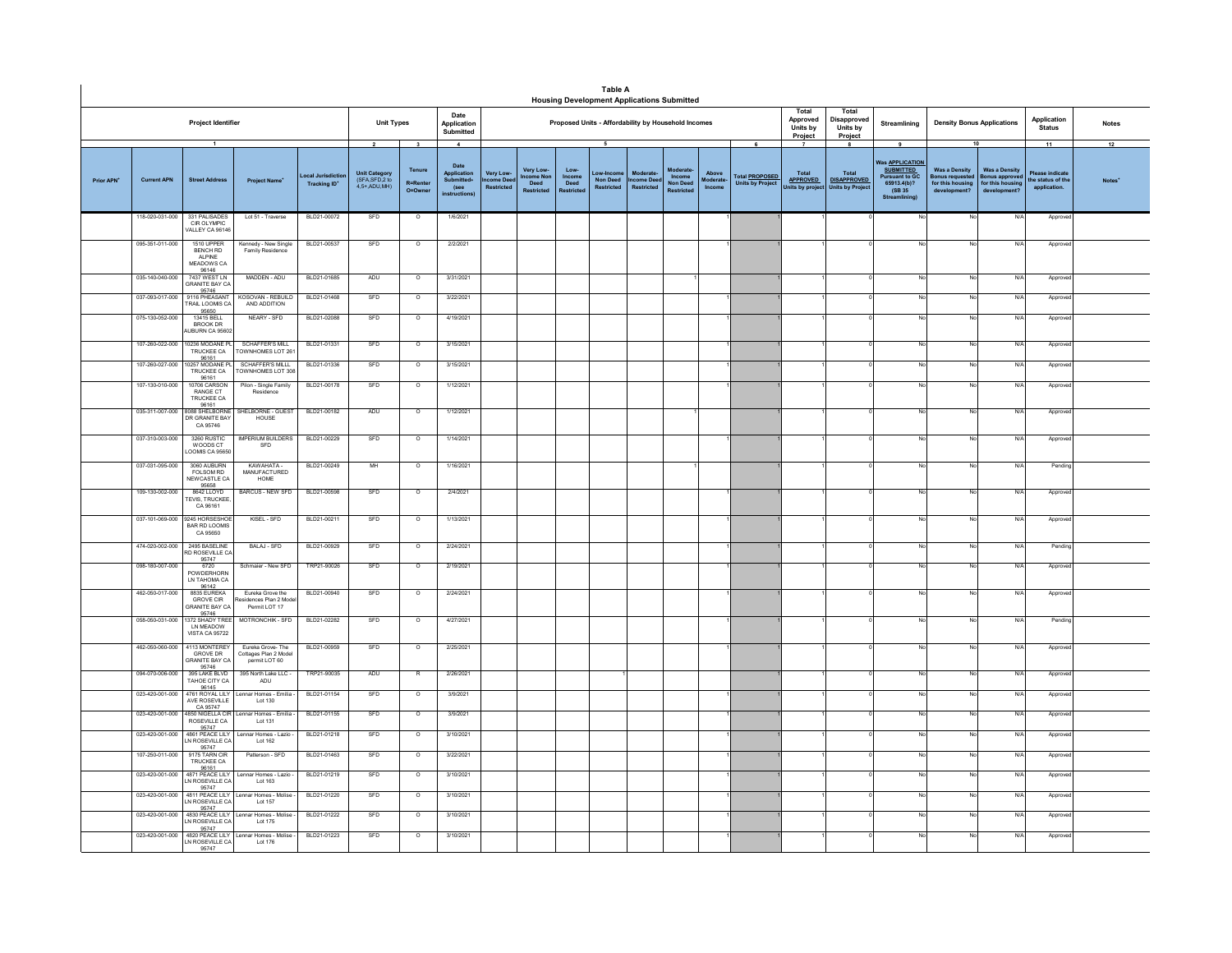|            |                               |                                                                |                                                         |                                               |                                                                |                                                                |                                                                             |                                            |                                           |                                     | <b>Table A</b><br><b>Housing Development Applications Submitted</b> |                                                   |                                               |                            |                                                       |                                                            |                                                  |                                                                                                            |                                                                                 |                                                                 |                                                          |              |
|------------|-------------------------------|----------------------------------------------------------------|---------------------------------------------------------|-----------------------------------------------|----------------------------------------------------------------|----------------------------------------------------------------|-----------------------------------------------------------------------------|--------------------------------------------|-------------------------------------------|-------------------------------------|---------------------------------------------------------------------|---------------------------------------------------|-----------------------------------------------|----------------------------|-------------------------------------------------------|------------------------------------------------------------|--------------------------------------------------|------------------------------------------------------------------------------------------------------------|---------------------------------------------------------------------------------|-----------------------------------------------------------------|----------------------------------------------------------|--------------|
|            |                               | <b>Project Identifier</b>                                      |                                                         |                                               | <b>Unit Types</b>                                              |                                                                | Date<br>Application<br>Submitted                                            |                                            |                                           |                                     | Proposed Units - Affordability by Household Incomes                 |                                                   |                                               |                            |                                                       | Total<br>Approved<br>Units by<br>Project                   | Total<br>Disapproved<br>Units by<br>Project      | Streamlining                                                                                               | <b>Density Bonus Applications</b>                                               |                                                                 | Application<br><b>Status</b>                             | <b>Notes</b> |
| Prior APN' | <b>Current APN</b>            | $\overline{1}$<br><b>Street Address</b>                        | <b>Project Name</b>                                     | ocal Jurisdiction<br>Tracking ID <sup>+</sup> | $\mathbf{2}$<br>Unit Category<br>(SFA,SFD,2 to<br>4,5+,ADU,MH) | $\overline{\mathbf{3}}$<br>Tenure<br><b>R=Rente</b><br>O=Owner | $\overline{4}$<br>Date<br>Application<br>Submitted+<br>(see<br>instructions | Very Low-<br>come Dee<br><b>Restricted</b> | Very Low-<br>come Non<br>Deed<br>Restrict | Low-<br>Income<br>Deed<br>testricte | 5<br>ow-Incon<br>Non Deed<br><b>Restricted</b>                      | <b>Moderate</b><br>come Deed<br><b>Restricted</b> | Income<br><b>Non Deed</b><br><b>Restricte</b> | Above<br>oderate<br>Income | 6<br><b>Total PROPOSED</b><br><b>Units by Project</b> | $\overline{7}$<br>Total<br><b>APPROVED</b><br>nits by proj | 8<br>Total<br><b>DISAPPROVED</b><br>Units by Pro | 9<br><b>Was APPLICATION</b><br><b>SUBMITTED</b><br><b>Pursuant to GC</b><br>65913,4(b)?<br>(SB 35)<br>Stre | 10<br><b>Was a Density</b><br>onus requeste<br>for this housing<br>development? | Was a Density<br>onus approv<br>for this housin<br>development' | 11<br>Please indicate<br>he status of the<br>application | 12<br>Notes' |
|            | 107-230-011-000               | 9251 BRAE CT<br>TRUCKEE CA                                     | Camino-Martinez - SFD                                   | BLD21-02226                                   | SFD                                                            | $\circ$                                                        | 4/23/2021                                                                   |                                            |                                           |                                     |                                                                     |                                                   |                                               |                            |                                                       |                                                            |                                                  | No                                                                                                         | No                                                                              | N/4                                                             | Approv                                                   |              |
|            | 021-241-060-000               | 96161<br>1542<br><b>IARDSCRABBLE</b><br>RD LINCOLN CA<br>95648 | TENCE MFH ADU                                           | BLD21-01258                                   | ADU                                                            | $\circ$                                                        | 3/10/2021                                                                   |                                            |                                           |                                     |                                                                     |                                                   |                                               |                            |                                                       |                                                            |                                                  |                                                                                                            | No                                                                              | $N$ /                                                           | Approv                                                   |              |
|            | 035-062-011-000               | 6915 CAVITT<br>STALLMAN RD<br><b>GRANITE BAY CA</b>            | ARFSTEN - ADU<br>REBUILD                                | BLD21-01122                                   | ADU                                                            | $\circ$                                                        | 3/6/2021                                                                    |                                            |                                           |                                     |                                                                     |                                                   |                                               |                            |                                                       |                                                            |                                                  | Nr                                                                                                         | No                                                                              | N/f                                                             | Pending                                                  |              |
|            | 090-125-005-000               | 95746<br>8672 TROUT AVE<br>KINGS BEACH CA                      | Doumani SFD                                             | TRP21-90048                                   | SFD                                                            | $\overline{0}$                                                 | 3/8/2021                                                                    |                                            |                                           |                                     |                                                                     |                                                   |                                               |                            |                                                       |                                                            |                                                  | No                                                                                                         | No                                                                              | N/I                                                             | Approve                                                  |              |
|            | 097-140-036-000               | 96143<br>5230 LAKE BLVD<br>HOMEWOOD CA<br>96141                | Kistler - New Residence                                 | BLD21-01571                                   | SFD                                                            | $\circ$                                                        | 3/26/2021                                                                   |                                            |                                           |                                     |                                                                     |                                                   |                                               |                            |                                                       |                                                            |                                                  | No                                                                                                         | No                                                                              | N/A                                                             | Approve                                                  |              |
|            | 107-260-011-000               | 0233 MODANE F<br>TRUCKEE CA                                    | SCHAFFER'S MILL<br><b>FOWNHOMES LOT 250</b>             | BLD21-01987                                   | SFD                                                            | $\overline{\circ}$                                             | 4/13/2021                                                                   |                                            |                                           |                                     |                                                                     |                                                   |                                               |                            |                                                       |                                                            |                                                  | No                                                                                                         | <b>No</b>                                                                       | N/A                                                             | Approv                                                   |              |
|            | 107-260-013-000               | 96161<br>10241 MODANE F<br>TRUCKEE CA                          | SCHAFFER'S MILL<br>TOWNHOME LOT 252                     | BLD21-01990                                   | SFD                                                            | $\circ$                                                        | 4/13/2021                                                                   |                                            |                                           |                                     |                                                                     |                                                   |                                               |                            |                                                       |                                                            |                                                  | No                                                                                                         | No                                                                              | N/A                                                             | Approve                                                  |              |
|            | 107-260-014-000               | 96161<br>10245 MODANE P<br>TRUCKEE CA                          | SCHAFFER'S MILL<br>OWNHOMES LOT 253                     | BLD21-01991                                   | SFD                                                            | $\circ$                                                        | 4/13/2021                                                                   |                                            |                                           |                                     |                                                                     |                                                   |                                               |                            |                                                       |                                                            |                                                  |                                                                                                            |                                                                                 | N/f                                                             | Approver                                                 |              |
|            | 018-110-021-000               | 96161<br>8300 VALLEY RD<br>LINCOLN CA<br>95648                 | FEELY - FIRE REBUILD                                    | BLD21-01992                                   | SFD                                                            | $\circ$                                                        | 4/13/2021                                                                   |                                            |                                           |                                     |                                                                     |                                                   |                                               |                            |                                                       |                                                            |                                                  |                                                                                                            |                                                                                 | N/f                                                             | Approve                                                  |              |
|            | 019-212-033-000               | 5669 11TH ST<br>SHERIDAN CA<br>95681                           | SWENSON - SFD                                           | BLD21-01753                                   | SFD                                                            | $\overline{\circ}$                                             | 4/2/2021                                                                    |                                            |                                           |                                     |                                                                     |                                                   |                                               |                            |                                                       |                                                            |                                                  |                                                                                                            |                                                                                 | N/A                                                             | Pending                                                  |              |
|            | 462-050-076-000               | 1124 MONTEREY<br><b>GROVE DR</b><br>SRANITE BAY CA<br>95746    | TNHC - DUPLEX                                           | BLD21-00512                                   | 2 to 4                                                         | $\overline{\circ}$                                             | 2/2/2021                                                                    |                                            |                                           |                                     |                                                                     |                                                   |                                               |                            |                                                       |                                                            |                                                  |                                                                                                            |                                                                                 | N/f                                                             | Pendin                                                   |              |
|            | 093-034-006-000               | 255<br><b>RRISTI FCONE S</b><br>TAHOE CITY CA<br>96145         | ehalakis - Residentia<br>rebuild                        | TRP21-90070                                   | SFD                                                            | $\circ$                                                        | 4/13/2021                                                                   |                                            |                                           |                                     |                                                                     |                                                   |                                               |                            |                                                       |                                                            |                                                  | No                                                                                                         | No                                                                              | N/f                                                             | Pending                                                  |              |
|            | 107-110-015-000               | 9758 ELLINGTON<br>LN TRUCKEE CA<br>96161                       | Hopkins Village Lot 43                                  | BLD21-02276                                   | <b>SFA</b>                                                     | $\circ$                                                        | 4/26/2021                                                                   |                                            |                                           |                                     |                                                                     |                                                   |                                               |                            |                                                       |                                                            |                                                  | No                                                                                                         | No                                                                              | N/f                                                             | Approver                                                 |              |
|            | 109-120-011-000               | 8800 GEORGE<br>WHITTELL.<br>TRUCKEE, CA<br>96161               | Lahontan 174 ADU                                        | BLD21-00351                                   | ADU                                                            | $\circ$                                                        | 1/22/2021                                                                   |                                            |                                           |                                     |                                                                     |                                                   |                                               |                            |                                                       |                                                            |                                                  | No                                                                                                         | No                                                                              | N/f                                                             | Approver                                                 |              |
|            | 038-211-037-000 MILLERTOWN RD |                                                                | SMITH-<br>MANUFACTURED<br>HOME                          | BLD21-01592                                   | MH                                                             | $\circ$                                                        | 3/26/2021                                                                   |                                            |                                           |                                     |                                                                     |                                                   |                                               |                            |                                                       |                                                            |                                                  | No                                                                                                         | No                                                                              | N/A                                                             | Pending                                                  |              |
|            | 069-103-003-000               | 5865 Elderberry C<br>Vorden CA 95724                           | Farese - SFD                                            | BLD21-02006                                   | SFD                                                            | $\circ$                                                        | 4/14/2021                                                                   |                                            |                                           |                                     |                                                                     |                                                   |                                               |                            |                                                       |                                                            |                                                  | No                                                                                                         | No                                                                              | N/A                                                             | Pending                                                  |              |
|            | 109-240-007-000               | 270 LAURA<br>KNIGHT.<br>TRUCKEE, CA<br>96161<br>4604 HANSEN RD | slin Residence - Ne<br>SFD                              | BLD21-00418                                   | SFD                                                            | $\overline{\circ}$                                             | 1/27/2021                                                                   |                                            |                                           |                                     |                                                                     |                                                   |                                               |                            |                                                       |                                                            |                                                  | No                                                                                                         |                                                                                 | N/A                                                             | Approve                                                  |              |
|            | 036-071-023-000               | LOOMIS CA 95650                                                | NORMAN - SFD                                            | BLD21-00411                                   | SFD                                                            | $\circ$                                                        | 1/27/2021                                                                   |                                            |                                           |                                     |                                                                     |                                                   |                                               |                            |                                                       |                                                            |                                                  | No                                                                                                         | No                                                                              | N/f                                                             | Approve                                                  |              |
|            | 032-020-037-000               | 1581 ENGLISH<br>COLONY WY<br>ENRYN CA 9566                     | SENUCA - SFD                                            | BLD21-02878                                   | SFD                                                            | $\overline{\circ}$                                             | 5/24/2021                                                                   |                                            |                                           |                                     |                                                                     |                                                   |                                               |                            |                                                       |                                                            |                                                  |                                                                                                            |                                                                                 | N/A                                                             | Approve                                                  |              |
|            | 257-170-052-000               | 5752 SILVERLEAF<br>DR FORESTHILL<br>CA 95631                   | WECHSLER - SFD                                          | BLD21-02882                                   | SFD                                                            | $\circ$                                                        | 5/24/2021                                                                   |                                            |                                           |                                     |                                                                     |                                                   |                                               |                            |                                                       |                                                            |                                                  | No                                                                                                         | No                                                                              | N/f                                                             | Approver                                                 |              |
|            | 106-200-003-000               | 9637 DUNSMUR<br>WY TRUCKEE CA<br>96161                         | Reid - SFD                                              | BLD21-01699                                   | SFD                                                            | $\circ$                                                        | 3/31/2021                                                                   |                                            |                                           |                                     |                                                                     |                                                   |                                               |                            |                                                       |                                                            |                                                  | No                                                                                                         | No                                                                              | N/A                                                             | Approve                                                  |              |
|            | 107-260-023-000               | 10240 MODANE PI<br>TRUCKEE CA<br>96161                         | <b>SCHAFFER'S MILL</b><br>TOWNHOMES PHASE<br>2E LOT 262 | BLD21-01716                                   | SFD                                                            | $\circ$                                                        | 4/1/2021                                                                    |                                            |                                           |                                     |                                                                     |                                                   |                                               |                            |                                                       |                                                            |                                                  | No                                                                                                         | No                                                                              | N/f                                                             | Approve                                                  |              |
|            | 107-260-029-000               | 10260 MODANE F<br>TRUCKEE CA<br>96161                          | OWNHOMES LOT 344                                        | BLD21-01721                                   | SFD                                                            | $\circ$                                                        | 4/1/2021                                                                    |                                            |                                           |                                     |                                                                     |                                                   |                                               |                            |                                                       |                                                            |                                                  | No                                                                                                         | No                                                                              | N/f                                                             | Approver                                                 |              |
|            | 107-260-030-000               | 0256 MODANE F<br>TRUCKEE CA<br>96161                           | <b>SCHAFFER'S MILL</b><br>OWNHOMES LOT 345              | BLD21-01725                                   | SFD                                                            | $\circ$                                                        | 4/1/2021                                                                    |                                            |                                           |                                     |                                                                     |                                                   |                                               |                            |                                                       |                                                            |                                                  |                                                                                                            | No                                                                              | N/A                                                             | Approve                                                  |              |
|            | 107-260-031-000               | 0252 MODANE F<br>TRUCKEE CA<br>96161<br>8097 FALLEN            | SCHAFFFR'S MILL<br>OWNHOMES LOT 346                     | BLD21-01727                                   | SFD                                                            | $\circ$                                                        | 4/1/2021                                                                    |                                            |                                           |                                     |                                                                     |                                                   |                                               |                            |                                                       |                                                            |                                                  |                                                                                                            | No                                                                              | N/f                                                             | Approve                                                  |              |
|            | 106-400-004-000               | LEAF WY<br><b>TRUCKEE CA</b><br>96161                          | Maple Leaf Trust - New<br>SFD                           | BLD21-00609                                   | SFD                                                            | $\circ$                                                        | 2/5/2021                                                                    |                                            |                                           |                                     |                                                                     |                                                   |                                               |                            |                                                       |                                                            |                                                  |                                                                                                            | N٥                                                                              | N/f                                                             | Approve                                                  |              |
|            | 083-201-001-000               | 1231 SEQUOIA<br>AVE TAHOE CITY<br>CA 96145                     | O'Neill - Addition/ADU                                  | TRP21-90051                                   | ADU                                                            | R                                                              | 3/17/2021                                                                   |                                            |                                           |                                     |                                                                     |                                                   |                                               |                            |                                                       |                                                            |                                                  | No                                                                                                         | <b>No</b>                                                                       | N/f                                                             | Approver                                                 |              |
|            | 106-100-018-000               | 8136 VALHALLA<br>DR TRUCKEE CA<br>96161                        | HUESBY MC 177 - SFD                                     | BLD21-01389                                   | SFD                                                            | $\circ$                                                        | 3/17/2021                                                                   |                                            |                                           |                                     |                                                                     |                                                   |                                               |                            |                                                       |                                                            |                                                  | No                                                                                                         | No                                                                              | N/f                                                             | Approve                                                  |              |
|            | 035-270-044-000               | 6242 DEL ORO RD<br><b>GRANITE BAY CA</b><br>95746              | <b>KB DEVELOPMENT -</b><br>SFD                          | BLD21-00631                                   | SFD                                                            | $\circ$                                                        | 2/8/2021                                                                    |                                            |                                           |                                     |                                                                     |                                                   |                                               |                            |                                                       |                                                            |                                                  | No                                                                                                         | No                                                                              | N/f                                                             | Pending                                                  |              |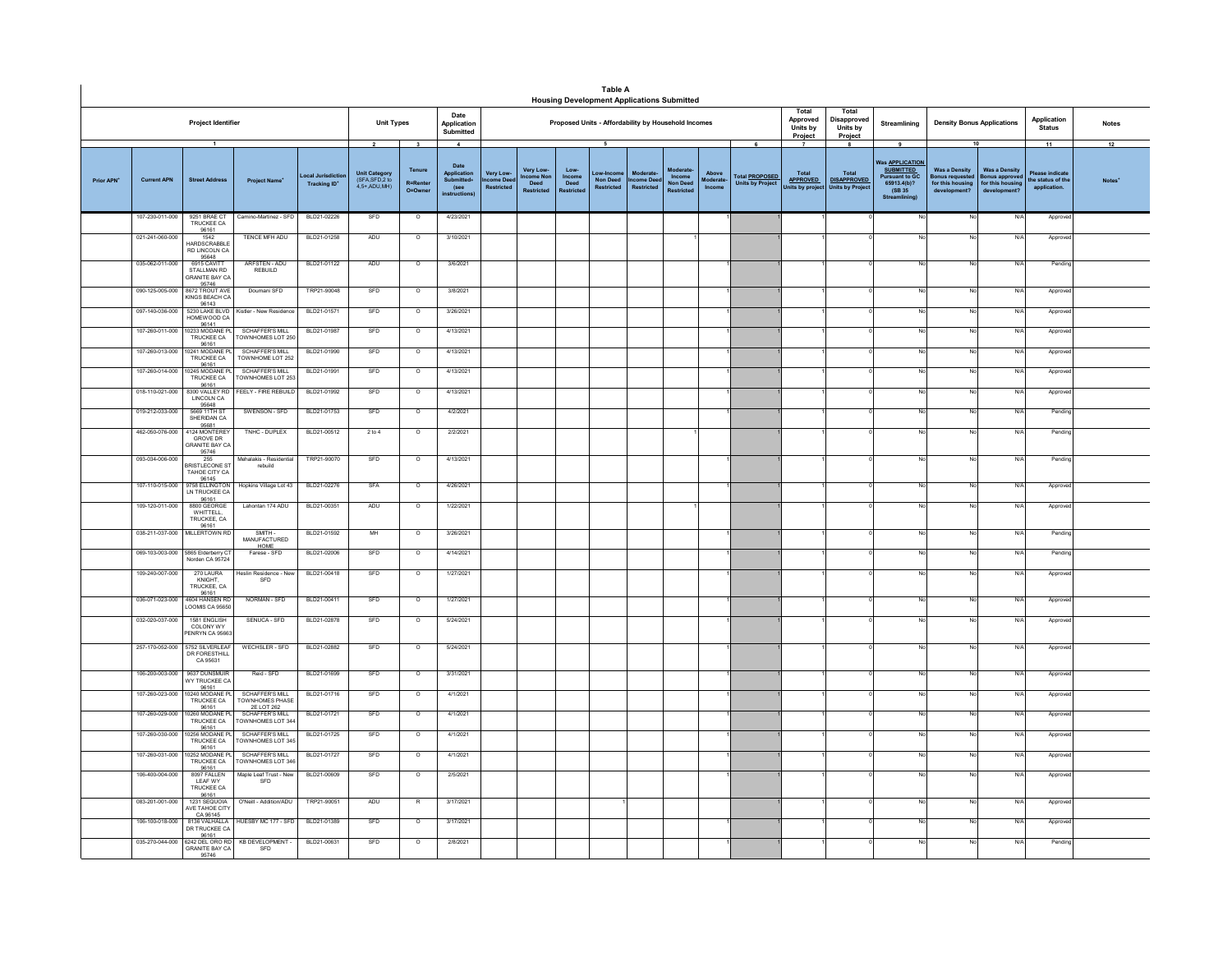|                        |                                                                                                                                                                                                 |                                                                    |                                                  |              |                                                                           |                                                             |                                                                                    |                                                    |                                                    |                                     | <b>Table A</b><br><b>Housing Development Applications Submitted</b>           |                                    |                                                     |                             |                                                       |                                                    |                                                        |                                                                                                                                  |                                                                                                |                                                                                  |                                                           |              |
|------------------------|-------------------------------------------------------------------------------------------------------------------------------------------------------------------------------------------------|--------------------------------------------------------------------|--------------------------------------------------|--------------|---------------------------------------------------------------------------|-------------------------------------------------------------|------------------------------------------------------------------------------------|----------------------------------------------------|----------------------------------------------------|-------------------------------------|-------------------------------------------------------------------------------|------------------------------------|-----------------------------------------------------|-----------------------------|-------------------------------------------------------|----------------------------------------------------|--------------------------------------------------------|----------------------------------------------------------------------------------------------------------------------------------|------------------------------------------------------------------------------------------------|----------------------------------------------------------------------------------|-----------------------------------------------------------|--------------|
|                        |                                                                                                                                                                                                 | Project Identifier                                                 |                                                  |              | <b>Unit Types</b>                                                         |                                                             | Date<br>Application<br>Submitted                                                   |                                                    |                                                    |                                     | Proposed Units - Affordability by Household Incomes                           |                                    |                                                     |                             |                                                       | Total<br>Approved<br>Units by<br>Project           | Total<br>Disapproved<br>Units by<br>Project            | Streamlining                                                                                                                     | <b>Density Bonus Applications</b>                                                              |                                                                                  | Application<br><b>Status</b>                              | <b>Notes</b> |
| Prior APN <sup>+</sup> | $\overline{1}$<br>ocal Jurisdic<br><b>Current APN</b><br><b>Street Address</b><br><b>Project Name</b><br><b>Tracking ID</b><br>048-660-005-000<br>5950 BARTON<br>NORCAL HOMES - SFD<br>RANCH CT |                                                                    |                                                  |              | $\overline{\mathbf{2}}$<br>Unit Category<br>(SFA,SFD,2 to<br>4.5+ ADU.MH) | $\overline{\mathbf{3}}$<br>Tenure<br>R=Renter<br>$O = Owne$ | $\overline{A}$<br>Date<br>Application<br>Submitted+<br>(see<br><b>instructions</b> | Very Low-<br><u>Icome Dee</u><br><b>Restricted</b> | Very Low-<br>come Nor<br>Deed<br><b>Restricted</b> | Low-<br>Income<br>Deed<br>Restricte | $\overline{\phantom{a}}$<br>Low-Incon<br><b>Non Deed</b><br><b>Restricted</b> | Moderate<br>come Dee<br>Restricted | Moderate<br>Income<br>Non Deed<br><b>Restricted</b> | Above<br>Moderate<br>Income | 6<br><b>Total PROPOSED</b><br><b>Units by Project</b> | Total<br><b>APPROVED</b><br><b>Jnits by projec</b> | Total<br><b>DISAPPROVED</b><br><b>Units by Project</b> | $\overline{9}$<br>Vas <b>APPLICATION</b><br><b>SUBMITTED</b><br><b>Pursuant to GC</b><br>65913.4(b)?<br>(SB 35)<br>Streamlining) | <b>Was a Density</b><br><b>Bonus requester</b><br>for this housing<br>development <sup>®</sup> | 10<br><b>Was a Density</b><br>sonus approver<br>for this housing<br>development? | 11<br>Please indicat<br>the status of the<br>application. | 12           |
|                        |                                                                                                                                                                                                 | <b>GRANITE BAY CA</b>                                              |                                                  | BLD21-02746  | SFD                                                                       | $\circ$                                                     | 5/18/2021                                                                          |                                                    |                                                    |                                     |                                                                               |                                    |                                                     |                             |                                                       |                                                    |                                                        |                                                                                                                                  | No                                                                                             | N/                                                                               | Approve                                                   |              |
|                        | 048-660-003-000                                                                                                                                                                                 | 95746<br>5970 BARTON<br>RANCH CT<br><b>SRANITE BAY CA</b><br>95746 | <b>VORCAL HOMES - SFD</b>                        | BLD21-02747  | SFD                                                                       | $\circ$                                                     | 5/18/2021                                                                          |                                                    |                                                    |                                     |                                                                               |                                    |                                                     |                             |                                                       |                                                    |                                                        |                                                                                                                                  | No                                                                                             | $N$ /                                                                            | Approv                                                    |              |
|                        | 063-480-010-000                                                                                                                                                                                 | 2555 FROST HILL<br>PL DUTCH FLAT<br>CA 95714                       | APOSTOLOS - SFD                                  | BLD21-02902  | SFD                                                                       | $\circ$                                                     | 5/24/2021                                                                          |                                                    |                                                    |                                     |                                                                               |                                    |                                                     |                             |                                                       |                                                    |                                                        |                                                                                                                                  | No                                                                                             | N/f                                                                              | Appro                                                     |              |
|                        | 106-120-033-000                                                                                                                                                                                 | 8740 BREAKERS<br>CT TRUCKEE CA<br>96161                            | Kelley Residence - Nev<br>SFD                    | BLD21-02752  | SFD                                                                       | $\circ$                                                     | 5/14/2021                                                                          |                                                    |                                                    |                                     |                                                                               |                                    |                                                     |                             |                                                       |                                                    |                                                        |                                                                                                                                  | No                                                                                             | N/f                                                                              | Approv                                                    |              |
|                        | 106-130-022-000                                                                                                                                                                                 | 8690<br>IUNTINGTON CT<br>TRUCKEE CA<br>96161                       | Shah - SFD                                       | BLD21-01900  | SFD                                                                       | $\circ$                                                     | 4/8/2021                                                                           |                                                    |                                                    |                                     |                                                                               |                                    |                                                     |                             |                                                       |                                                    |                                                        | No                                                                                                                               | No                                                                                             | N/A                                                                              | Approve                                                   |              |
|                        | 058-060-044-000                                                                                                                                                                                 | 15005 GRAND<br>KNOLL DR<br><b>MEADOW VISTA</b><br>CA 95722         | <b>VINCHESTER LOT 279</b><br>SFD                 | BLD21-02764  | SFD                                                                       | $\circ$                                                     | 5/18/2021                                                                          |                                                    |                                                    |                                     |                                                                               |                                    |                                                     |                             |                                                       |                                                    |                                                        |                                                                                                                                  | No.                                                                                            | N/f                                                                              | Pendin                                                    |              |
|                        | 035-390-010-000                                                                                                                                                                                 | 6013 ALTA LOMA<br>PL GRANITE BAY<br>CA 95746                       | LE-SFD                                           | BLD21-00381  | SFD                                                                       | $\circ$                                                     | 1/26/2021                                                                          |                                                    |                                                    |                                     |                                                                               |                                    |                                                     |                             |                                                       |                                                    |                                                        | No                                                                                                                               | No                                                                                             | N/L                                                                              | Approv                                                    |              |
|                        | 046-090-050-000                                                                                                                                                                                 | RANCH RD<br><b>RANITE BAY CA</b><br>95746                          | STEWART - ADU                                    | BLD21-01129  | ADU                                                                       | $\circ$                                                     | 3/8/2021                                                                           |                                                    |                                                    |                                     |                                                                               |                                    |                                                     |                             |                                                       |                                                    |                                                        |                                                                                                                                  | No                                                                                             | N/                                                                               | Approv                                                    |              |
|                        | 063-330-008-000                                                                                                                                                                                 | 27900 NORTON<br>GRADE RD<br>OLFAX CA 95713                         | <b>HINRICHS-</b><br>MANUFACTURED<br>HOME         | BLD21-02574  | MH                                                                        | $\overline{\circ}$                                          | 5/10/2021                                                                          |                                                    |                                                    |                                     |                                                                               |                                    |                                                     |                             |                                                       |                                                    |                                                        |                                                                                                                                  | <b>No</b>                                                                                      | N/4                                                                              | Pending                                                   |              |
|                        | 106-030-008-000                                                                                                                                                                                 | 8360 VALHALLA<br>DR TRUCKEE CA                                     | Fleischli-SFD                                    | BLD21-01311  | SFD                                                                       | $\circ$                                                     | 3/12/2021                                                                          |                                                    |                                                    |                                     |                                                                               |                                    |                                                     |                             |                                                       |                                                    |                                                        |                                                                                                                                  | No                                                                                             | N/                                                                               | Approve                                                   |              |
|                        | 051-080-074-000                                                                                                                                                                                 | 96161<br>2951 SHANLEY RD<br>UBURN CA 95603                         | HORTON - SFD                                     | BLD21-01648  | SFD                                                                       | $\circ$                                                     | 3/30/2021                                                                          |                                                    |                                                    |                                     |                                                                               |                                    |                                                     |                             |                                                       |                                                    |                                                        |                                                                                                                                  | No                                                                                             | N/                                                                               | Approve                                                   |              |
|                        | 037-093-030-000                                                                                                                                                                                 | 3584 AUBURN<br>FOI SOM RD<br>LOOMIS CA 95650                       | <b>BOVOLICK -- ADU</b>                           | BLD21-02065  | ADU                                                                       | $\overline{\circ}$                                          | 4/16/2021                                                                          |                                                    |                                                    |                                     |                                                                               |                                    |                                                     |                             |                                                       |                                                    |                                                        |                                                                                                                                  | No.                                                                                            | N                                                                                | Approve                                                   |              |
|                        | 076-111-029-000                                                                                                                                                                                 | 11804 LORENSON<br><b>RD AUBURN CA</b><br>95602                     | ROSCA SFD                                        | BLD21-02500  | SFD                                                                       | $\Omega$                                                    | 5/6/2021                                                                           |                                                    |                                                    |                                     |                                                                               |                                    |                                                     |                             |                                                       |                                                    |                                                        |                                                                                                                                  | No                                                                                             | N/A                                                                              | Pending                                                   |              |
|                        | 080-320-044-000                                                                                                                                                                                 | 11875 RIO VISTA<br>DR TRUCKEE CA                                   | Sorensen - NSFR                                  | BLD21-02789  | SFD                                                                       | $\circ$                                                     | 5/19/2021                                                                          |                                                    |                                                    |                                     |                                                                               |                                    |                                                     |                             |                                                       |                                                    |                                                        |                                                                                                                                  | No                                                                                             | N/                                                                               | Pending                                                   |              |
|                        | 117-190-006-000                                                                                                                                                                                 | 96161<br>555 BRASSIE AVE<br>TAHOE VISTA CA<br>96148                | <b>Buty Detached Garage</b><br>with Living Above | TRP21-90031  | ADU                                                                       |                                                             | 2/24/2021                                                                          |                                                    |                                                    |                                     |                                                                               |                                    |                                                     |                             |                                                       |                                                    |                                                        |                                                                                                                                  | No                                                                                             | N/                                                                               | Approv                                                    |              |
|                        | 037-031-095-000                                                                                                                                                                                 | 3060 AURURN<br>FOLSOM RD<br>NEWCASTLE CA<br>95658                  | KAWAHATA - SFD                                   | BLD21-02117  | SFD                                                                       | $\circ$                                                     | 4/20/2021                                                                          |                                                    |                                                    |                                     |                                                                               |                                    |                                                     |                             |                                                       |                                                    |                                                        |                                                                                                                                  | No                                                                                             | N/f                                                                              | Pendin                                                    |              |
|                        | 096-560-002-000                                                                                                                                                                                 | 230 HIDDEN LAKE<br><b>IP OF YMPIC</b><br>VALLEY, CA 96146          | Blum - SFD                                       | BLD21-02539  | SFD                                                                       | $\circ$                                                     | 5/7/2021                                                                           |                                                    |                                                    |                                     |                                                                               |                                    |                                                     |                             |                                                       |                                                    |                                                        |                                                                                                                                  | No                                                                                             | N/                                                                               | Approv                                                    |              |
|                        | 058-050-024-000                                                                                                                                                                                 | 1312 SHADY TREE<br>I N MEADOW<br><b>VISTA CA 95722</b>             | MARTIS - SFD                                     | BLD21-02551  | SFD                                                                       | $\circ$                                                     | 5/10/2021                                                                          |                                                    |                                                    |                                     |                                                                               |                                    |                                                     |                             |                                                       |                                                    |                                                        |                                                                                                                                  | No                                                                                             | N/4                                                                              | Approv                                                    |              |
|                        | 042-032-004-000                                                                                                                                                                                 | 9565 HAPPY<br>HOLLOW LN<br>NEW CASTLE CA<br>95658                  | DODDS - BARN<br>CONVERSION TO ADU                | BLD21-02553  | ADU                                                                       | $\circ$                                                     | 5/10/2021                                                                          |                                                    |                                                    |                                     |                                                                               |                                    |                                                     |                             |                                                       |                                                    |                                                        |                                                                                                                                  | No                                                                                             | N/f                                                                              | Approv                                                    |              |
|                        | 257-080-011-000                                                                                                                                                                                 | 5304 CRESTLINE<br>DR FORESTHILL<br>CA 95631                        | WECHSLER - SFD                                   | BLD21-02800  | SFD                                                                       | $\circ$                                                     | 5/20/2021                                                                          |                                                    |                                                    |                                     |                                                                               |                                    |                                                     |                             |                                                       |                                                    |                                                        |                                                                                                                                  | No.                                                                                            | N/f                                                                              | Approv                                                    |              |
|                        | 106-040-007-000                                                                                                                                                                                 | 8720 BOSCOBEL<br>CT TRUCKEE CA<br>96161                            | Homesite 115 - New<br><b>SED</b>                 | BLD21-00665  | SFD                                                                       | $\circ$                                                     | 2/9/2021                                                                           |                                                    |                                                    |                                     |                                                                               |                                    |                                                     |                             |                                                       |                                                    |                                                        |                                                                                                                                  | No                                                                                             | N/f                                                                              | Appro                                                     |              |
|                        | 257-080-010-000                                                                                                                                                                                 | 5314 CRESTI IN<br><b>DR FORESTHILL</b><br>CA 95631                 | MADER - SFD                                      | BLD21-01144  | SFD                                                                       | $\circ$                                                     | 3/8/2021                                                                           |                                                    |                                                    |                                     |                                                                               |                                    |                                                     |                             |                                                       |                                                    |                                                        |                                                                                                                                  | No                                                                                             | N/f                                                                              | Appro                                                     |              |
|                        | 101-132-048-000                                                                                                                                                                                 | 509 PLUTES WAY<br>COLFAX CA 95713                                  | PRUSS - SFD                                      | BI D21-01267 | SFD                                                                       | $\Omega$                                                    | 3/11/2021                                                                          |                                                    |                                                    |                                     |                                                                               |                                    |                                                     |                             |                                                       |                                                    |                                                        |                                                                                                                                  | No                                                                                             | N/L                                                                              | Approv                                                    |              |
|                        | 095-261-015-000                                                                                                                                                                                 | 2150 JOHN<br>SCOTT TRAIL<br>ALPINE<br>MEADOWS CA                   | Forest View - new home                           | BLD21-02841  | SFD                                                                       | $\circ$                                                     | 5/20/2021                                                                          |                                                    |                                                    |                                     |                                                                               |                                    |                                                     |                             |                                                       |                                                    |                                                        |                                                                                                                                  | No                                                                                             | N/f                                                                              | Approve                                                   |              |
|                        | 109-160-003-000                                                                                                                                                                                 | 96146<br>10209 DICK<br>BARTER,<br>TRUCKEE, CA                      | Mohan - SFD                                      | BLD21-02597  | SFD                                                                       | $\circ$                                                     | 5/11/2021                                                                          |                                                    |                                                    |                                     |                                                                               |                                    |                                                     |                             |                                                       |                                                    |                                                        | No                                                                                                                               | No                                                                                             | N/f                                                                              | Approve                                                   |              |
|                        | 108-110-002-000                                                                                                                                                                                 | 96161<br>12204 PETE<br>AI VERTSON<br>TRUCKEE, CA<br>9616           | Elmen-Gruys New SFD                              | BLD21-00941  | SFD                                                                       | $\circ$                                                     | 2/24/2021                                                                          |                                                    |                                                    |                                     |                                                                               |                                    |                                                     |                             |                                                       |                                                    |                                                        |                                                                                                                                  | <b>No</b>                                                                                      | N                                                                                | Approve                                                   |              |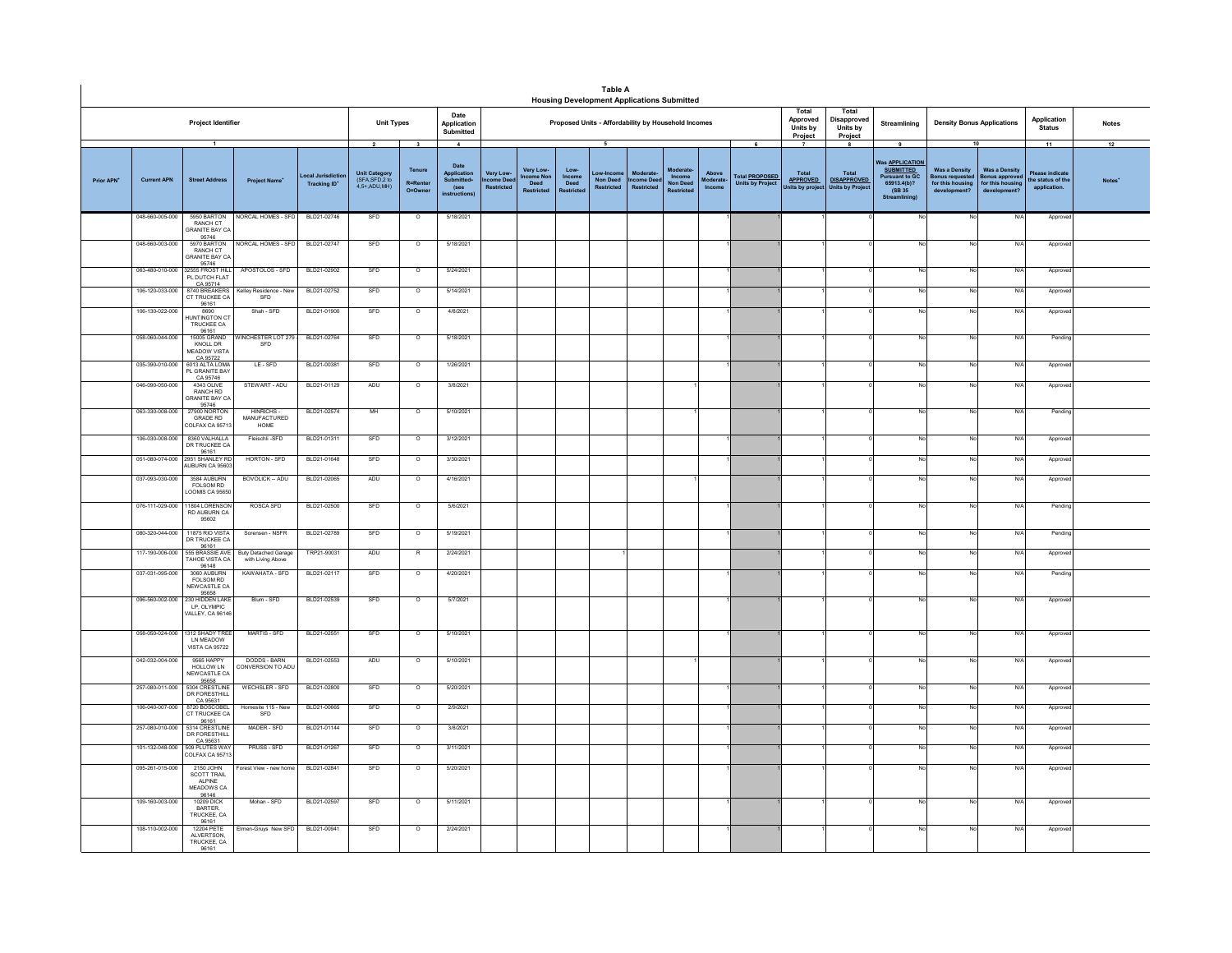|                        |                    |                                                                            |                                                         |                                         |                                                                    |                                    |                                                                            |                                                |                               |                                     | <b>Table A</b>                                   | <b>Housing Development Applications Submitted</b>   |                           |                            |                                                  |                                                                    |                                                                  |                                                                                                                             |                                                                             |                                                                        |                                                                  |                          |
|------------------------|--------------------|----------------------------------------------------------------------------|---------------------------------------------------------|-----------------------------------------|--------------------------------------------------------------------|------------------------------------|----------------------------------------------------------------------------|------------------------------------------------|-------------------------------|-------------------------------------|--------------------------------------------------|-----------------------------------------------------|---------------------------|----------------------------|--------------------------------------------------|--------------------------------------------------------------------|------------------------------------------------------------------|-----------------------------------------------------------------------------------------------------------------------------|-----------------------------------------------------------------------------|------------------------------------------------------------------------|------------------------------------------------------------------|--------------------------|
|                        |                    | Project Identifier                                                         |                                                         |                                         | <b>Unit Types</b>                                                  |                                    | Date<br>Application<br>Submitted                                           |                                                |                               |                                     |                                                  | Proposed Units - Affordability by Household Incomes |                           |                            |                                                  | Total<br>Approved<br>Units by<br>Project                           | Total<br>Disapproved<br>Units by<br>Project                      | Streamlining                                                                                                                | <b>Density Bonus Applications</b>                                           |                                                                        | Application<br><b>Status</b>                                     | <b>Notes</b>             |
| Prior APN <sup>+</sup> | <b>Current APN</b> | -1<br><b>Street Address</b>                                                | <b>Project Name</b>                                     | ocal Jurisdictio<br><b>Tracking ID*</b> | $\overline{2}$<br>Unit Category<br>(SFA, SFD, 2 to<br>4.5+.ADU.MH) | 3<br>Tenure<br>R=Renter<br>O=Owner | $\frac{4}{3}$<br>Date<br>Application<br>Submitted+<br>(see<br>instructions | <b>Very Low</b><br>me Dee<br><b>Restricted</b> | Very Low-<br>come Non<br>Deed | Low-<br>Income<br>Deed<br>testricte | - 5<br>Low-Incc<br>Non Deed<br><b>Restricted</b> | Moderate<br>come Dee<br><b>Restricted</b>           | Income<br><b>Non Deed</b> | Above<br>oderate<br>Income | <b>Total PROPOSED</b><br><b>Units by Project</b> | $\overline{7}$<br><b>Total</b><br><b>APPROVED</b><br>nits by proje | 8<br><b>Total</b><br><b>DISAPPROVED</b><br><b>Units by Proje</b> | 9<br><b>Was APPLICATION</b><br><b>SUBMITTED</b><br><b>Pursuant to GC.</b><br>65913.4(b)?<br>(SB 35)<br><b>Streamlining)</b> | 10<br><b>Was a Density</b><br>Bonus requeste<br>for this housing<br>develop | <b>Was a Density</b><br>Bonus appro<br>for this housing<br>development | 11<br><b>Please indicate</b><br>he status of the<br>application. | 12<br>Notes <sup>*</sup> |
|                        | 037-071-011-000    | 8160 KING RD<br><b>LOOMIS CA 95650</b>                                     | OLTEAN - SFD                                            | BLD21-02269                             | SFD                                                                | $\circ$                            | 4/26/2021                                                                  |                                                |                               |                                     |                                                  |                                                     |                           |                            |                                                  |                                                                    |                                                                  |                                                                                                                             | No                                                                          | N/A                                                                    | Approv                                                           |                          |
|                        | 118-020-028-000    | 343 PALISADES<br>CIR OLYMPIC<br>ALLEY CA 9614                              | Lot 48 - Traverse                                       | BLD21-00069                             | SFD                                                                | $\circ$                            | 1/6/2021                                                                   |                                                |                               |                                     |                                                  |                                                     |                           |                            |                                                  |                                                                    |                                                                  |                                                                                                                             |                                                                             | N/A                                                                    | Pending                                                          |                          |
|                        | 462-050-018-000    | 8827 EUREKA<br><b>GROVE CIR</b><br><b>SRANITE BAY CA</b><br>95746          | Eureka Grove The<br>idences Plan 1 Mod<br>Permit LOT 18 | BLD21-00955                             | SFD                                                                | $\circ$                            | 2/25/2021                                                                  |                                                |                               |                                     |                                                  |                                                     |                           |                            |                                                  |                                                                    |                                                                  |                                                                                                                             |                                                                             | N/A                                                                    | Approve                                                          |                          |
|                        | 257-040-032-000    | 20655 CEDAR<br>VIEW DR<br><b>FORESTHILL CA</b><br>95631<br>5890 STANLEY DR | Neubauer - SFD                                          | BLD21-01018                             | SFD                                                                | $\circ$                            | 3/1/2021                                                                   |                                                |                               |                                     |                                                  |                                                     |                           |                            |                                                  |                                                                    |                                                                  |                                                                                                                             |                                                                             | N/A                                                                    | Approve                                                          |                          |
|                        | 076-131-034-000    | AUBURN CA 95602                                                            | OLESHKO - SFR                                           | BLD21-00334                             | SFD                                                                | $\circ$                            | 1/21/2021                                                                  |                                                |                               |                                     |                                                  |                                                     |                           |                            |                                                  |                                                                    |                                                                  |                                                                                                                             |                                                                             | N/A                                                                    | Approve                                                          |                          |
|                        | 048-660-002-000    | 5980 BARTON<br>RANCH CT<br>RANITE BAY CA<br>95746                          | <b>BIANCHI - SFD</b>                                    | BLD21-00035                             | SFD                                                                | $\circ$                            | 1/5/2021                                                                   |                                                |                               |                                     |                                                  |                                                     |                           |                            |                                                  |                                                                    |                                                                  |                                                                                                                             | No                                                                          | N/A                                                                    | Approve                                                          |                          |
|                        | 036-031-045-000    | 7430 PERRYDISE<br>95650                                                    | NOCENTINI - SFD                                         | BLD21-01062                             | SFD                                                                | $\circ$                            | 3/3/2021                                                                   |                                                |                               |                                     |                                                  |                                                     |                           |                            |                                                  |                                                                    |                                                                  |                                                                                                                             | N <sub>i</sub>                                                              | N/A                                                                    | Approve                                                          |                          |
|                        | 116-060-009-000    | 5827 LAKE BLVD<br>CARNELIAN BAY<br>CA 96140                                | Lamberth - SFD Rebuild                                  | TRP21-90044                             | SFD                                                                | $\circ$                            | 3/5/2021                                                                   |                                                |                               |                                     |                                                  |                                                     |                           |                            |                                                  |                                                                    |                                                                  |                                                                                                                             |                                                                             | N/A                                                                    | Approve                                                          |                          |
|                        | 107-150-019-000    | 10401<br>ROSPECTOR CT<br>TRUCKEE CA<br>96161                               | Boggs SFD                                               | BLD21-01131                             | SFD                                                                | $\circ$                            | 3/8/2021                                                                   |                                                |                               |                                     |                                                  |                                                     |                           |                            |                                                  |                                                                    |                                                                  |                                                                                                                             |                                                                             | N/A                                                                    | Approve                                                          |                          |
|                        | 096-140-014-000    | 1579 SANDY WY<br>LYMPIC VALLEY<br>CA 96146                                 | Leonard - SFD                                           | BLD21-01597                             | SFD                                                                | $\circ$                            | 3/27/2021                                                                  |                                                |                               |                                     |                                                  |                                                     |                           |                            |                                                  |                                                                    |                                                                  |                                                                                                                             |                                                                             | N/A                                                                    | Approve                                                          |                          |
|                        | 107-020-034-000    | 13244<br><b>SNOW SHOE</b><br>THOMPSON,<br>TRUCKEE, CA                      | Krek - SFD                                              | BLD21-02316                             | SFD                                                                | $\circ$                            | 4/27/2021                                                                  |                                                |                               |                                     |                                                  |                                                     |                           |                            |                                                  |                                                                    |                                                                  |                                                                                                                             |                                                                             | N/A                                                                    | Approve                                                          |                          |
|                        | 032-100-012-000    | 96161<br>1523 JADE LN<br><b>ENRYN CA 95663</b>                             | LOWE - ADU                                              | BLD21-02657                             | ADU                                                                | $\circ$                            | 5/13/2021                                                                  |                                                |                               |                                     |                                                  |                                                     |                           |                            |                                                  |                                                                    |                                                                  |                                                                                                                             | N                                                                           | N/A                                                                    | Approve                                                          |                          |
|                        | 048-660-004-000    | 5960 BARTON<br>RANCH CT<br><b>RANITE BAY CA</b>                            | KIM - SFD                                               | BLD21-02662                             | SFD                                                                | $\circ$                            | 5/13/2021                                                                  |                                                |                               |                                     |                                                  |                                                     |                           |                            |                                                  |                                                                    |                                                                  |                                                                                                                             | No                                                                          | N/A                                                                    | Approve                                                          |                          |
|                        | 037-101-068-000    | 95746<br>2241 HORSESHOP<br><b>BAR RD LOOMIS</b><br>CA 95650                | KISEL SFD                                               | BLD21-00535                             | SFD                                                                | $\circ$                            | 2/2/2021                                                                   |                                                |                               |                                     |                                                  |                                                     |                           |                            |                                                  |                                                                    |                                                                  |                                                                                                                             |                                                                             | N/A                                                                    | Approve                                                          |                          |
|                        | 116-050-020-000    | 5877 VICTORIA RE<br>CARNELIAN BAY<br>CA 96140                              | own Detached Garage<br>w/ Living above                  | TRP21-90085                             | ADU                                                                | R                                  | 4/22/2021                                                                  |                                                |                               |                                     |                                                  |                                                     |                           |                            |                                                  |                                                                    |                                                                  |                                                                                                                             | No                                                                          | N/A                                                                    | Approve                                                          |                          |
|                        | 090-153-011-000    | 721 BEAVER ST<br>KINGS BEACH CA<br>96143<br>2349 FARRELL LN                | Vilkin Residence                                        | TRP21-90091                             | SFD                                                                | $\overline{\circ}$                 | 5/4/2021                                                                   |                                                |                               |                                     |                                                  |                                                     |                           |                            |                                                  |                                                                    |                                                                  |                                                                                                                             | N                                                                           | N/A                                                                    | Pendin                                                           |                          |
|                        | 021-210-045-000    | LINCOLN CA<br>95648<br>6909 GREY LN                                        | DAMASCHIN - SFD                                         | BLD21-01422                             | SFD                                                                | $\circ$                            | 3/19/2021                                                                  |                                                |                               |                                     |                                                  |                                                     |                           |                            |                                                  |                                                                    |                                                                  |                                                                                                                             | No                                                                          | N/A                                                                    | Pending                                                          |                          |
|                        | 112-060-001-000    | AHOE VISTA CA<br>96148                                                     | Watts - New Single<br>Family Residence                  | TRP21-90042                             | SFD                                                                | $\overline{\circ}$                 | 3/8/2021                                                                   |                                                |                               |                                     |                                                  |                                                     |                           |                            |                                                  |                                                                    |                                                                  |                                                                                                                             | No                                                                          | N/A                                                                    | Approve                                                          |                          |
|                        | 107-260-025-000    | 249 MODANE PL<br>TRUCKEE CA<br>96161<br>8195 TESORO PL                     | <b>SCHAFFER'S MILL</b><br><b>TOWNHOMES LOT 30</b>       | BLD21-01332                             | SFD                                                                | $\circ$                            | 3/15/2021                                                                  |                                                |                               |                                     |                                                  |                                                     |                           |                            |                                                  |                                                                    |                                                                  |                                                                                                                             | No                                                                          | N/A                                                                    | Approve                                                          |                          |
|                        | 048-670-006-000    | <b>GRANITE BAY CA</b><br>95746                                             | <b>HILLS SFD</b>                                        | BLD21-01429                             | SFD                                                                | $\circ$                            | 3/19/2021                                                                  |                                                |                               |                                     |                                                  |                                                     |                           |                            |                                                  |                                                                    |                                                                  |                                                                                                                             |                                                                             | N/A                                                                    | Approve                                                          |                          |
|                        | 096-200-001-000    | 980 SOUAW<br>VALLEY RD<br>LYMPIC VALLEY<br>CA 96146                        | HOLLENBECK - SFD                                        | BLD21-01434                             | SFD                                                                | $\circ$                            | 3/19/2021                                                                  |                                                |                               |                                     |                                                  |                                                     |                           |                            |                                                  |                                                                    |                                                                  |                                                                                                                             | No                                                                          | N/A                                                                    | Pendin                                                           |                          |
|                        | 076-131-033-000    | 5870 STANLEY DR<br>UBURN CA 95602                                          | VLK INVESTMENTS -<br>SFD                                | BLD21-01435                             | SFD                                                                | $\circ$                            | 3/19/2021                                                                  |                                                |                               |                                     |                                                  |                                                     |                           |                            |                                                  |                                                                    |                                                                  |                                                                                                                             | No                                                                          | N/A                                                                    | Approve                                                          |                          |
|                        | 108-050-016-000    | 515 JOHN<br><b>MOODY</b><br>TRUCKEE, CA                                    | GAYNOR - SFD                                            | BLD21-01576                             | SFD                                                                | $\circ$                            | 3/26/2021                                                                  |                                                |                               |                                     |                                                  |                                                     |                           |                            |                                                  |                                                                    |                                                                  |                                                                                                                             | N                                                                           | N/A                                                                    | Approve                                                          |                          |
|                        | 110-220-002-000    | 96161<br>1055 MARTIS<br>LANDING,<br>TRUCKEE CA                             | Decoyes Partners Inc<br>New SFR                         | BLD21-01896                             | SFD                                                                | $\circ$                            | 4/8/2021                                                                   |                                                |                               |                                     |                                                  |                                                     |                           |                            |                                                  |                                                                    |                                                                  |                                                                                                                             |                                                                             | N/A                                                                    | Approve                                                          |                          |
|                        | 107-190-002-000    | 96161<br>9098 HORNED<br>LARK CT<br>TRUCKEE CA                              | Williams - SFD                                          | BLD21-02224                             | SFD                                                                | $\circ$                            | 4/23/2021                                                                  |                                                |                               |                                     |                                                  |                                                     |                           |                            |                                                  |                                                                    |                                                                  |                                                                                                                             |                                                                             | N/A                                                                    | Approve                                                          |                          |
|                        | 048-670-001-000    | 96161<br>8110 TESORO PI<br><b>GRANITE BAY CA</b>                           | JOHNSON SFD                                             | BLD21-00599                             | SFD                                                                | $\circ$                            | 2/4/2021                                                                   |                                                |                               |                                     |                                                  |                                                     |                           |                            |                                                  |                                                                    |                                                                  |                                                                                                                             | N                                                                           | N/A                                                                    | Approve                                                          |                          |
|                        | 023-420-001-000    | 95746<br>4841 PEACE LILY<br>N ROSEVILLE CA<br>95747                        | Lennar Homes - Lazio<br>Lot 160                         | BLD21-01216                             | SFD                                                                | $\circ$                            | 3/10/2021                                                                  |                                                |                               |                                     |                                                  |                                                     |                           |                            |                                                  |                                                                    |                                                                  |                                                                                                                             |                                                                             | N/A                                                                    | Approved                                                         |                          |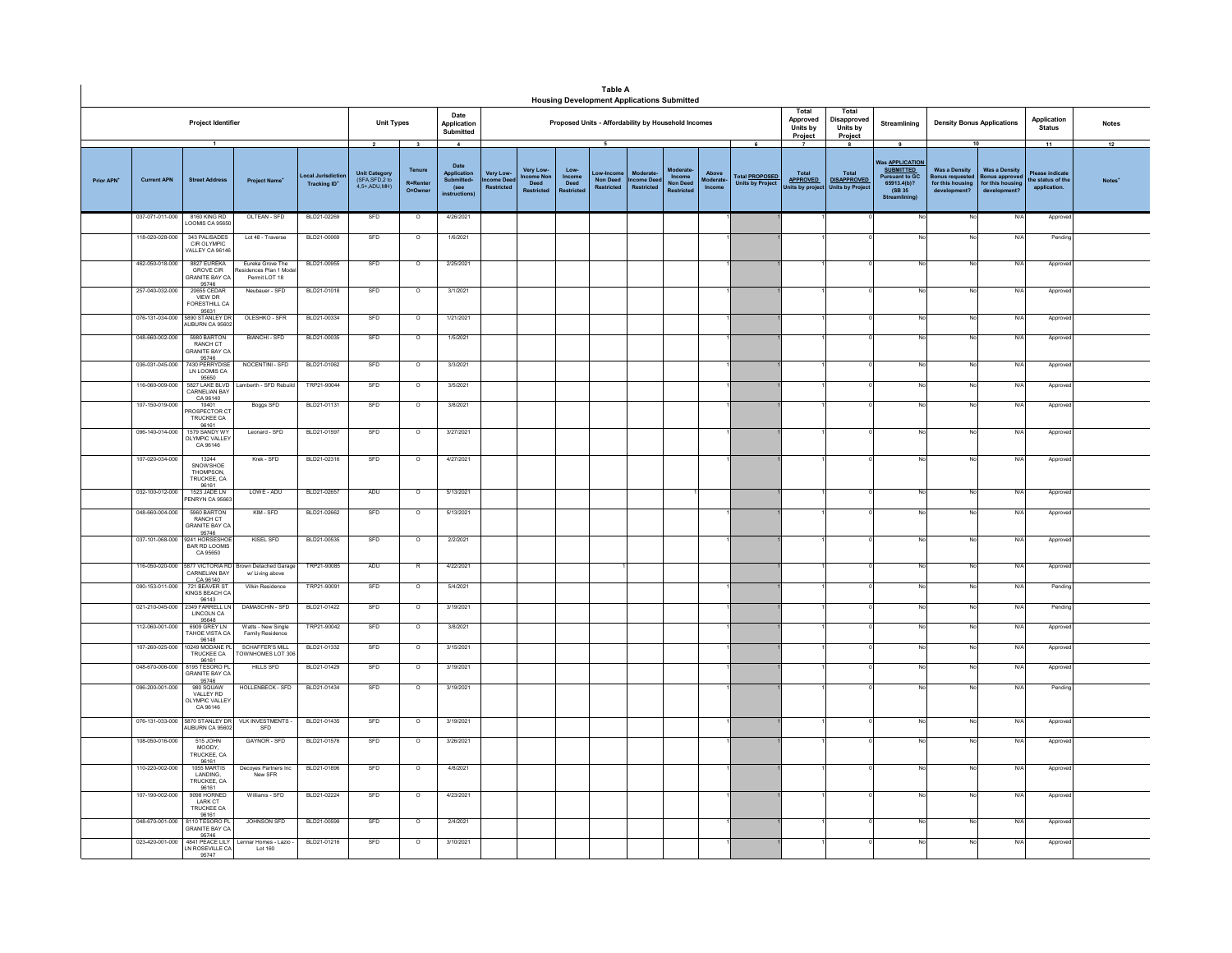|                        |                    |                                                                   |                                                  |                                     |                                                                    |                                                              |                                                                                |                                             |                                                   |                                             | <b>Table A</b><br><b>Housing Development Applications Submitted</b> |                                                         |                                                     |                             |                                                       |                                                                         |                                                                        |                                                                                                                     |                                                                            |                                                                                 |                                                                   |                    |
|------------------------|--------------------|-------------------------------------------------------------------|--------------------------------------------------|-------------------------------------|--------------------------------------------------------------------|--------------------------------------------------------------|--------------------------------------------------------------------------------|---------------------------------------------|---------------------------------------------------|---------------------------------------------|---------------------------------------------------------------------|---------------------------------------------------------|-----------------------------------------------------|-----------------------------|-------------------------------------------------------|-------------------------------------------------------------------------|------------------------------------------------------------------------|---------------------------------------------------------------------------------------------------------------------|----------------------------------------------------------------------------|---------------------------------------------------------------------------------|-------------------------------------------------------------------|--------------------|
|                        |                    | Project Identifier                                                |                                                  |                                     | <b>Unit Types</b>                                                  |                                                              | Date<br>Application<br>Submitted                                               |                                             |                                                   |                                             | Proposed Units - Affordability by Household Incomes                 |                                                         |                                                     |                             |                                                       | Total<br>Approved<br>Units by<br>Project                                | Total<br>Disapproved<br>Units by<br>Project                            | Streamlining                                                                                                        | <b>Density Bonus Applications</b>                                          |                                                                                 | Application<br><b>Status</b>                                      | <b>Notes</b>       |
| Prior APN <sup>+</sup> | <b>Current APN</b> | $\overline{1}$<br><b>Street Address</b>                           | <b>Project Name*</b>                             | ocal Jurisdic<br><b>Tracking ID</b> | $\overline{2}$<br>Unit Category<br>(SFA, SFD, 2 to<br>4,5+,ADU,MH) | $\overline{\mathbf{3}}$<br>Tenure<br>R=Rente<br>$Q = Q$ wner | $\mathbf{A}$<br>Date<br>Application<br><b>Submitted</b><br>(see<br>nstructions | Very Low-<br>ncome Dee<br><b>Restricted</b> | Very Low-<br>come No<br>Deed<br><b>Restricted</b> | Low-<br>Income<br>Deed<br><b>Restricted</b> | 5<br>Non Deed<br><b>Restricted</b>                                  | <b>Moderat</b><br><b>Come Deed</b><br><b>Restricted</b> | Moderate<br>Income<br>Non Deed<br><b>Restricted</b> | Above<br>Moderate<br>Income | 6<br><b>Total PROPOSED</b><br><b>Units by Project</b> | $\overline{\phantom{a}}$<br>Total<br><b>APPROVED</b><br>Inits by projec | $\mathbf{a}$<br>Total<br><b>DISAPPROVED</b><br><b>Units by Project</b> | 9<br>Was <u>APPLICATION</u><br><b>SUBMITTED</b><br><b>Pursuant to GC</b><br>65913.4(b)?<br>(SB 35)<br>Streamlining) | <b>Was a Density</b><br>Bonus requeste<br>for this housing<br>development? | 10<br><b>Was a Density</b><br>onus approver<br>for this housing<br>development? | 11<br><b>Please indicate</b><br>the status of the<br>application. | 12<br><b>Notes</b> |
|                        | 037-080-059-000    | 8997 HORSESHOE<br>BAR RD LOOMIS<br>CA 95650                       | FERNANDEZ - ADU                                  | BLD21-01277                         | ADU                                                                | $\circ$                                                      | 3/11/2021                                                                      |                                             |                                                   |                                             |                                                                     |                                                         |                                                     |                             |                                                       |                                                                         |                                                                        |                                                                                                                     | No                                                                         | N/f                                                                             | Appro                                                             |                    |
|                        | 069-335-010-000    | 8358 CASCADE<br>RD SODA<br>SPRINGS CA<br>95728<br>1510 RIDGEMORE  | Brown Residence-New<br>SFD                       | BLD21-01922                         | SFD                                                                | $\overline{\circ}$                                           | 4/9/2021                                                                       |                                             |                                                   |                                             |                                                                     |                                                         |                                                     |                             |                                                       |                                                                         |                                                                        |                                                                                                                     | No                                                                         | $N$ /                                                                           | Approve                                                           |                    |
|                        | 058-060-054-000    | DR MEADOW<br>VISTA CA 95722                                       | WINCHESTER<br><b>ESIDENTIAL LLC SFD</b>          | BLD21-02232                         | SFD                                                                | $\circ$                                                      | 4/24/2021                                                                      |                                             |                                                   |                                             |                                                                     |                                                         |                                                     |                             |                                                       |                                                                         |                                                                        |                                                                                                                     | No                                                                         | N/f                                                                             | Pending                                                           |                    |
|                        | 077-041-095-000    | 14541 CURRY CT<br>AUBURN CA 95602                                 | JAUL - SFD                                       | BLD21-01567                         | SFD                                                                | $\circ$                                                      | 3/25/2021                                                                      |                                             |                                                   |                                             |                                                                     |                                                         |                                                     |                             |                                                       |                                                                         |                                                                        |                                                                                                                     | No                                                                         | N/                                                                              | Approv                                                            |                    |
|                        | 037-320-010-000    | 8320 RUSTIC<br>WOODS WY<br>LOOMIS CA 95650                        | SPECK - SFD                                      | BLD21-01390                         | SFD                                                                | $\circ$                                                      | 3/17/2021                                                                      |                                             |                                                   |                                             |                                                                     |                                                         |                                                     |                             |                                                       |                                                                         |                                                                        |                                                                                                                     | No                                                                         | N/                                                                              | Approve                                                           |                    |
|                        | 031-062-026-000    | 1155 PARK LAKE<br>CT NEW CASTLE<br>CA 95658                       | ESPOSITO - SFD                                   | BLD21-00032                         | SFD                                                                | $\overline{0}$                                               | 1/5/2021                                                                       |                                             |                                                   |                                             |                                                                     |                                                         |                                                     |                             |                                                       |                                                                         |                                                                        | Nr                                                                                                                  | N <sub>0</sub>                                                             | N/I                                                                             | Pendin                                                            |                    |
|                        | 106-330-011-000    | 8220 FHRMAN DR<br>TRUCKEE CA                                      | Gallo - NEW SFD                                  | BLD21-02460                         | SFD                                                                | $\Omega$                                                     | 5/5/2021                                                                       |                                             |                                                   |                                             |                                                                     |                                                         |                                                     |                             |                                                       |                                                                         |                                                                        | No                                                                                                                  | No                                                                         | N/l                                                                             | Approve                                                           |                    |
|                        | 107-130-006-000    | 96161<br>10721 CARSON<br>RANGE CT<br><b>TRUCKEE CA</b><br>96161   | <b>FILIPEK - SFD</b>                             | BLD21-02461                         | SFD                                                                | $\circ$                                                      | 5/5/2021                                                                       |                                             |                                                   |                                             |                                                                     |                                                         |                                                     |                             |                                                       |                                                                         |                                                                        |                                                                                                                     | No                                                                         | N/                                                                              | Approv                                                            |                    |
|                        | 256-080-032-000    | 6688 POTTER LN<br>FORESTHILL CA<br>95631                          | WILLIAMS - SFD                                   | BLD21-00434                         | SFD                                                                | $\circ$                                                      | 1/28/2021                                                                      |                                             |                                                   |                                             |                                                                     |                                                         |                                                     |                             |                                                       |                                                                         |                                                                        |                                                                                                                     | No                                                                         | N/f                                                                             | Approv                                                            |                    |
|                        | 107-140-011-000    | 9320 NINERARK<br><b>RD TRUCKEE CA</b><br>96161                    | PODESTA - SFD                                    | BLD21-01625                         | SFD                                                                | $\overline{0}$                                               | 3/29/2021                                                                      |                                             |                                                   |                                             |                                                                     |                                                         |                                                     |                             |                                                       |                                                                         |                                                                        |                                                                                                                     | <b>No</b>                                                                  | N/I                                                                             | Pendin                                                            |                    |
|                        | 058-030-045-000    | 17101<br><b>WINCHESTER</b><br>CLUB DR<br>MEADOW VISTA<br>CA 95722 | <b>IOFFART - SHAW SFD</b>                        | BLD21-00416                         | SFD                                                                | $\circ$                                                      | 1/27/2021                                                                      |                                             |                                                   |                                             |                                                                     |                                                         |                                                     |                             |                                                       |                                                                         |                                                                        |                                                                                                                     | No                                                                         | N/                                                                              | Approv                                                            |                    |
|                        | 104-020-005-000    | 680 MULE FARS<br>DR NORDEN CA<br>96161                            | Summit Crossing Lot 5<br>/SFD                    | BLD21-01635                         | SFD                                                                | $\Omega$                                                     | 3/29/2021                                                                      |                                             |                                                   |                                             |                                                                     |                                                         |                                                     |                             |                                                       |                                                                         |                                                                        |                                                                                                                     | No                                                                         | N/f                                                                             | Approve                                                           |                    |
|                        | 050-040-005-000    | 9328 BARTON RD<br>RANITE BAY CA                                   | RIVERA - ADU                                     | BLD21-01660                         | ADU                                                                | $\circ$                                                      | 3/30/2021                                                                      |                                             |                                                   |                                             |                                                                     |                                                         |                                                     |                             |                                                       |                                                                         |                                                                        | No                                                                                                                  | No                                                                         | N/f                                                                             | Approve                                                           |                    |
|                        | 032-123-003-000    | 95746<br>1229 HONKER<br>POND CT<br>PENRYN CA 95663                | ASCONCELLOS - ADU                                | BLD21-00297                         | ADU                                                                | $\circ$                                                      | 1/20/2021                                                                      |                                             |                                                   |                                             |                                                                     |                                                         |                                                     |                             |                                                       |                                                                         |                                                                        |                                                                                                                     | No                                                                         | N/                                                                              | Approve                                                           |                    |
|                        | 069-346-015-000    | 7658 YURA DR<br>SODA SPRINGS<br>CA 95728                          | Smolin - New SFD                                 | BLD21-00398                         | SFD                                                                | $\circ$                                                      | 1/26/2021                                                                      |                                             |                                                   |                                             |                                                                     |                                                         |                                                     |                             |                                                       |                                                                         |                                                                        |                                                                                                                     | <b>No</b>                                                                  | N/f                                                                             | Approv                                                            |                    |
|                        | 107-130-005-000    | 10717 CARSON<br>RANGE CT<br><b>TRUCKEE CA</b><br>96161            | Bergh-SFD                                        | BLD21-02075                         | SFD                                                                | $\overline{\circ}$                                           | 4/16/2021                                                                      |                                             |                                                   |                                             |                                                                     |                                                         |                                                     |                             |                                                       |                                                                         |                                                                        |                                                                                                                     | No                                                                         | N/A                                                                             | Approv                                                            |                    |
|                        | 109-220-015-000    | 7520 LAHONTAN<br>DR TRUCKEE CA<br>96161                           | Goddard - New SFD                                | BLD21-00750                         | SFD                                                                | $\overline{\circ}$                                           | 2/15/2021                                                                      |                                             |                                                   |                                             |                                                                     |                                                         |                                                     |                             |                                                       |                                                                         |                                                                        |                                                                                                                     | No                                                                         | N                                                                               | Approv                                                            |                    |
|                        | 031-020-058-000    | 3545 FRUITVALE<br>RD LINCOLN CA<br>95648                          | CARROLL - SFD                                    | BLD21-01578                         | SFD                                                                | $\circ$                                                      | 3/26/2021                                                                      |                                             |                                                   |                                             |                                                                     |                                                         |                                                     |                             |                                                       |                                                                         |                                                                        |                                                                                                                     | No                                                                         | N/4                                                                             | Approv                                                            |                    |
|                        | 048-290-015-000    | 6043 EUREKA RD<br><b>GRANITE BAY CA</b><br>95746                  | MARA - SFD                                       | BLD21-01627                         | SFD                                                                | $\circ$                                                      | 3/29/2021                                                                      |                                             |                                                   |                                             |                                                                     |                                                         |                                                     |                             |                                                       |                                                                         |                                                                        |                                                                                                                     | No                                                                         | N/4                                                                             | Pendin                                                            |                    |
|                        | 118-010-012-000    | 140 SMILEY CIR<br><b>DLYMPIC VALLEY</b><br>CA 96146               | POULSEN - SFD                                    | BLD21-01739                         | SFD                                                                | $\circ$                                                      | 4/1/2021                                                                       |                                             |                                                   |                                             |                                                                     |                                                         |                                                     |                             |                                                       |                                                                         |                                                                        |                                                                                                                     | No                                                                         | N/f                                                                             | Approv                                                            |                    |
|                        | 076-080-020-000    | 11419 PICKLE<br>BARREL RD<br>UBURN CA 95602                       | ANDREWS - ADU                                    | BLD21-00333                         | ADU                                                                | $\circ$                                                      | 1/21/2021                                                                      |                                             |                                                   |                                             |                                                                     |                                                         |                                                     |                             |                                                       |                                                                         |                                                                        |                                                                                                                     | No                                                                         | N/f                                                                             | Approv                                                            |                    |
|                        | 107-260-032-000    | 0248 MODANE PL<br>TRUCKEE CA                                      | SCHAFFFR'S MILL<br>OWNHOMES LOT 347              | BLD21-01729                         | SFD                                                                | $\Omega$                                                     | 4/1/2021                                                                       |                                             |                                                   |                                             |                                                                     |                                                         |                                                     |                             |                                                       |                                                                         |                                                                        | No                                                                                                                  | No                                                                         | N/L                                                                             | Approve                                                           |                    |
|                        | 106-410-009-000    | 96161<br>8171 FALLEN<br>LEAF WY<br>TRUCKEE CA                     | Bock Residence - SFD                             | BLD21-02110                         | SFD                                                                | $\circ$                                                      | 4/19/2021                                                                      |                                             |                                                   |                                             |                                                                     |                                                         |                                                     |                             |                                                       |                                                                         |                                                                        |                                                                                                                     | No                                                                         | N/                                                                              | Approv                                                            |                    |
|                        | 026-342-004-000    | 96161<br>5141 WISE RD<br>LINCOLN CA                               | LOMBARD - ADU                                    | BLD21-01150                         | ADU                                                                | $\circ$                                                      | 3/8/2021                                                                       |                                             |                                                   |                                             |                                                                     |                                                         |                                                     |                             |                                                       |                                                                         |                                                                        |                                                                                                                     | No                                                                         | N/f                                                                             | Approv                                                            |                    |
|                        | 069-333-002-000    | 95648<br>8181 SODA<br>SPRINGS RD<br>SODA SPRINGS                  | Smolin - SFD                                     | BLD21-01875                         | SFD                                                                | $\circ$                                                      | 4/8/2021                                                                       |                                             |                                                   |                                             |                                                                     |                                                         |                                                     |                             |                                                       |                                                                         |                                                                        |                                                                                                                     | No                                                                         | N/A                                                                             | Approv                                                            |                    |
|                        | 066-040-018-000    | CA 95728<br>20 NORTH FOR<br>PL EMIGRANT<br>GAP CA 95715           | ONNEMACHER - SFD                                 | BLD21-01793                         | SFD                                                                | $\circ$                                                      | 4/5/2021                                                                       |                                             |                                                   |                                             |                                                                     |                                                         |                                                     |                             |                                                       |                                                                         |                                                                        |                                                                                                                     | No                                                                         | N/f                                                                             | Pending                                                           |                    |
|                        | 023-420-001-000    | AVE ROSEVILLE<br>CA 95747                                         | 4751 ROYAL LILY Lennar Homes - Emilia<br>Lot 129 | BLD21-01153                         | SFD                                                                | $\circ$                                                      | 3/9/2021                                                                       |                                             |                                                   |                                             |                                                                     |                                                         |                                                     |                             |                                                       |                                                                         |                                                                        |                                                                                                                     | No                                                                         | N/A                                                                             | Approve                                                           |                    |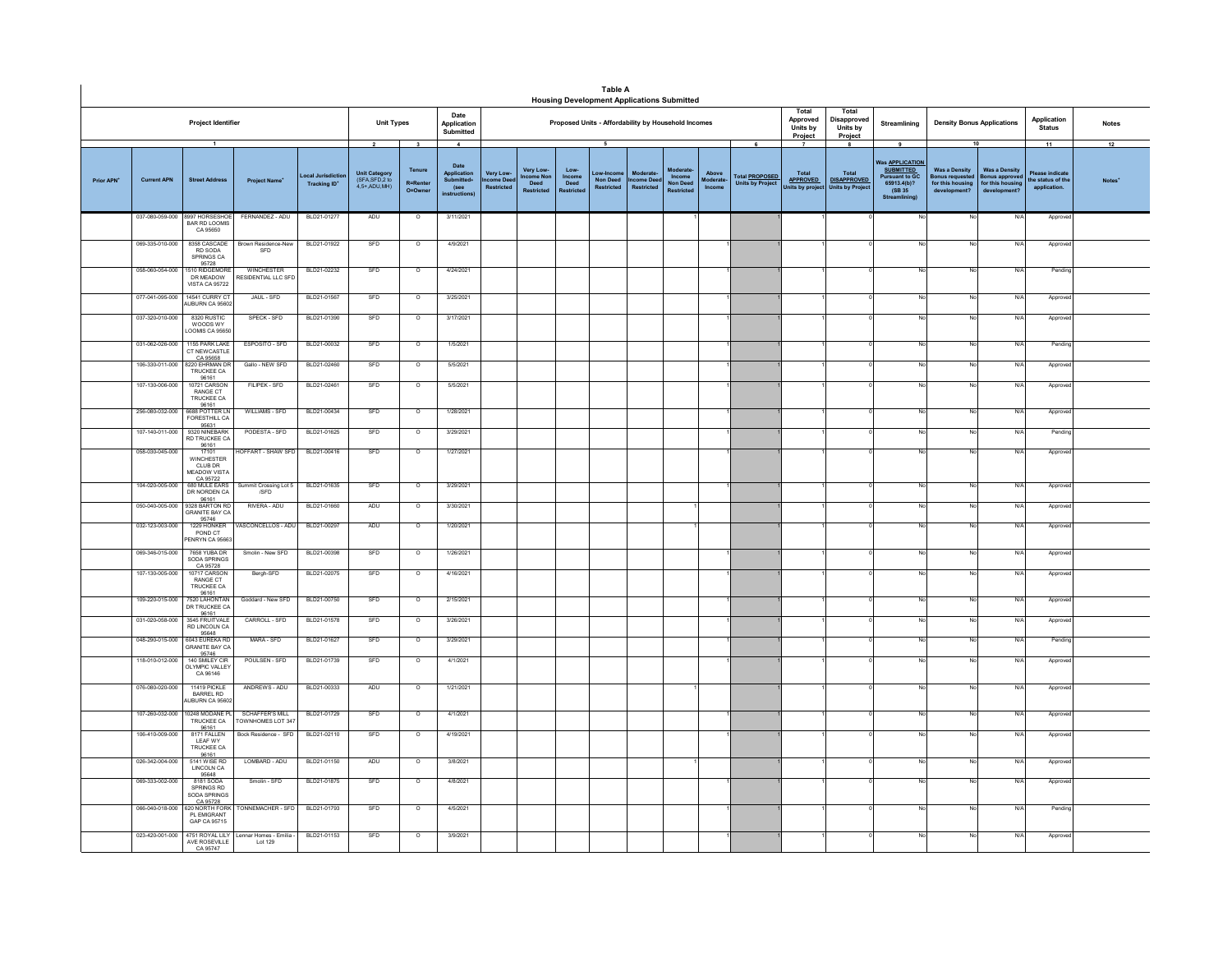|                  |                    |                                                                         |                                                                         |                                     |                                                                    |                                                   |                                                                                |                                     |                                                    |                                             | <b>Table A</b><br><b>Housing Development Applications Submitted</b> |                                                  |                                                     |                             |                                                       |                                                                         |                                                                        |                                                                                                                          |                                                                                    |                                                                                 |                                                                   |                    |
|------------------|--------------------|-------------------------------------------------------------------------|-------------------------------------------------------------------------|-------------------------------------|--------------------------------------------------------------------|---------------------------------------------------|--------------------------------------------------------------------------------|-------------------------------------|----------------------------------------------------|---------------------------------------------|---------------------------------------------------------------------|--------------------------------------------------|-----------------------------------------------------|-----------------------------|-------------------------------------------------------|-------------------------------------------------------------------------|------------------------------------------------------------------------|--------------------------------------------------------------------------------------------------------------------------|------------------------------------------------------------------------------------|---------------------------------------------------------------------------------|-------------------------------------------------------------------|--------------------|
|                  |                    | Project Identifier                                                      |                                                                         |                                     | <b>Unit Types</b>                                                  |                                                   | Date<br>Application<br>Submitted                                               |                                     |                                                    |                                             | Proposed Units - Affordability by Household Incomes                 |                                                  |                                                     |                             |                                                       | Total<br>Approved<br>Units by<br>Project                                | Total<br>Disapproved<br>Units by<br>Project                            | Streamlining                                                                                                             | <b>Density Bonus Applications</b>                                                  |                                                                                 | Application<br><b>Status</b>                                      | <b>Notes</b>       |
| <b>Prior APN</b> | <b>Current APN</b> | $\overline{1}$<br><b>Street Address</b>                                 | Project Name*                                                           | ocal Jurisdic<br><b>Tracking ID</b> | $\overline{2}$<br>Unit Category<br>(SFA, SFD, 2 to<br>4,5+,ADU,MH) | $\mathbf{3}$<br>Tenure<br>R=Rente<br>$Q = Q$ wner | $\mathbf{A}$<br>Date<br>Application<br><b>Submitted</b><br>(see<br>nstructions | Very Low<br>ncome Dee<br>Restricted | Very Low-<br>come Nor<br>Deed<br><b>Restricted</b> | Low-<br>Income<br>Deed<br><b>Restricted</b> | 5<br>Non Deed<br><b>Restricted</b>                                  | <b>Moderat</b><br><b>Come Deed</b><br>Restricted | Moderate<br>Income<br>Non Deed<br><b>Restricted</b> | Above<br>Moderate<br>Income | 6<br><b>Total PROPOSED</b><br><b>Units by Project</b> | $\overline{\phantom{a}}$<br>Total<br><b>APPROVED</b><br>Inits by projec | $\mathbf{a}$<br>Total<br><b>DISAPPROVED</b><br><b>Units by Project</b> | 9<br>Was <b>APPLICATION</b><br><b>SUBMITTED</b><br><b>Pursuant to GC</b><br>65913.4(b)?<br>(SB 35<br><b>Streamlining</b> | <b>Was a Density</b><br><b>Bonus requester</b><br>for this housing<br>development? | 10<br><b>Was a Density</b><br>onus approver<br>for this housing<br>development? | 11<br><b>Please indicate</b><br>the status of the<br>application. | 12<br><b>Notes</b> |
|                  | 036-280-047-000    | WY GRANITE BAY                                                          | 5640 LOS POSAS ANDROSHCHUK - SFD                                        | BLD21-01925                         | SFD                                                                | $\circ$                                           | 4/9/2021                                                                       |                                     |                                                    |                                             |                                                                     |                                                  |                                                     |                             |                                                       |                                                                         |                                                                        |                                                                                                                          | No                                                                                 | N/f                                                                             | Appro                                                             |                    |
|                  | 083-092-013-000    | CA 95746<br>TAHOE CITY CA                                               | 700 SPRUCE AVE GARCIA - NEW SINGLE<br>FAMILY                            | TRP21-90032                         | SFD                                                                | $\circ$                                           | 2/25/2021                                                                      |                                     |                                                    |                                             |                                                                     |                                                  |                                                     |                             |                                                       |                                                                         |                                                                        |                                                                                                                          | <b>No</b>                                                                          | N/4                                                                             | Approv                                                            |                    |
|                  | 097-182-007-000    | 96145<br>5620 LAKE BLVD<br>HOMEWOOD CA                                  | Warren Residence                                                        | TRP21-90052                         | SFD                                                                | $\Omega$                                          | 3/17/2021                                                                      |                                     |                                                    |                                             |                                                                     |                                                  |                                                     |                             |                                                       |                                                                         |                                                                        |                                                                                                                          | No                                                                                 | N/l                                                                             | Appro                                                             |                    |
|                  | 106-080-001-000    | 96141<br>10930<br><b>ALMENDRAL CT</b><br>TRUCKEE CA                     | Ackerman/Elmen-Gruys<br>SFD                                             | BLD21-00570                         | SFD                                                                | $\circ$                                           | 2/3/2021                                                                       |                                     |                                                    |                                             |                                                                     |                                                  |                                                     |                             |                                                       |                                                                         |                                                                        |                                                                                                                          | No                                                                                 | $N$ /                                                                           | Approv                                                            |                    |
|                  | 094-140-017-000    | 96161<br>2562 LAKE<br><b>FOREST RD</b><br><b>TAHOE CITY CA</b><br>96145 | Berger Residence-New<br>ingle Family Residential<br>Home                | BLD21-00713                         | SFD                                                                | $\overline{\circ}$                                | 2/11/2021                                                                      |                                     |                                                    |                                             |                                                                     |                                                  |                                                     |                             |                                                       |                                                                         |                                                                        |                                                                                                                          | No                                                                                 | N/f                                                                             | Approv                                                            |                    |
|                  | 106-440-028-000    | 124 Villandry CIF<br>ruckee CA 96161                                    | Miller - SFD                                                            | BLD21-01933                         | SFD                                                                | $\circ$                                           | 4/11/2021                                                                      |                                     |                                                    |                                             |                                                                     |                                                  |                                                     |                             |                                                       |                                                                         |                                                                        |                                                                                                                          | No                                                                                 | $N$ /                                                                           | Approve                                                           |                    |
|                  | 036-071-011-000    | 8001 DICK COOK<br>RD LOOMIS CA<br>95650                                 | JOHNSON - SED                                                           | BLD21-02144                         | SFD                                                                | $\overline{0}$                                    | 4/20/2021                                                                      |                                     |                                                    |                                             |                                                                     |                                                  |                                                     |                             |                                                       |                                                                         |                                                                        |                                                                                                                          | No                                                                                 | N/l                                                                             | Approv                                                            |                    |
|                  | 092-190-034-000    | 4289 OLD<br>MOUNTAIN RD<br>CARNELIAN BAY<br>CA 96140                    | Husen - ADU                                                             | BLD21-00975                         | ADU                                                                | $\mathbb{R}$                                      | 2/25/2021                                                                      |                                     |                                                    |                                             |                                                                     |                                                  |                                                     |                             |                                                       |                                                                         |                                                                        |                                                                                                                          | No                                                                                 | N/l                                                                             | Pendin                                                            |                    |
|                  | 109-120-011-000    | 8800 GEORGE<br>WHITTELL.<br>TRUCKEE, CA<br>96161                        | Lahontan 174                                                            | BLD21-00246                         | SFD                                                                | $\circ$                                           | 1/15/2021                                                                      |                                     |                                                    |                                             |                                                                     |                                                  |                                                     |                             |                                                       |                                                                         |                                                                        |                                                                                                                          | No                                                                                 | N/                                                                              | Approve                                                           |                    |
|                  | 035-012-038-000    | 6126 MORGAN PL<br>OOMIS CA 95650                                        | PERCIVAL SFD                                                            | BLD21-02190                         | SFD                                                                | $\circ$                                           | 4/22/2021                                                                      |                                     |                                                    |                                             |                                                                     |                                                  |                                                     |                             |                                                       |                                                                         |                                                                        |                                                                                                                          | No                                                                                 | N/f                                                                             | Approve                                                           |                    |
|                  | 112-260-011-000    | 1188 STATFORD<br>VY TAHOE VISTA<br>CA 96148                             | Cal Pac - SFD                                                           | TRP21-90079                         | SFD                                                                | $\circ$                                           | 4/22/2021                                                                      |                                     |                                                    |                                             |                                                                     |                                                  |                                                     |                             |                                                       |                                                                         |                                                                        |                                                                                                                          | No                                                                                 | N                                                                               | Approve                                                           |                    |
|                  | 112-260-012-000    | 190 STATFORD<br>WY TAHOF VISTA<br>CA 96148                              | al Pac Properties - Nev<br><b>SFD</b>                                   | TRP21-90080                         | SFD                                                                | $\circ$                                           | 4/22/2021                                                                      |                                     |                                                    |                                             |                                                                     |                                                  |                                                     |                             |                                                       |                                                                         |                                                                        |                                                                                                                          | No                                                                                 | N                                                                               | Approve                                                           |                    |
|                  | 031-280-072-000    | 5360 FRUITVALE<br>RD NEWCASTLE<br>CA 95658                              | LODEN - SFD                                                             | BLD21-02406                         | SFD                                                                | $\circ$                                           | 5/3/2021                                                                       |                                     |                                                    |                                             |                                                                     |                                                  |                                                     |                             |                                                       |                                                                         |                                                                        |                                                                                                                          | No                                                                                 | N                                                                               | Approve                                                           |                    |
|                  | 112-300-007-000    | 7651 Pinedrop LN<br>TAHOE VISTA CA<br>96148                             | Stevens - SFD                                                           | TRP21-90081                         | SFD                                                                | $\circ$                                           | 4/22/2021                                                                      |                                     |                                                    |                                             |                                                                     |                                                  |                                                     |                             |                                                       |                                                                         |                                                                        |                                                                                                                          | No                                                                                 | N/l                                                                             | Approv                                                            |                    |
|                  | 074-290-003-000    | 2800 VOLLEY CIR<br>MEADOW VISTA<br>CA 95722                             | BARBIER - SFD                                                           | BLD21-02199                         | SFD                                                                | $\circ$                                           | 4/22/2021                                                                      |                                     |                                                    |                                             |                                                                     |                                                  |                                                     |                             |                                                       |                                                                         |                                                                        |                                                                                                                          | No                                                                                 | N/                                                                              | Approv                                                            |                    |
|                  | 023-240-081-000    | COOK RIOLO<br>ROAD                                                      | HOMES BY TOWNE<br>Whispering Creek<br>Estates @ MORGAN<br>RANCH. Lot 14 | BLD21-07650                         | SFD                                                                | $\circ$                                           | 12/28/2021                                                                     |                                     |                                                    |                                             |                                                                     |                                                  |                                                     |                             |                                                       |                                                                         |                                                                        |                                                                                                                          | No                                                                                 | $N$ /                                                                           | Pending                                                           |                    |
|                  | 080-380-056-000    | 11035 PALISADES<br>DR TRUCKEE CA<br>96161                               | Daniel - New SFD                                                        | BLD21-07682                         | SFD                                                                | $\overline{\circ}$                                | 12/30/2021                                                                     |                                     |                                                    |                                             |                                                                     |                                                  |                                                     |                             |                                                       |                                                                         |                                                                        |                                                                                                                          | No                                                                                 | N/4                                                                             | Pending                                                           |                    |
|                  | 107-100-010-000    | 9554 PARKER LN<br>TRUCKEE CA<br>96161                                   | Hopkins Village - Unit 10                                               | BLD21-04737                         | SFA                                                                | $\circ$                                           | 8/11/2021                                                                      |                                     |                                                    |                                             |                                                                     |                                                  |                                                     |                             |                                                       |                                                                         |                                                                        |                                                                                                                          | No                                                                                 | N/                                                                              | Approve                                                           |                    |
|                  | 107-100-012-000    | 9566 PARKER LN<br>TRUCKEE CA<br>96161                                   | Hopkins Village - Unit 12<br>"*DIGITAL REVIEW***                        | BLD21-04738                         | SFA                                                                | $\circ$                                           | 8/11/2021                                                                      |                                     |                                                    |                                             |                                                                     |                                                  |                                                     |                             |                                                       |                                                                         |                                                                        |                                                                                                                          | No                                                                                 | N/                                                                              | Approve                                                           |                    |
|                  | 107-100-020-000    | 9543 PARKER LN<br>TRUCKEE CA<br>96161                                   | Hopkins Village - Unit 20<br>"*DIGITAL REVIEW***                        | BLD21-04745                         | SFA                                                                | $\circ$                                           | 8/11/2021                                                                      |                                     |                                                    |                                             |                                                                     |                                                  |                                                     |                             |                                                       |                                                                         |                                                                        |                                                                                                                          | No                                                                                 | N/                                                                              | Approv                                                            |                    |
|                  | 048-290-036-000    | 95746                                                                   | 981 WAGON WY ZEZINI - NEW SFD AND<br>GRANITE BAY CA CONVERSION TO ADU   | BLD21-06483                         | SFD                                                                | $\circ$                                           | 10/28/2021                                                                     |                                     |                                                    |                                             |                                                                     |                                                  |                                                     |                             |                                                       |                                                                         |                                                                        |                                                                                                                          | No                                                                                 | N/4                                                                             | Pending                                                           |                    |
|                  | 023-500-007-000    | 4620 NIGELLA CIR<br>ROSEVILLE CA<br>95747                               | LENNAR Lazio -<br>PLACER VINEYARDS<br>1A - Lot 71                       | BLD21-04701                         | SFD                                                                | $\overline{\circ}$                                | 8/10/2021                                                                      |                                     |                                                    |                                             |                                                                     |                                                  |                                                     |                             |                                                       |                                                                         |                                                                        |                                                                                                                          | No.                                                                                | N/f                                                                             | Approv                                                            |                    |
|                  | 051-010-042-000    | 4345 BELL RD<br><b>NUBURN CA 95602</b>                                  | NELSON - SFD                                                            | BLD21-03365                         | SFD                                                                | $\overline{0}$                                    | 6/15/2021                                                                      |                                     |                                                    |                                             |                                                                     |                                                  |                                                     |                             |                                                       |                                                                         |                                                                        |                                                                                                                          | <b>No</b>                                                                          | N/I                                                                             | Approve                                                           |                    |
|                  | 107-110-002-000    | LN TRUCKEE CA                                                           | 9789 ELLINGTON Hopkins Village - Unit 30                                | BLD21-04754                         | SFA                                                                | $\Omega$                                          | 8/11/2021                                                                      |                                     |                                                    |                                             |                                                                     |                                                  |                                                     |                             |                                                       |                                                                         |                                                                        | No                                                                                                                       | No                                                                                 | N/L                                                                             | Approve                                                           |                    |
|                  | 107-110-004-000    | LN TRUCKEE CA<br>96161                                                  | 96161<br>9777 ELLINGTON Hopkins Village - Unit 32                       | BLD21-04756                         | SFA                                                                | $\circ$                                           | 8/11/2021                                                                      |                                     |                                                    |                                             |                                                                     |                                                  |                                                     |                             |                                                       |                                                                         |                                                                        |                                                                                                                          | No                                                                                 | N/                                                                              | Approv                                                            |                    |
|                  | 107-110-006-000    | 9759 ELLINGTON<br>LN TRUCKEE CA<br>96161                                | Hopkins Village - Unit 34                                               | BLD21-04757                         | SFA                                                                | $\circ$                                           | 8/11/2021                                                                      |                                     |                                                    |                                             |                                                                     |                                                  |                                                     |                             |                                                       |                                                                         |                                                                        |                                                                                                                          | No                                                                                 | N/                                                                              | Approv                                                            |                    |
|                  | 107-110-010-000    | 9735 ELLINGTON<br>LN TRUCKEE CA<br>96161                                | Hopkins Village - Unit 38                                               | BLD21-04760                         | SFA                                                                | $\circ$                                           | 8/11/2021                                                                      |                                     |                                                    |                                             |                                                                     |                                                  |                                                     |                             |                                                       |                                                                         |                                                                        |                                                                                                                          | No                                                                                 | N/f                                                                             | Appro                                                             |                    |
|                  | 107-110-012-000    | 9740 ELLINGTON<br><b>LN TRUCKEE CA</b><br>96161                         | Hopkins Village - Unit 40                                               | BLD21-04761                         | SFD                                                                | $\circ$                                           | 8/11/2021                                                                      |                                     |                                                    |                                             |                                                                     |                                                  |                                                     |                             |                                                       |                                                                         |                                                                        |                                                                                                                          | No                                                                                 | N/                                                                              | Appro                                                             |                    |
|                  | 107-110-014-000    | 9752 ELLINGTON<br>LN TRUCKEE CA<br>96161                                | Hopkins Village - Unit 42                                               | BLD21-04762                         | SFD                                                                | $\circ$                                           | 8/11/2021                                                                      |                                     |                                                    |                                             |                                                                     |                                                  |                                                     |                             |                                                       |                                                                         |                                                                        | No                                                                                                                       | No.                                                                                | N/f                                                                             | Approv                                                            |                    |
|                  | 076-220-080-000    | 13781 LA DOLCE<br>VITA PL AUBURN<br>CA 95602                            | LA VITA DOLCE-<br>DETACHED GARAGE                                       | BLD21-06742                         | ADU                                                                | $\overline{\circ}$                                | 11/10/2021                                                                     |                                     |                                                    |                                             |                                                                     |                                                  |                                                     |                             |                                                       |                                                                         |                                                                        |                                                                                                                          | No                                                                                 | N/f                                                                             | Pendin                                                            |                    |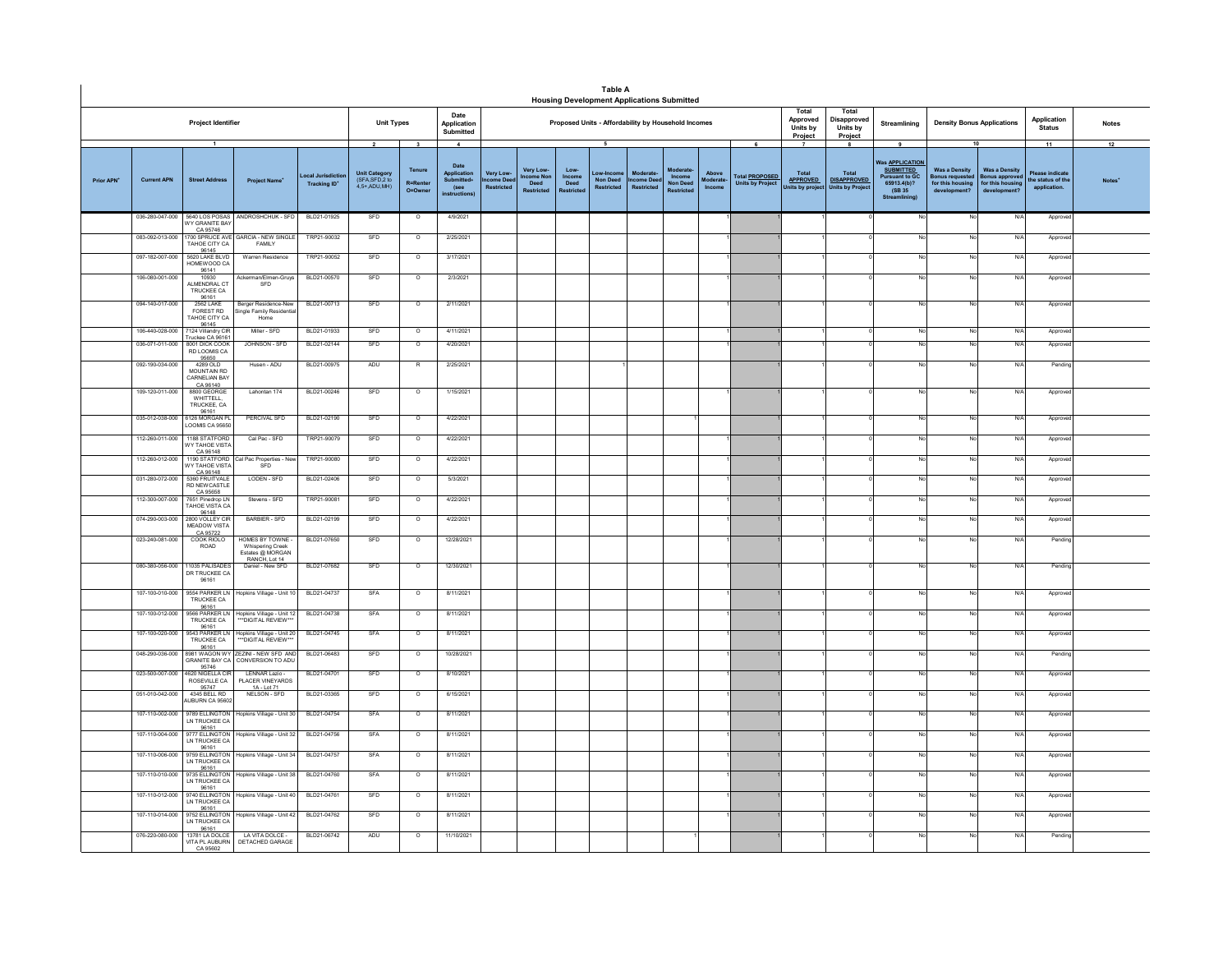|           |                                    |                                                                   |                                                                                          |                                        |                                                                  |                                               |                                                                                    |                                                           |                                  |                                    | <b>Table A</b><br><b>Housing Development Applications Submitted</b> |                                           |                                        |                             |                                                       |                                            |                                                                     |                                                                                                                   |                                                                                  |                                                                          |                                                           |                    |
|-----------|------------------------------------|-------------------------------------------------------------------|------------------------------------------------------------------------------------------|----------------------------------------|------------------------------------------------------------------|-----------------------------------------------|------------------------------------------------------------------------------------|-----------------------------------------------------------|----------------------------------|------------------------------------|---------------------------------------------------------------------|-------------------------------------------|----------------------------------------|-----------------------------|-------------------------------------------------------|--------------------------------------------|---------------------------------------------------------------------|-------------------------------------------------------------------------------------------------------------------|----------------------------------------------------------------------------------|--------------------------------------------------------------------------|-----------------------------------------------------------|--------------------|
|           |                                    | <b>Project Identifier</b>                                         |                                                                                          |                                        | <b>Unit Types</b>                                                |                                               | Date<br>Application<br>Submitted                                                   |                                                           |                                  |                                    | Proposed Units - Affordability by Household Incomes                 |                                           |                                        |                             |                                                       | Total<br>Approved<br>Units by<br>Project   | Total<br>Disapproved<br>Units by<br>Project                         | Streamlining                                                                                                      | <b>Density Bonus Applications</b>                                                |                                                                          | Application<br><b>Status</b>                              | <b>Notes</b>       |
| Prior APN | <b>Current APN</b>                 | $\mathbf{1}$<br><b>Street Address</b>                             | <b>Project Name</b>                                                                      | ocal Jurisdictio<br><b>Tracking ID</b> | $\overline{2}$<br>Unit Category<br>(SFA,SFD,2 to<br>4.5+ ADU MH) | $\mathbf{3}$<br>Tenure<br>R=Renter<br>O=Owner | $\overline{4}$<br>Date<br>Application<br>Submitted+<br>(see<br><b>instructions</b> | <b>Very Low</b><br><sub>me Dee</sub><br><b>Restricted</b> | <b>Very Low</b><br>ne No<br>Deed | Low-<br>Income<br>Deed<br>estricte | 5<br>Low-Incon<br><b>Non Deed</b><br><b>Restricted</b>              | Moderate<br>ome Dee:<br><b>Restricted</b> | Income<br><b>Non Deed</b><br>testricte | Above<br>loderate<br>Income | 6<br><b>Total PROPOSED</b><br><b>Units by Project</b> | Total<br><b>APPROVED</b><br>Units by proje | -8<br><b>Total</b><br><b>DISAPPROVED</b><br><b>Units by Project</b> | 9<br><b>Vas APPLICATION</b><br><b>SUBMITTED</b><br><b>Pursuant to GC</b><br>65913.4(b)?<br>(SB 35<br>Streamlining | 10<br><b>Was a Density</b><br>onus requested<br>for this housing<br>development? | <b>Was a Density</b><br>onus approve<br>for this housing<br>development? | 11<br>Please indicate<br>he status of the<br>application. | 12<br><b>Notes</b> |
|           | 058-080-019-000                    | 6035 HOLLY OAK<br>I N MEADOW                                      | <b>BADDLEY SFD</b>                                                                       | BLD21-05035                            | SFD                                                              | $\circ$                                       | 8/23/2021                                                                          |                                                           |                                  |                                    |                                                                     |                                           |                                        |                             |                                                       |                                            |                                                                     |                                                                                                                   | No                                                                               | N/                                                                       | Appro                                                     |                    |
|           | 107-100-018-000                    | /ISTA CA 95722<br>9555 PARKER IN<br>TRUCKEE CA                    | Parker Lane LLC - HV<br>Unit 18                                                          | BLD21-04744                            | SFD                                                              | $\circ$                                       | 8/11/2021                                                                          |                                                           |                                  |                                    |                                                                     |                                           |                                        |                             |                                                       |                                            |                                                                     |                                                                                                                   | No                                                                               | N/                                                                       | Appro                                                     |                    |
|           | 107-100-022-000                    | 96161<br>9519 PARKER LN<br>TRUCKEE CA                             | Hopkins Village - Unit 22                                                                | BLD21-04748                            | SFA                                                              | $\circ$                                       | 8/11/2021                                                                          |                                                           |                                  |                                    |                                                                     |                                           |                                        |                             |                                                       |                                            |                                                                     |                                                                                                                   | No                                                                               | $N$ /                                                                    | Approv                                                    |                    |
|           | 107-110-016-000                    | 96161<br>9764 ELLINGTON<br>LN TRUCKEE CA                          | Hopkins Village - Unit 44                                                                | BLD21-04763                            | SFA                                                              | $\circ$                                       | 8/11/2021                                                                          |                                                           |                                  |                                    |                                                                     |                                           |                                        |                             |                                                       |                                            |                                                                     |                                                                                                                   | No                                                                               | N/                                                                       | Approve                                                   |                    |
|           | 075-080-031-000                    | 96161<br>12490 GRAYSON<br>RD AUBURN CA                            | <b>BUCKMAN - SFD</b>                                                                     | BLD21-04766                            | SFD                                                              | $\overline{\circ}$                            | 8/11/2021                                                                          |                                                           |                                  |                                    |                                                                     |                                           |                                        |                             |                                                       |                                            |                                                                     |                                                                                                                   | No                                                                               | N                                                                        | Pendin                                                    |                    |
|           | 112-070-028-000                    | 95602<br>6459 WILDWOOD<br>RD TAHOE VISTA                          | MILLER SINGLE FAMILY<br><b>DWELLING</b>                                                  | TRP21-90169                            | SED                                                              | $\Omega$                                      | 8/30/2021                                                                          |                                                           |                                  |                                    |                                                                     |                                           |                                        |                             |                                                       |                                            |                                                                     |                                                                                                                   | No                                                                               | N/I                                                                      | Pendin                                                    |                    |
|           | 101-161-004-000                    | CA 96148<br>400 HILL HAVEN<br>DR COLFAX CA                        | SIMONINI - SED                                                                           | BLD21-03300                            | SED                                                              | $\Omega$                                      | 6/12/2021                                                                          |                                                           |                                  |                                    |                                                                     |                                           |                                        |                             |                                                       |                                            |                                                                     |                                                                                                                   | No                                                                               | N/l                                                                      | Approve                                                   |                    |
|           | 471-040-008-000                    | 95713<br>MARIPOSA AVE                                             | <b>GLOBE INVESTMENT</b><br>SFD<br>GLOBE INVESTMENT                                       | BLD21-07414                            | SFD                                                              | $\overline{\circ}$                            | 12/14/2021                                                                         |                                                           |                                  |                                    |                                                                     |                                           |                                        |                             |                                                       |                                            |                                                                     |                                                                                                                   | No                                                                               | N                                                                        | Pendin                                                    |                    |
|           | 471-040-007-000<br>073-201-006-000 | MARIPOSA AVE<br>370 CROTHER RD                                    | LLC SFD<br>MALONEY SFD                                                                   | BLD21-07415<br>BLD21-03518             | SFD<br>SFD                                                       | $\overline{\circ}$<br>$\circ$                 | 12/14/2021<br>6/22/2021                                                            |                                                           |                                  |                                    |                                                                     |                                           |                                        |                             |                                                       |                                            |                                                                     |                                                                                                                   | No<br>No                                                                         | N/<br>N/                                                                 | Pendin<br>Approv                                          |                    |
|           |                                    | MEADOW VISTA<br>CA 95722                                          |                                                                                          |                                        |                                                                  |                                               |                                                                                    |                                                           |                                  |                                    |                                                                     |                                           |                                        |                             |                                                       |                                            |                                                                     |                                                                                                                   |                                                                                  |                                                                          |                                                           |                    |
|           | 093-370-009-000                    | 260<br><b>RSERVATION CT</b><br>TAHOE CITY CA<br>96145             | Fennell Cabin                                                                            | TRP21-90121                            | SFD                                                              | $\circ$                                       | 6/22/2021                                                                          |                                                           |                                  |                                    |                                                                     |                                           |                                        |                             |                                                       |                                            |                                                                     |                                                                                                                   | No                                                                               | N/                                                                       | Approv                                                    |                    |
|           | 091-050-023-000                    | 6900 RIVER RD<br>TRUCKEE CA                                       | <b>WHITNEY SFD</b>                                                                       | BLD21-05006                            | SFD                                                              | $\circ$                                       | 8/21/2021                                                                          |                                                           |                                  |                                    |                                                                     |                                           |                                        |                             |                                                       |                                            |                                                                     |                                                                                                                   | No                                                                               | $N$ /                                                                    | Pendin                                                    |                    |
|           | 023-440-047-000                    | 96161<br>HUCKI FRERRY<br>WY ROSEVILLE                             | <b>KB HOME - GLEN</b><br>WILLOW RIOLO<br>VINEYARDS PHASE 2                               | BLD21-06847                            | SFD                                                              | $\overline{\circ}$                            | 11/15/2021                                                                         |                                                           |                                  |                                    |                                                                     |                                           |                                        |                             |                                                       |                                            |                                                                     |                                                                                                                   | No                                                                               | N                                                                        | Approv                                                    |                    |
|           | 023-440-048-000                    | CA 95747<br>5140<br><b>HUCKLEBERRY</b><br><b>WY ROSEVILLE</b>     | Courtland - Lot 109<br>KB HOME - GLEN<br>WILLOW RIOLO<br><b>INEYARDS PHASE 2</b>         | BLD21-06848                            | SFD                                                              | $\Omega$                                      | 11/15/2021                                                                         |                                                           |                                  |                                    |                                                                     |                                           |                                        |                             |                                                       |                                            |                                                                     | No                                                                                                                | No                                                                               | N/L                                                                      | Approv                                                    |                    |
|           | 023-440-062-000                    | CA 95747<br>5125<br><b>HUCKLEBERRY</b><br>WY ROSEVILLE            | Courtland - Lot 110<br><b>KB HOME - GLEN</b><br>WILLOW RIOLO<br>INEYARDS PHASE 2         | BLD21-06851                            | SFD                                                              | $\circ$                                       | 11/15/2021                                                                         |                                                           |                                  |                                    |                                                                     |                                           |                                        |                             |                                                       |                                            |                                                                     |                                                                                                                   | No.                                                                              | N/                                                                       | Approv                                                    |                    |
|           | 023-440-078-000                    | CA 95747<br>5130 CASTLETON<br><b>WY ROSEVILLE</b><br>CA 95747     | Courtland - Lot 124<br><b>KB HOME - GLEN</b><br>WILLOW RIOLO<br><b>VINEYARDS PHASE 2</b> | BLD21-06853                            | SFD                                                              | $\circ$                                       | 11/15/2021                                                                         |                                                           |                                  |                                    |                                                                     |                                           |                                        |                             |                                                       |                                            |                                                                     |                                                                                                                   | No                                                                               | N                                                                        | Approve                                                   |                    |
|           | 023-440-079-000                    | 5140 CASTLETON<br>WY ROSEVILLE                                    | Courtland - Lot 140<br><b>GLEN WILLOW RIOLO</b><br><b>VINEYARDS PHASE 2</b>              | BLD21-06855                            | SFD                                                              | $\circ$                                       | 11/15/2021                                                                         |                                                           |                                  |                                    |                                                                     |                                           |                                        |                             |                                                       |                                            |                                                                     |                                                                                                                   | No                                                                               | $N$ /                                                                    | Approv                                                    |                    |
|           | 023-430-014-000                    | CA 95747<br>5035 BARTLET<br>WY ROSEVILLE                          | Courtland - Lot 141<br>GLEN WILLOW RIOLO<br><b>VINEYARDS PHASE 2</b>                     | BLD21-06858                            | SFD                                                              | $\overline{\circ}$                            | 11/15/2021                                                                         |                                                           |                                  |                                    |                                                                     |                                           |                                        |                             |                                                       |                                            |                                                                     |                                                                                                                   | No                                                                               | N/                                                                       | Approv                                                    |                    |
|           | 023-430-015-000                    | CA 95747<br>5025 BARTLETT<br><b>WY ROSEVILLE</b>                  | Bartlett - Lot 14<br><b>GLEN WILLOW RIOLO</b><br><b>VINEYARDS PHASE 2</b>                | BLD21-06859                            | SFD                                                              | $\overline{\circ}$                            | 11/15/2021                                                                         |                                                           |                                  |                                    |                                                                     |                                           |                                        |                             |                                                       |                                            |                                                                     |                                                                                                                   | No                                                                               | N/4                                                                      | Approv                                                    |                    |
|           | 023-430-016-000                    | CA 95747<br>5015 BARTLETT<br>WY ROSEVILLE<br>CA 95747             | Bartlett - Lot 15<br><b>KB HOME - GLEN</b><br>WILLOW RIOLO<br><b>VINEYARDS PHASE 2</b>   | BLD21-06860                            | SFD                                                              | $\circ$                                       | 11/15/2021                                                                         |                                                           |                                  |                                    |                                                                     |                                           |                                        |                             |                                                       |                                            |                                                                     |                                                                                                                   | No                                                                               | $N$ /                                                                    | Appro                                                     |                    |
|           | 107-230-009-000                    | 9243 BRAE CT<br><b>TRUCKEE CA</b><br>96161                        | Bartlett - Lot 16<br>Gehrke SFD                                                          | BLD21-05014                            | SFD                                                              | $\circ$                                       | 8/23/2021                                                                          |                                                           |                                  |                                    |                                                                     |                                           |                                        |                             |                                                       |                                            |                                                                     |                                                                                                                   | No.                                                                              | N/l                                                                      | Pending                                                   |                    |
|           | 048-660-007-000                    | 5961 BARTON<br>RANCH CT<br><b>GRANITE BAY CA</b><br>95746         | BLORE SED WITH ADU<br>& JADU                                                             | BLD21-07403                            | SFD                                                              | $\Omega$                                      | 12/13/2021                                                                         |                                                           |                                  |                                    |                                                                     |                                           |                                        |                             |                                                       |                                            |                                                                     |                                                                                                                   | No                                                                               | N/I                                                                      | Pendin                                                    |                    |
|           | 023-470-003-000                    | 8253 EVANS TREE<br>DR ROSEVILLE CA<br>95747                       | I FNNAR Molise-<br>PLACER VINEYARDS<br>1A - Lot 210                                      | BLD21-05426                            | SFD                                                              | $\overline{\circ}$                            | 9/10/2021                                                                          |                                                           |                                  |                                    |                                                                     |                                           |                                        |                             |                                                       |                                            |                                                                     |                                                                                                                   | No                                                                               | $N$ /                                                                    | Approv                                                    |                    |
|           | 036-150-064-000                    | 5182 LAIRD HILL<br>DR LOOMIS CA                                   | ROCKEFELLER - ADU                                                                        | BLD21-05219                            | ADU                                                              | $\overline{\circ}$                            | 8/31/2021                                                                          |                                                           |                                  |                                    |                                                                     |                                           |                                        |                             |                                                       |                                            |                                                                     |                                                                                                                   | No                                                                               | N                                                                        | Pending                                                   |                    |
|           | 023-430-022-000                    | 95650<br>5080 WOLFBERR<br><b>WY ROSEVILLE</b><br>CA 95747         | <b>KB HOME - GLEN</b><br>WILLOW RIOLO<br><b>INEYARDS PHASE 2</b>                         | BLD21-06862                            | SFD                                                              | $\circ$                                       | 11/15/2021                                                                         |                                                           |                                  |                                    |                                                                     |                                           |                                        |                             |                                                       |                                            |                                                                     |                                                                                                                   | No                                                                               | N/                                                                       | Approv                                                    |                    |
|           | 023-430-023-000                    | 5085 WOLFBERR<br>WY ROSEVILLE<br>CA 95747                         | Bartlett - Lot 22<br>WILLOW RIOLO<br><b>INEYARDS PHASE 2</b><br>Bartlett - Lot 23        | BLD21-06863                            | SFD                                                              | $\circ$                                       | 11/15/2021                                                                         |                                                           |                                  |                                    |                                                                     |                                           |                                        |                             |                                                       |                                            |                                                                     |                                                                                                                   | No                                                                               | N/l                                                                      | Approve                                                   |                    |
|           | 023-430-024-000 5075 WOLFBERRY     | WY ROSEVILLE<br>CA 95747                                          | KB HOME - GLEN<br>WILLOW RIOLO<br><b>INFYARDS PHASE 2</b>                                | BLD21-06864                            | SFD                                                              | $\overline{0}$                                | 11/15/2021                                                                         |                                                           |                                  |                                    |                                                                     |                                           |                                        |                             |                                                       |                                            |                                                                     |                                                                                                                   | No                                                                               | N/I                                                                      | Approv                                                    |                    |
|           | 032-191-033-000                    | 2311 RIPPEY RD<br>LOOMIS CA 95650                                 | Bartlett - Lot 24<br>BROWNE - SFD                                                        | BLD21-06924                            | SFD                                                              | $\circ$                                       | 11/18/2021                                                                         |                                                           |                                  |                                    |                                                                     |                                           |                                        |                             |                                                       |                                            |                                                                     |                                                                                                                   | No                                                                               | N/                                                                       | Pending                                                   |                    |
|           |                                    | 042-192-058-000 2245 NEWCASTLE<br><b>RD NEWCASTLE</b><br>CA 95658 | MERCER - ADU                                                                             | BLD21-03767                            | ADU                                                              | R                                             | 7/1/2021                                                                           |                                                           |                                  |                                    |                                                                     |                                           |                                        |                             |                                                       |                                            |                                                                     |                                                                                                                   | No                                                                               | N/f                                                                      | Pendine                                                   |                    |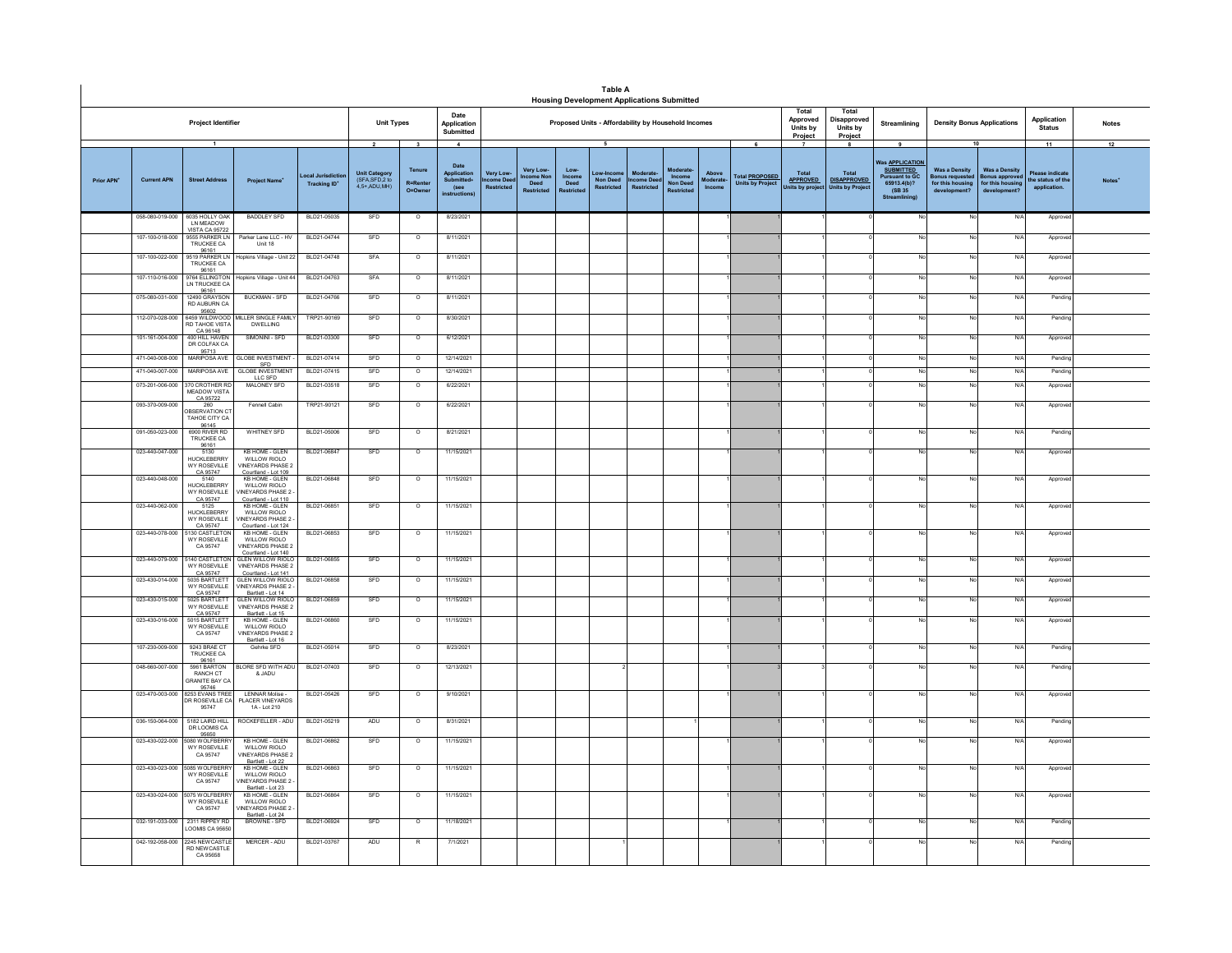|                        |                                    |                                                                         |                                                                                        |                                              |                                                                    |                                               |                                                                            | Table A                                    | <b>Housing Development Applications Submitted</b> |                                             |                                                 |                                                     |                                                    |                              |                                                       |                                                          |                                                           |                                                                                                                            |                                                                                    |                                                                                       |                                                                  |                          |
|------------------------|------------------------------------|-------------------------------------------------------------------------|----------------------------------------------------------------------------------------|----------------------------------------------|--------------------------------------------------------------------|-----------------------------------------------|----------------------------------------------------------------------------|--------------------------------------------|---------------------------------------------------|---------------------------------------------|-------------------------------------------------|-----------------------------------------------------|----------------------------------------------------|------------------------------|-------------------------------------------------------|----------------------------------------------------------|-----------------------------------------------------------|----------------------------------------------------------------------------------------------------------------------------|------------------------------------------------------------------------------------|---------------------------------------------------------------------------------------|------------------------------------------------------------------|--------------------------|
|                        |                                    | <b>Project Identifier</b>                                               |                                                                                        |                                              | <b>Unit Types</b>                                                  |                                               | Date<br>Application<br>Submitted                                           |                                            |                                                   |                                             |                                                 | Proposed Units - Affordability by Household Incomes |                                                    |                              |                                                       | Total<br>Approved<br>Units by<br>Project                 | Total<br>Disapproved<br>Units by<br>Project               | Streamlining                                                                                                               | <b>Density Bonus Applications</b>                                                  |                                                                                       | Application<br><b>Status</b>                                     | <b>Notes</b>             |
| Prior APN <sup>+</sup> | <b>Current APN</b>                 | $\overline{1}$<br><b>Street Address</b>                                 | <b>Project Name</b>                                                                    | ocal Jurisdictio<br>Tracking ID <sup>+</sup> | $\overline{2}$<br>Unit Category<br>(SFA, SFD, 2 to<br>4.5+ ADU MH) | $\mathbf{3}$<br>Tenure<br>R=Renter<br>O=Owner | $\sim$<br>Date<br>Application<br>Submitted+<br>(see<br><b>instructions</b> | Very Low-<br>come Dee<br><b>Restricted</b> | Very Low-<br>come Nor<br>Deed<br>Restricted       | Low-<br>Income<br>Deed<br><b>Restricted</b> | 5<br>Low-Incon<br>Non Deed<br><b>Postricted</b> | <b>Moderate</b><br>come Deed<br><b>Pastrictor</b>   | loderat<br>Income<br><b>Non Deed</b><br>Restricted | Above<br>foderate-<br>Income | 6<br><b>Total PROPOSED</b><br><b>Units by Project</b> | $\overline{7}$<br>Total<br><b>APPROVED</b><br>ts by proj | 8<br><b>Total</b><br><b>DISAPPROVED</b><br>Units by Proje | 9<br><b>Vas APPLICATION</b><br><b>SUBMITTED</b><br><b>Pursuant to GC</b><br>65913,4(b)?<br>(SB 35)<br><b>Streamlining)</b> | <b>Was a Density</b><br><b>Bonus requester</b><br>for this housing<br>development? | 10<br><b>Was a Density</b><br><b>Bonus approv</b><br>for this housing<br>development? | 11<br><b>Please indicate</b><br>the status of the<br>application | 12<br>Notes <sup>'</sup> |
|                        | 023-430-008-000                    | 9330 MIRABELLE<br>ST ROSEVILLE CA<br>95747                              | Glen Willow 11, LLC -<br>SINGLE FAMILY<br><b>DWELLING-BUILDING</b><br>PERMIT APP-LOT 8 | BLD21-07552                                  | SFD                                                                | $\circ$                                       | 12/21/2021                                                                 |                                            |                                                   |                                             |                                                 |                                                     |                                                    |                              |                                                       |                                                          |                                                           |                                                                                                                            | No                                                                                 | N/A                                                                                   | Pending                                                          |                          |
|                        | 090-282-030-000                    | 77 SPEEDBOAT<br>AVE KINGS<br>BEACH CA 9614                              | <b>IISHIDO - DETACHED</b><br>ADU                                                       | BLD21-03879                                  | ADU                                                                | $\mathbb{R}$                                  | 7/7/2021                                                                   |                                            |                                                   |                                             |                                                 |                                                     |                                                    |                              |                                                       |                                                          |                                                           | No                                                                                                                         |                                                                                    | N/A                                                                                   | Pendin                                                           |                          |
|                        | 029-260-001-000                    | 4651<br>ATERSTONE DR<br>ROSEVILLE CA                                    | BESHTA - SFD                                                                           | BLD21-07101                                  | SFD                                                                | $\circ$                                       | 11/27/2021                                                                 |                                            |                                                   |                                             |                                                 |                                                     |                                                    |                              |                                                       |                                                          |                                                           | No                                                                                                                         |                                                                                    | N/A                                                                                   | Pendine                                                          |                          |
|                        | 109-110-006-000                    | 95747<br>13023 CAMP<br>RAIL, TRUCKEE                                    | RAILSIDE BUILDERS<br>SFD                                                               | BLD21-05350                                  | SFD                                                                | $\overline{\circ}$                            | 9/7/2021                                                                   |                                            |                                                   |                                             |                                                 |                                                     |                                                    |                              |                                                       |                                                          |                                                           | No                                                                                                                         |                                                                                    | N/A                                                                                   | Approve                                                          |                          |
|                        | 023-272-060-000                    | CA 96161<br>3275 BASELINE<br>D ROSEVILLE C                              | SONNIKm                                                                                | BLD21-07593                                  | SFD                                                                | $\Omega$                                      | 12/23/2021                                                                 |                                            |                                                   |                                             |                                                 |                                                     |                                                    |                              |                                                       |                                                          |                                                           | No                                                                                                                         |                                                                                    | N/A                                                                                   | Pending                                                          |                          |
|                        | 047-410-019-000                    | 95747<br>8441 SUN VIEW<br>CIR GRANITE BAY<br>CA 95746                   | PREMIER SOLEIL -<br>Auburn Douglas Duets<br>LLC - LOT 19                               | BLD21-07606                                  | SFD                                                                | $\circ$                                       | 12/23/2021                                                                 |                                            |                                                   |                                             |                                                 |                                                     |                                                    |                              |                                                       |                                                          |                                                           |                                                                                                                            |                                                                                    | N/A                                                                                   | Pendin                                                           |                          |
|                        | 071-121-023-000                    | 22160 MANZANIT<br><b>FOREST DR</b><br>COLFAX CA 9571                    | SCHWARTZ - SFD                                                                         | BLD21-03030                                  | SFD                                                                | $\circ$                                       | 6/1/2021                                                                   |                                            |                                                   |                                             |                                                 |                                                     |                                                    |                              |                                                       |                                                          |                                                           |                                                                                                                            |                                                                                    | N/A                                                                                   | Approv                                                           |                          |
|                        | 031-320-019-000                    | 2600 MOHAMMED<br>IN NEW CASTLE<br>CA 95658                              | SENUCA - ADU                                                                           | BLD21-03203                                  | ADU                                                                | $\overline{R}$                                | 6/8/2021                                                                   |                                            |                                                   |                                             |                                                 |                                                     |                                                    |                              |                                                       |                                                          |                                                           | No                                                                                                                         |                                                                                    | N/A                                                                                   | Pendin                                                           |                          |
|                        | 023-440-061-000                    | 5135<br>HUCKLEBERRY<br><b>WY ROSEVILLE</b><br>CA 95747                  | <b>KB HOME - GLEN</b><br>WILLOW RIOLO<br>INEYARDS PHASE 2<br>Courtland - Lot 123       | BLD21-06849                                  | SFD                                                                | $\overline{\circ}$                            | 11/15/2021                                                                 |                                            |                                                   |                                             |                                                 |                                                     |                                                    |                              |                                                       |                                                          |                                                           | No                                                                                                                         |                                                                                    | N/A                                                                                   | Approve                                                          |                          |
|                        | 023-430-013-000                    | 5045 BARTLET<br>WY ROSEVILLE                                            | <b>GLEN WILLOW RIOLO</b><br>INEYARDS PHASE 2 -<br>Bartlett - Lot 13                    | BLD21-06857                                  | SFD                                                                | $\circ$                                       | 11/15/2021                                                                 |                                            |                                                   |                                             |                                                 |                                                     |                                                    |                              |                                                       |                                                          |                                                           | No                                                                                                                         |                                                                                    | N/A                                                                                   | Approve                                                          |                          |
|                        |                                    | CA 95747<br>023-470-002-000 8257 EVANS TREE<br>DR ROSEVILLE CA<br>95747 | LENNAR Molise -<br>PLACER VINEYARDS<br>1A - Lot 209                                    | BLD21-05425                                  | SFD                                                                | $\circ$                                       | 9/10/2021                                                                  |                                            |                                                   |                                             |                                                 |                                                     |                                                    |                              |                                                       |                                                          |                                                           | No                                                                                                                         |                                                                                    | N/A                                                                                   | Approve                                                          |                          |
|                        |                                    | 023-490-013-000 4610 PEACE LILY<br>LN ROSEVILLE CA<br>95747             | Molise - Lot 13                                                                        | BLD21-04158                                  | SFD                                                                | $\Omega$                                      | 7/20/2021                                                                  |                                            |                                                   |                                             |                                                 |                                                     |                                                    |                              |                                                       |                                                          |                                                           | No                                                                                                                         |                                                                                    | N/A                                                                                   | Approv                                                           |                          |
|                        | 023-490-015-000                    | 4590 PEACE LIL'<br>N ROSEVILLE CA<br>95747<br>9318 CASCAD               | Molise - Lot 15                                                                        | BLD21-04163                                  | SFD                                                                | $\circ$                                       | 7/20/2021                                                                  |                                            |                                                   |                                             |                                                 |                                                     |                                                    |                              |                                                       |                                                          |                                                           | No                                                                                                                         | No                                                                                 | N/A                                                                                   | Approve                                                          |                          |
|                        | 069-332-002-000                    | RD SODA<br>SPRINGS CA                                                   | Bubienko NSFD                                                                          | BLD21-05897                                  | SFD                                                                | $\circ$                                       | 9/30/2021                                                                  |                                            |                                                   |                                             |                                                 |                                                     |                                                    |                              |                                                       |                                                          |                                                           | No                                                                                                                         |                                                                                    | N/A                                                                                   | Pending                                                          |                          |
|                        | 069-344-010-000                    | 95728<br>7111 SODA<br>SPRINGS RD<br>SODA SPRINGS<br>CA 95728            | Haskell SFD                                                                            | BLD21-05281                                  | SFD                                                                | $\circ$                                       | 9/2/2021                                                                   |                                            |                                                   |                                             |                                                 |                                                     |                                                    |                              |                                                       |                                                          |                                                           | No                                                                                                                         |                                                                                    | N/A                                                                                   | Pending                                                          |                          |
|                        | 107-200-002-000                    | 9287 BRAE RD<br><b>TRUCKEE CA</b><br>96161                              | <b>SKOTS SFD</b>                                                                       | BLD21-05536                                  | SFD                                                                | $\circ$                                       | 9/15/2021                                                                  |                                            |                                                   |                                             |                                                 |                                                     |                                                    |                              |                                                       |                                                          |                                                           |                                                                                                                            |                                                                                    | N/A                                                                                   | Pending                                                          |                          |
|                        | 109-230-004-000<br>074-030-056-000 | <b>LAHONTAN DR</b><br><b>16480 PINE</b>                                 | <b>GALLAGHER - New SFI</b><br>LOVE - SFD                                               | BLD21-03721<br>BLD21-04212                   | SFD<br>SFD                                                         | $\overline{\circ}$<br>$\circ$                 | 6/30/2021<br>7/21/2021                                                     |                                            |                                                   |                                             |                                                 |                                                     |                                                    |                              |                                                       |                                                          |                                                           | No<br>No                                                                                                                   | N <sub>i</sub>                                                                     | <b>N/A</b><br>N/A                                                                     | Pendin<br>Pendin                                                 |                          |
|                        |                                    | CREEK LN<br>MEADOW VIST<br>CA 95722                                     |                                                                                        |                                              |                                                                    |                                               |                                                                            |                                            |                                                   |                                             |                                                 |                                                     |                                                    |                              |                                                       |                                                          |                                                           |                                                                                                                            |                                                                                    |                                                                                       |                                                                  |                          |
|                        | 080-360-002-000                    | 10915 PINE CON<br>CT TRUCKEE CA<br>96161                                | Laliotis-Garage/ADU                                                                    | BLD21-06064                                  | ADU                                                                | $\overline{\circ}$                            | 10/7/2021                                                                  |                                            |                                                   |                                             |                                                 |                                                     |                                                    |                              |                                                       |                                                          |                                                           | No                                                                                                                         |                                                                                    | N/A                                                                                   | Pending                                                          |                          |
|                        | 020-090-011-000                    | 1100 LONE PINE<br>LN LINCOLN CA<br>95648                                | <b>HEINRITZ - SFD</b>                                                                  | BLD21-07262                                  | SFD                                                                | $\circ$                                       | 12/3/2021                                                                  |                                            |                                                   |                                             |                                                 |                                                     |                                                    |                              |                                                       |                                                          |                                                           | No                                                                                                                         | N <sub>1</sub>                                                                     | N/A                                                                                   | Pending                                                          |                          |
|                        | 080-320-016-000                    | 11702 SILVER FIR<br>CIR TRUCKEE CA<br>96161                             | Shalvis residence - New<br>SFD                                                         | BLD21-03704                                  | SFD                                                                | $\circ$                                       | 6/29/2021                                                                  |                                            |                                                   |                                             |                                                 |                                                     |                                                    |                              |                                                       |                                                          |                                                           | No                                                                                                                         | No                                                                                 | N/A                                                                                   | Approve                                                          |                          |
|                        | 115-030-016-000                    | 5241 EMERALD ST<br>CARNELIAN BAY                                        | Hollis - New Single<br>Family Dwelling                                                 | TRP21-90127                                  | SFD                                                                | $\Omega$                                      | 6/30/2021                                                                  |                                            |                                                   |                                             |                                                 |                                                     |                                                    |                              |                                                       |                                                          |                                                           | No                                                                                                                         | No                                                                                 | N/A                                                                                   | Pendine                                                          |                          |
|                        | 058-050-025-000                    | CA 96140<br>LN MEADOW<br><b>VISTA CA 95722</b>                          | <b>MPERIUM BUILDERS</b><br>$LLC - SFD$                                                 | BLD21-03807                                  | SFD                                                                | $\circ$                                       | 7/2/2021                                                                   |                                            |                                                   |                                             |                                                 |                                                     |                                                    |                              |                                                       |                                                          |                                                           | No                                                                                                                         |                                                                                    | N/A                                                                                   | Approve                                                          |                          |
|                        | 099-040-016-000                    | 27881 ROLLINS<br>AKE RD COLFAX<br>CA 95713                              | WHIPPLE SFD                                                                            | BLD21-05870                                  | SFD                                                                | $\Omega$                                      | 9/29/2021                                                                  |                                            |                                                   |                                             |                                                 |                                                     |                                                    |                              |                                                       |                                                          |                                                           | No                                                                                                                         |                                                                                    | N/A                                                                                   | Approve                                                          |                          |
|                        | 023-500-051-000                    | 4671 TRUMPET<br><b>IIIYWY</b><br>ROSEVILLE CA                           | Lot #115                                                                               | BLD21-04247                                  | SFD                                                                | $\circ$                                       | 7/22/2021                                                                  |                                            |                                                   |                                             |                                                 |                                                     |                                                    |                              |                                                       |                                                          |                                                           |                                                                                                                            |                                                                                    | N/A                                                                                   | Approv                                                           |                          |
|                        | 023-480-029-000                    | 95747<br>4740 ROYAL LILY<br>AVE ROSEVILLE<br>CA 95747                   | LENNAR Lazio -<br>PLACER VINEYARDS<br>1A-1 of 144                                      | BLD21-06102                                  | SFD                                                                | $\circ$                                       | 10/12/2021                                                                 |                                            |                                                   |                                             |                                                 |                                                     |                                                    |                              |                                                       |                                                          |                                                           | No                                                                                                                         | No                                                                                 | N/A                                                                                   | Approve                                                          |                          |
|                        | 473-020-013-000                    | <b>860 VINTAGE W</b><br>ROSEVILLE CA<br>95747                           | WOODSIDE HOMES<br><b>RRADY VINEYARDS.</b><br>LOT 84 MODEL HOME                         | BLD21-07259                                  | SFD                                                                | $\circ$                                       | 12/3/2021                                                                  |                                            |                                                   |                                             |                                                 |                                                     |                                                    |                              |                                                       |                                                          |                                                           | No                                                                                                                         |                                                                                    | N/A                                                                                   | Pendin                                                           |                          |
|                        | 037-071-070-000                    | <b>GLACIAL PL</b>                                                       | O'NEIL - SFD                                                                           | BLD21-07379                                  | SFD                                                                | $\circ$                                       | 12/10/2021                                                                 |                                            |                                                   |                                             |                                                 |                                                     |                                                    |                              |                                                       |                                                          |                                                           | No                                                                                                                         |                                                                                    | N/A                                                                                   | Pendina                                                          |                          |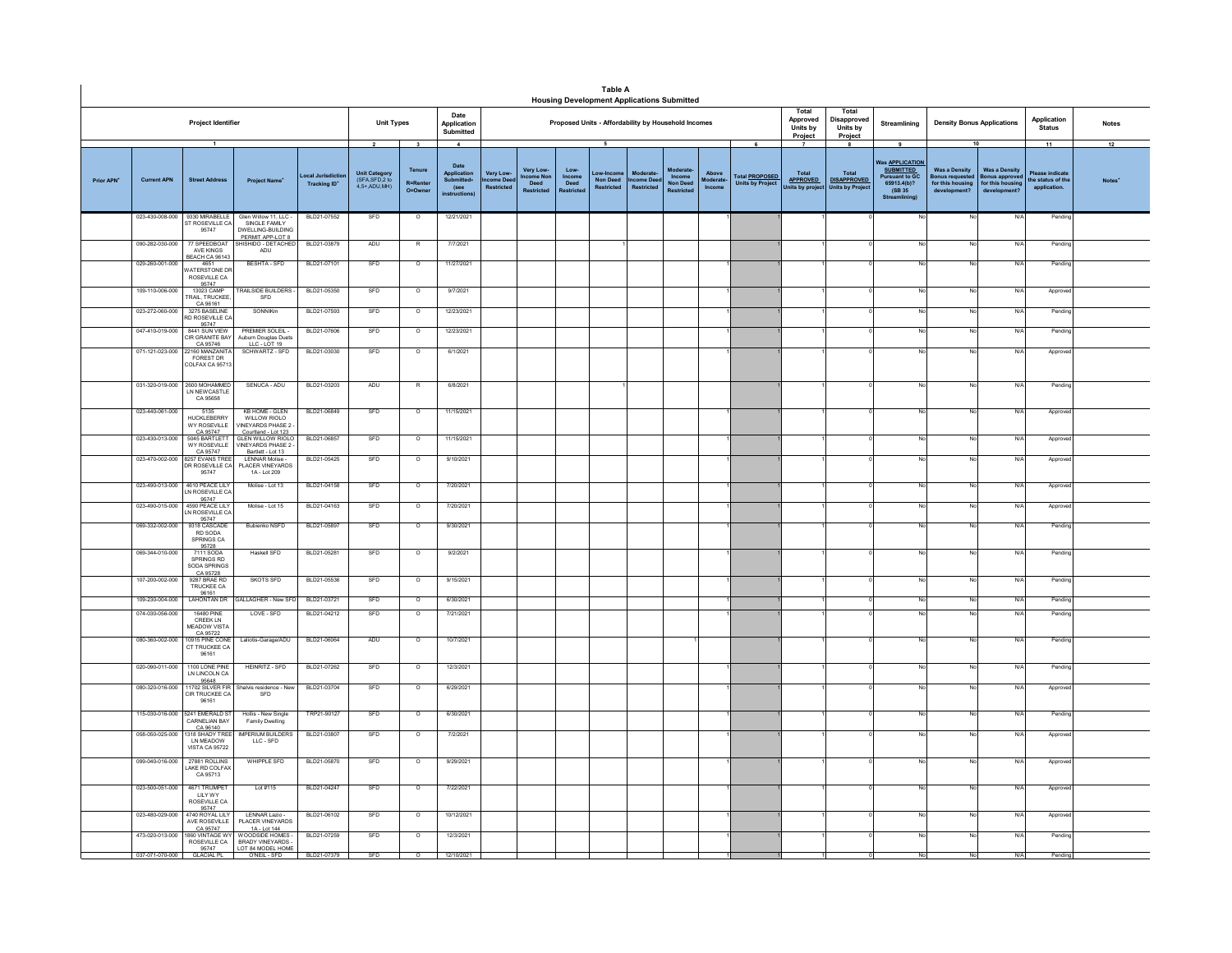|                        |                    |                                                                  |                                                                         |                                        |                                                                    |                                                                 |                                                                                    |                                                     |                                             |                        | Table A<br><b>Housing Development Applications Submitted</b> |                                           |                                           |                             |                                                       |                                           |                                                             |                                                                                                              |                                                                                         |                                                                          |                                                           |                    |
|------------------------|--------------------|------------------------------------------------------------------|-------------------------------------------------------------------------|----------------------------------------|--------------------------------------------------------------------|-----------------------------------------------------------------|------------------------------------------------------------------------------------|-----------------------------------------------------|---------------------------------------------|------------------------|--------------------------------------------------------------|-------------------------------------------|-------------------------------------------|-----------------------------|-------------------------------------------------------|-------------------------------------------|-------------------------------------------------------------|--------------------------------------------------------------------------------------------------------------|-----------------------------------------------------------------------------------------|--------------------------------------------------------------------------|-----------------------------------------------------------|--------------------|
|                        |                    | Project Identifier                                               |                                                                         |                                        | <b>Unit Types</b>                                                  |                                                                 | Date<br>Application<br>Submitted                                                   |                                                     |                                             |                        | Proposed Units - Affordability by Household Incomes          |                                           |                                           |                             |                                                       | Total<br>Approved<br>Units by<br>Project  | Total<br>Disapproved<br>Units by<br>Project                 | Streamlining                                                                                                 | <b>Density Bonus Applications</b>                                                       |                                                                          | Application<br><b>Status</b>                              | <b>Notes</b>       |
| Prior APN <sup>+</sup> | <b>Current APN</b> | $\mathbf{1}$<br><b>Street Address</b>                            | <b>Project Name</b>                                                     | ocal Jurisdictio<br><b>Tracking ID</b> | $\overline{2}$<br>Unit Category<br>(SFA,SFD,2 to<br>$4.5+$ ADU MH) | $\overline{\mathbf{3}}$<br>Tenure<br><b>R=Renter</b><br>O=Owner | $\overline{4}$<br>Date<br><b>Application</b><br>Submitted+<br>(see<br>instructions | <b>Very Low</b><br>.<br>me Dee<br><b>Restricted</b> | <b>Very Low</b><br>me No<br>Deed<br>stricte | Low-<br>Income<br>Deed | 5<br>Low-Incon<br><b>Non Deed</b><br><b>Restricted</b>       | Moderate<br>come Dee<br><b>Restricted</b> | Income<br><b>Non Deed</b><br><b>ricte</b> | Above<br>loderate<br>Income | 6<br><b>Total PROPOSED</b><br><b>Units by Project</b> | Total<br><b>APPROVED</b><br>Units by proj | 8<br>Total<br><b>DISAPPROVED</b><br><b>Units by Project</b> | 9<br>Vas APPLICATION<br><b>SUBMITTED</b><br><b>Pursuant to GC.</b><br>65913.4(b)?<br>(SB 35)<br>Streamlining | <b>Was a Density</b><br>sonus requested<br>for this housing<br>development <sup>®</sup> | <b>Was a Density</b><br>onus approve<br>for this housing<br>development? | 11<br>lease indicate<br>the status of the<br>application. | 12<br><b>Notes</b> |
|                        | 078-240-008-000    | SANTA CROCE<br>CT FORESTHILL<br>CA 95631                         | LEONTIY SFD W/<br>ATTACHED ADU                                          | BLD21-06041                            | SFD                                                                | $\circ$                                                         | 10/7/2021                                                                          |                                                     |                                             |                        |                                                              |                                           |                                           |                             |                                                       |                                           |                                                             |                                                                                                              | No                                                                                      | N                                                                        | Pending                                                   |                    |
|                        | 078-220-016-000    | 5160 BELLA VISTA<br>CIR FORESTHILL<br>CA 95631                   | MELNICHUK - SFD                                                         | BLD21-06055                            | SFD                                                                | $\circ$                                                         | 10/7/2021                                                                          |                                                     |                                             |                        |                                                              |                                           |                                           |                             |                                                       |                                           |                                                             |                                                                                                              | Z                                                                                       | N/4                                                                      | Pending                                                   |                    |
|                        | 094-211-018-000    | 10 KIMBERLY DF<br>TAHOE CITY CA                                  | Stitt-Nelson Residence                                                  | TRP21-90216                            | SFD                                                                | $\circ$                                                         | 12/9/2021                                                                          |                                                     |                                             |                        |                                                              |                                           |                                           |                             |                                                       |                                           |                                                             |                                                                                                              | No                                                                                      | N/4                                                                      | Pendin                                                    |                    |
|                        | 107-240-007-000    | 96145<br>9167 TARN CIR<br>TRUCKEE CA<br>96161                    | Dryden- New Home Build                                                  | BLD21-07488                            | SFD                                                                | $\overline{0}$                                                  | 12/16/2021                                                                         |                                                     |                                             |                        |                                                              |                                           |                                           |                             |                                                       |                                           |                                                             |                                                                                                              | No                                                                                      | N/I                                                                      | Pendin                                                    |                    |
|                        | 023-480-011-000    | 4721 ROYAL LIL<br>AVE ROSEVILLE<br>CA 95747                      | LENNAR Lazio -<br>PLACER VINEYARDS<br>1A - Lot 126                      | BLD21-06099                            | SFD                                                                | $\circ$                                                         | 10/12/2021                                                                         |                                                     |                                             |                        |                                                              |                                           |                                           |                             |                                                       |                                           |                                                             |                                                                                                              | No                                                                                      | N/f                                                                      | Approve                                                   |                    |
|                        | 107-190-013-000    | 9290 BRAE RD<br>TRUCKEE CA<br>96161                              | FECHNER - SFD                                                           | BLD21-06112                            | SFD                                                                | $\circ$                                                         | 10/12/2021                                                                         |                                                     |                                             |                        |                                                              |                                           |                                           |                             |                                                       |                                           |                                                             |                                                                                                              | No.                                                                                     | N/                                                                       | Pendin                                                    |                    |
|                        | 106-020-022-000    | 10986 OLANA DR<br>TRUCKEE CA<br>96161                            | Medeiros Single Family<br>Residence                                     | BLD21-03161                            | SFD                                                                | $\overline{\circ}$                                              | 6/7/2021                                                                           |                                                     |                                             |                        |                                                              |                                           |                                           |                             |                                                       |                                           |                                                             |                                                                                                              | No                                                                                      | N/4                                                                      | Approv                                                    |                    |
|                        | 104-020-008-000    | 671 MULE FARS<br>DR NORDEN CA<br>96161                           | BYCK - SINGLE FAMILY<br>RESIDENTIAL                                     | BLD21-07439                            | SED                                                                | $\Omega$                                                        | 12/14/2021                                                                         |                                                     |                                             |                        |                                                              |                                           |                                           |                             |                                                       |                                           |                                                             | No                                                                                                           | No                                                                                      | N/l                                                                      | Pendin                                                    |                    |
|                        | 099-200-016-000    | 26622 OLD<br>LOGGERS LN<br>COLFAX CA 9571                        | <b>BEARRY - REBUILD</b>                                                 | BLD21-07469                            | SFD                                                                | $\circ$                                                         | 12/16/2021                                                                         |                                                     |                                             |                        |                                                              |                                           |                                           |                             |                                                       |                                           |                                                             |                                                                                                              | No                                                                                      | N/                                                                       | Pendin                                                    |                    |
|                        | 023-480-006-000    | 4680 TRUMPET<br><b>LILY WY</b><br>ROSEVILLE CA                   | Emilia - Lot #121                                                       | BLD21-04250                            | SFD                                                                | $\circ$                                                         | 7/22/2021                                                                          |                                                     |                                             |                        |                                                              |                                           |                                           |                             |                                                       |                                           |                                                             |                                                                                                              | No                                                                                      | $N$ /                                                                    | Approv                                                    |                    |
|                        | 074-112-017-000    | 95747<br>925 EVERGREEN<br>LN MEADOW<br>/ISTA CA 95722            | GARDNER - SFD                                                           | BLD21-07558                            | SFD                                                                | $\overline{0}$                                                  | 12/21/2021                                                                         |                                                     |                                             |                        |                                                              |                                           |                                           |                             |                                                       |                                           |                                                             |                                                                                                              | No                                                                                      | N/                                                                       | Pendin                                                    |                    |
|                        | 462-050-052-000    | 4237 TORREY<br><b>GROVE WY</b><br><b>GRANITE BAY CA</b><br>95746 | <b>FUREKA GROVE THE</b><br>COTTAGES LOT 52                              | BLD21-06316                            | SFD                                                                | $\overline{0}$                                                  | 10/20/2021                                                                         |                                                     |                                             |                        |                                                              |                                           |                                           |                             |                                                       |                                           |                                                             |                                                                                                              | <b>No</b>                                                                               | N/A                                                                      | Approve                                                   |                    |
|                        | 023-490-016-000    | 4580 PEACE LILY<br>LN ROSEVILLE CA<br>95747                      | Molise - Lot 16                                                         | BLD21-04166                            | SFD                                                                | $\circ$                                                         | 7/20/2021                                                                          |                                                     |                                             |                        |                                                              |                                           |                                           |                             |                                                       |                                           |                                                             |                                                                                                              | No                                                                                      | N/4                                                                      | Approv                                                    |                    |
|                        | 097-060-038-000    | 5145   AKE BI VD<br>HOMEWOOD CA<br>$\frac{96141}{17289}$         | Homewood Mountain<br>esort - Residences Uni<br>4. Type A<br>PRIMA - SFD | BLD21-04394                            | SFD                                                                | $\circ$                                                         | 7/28/2021                                                                          |                                                     |                                             |                        |                                                              |                                           |                                           |                             |                                                       |                                           |                                                             |                                                                                                              | No                                                                                      | N/l                                                                      | Pendin                                                    |                    |
|                        | 058-042-012-000    | WINCHESTER<br>CLUB DR<br>MEADOW VISTA<br>CA 95722                |                                                                         | BLD21-04463                            | SFD                                                                | $\circ$                                                         | 7/30/2021                                                                          |                                                     |                                             |                        |                                                              |                                           |                                           |                             |                                                       |                                           |                                                             |                                                                                                              | No                                                                                      | N/                                                                       | Approv                                                    |                    |
|                        | 106-330-005-000    | 8207 EHRMAN D<br>TRUCKEE CA                                      | FRAIMAN - SFD                                                           | BLD21-03286                            | SFD                                                                | $\overline{\circ}$                                              | 6/11/2021                                                                          |                                                     |                                             |                        |                                                              |                                           |                                           |                             |                                                       |                                           |                                                             |                                                                                                              | No                                                                                      | N/                                                                       | Approve                                                   |                    |
|                        | 118-010-004-000    | 96161<br>200 SMILEY CT<br>OLYMPIC VALLEY<br>CA 96146             | 200 Smiley Court                                                        | BLD21-03296                            | <b>SED</b>                                                         | $\overline{\circ}$                                              | 6/11/2021                                                                          |                                                     |                                             |                        |                                                              |                                           |                                           |                             |                                                       |                                           |                                                             |                                                                                                              | No                                                                                      | N/l                                                                      | Approv                                                    |                    |
|                        | 023-490-063-000    | 4650 TRUMPET<br>LILY WY<br>ROSEVILLE CA                          | Emilia - Lot 63                                                         | BLD21-04612                            | SFD                                                                | $\overline{\circ}$                                              | 8/9/2021                                                                           |                                                     |                                             |                        |                                                              |                                           |                                           |                             |                                                       |                                           |                                                             |                                                                                                              | No                                                                                      | N                                                                        | Approve                                                   |                    |
|                        | 023-480-013-000    | 95747<br>4741 ROYAL LILY<br>AVE ROSEVILLE                        | LENNAR Lazio -<br><b>PLACER VINEYARDS</b>                               | BLD21-04624                            | SFD                                                                | $\circ$                                                         | 8/9/2021                                                                           |                                                     |                                             |                        |                                                              |                                           |                                           |                             |                                                       |                                           |                                                             |                                                                                                              | No                                                                                      | N/                                                                       | Approve                                                   |                    |
|                        | 018-080-026-000    | CA 95747<br>651 KARCHNE<br>RD LINCOLN CA<br>95648                | 1A - Lot 128<br>BOYER MFH                                               | BLD21-04645                            | MH                                                                 | $\overline{\circ}$                                              | 8/9/2021                                                                           |                                                     |                                             |                        |                                                              |                                           |                                           |                             |                                                       |                                           |                                                             |                                                                                                              | No                                                                                      | N/                                                                       | Approve                                                   |                    |
|                        | 031-271-006-000    | 4421 LINCOLN<br>NEWCASTLE<br><b>IWY LINCOLN CA</b><br>95648      | SANDOVAL - SFD                                                          | BLD21-04310                            | SFD                                                                | $\circ$                                                         | 7/26/2021                                                                          |                                                     |                                             |                        |                                                              |                                           |                                           |                             |                                                       |                                           |                                                             |                                                                                                              | No.                                                                                     | N/f                                                                      | Approve                                                   |                    |
|                        | 106-120-015-000    | 10259 OLANA DI<br>TRUCKEE CA<br>96161                            | ROGERS SFD                                                              | BLD21-04552                            | SFD                                                                | $\circ$                                                         | 8/4/2021                                                                           |                                                     |                                             |                        |                                                              |                                           |                                           |                             |                                                       |                                           |                                                             |                                                                                                              | No.                                                                                     | N                                                                        | Pending                                                   |                    |
|                        | 071-111-084-000    | 22670 PLACER<br>HILLS RD COLFAX<br>CA 95713                      | SOUZA - SFD                                                             | BLD21-06794                            | SFD                                                                | $\overline{\circ}$                                              | 11/13/2021                                                                         |                                                     |                                             |                        |                                                              |                                           |                                           |                             |                                                       |                                           |                                                             |                                                                                                              | <b>No</b>                                                                               | N/l                                                                      | Pending                                                   |                    |
|                        | 000-000-000-000    | 9183 TARN CIF<br>TRUCKEE CA<br>96161                             | ODEL - MELROSE @<br>MASON TRAILS LOT<br>163                             | BLD21-06663                            | SFD                                                                | $\overline{\circ}$                                              | 11/8/2021                                                                          |                                                     |                                             |                        |                                                              |                                           |                                           |                             |                                                       |                                           |                                                             |                                                                                                              | <b>No</b>                                                                               | N/                                                                       | Pending                                                   |                    |
|                        | 107-250-005-000    | 4551 PEACE LILY<br>LN ROSEVILLE CA<br>95747                      | Mott - SFD                                                              | BLD21-05434                            | SFD                                                                | $\overline{\circ}$                                              | 9/10/2021                                                                          |                                                     |                                             |                        |                                                              |                                           |                                           |                             |                                                       |                                           |                                                             |                                                                                                              | No                                                                                      | $N$ /                                                                    | Approv                                                    |                    |
|                        | 023-490-023-000    | 8273 HORSESHOE<br><b>BAR RD LOOMIS</b><br>CA 95650               | Lazio - Lot 23                                                          | BLD21-04323                            | SFD                                                                | $\circ$                                                         | 7/26/2021                                                                          |                                                     |                                             |                        |                                                              |                                           |                                           |                             |                                                       |                                           |                                                             |                                                                                                              | No                                                                                      | $N$ /                                                                    | Approv                                                    |                    |
|                        | 036-050-032-000    | 4690 TRUMPET<br><b>LILY WY</b><br>ROSEVILLE CA<br>95747          | BATES - SFD                                                             | BLD21-05311                            | SFD                                                                | $\circ$                                                         | 9/5/2021                                                                           |                                                     |                                             |                        |                                                              |                                           |                                           |                             |                                                       |                                           |                                                             |                                                                                                              | No.                                                                                     | N/f                                                                      | Pending                                                   |                    |
|                        | 023-480-005-000    | 4681 TRUMPET<br><b>LILY WY</b><br>ROSEVILLE CA<br>95747          | Placer Vineyards 1A Lot<br>#120                                         | BLD21-04248                            | SFD                                                                | $\circ$                                                         | 7/22/2021                                                                          |                                                     |                                             |                        |                                                              |                                           |                                           |                             |                                                       |                                           |                                                             |                                                                                                              | No.                                                                                     | N/                                                                       | Approve                                                   |                    |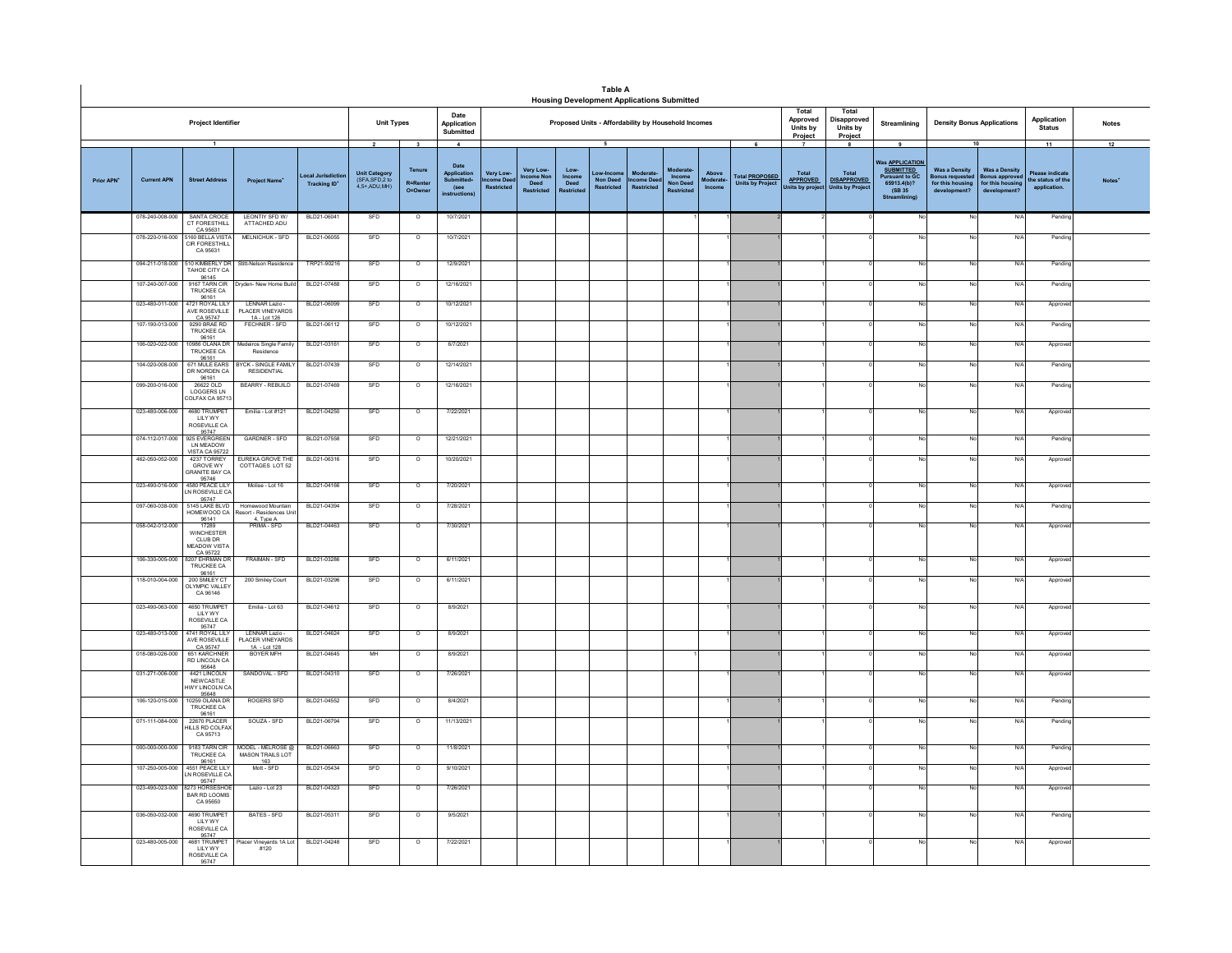|                        |                                    |                                                                          |                                                                               |                                        |                                                                             |                                        |                                                                                    |                                          |                                                    |                                             | <b>Table A</b><br><b>Housing Development Applications Submitted</b> |                               |                                                   |                             |                                                  |                                                    |                                                             |                                                                                                                    |                                                                                    |                                                                                |                                                          |              |
|------------------------|------------------------------------|--------------------------------------------------------------------------|-------------------------------------------------------------------------------|----------------------------------------|-----------------------------------------------------------------------------|----------------------------------------|------------------------------------------------------------------------------------|------------------------------------------|----------------------------------------------------|---------------------------------------------|---------------------------------------------------------------------|-------------------------------|---------------------------------------------------|-----------------------------|--------------------------------------------------|----------------------------------------------------|-------------------------------------------------------------|--------------------------------------------------------------------------------------------------------------------|------------------------------------------------------------------------------------|--------------------------------------------------------------------------------|----------------------------------------------------------|--------------|
|                        |                                    | Project Identifier                                                       |                                                                               |                                        | <b>Unit Types</b>                                                           |                                        | Date<br>Application<br>Submitted                                                   |                                          |                                                    |                                             | Proposed Units - Affordability by Household Incomes                 |                               |                                                   |                             |                                                  | Total<br>Approved<br>Units by<br>Project           | Total<br>Disapproved<br>Units by<br>Project                 | Streamlining                                                                                                       | <b>Density Bonus Applications</b>                                                  |                                                                                | Application<br><b>Status</b>                             | <b>Notes</b> |
| Prior APN <sup>+</sup> | <b>Current APN</b>                 | $\overline{1}$<br><b>Street Address</b>                                  | <b>Project Name</b>                                                           | ocal Jurisdictio<br><b>Tracking ID</b> | $\overline{\mathbf{2}}$<br>Unit Category<br>(SFA, SFD, 2 to<br>4.5+ ADU.MH) | 3<br>Tenure<br>R=Rente<br>$Q = Q$ wner | $\overline{4}$<br>Date<br>Application<br>Submitted+<br>(see<br><b>Instructions</b> | Very Low-<br>me Dee<br><b>Restricted</b> | Very Low-<br>come Nor<br>Deed<br><b>Restricted</b> | Low-<br>Income<br>Deed<br><b>Cestrictes</b> | 5<br><b>Non Deed</b><br><b>Restricted</b>                           | come Dee<br><b>Restricted</b> | Moderat<br>Income<br>Non Deed<br><b>Restricte</b> | Above<br>Moderate<br>Income | <b>Total PROPOSED</b><br><b>Units by Project</b> | Total<br><b>APPROVED</b><br><b>Jnits by projec</b> | 8<br>Total<br><b>DISAPPROVED</b><br><b>Units by Project</b> | 9<br>Vas <b>APPLICATION</b><br><b>SUBMITTED</b><br><b>Pursuant to GC</b><br>65913.4(b)?<br>(SB 35<br>Streamlining) | <b>Was a Density</b><br><b>Bonus requested</b><br>for this housing<br>development? | 10<br><b>Was a Density</b><br>onus approver<br>or this housing<br>development? | 11<br>lease indicat<br>the status of the<br>application. | 12           |
|                        | 023-500-050-000                    | 8715 MORGAN<br>CREEK LN<br>ROSEVILLE CA                                  | Lot #114                                                                      | BLD21-04246                            | SFD                                                                         | $\circ$                                | 7/22/2021                                                                          |                                          |                                                    |                                             |                                                                     |                               |                                                   |                             |                                                  |                                                    |                                                             |                                                                                                                    | No                                                                                 | N/f                                                                            | Appro                                                    |              |
|                        | 029-390-006-000                    | 95747<br>4600 ROYAL LILY<br>AVE ROSEVILLE<br>CA 95747                    | ARTISAN - SFD                                                                 | BLD21-06816                            | SFD                                                                         | $\circ$                                | 11/15/2021                                                                         |                                          |                                                    |                                             |                                                                     |                               |                                                   |                             |                                                  |                                                    |                                                             |                                                                                                                    | No                                                                                 | N/                                                                             | Pendin                                                   |              |
|                        | 023-490-044-000                    | 1184 SLADE LN<br>UBURN CA 95603                                          | Molise - Lot 44                                                               | BLD21-04469                            | SFD                                                                         | $\circ$                                | 7/30/2021                                                                          |                                          |                                                    |                                             |                                                                     |                               |                                                   |                             |                                                  |                                                    |                                                             |                                                                                                                    | No                                                                                 | N                                                                              | Appro                                                    |              |
|                        | 054-022-029-000                    | 107 HAP ARNOLD<br>PL LOOP<br>ROSEVILLE CA<br>95747                       | CRANSTON - ADU                                                                | BLD21-07012                            | ADU                                                                         | $\mathbb{R}$                           | 11/23/2021                                                                         |                                          |                                                    |                                             |                                                                     |                               |                                                   |                             |                                                  |                                                    |                                                             |                                                                                                                    | No                                                                                 | $N$ /                                                                          | Pendin                                                   |              |
|                        | 023-490-022-000                    | 8461 SUN VIEW<br><b>IR GRANITE BAY</b><br>CA 95746                       | Lazio - Lot 22                                                                | BLD21-04330                            | SFD                                                                         | $\circ$                                | 7/26/2021                                                                          |                                          |                                                    |                                             |                                                                     |                               |                                                   |                             |                                                  |                                                    |                                                             | Nr                                                                                                                 | No                                                                                 | N/                                                                             | Approv                                                   |              |
|                        | 047-410-045-000                    | 8455 SERENE<br>VIEW RD<br><b>SRANITE BAY CA</b>                          | <b>PREMIER MODEL 4A</b><br>LOT 45 - SFD                                       | BLD21-04603                            | SFD                                                                         | $\circ$                                | 8/7/2021                                                                           |                                          |                                                    |                                             |                                                                     |                               |                                                   |                             |                                                  |                                                    |                                                             |                                                                                                                    | No.                                                                                | N/f                                                                            | Pendin                                                   |              |
|                        | 047-410-007-000                    | 95746<br>8445 SERENE<br><b>VIEW RD</b><br><b>GRANITE BAY CA</b><br>95746 | PREMIER MODEL 1 -<br>LOT 7 - SFD                                              | BLD21-04605                            | SFD                                                                         | $\circ$                                | 8/7/2021                                                                           |                                          |                                                    |                                             |                                                                     |                               |                                                   |                             |                                                  |                                                    |                                                             | No                                                                                                                 | No                                                                                 | N/f                                                                            | Pending                                                  |              |
|                        | 047-410-008-000                    | 162 PAINTED<br>ROCK CT<br>LYMPIC VALLEY<br>CA 96146                      | PREMIER MODEL 3-<br>LOT 8 - SFD                                               | BLD21-04606                            | SFD                                                                         | $\circ$                                | 8/7/2021                                                                           |                                          |                                                    |                                             |                                                                     |                               |                                                   |                             |                                                  |                                                    |                                                             |                                                                                                                    | No                                                                                 | N/l                                                                            | Pending                                                  |              |
|                        | 096-630-013-000                    | 5520 FAWNRIDGE<br>RD AUBURN CA<br>95602                                  | <b>FRANK RESIDENCE</b><br>AND ADU                                             | BLD21-07121                            | SFD                                                                         | $\circ$                                | 11/29/2021                                                                         |                                          |                                                    |                                             |                                                                     |                               |                                                   |                             |                                                  |                                                    |                                                             |                                                                                                                    | No                                                                                 | N/f                                                                            | Pendine                                                  |              |
|                        | 075-050-050-000                    | 5109 GREGG WAY<br>AUBURN CA 95602                                        | SATTERTHWAITE -<br>SFD                                                        | BLD21-07205                            | SFD                                                                         | $\circ$                                | 12/1/2021                                                                          |                                          |                                                    |                                             |                                                                     |                               |                                                   |                             |                                                  |                                                    |                                                             |                                                                                                                    | No                                                                                 | N/f                                                                            | Pending                                                  |              |
|                        | 076-220-074-000                    | 23515 SPRING<br>VALLEY RD<br>COLFAX CA 9571                              | ZALUTSKIY - SFD                                                               | BLD21-05630                            | SFD                                                                         | $\overline{0}$                         | 9/20/2021                                                                          |                                          |                                                    |                                             |                                                                     |                               |                                                   |                             |                                                  |                                                    |                                                             |                                                                                                                    | No                                                                                 | N/I                                                                            | Pending                                                  |              |
|                        | 100-180-016-000                    | <b>5195 LAKE</b><br><b>FOREST DR</b><br>OOMIS CA 9565                    | DION - SFD                                                                    | BLD21-07022                            | SFD                                                                         | $\circ$                                | 11/23/2021                                                                         |                                          |                                                    |                                             |                                                                     |                               |                                                   |                             |                                                  |                                                    |                                                             |                                                                                                                    | No                                                                                 | N/f                                                                            | Pending                                                  |              |
|                        | 036-190-052-000                    | 4641 HIGHLAND<br>I AKE DR<br>ROSEVILLE CA<br>95747                       | MOROZOVA - SFD                                                                | BLD21-07165                            | SFD                                                                         | $\circ$                                | 11/30/2021                                                                         |                                          |                                                    |                                             |                                                                     |                               |                                                   |                             |                                                  |                                                    |                                                             |                                                                                                                    | No                                                                                 | N                                                                              | Pending                                                  |              |
|                        | 023-470-029-000<br>038-272-064-000 | WISE RD<br>10405<br><b>ROSPECTOR C</b>                                   | Molise - Lot 236<br>CALLAHAN - SFD                                            | BLD21-07244<br>BLD21-0570              | $rac{\text{SFD}}{\text{SFD}}$                                               | $\circ$<br>$\circ$                     | 12/3/2021<br>9/22/2021                                                             |                                          |                                                    |                                             |                                                                     |                               |                                                   |                             |                                                  |                                                    |                                                             | No                                                                                                                 | $\frac{N}{N}$                                                                      | N/A<br>N                                                                       | Pending<br>Pendin                                        |              |
|                        |                                    | TRUCKEE CA<br>96161                                                      |                                                                               |                                        |                                                                             |                                        |                                                                                    |                                          |                                                    |                                             |                                                                     |                               |                                                   |                             |                                                  |                                                    |                                                             |                                                                                                                    |                                                                                    |                                                                                |                                                          |              |
|                        | 107-150-020-000                    | 660 MULE EARS<br>DR NORDEN CA<br>96161<br>4680 ROYAL LILY                | Gulati SFD                                                                    | BLD21-03063                            | SFD                                                                         | $\circ$                                | 6/2/2021                                                                           |                                          |                                                    |                                             |                                                                     |                               |                                                   |                             |                                                  |                                                    |                                                             |                                                                                                                    | No                                                                                 | N/f                                                                            | Approve                                                  |              |
|                        | 104-020-004-000                    | AVE ROSEVILLE<br>CA 95747                                                | Maffia - New Residenc                                                         | BLD21-03214                            | SFD                                                                         | $\overline{\circ}$                     | 6/8/2021                                                                           |                                          |                                                    |                                             |                                                                     |                               |                                                   |                             |                                                  |                                                    |                                                             |                                                                                                                    | No                                                                                 | N/f                                                                            | Approv                                                   |              |
|                        | 023-490-036-000                    | 8859 EUREKA<br>GROVE CIR<br><b>GRANITE BAY CA</b><br>95746               | Lazio - Lot 36                                                                | BLD21-07249                            | SFD                                                                         | $\overline{\circ}$                     | 12/3/2021                                                                          |                                          |                                                    |                                             |                                                                     |                               |                                                   |                             |                                                  |                                                    |                                                             |                                                                                                                    | No                                                                                 | N/f                                                                            | Pending                                                  |              |
|                        | 462-050-014-000                    | 145 LAKE BLVD<br>HOMEWOOD CA                                             | Eureka Grove-<br>Residences lot 14<br>roduction Home permit<br>/ Attached ADU | BLD21-02950                            | SFD                                                                         | $\overline{\circ}$                     | 5/26/2021                                                                          |                                          |                                                    |                                             |                                                                     |                               |                                                   |                             |                                                  |                                                    |                                                             |                                                                                                                    | No                                                                                 | N                                                                              | Approve                                                  |              |
|                        | 097-060-038-000                    | 4780 ROYAL LILY<br>AVE ROSEVILLE                                         | Homewood Mountain<br>sort - Residences Unit                                   | BLD21-04396                            | SFD                                                                         | $\circ$                                | 7/28/2021                                                                          |                                          |                                                    |                                             |                                                                     |                               |                                                   |                             |                                                  |                                                    |                                                             |                                                                                                                    | No                                                                                 | N/                                                                             | Pending                                                  |              |
|                        | 023-480-025-000                    | CA 95747<br>10653 CARSON<br>RANGE RD<br>TRUCKEE CA<br>96161              | 5. Type A<br>Lazio - Lot 140                                                  | BLD21-04405                            | SFD                                                                         | $\overline{\circ}$                     | 7/28/2021                                                                          |                                          |                                                    |                                             |                                                                     |                               |                                                   |                             |                                                  |                                                    |                                                             |                                                                                                                    | No.                                                                                | N                                                                              | Approve                                                  |              |
|                        | 107-180-005-000                    | 7668 RASMUSSEN<br>RD LOOMIS CA<br>95650                                  | Cardon - SFD                                                                  | BLD21-03061                            | SFD                                                                         | $\circ$                                | 6/2/2021                                                                           |                                          |                                                    |                                             |                                                                     |                               |                                                   |                             |                                                  |                                                    |                                                             |                                                                                                                    | No                                                                                 | N/f                                                                            | Approve                                                  |              |
|                        | 043-164-004-000                    | 8336 Kenarden DR<br>Truckee CA 96161                                     | <b>GUISANDE SFD</b>                                                           | BLD21-05792                            | SFD                                                                         | $\circ$                                | 9/27/2021                                                                          |                                          |                                                    |                                             |                                                                     |                               |                                                   |                             |                                                  |                                                    |                                                             |                                                                                                                    | No                                                                                 | N/                                                                             | Appro                                                    |              |
|                        | 106-420-013-000                    | 670 TUNNINGTON<br>DR CARNELIAN<br>BAY CA 96140                           | Zadel Residence - SFD                                                         | BLD21-03055                            | SFD                                                                         | $\circ$                                | 6/1/2021                                                                           |                                          |                                                    |                                             |                                                                     |                               |                                                   |                             |                                                  |                                                    |                                                             |                                                                                                                    | No                                                                                 | N/                                                                             | Approv                                                   |              |
|                        | 092-170-033-000                    | 4633 HIGHLAND<br>I AKE DR<br>ROSEVILLE CA                                | Murray Rebuild                                                                | BLD21-07563                            | SFD                                                                         | $\circ$                                | 12/21/2021                                                                         |                                          |                                                    |                                             |                                                                     |                               |                                                   |                             |                                                  |                                                    |                                                             |                                                                                                                    | No                                                                                 | N/f                                                                            | Pending                                                  |              |
|                        | 023-470-031-000                    | 95747<br><b>14625 DEVILS</b><br>PEAK RD<br>TRUCKEE CA                    | Molise - Lot 238                                                              | BLD21-07246                            | SFD                                                                         | $\circ$                                | 12/3/2021                                                                          |                                          |                                                    |                                             |                                                                     |                               |                                                   |                             |                                                  |                                                    |                                                             |                                                                                                                    | No                                                                                 | N/f                                                                            | Pending                                                  |              |
|                        | 069-383-010-000                    | 96161<br>1370 WHITE OAK<br>DR COLFAX CA<br>95713                         | KOLAR - SFD                                                                   | BLD21-03155                            | SFD                                                                         | $\circ$                                | 6/7/2021                                                                           |                                          |                                                    |                                             |                                                                     |                               |                                                   |                             |                                                  |                                                    |                                                             |                                                                                                                    | No                                                                                 | N/f                                                                            | Approv                                                   |              |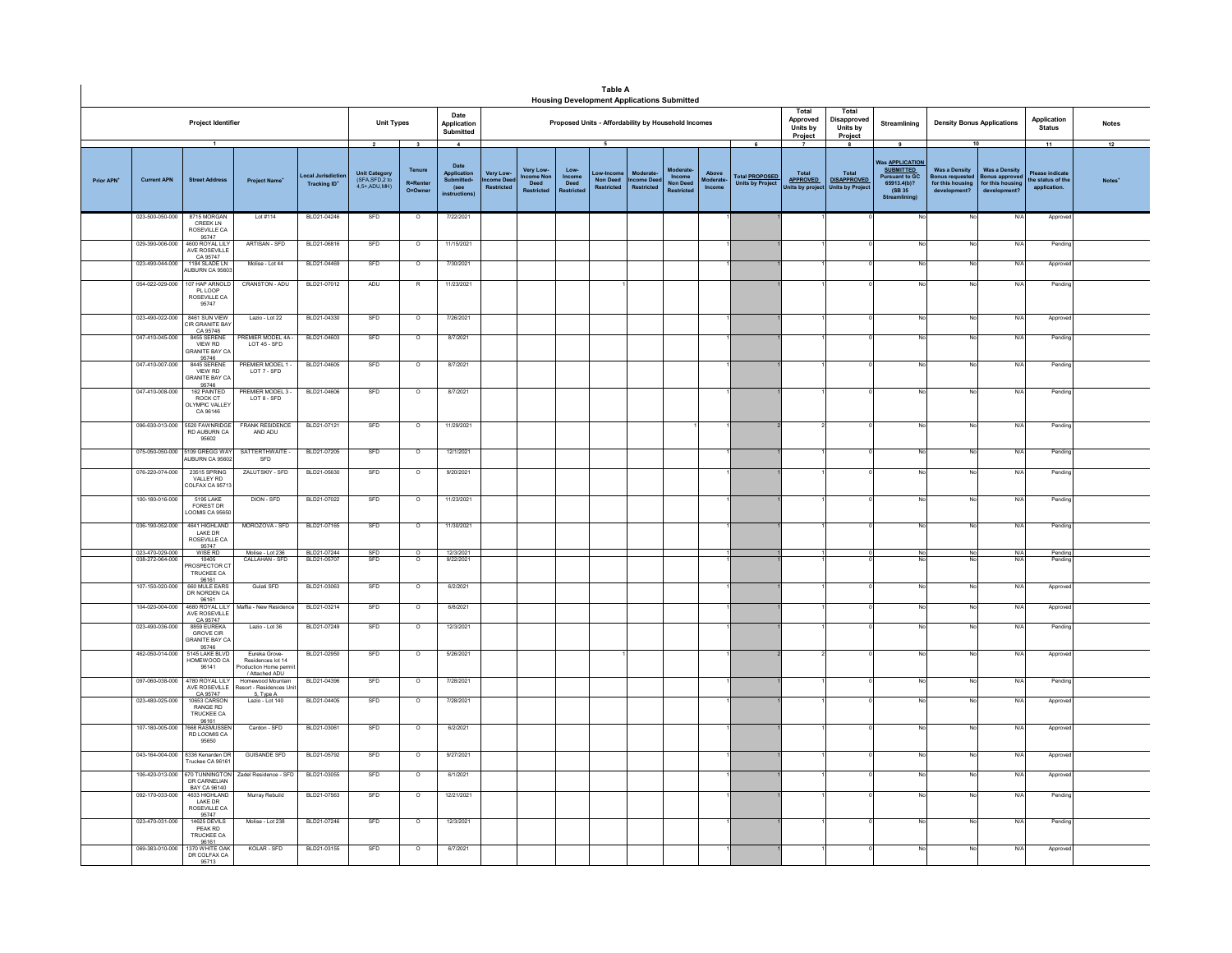|                        |                                                                                                                                                                                                      |                                                                                            |                                                           |                            |            |                               |                                                                            |                                                |                                                   |                                     | <b>Table A</b><br><b>Housing Development Applications Submitted</b> |                                                  |                                                  |                             |                                                       |                                                 |                                                             |                                                                                                                   |                                                                                       |                                                                                  |                                                           |                    |
|------------------------|------------------------------------------------------------------------------------------------------------------------------------------------------------------------------------------------------|--------------------------------------------------------------------------------------------|-----------------------------------------------------------|----------------------------|------------|-------------------------------|----------------------------------------------------------------------------|------------------------------------------------|---------------------------------------------------|-------------------------------------|---------------------------------------------------------------------|--------------------------------------------------|--------------------------------------------------|-----------------------------|-------------------------------------------------------|-------------------------------------------------|-------------------------------------------------------------|-------------------------------------------------------------------------------------------------------------------|---------------------------------------------------------------------------------------|----------------------------------------------------------------------------------|-----------------------------------------------------------|--------------------|
|                        | <b>Project Identifier</b><br><b>Unit Types</b><br>$\overline{\mathbf{2}}$<br>$\mathbf{3}$                                                                                                            |                                                                                            |                                                           |                            |            |                               | Date<br>Application<br>Submitted                                           |                                                |                                                   |                                     | Proposed Units - Affordability by Household Incomes                 |                                                  |                                                  |                             |                                                       | Total<br>Approved<br>Units by<br><b>Project</b> | Total<br>Disapproved<br>Units by<br>Project                 | Streamlining                                                                                                      | <b>Density Bonus Applications</b>                                                     |                                                                                  | Application<br><b>Status</b>                              | <b>Notes</b>       |
| Prior APN <sup>+</sup> | Unit Category<br>(SFA, SFD, 2 to<br>ocal Jurisdictio<br><b>Current APN</b><br><b>Street Address</b><br><b>Project Name</b><br><b>Tracking ID*</b><br>4.5+ ADU.MH)<br>099-120-030-000<br>10633 CARSON |                                                                                            |                                                           |                            |            |                               | $\overline{4}$<br>Date<br>Application<br>Submitted+<br>(see<br>nstructions | <b>Very Low</b><br>me Dee<br><b>Restricted</b> | Very Lov<br><b>come Nor</b><br>Deed<br>Doctrictor | Low-<br>Income<br>Deed<br>Restricte | 5<br>ow-Incom<br><b>Non Deed</b><br><b>Restricted</b>               | Moderat<br><b>ncome Dee</b><br><b>Restricted</b> | Modera<br>Income<br>Non Dee<br><b>Restricted</b> | Above<br>loderate<br>Income | 6<br>Total <b>PROPOSED</b><br><b>Units by Project</b> | Total<br><b>APPROVED</b><br>Units by projec     | 8<br>Total<br><b>DISAPPROVED</b><br><b>Units by Project</b> | 9<br>as <b>APPLICATION</b><br><b>SUBMITTED</b><br><b>Pursuant to GC</b><br>65913.4(b)?<br>(SB 35<br>Streamlining) | <b>Was a Density</b><br><b>Bonus requested</b><br>for this housing<br>develop<br>ont? | <b>Was a Density</b><br><b>Bonus approve</b><br>for this housing<br>development' | 11<br>Please indicat<br>the status of the<br>application. | 12<br><b>Notes</b> |
|                        |                                                                                                                                                                                                      | RANGE RD<br>TRUCKEE CA<br>96161                                                            | <b>HUBER RIVER FIRE</b><br>REBUILD                        | BLD21-07463                | SFD        | $\circ$                       | 12/16/2021                                                                 |                                                |                                                   |                                     |                                                                     |                                                  |                                                  |                             |                                                       |                                                 |                                                             |                                                                                                                   | No                                                                                    | N/A                                                                              | Pendin                                                    |                    |
|                        | 107-140-005-000                                                                                                                                                                                      | 8265 EVANS TREE<br>DR ROSEVILLE CA<br>95747                                                | <b>GRIMM - SFD</b>                                        | BLD21-05328                | SFD        | $\circ$                       | 9/7/2021                                                                   |                                                |                                                   |                                     |                                                                     |                                                  |                                                  |                             |                                                       |                                                 |                                                             |                                                                                                                   |                                                                                       | N/A                                                                              | Pendin                                                    |                    |
|                        | 023-460-023-000                                                                                                                                                                                      | 5500 OAKBROOKE<br>CT GRANITE BAY<br>CA 95746                                               | Placer Vineyards -<br>roperty 1B Molise - Lot<br>207      | BLD21-05329                | SFD        | $\circ$                       | 9/7/2021                                                                   |                                                |                                                   |                                     |                                                                     |                                                  |                                                  |                             |                                                       |                                                 |                                                             |                                                                                                                   |                                                                                       | N/A                                                                              | Approve                                                   |                    |
|                        | 048-301-052-000                                                                                                                                                                                      | 2056 BALD HILL<br>RD AUBURN CA<br>95603<br>8444 SUN VIEW                                   | HAWKS SFD                                                 | BLD21-06109                | SFD        | $\circ$                       | 10/12/2021                                                                 |                                                |                                                   |                                     |                                                                     |                                                  |                                                  |                             |                                                       |                                                 |                                                             | Nr                                                                                                                | No                                                                                    | N/A                                                                              | Approve                                                   |                    |
|                        | 038-190-049-000                                                                                                                                                                                      | CIR GRANITE BAT<br>CA 95746                                                                | DUNAWAY - ADU                                             | BLD21-05599                | ADU        | $\circ$                       | 9/20/2021                                                                  |                                                |                                                   |                                     |                                                                     |                                                  |                                                  |                             |                                                       |                                                 |                                                             |                                                                                                                   | N                                                                                     | N/A                                                                              | Pendin                                                    |                    |
|                        | 047-410-034-000                                                                                                                                                                                      | 11322 ELLE<br><b>ELLEN, TRUCKEE</b><br>CA 96161                                            | PREMIER SOLEIL -<br>Auburn Douglas Duets<br>LLC - LOT 34  | BLD21-07609                | SFD        | $\circ$                       | 12/24/2021                                                                 |                                                |                                                   |                                     |                                                                     |                                                  |                                                  |                             |                                                       |                                                 |                                                             | No                                                                                                                | No                                                                                    | N/A                                                                              | Pendin                                                    |                    |
|                        | 109-140-018-000<br>104-020-019-000                                                                                                                                                                   | 5740 TIGER LILY<br>CT NORDEN CA<br>95724<br>2073 SERENE RD                                 | Lahontan Lot 215<br>MITIC - NEW SFD                       | BLD21-03707<br>BLD21-03732 | SFD<br>SFD | $\circ$<br>$\circ$            | 6/29/2021<br>6/30/2021                                                     |                                                |                                                   |                                     |                                                                     |                                                  |                                                  |                             |                                                       |                                                 |                                                             | No<br>No                                                                                                          | No                                                                                    | N/A<br>N/A                                                                       | Approve<br>Approv                                         |                    |
|                        | 069-430-029-000                                                                                                                                                                                      | SODA SPRINGS<br>CA 95728<br>3101 MOUNTAIN<br>LINKS WY<br><b>DLYMPIC VALLEY</b><br>CA 96146 | ooper Residence - SFD                                     | BLD21-03680                | SFD        | $\overline{0}$                | 6/29/2021                                                                  |                                                |                                                   |                                     |                                                                     |                                                  |                                                  |                             |                                                       |                                                 |                                                             | No                                                                                                                | No                                                                                    | N/A                                                                              | Approve                                                   |                    |
|                        | 096-570-011-000                                                                                                                                                                                      | 8184 FALLEN<br>LEAF WY<br><b>TRUCKEE CA</b>                                                | NEAGLE / MARRERO<br>RESIDENCE                             | BLD21-03692                | SFD        | $\circ$                       | 6/29/2021                                                                  |                                                |                                                   |                                     |                                                                     |                                                  |                                                  |                             |                                                       |                                                 |                                                             |                                                                                                                   |                                                                                       | N/A                                                                              | Approve                                                   |                    |
|                        | 106-410-024-000                                                                                                                                                                                      | 96161<br>2855 MOHAMMED<br>LN NEW CASTLE<br>CA 95658                                        | /illeneuve-Peltereau<br>NEW SFD                           | BLD21-03709                | SFD        | $\circ$                       | 6/29/2021                                                                  |                                                |                                                   |                                     |                                                                     |                                                  |                                                  |                             |                                                       |                                                 |                                                             |                                                                                                                   | No                                                                                    | N/A                                                                              | Approve                                                   |                    |
|                        | 031-320-026-000                                                                                                                                                                                      | 8025 ROB ROY LN<br><b>GRANITE BAY CA</b><br>95746                                          | VALENTINE - SFD                                           | BLD21-04863                | SFD        | $\circ$                       | 8/16/2021                                                                  |                                                |                                                   |                                     |                                                                     |                                                  |                                                  |                             |                                                       |                                                 |                                                             | No                                                                                                                | No                                                                                    | N/A                                                                              | Approve                                                   |                    |
|                        | 037-071-071-000                                                                                                                                                                                      | 9337<br>EARTWOOD DR<br>TRUCKEE CA<br>96161                                                 | O'NEIL - SFD                                              | BLD21-07410                | SFD        | $\circ$                       | 12/14/2021                                                                 |                                                |                                                   |                                     |                                                                     |                                                  |                                                  |                             |                                                       |                                                 |                                                             | No                                                                                                                | No                                                                                    | N/A                                                                              | Pending                                                   |                    |
|                        | 107-060-016-000                                                                                                                                                                                      | 9337<br><b>HEARTWOOD DR</b><br>TRUCKEE, CA<br>96161                                        | <b>GHOTRA SINGLE</b><br>FAMILY                            | BLD21-07505                | SFD        | $\overline{\circ}$            | 12/17/2021                                                                 |                                                |                                                   |                                     |                                                                     |                                                  |                                                  |                             |                                                       |                                                 |                                                             | No                                                                                                                | No                                                                                    | N/A                                                                              | Pendin                                                    |                    |
|                        | 023-272-062-000                                                                                                                                                                                      | 5095 NEVADA ST<br><b>CARNELIAN BAY</b><br>CA 96140                                         | Lot 62 NICK                                               | BLD21-07626                | SFD        | $\overline{\circ}$            | 12/27/2021                                                                 |                                                |                                                   |                                     |                                                                     |                                                  |                                                  |                             |                                                       |                                                 |                                                             | No                                                                                                                | No                                                                                    | N/A                                                                              | Pendin                                                    |                    |
|                        | 115-040-030-000<br>104-020-006-000                                                                                                                                                                   | <b>705 LUPINE TRAIL</b><br>NORDEN CA<br>96161<br>20655 SUNNY                               | DAULTON RESIDENCE<br>DAVIS SFD                            | TRP21-90218<br>BLD21-03890 | SFD<br>SFD | $\overline{\circ}$<br>$\circ$ | 12/14/2021<br>7/7/2021                                                     |                                                |                                                   |                                     |                                                                     |                                                  |                                                  |                             |                                                       |                                                 |                                                             | No.<br>No                                                                                                         | No<br>No                                                                              | N/A<br>N/A                                                                       | Pendin<br>Pending                                         |                    |
|                        | 026-213-005-000                                                                                                                                                                                      | <b>IILLS DR WEIMA</b><br>CA 95713<br>1320                                                  | NEDOREZOV - SED                                           | BLD21-03751                | <b>SED</b> | $\Omega$                      | 6/30/2021                                                                  |                                                |                                                   |                                     |                                                                     |                                                  |                                                  |                             |                                                       |                                                 |                                                             | No                                                                                                                | No                                                                                    | N/A                                                                              | Pending                                                   |                    |
|                        |                                                                                                                                                                                                      | CANTERBURY DI<br>KINGS BEACH CA<br>96143                                                   | MENCHINI - ADU                                            | BLD21-06541                | ADU        | $\circ$                       | 11/2/2021                                                                  |                                                |                                                   |                                     |                                                                     |                                                  |                                                  |                             |                                                       |                                                 |                                                             | No                                                                                                                | No                                                                                    | N/A                                                                              |                                                           |                    |
|                        | 035-111-033-000<br>048-142-007-000                                                                                                                                                                   | 8499 QUARTZITE<br>CIR GRANITE BAY<br>CA 95746<br>409 I FWIS AVE                            | SMITH - ADU                                               | BI D21-03922               | ADII       | $\Omega$                      | 7/8/2021                                                                   |                                                |                                                   |                                     |                                                                     |                                                  |                                                  |                             |                                                       |                                                 |                                                             | No                                                                                                                | No                                                                                    | N/A                                                                              | Pending<br>Pending                                        |                    |
|                        | 098-167-017-000                                                                                                                                                                                      | TAHOMA CA<br>96142<br>8891 EUREKA<br><b>GROVE CIR</b><br><b>GRANITE BAY C.</b>             | PLUNKET-SFD                                               | TRP21-90133                | SFD        | $\circ$                       | 7/8/2021                                                                   |                                                |                                                   |                                     |                                                                     |                                                  |                                                  |                             |                                                       |                                                 |                                                             | No                                                                                                                | No                                                                                    | N/A                                                                              | Approve                                                   |                    |
|                        | 462-050-011-000                                                                                                                                                                                      | 95746<br>4225 TORREY<br>GROVE WY<br><b>GRANITE BAY C.</b>                                  | Fureka Grove-<br>Residences - lot 11<br>production permit | BLD21-06311                | SFD        | $\overline{0}$                | 10/20/2021                                                                 |                                                |                                                   |                                     |                                                                     |                                                  |                                                  |                             |                                                       |                                                 |                                                             | No                                                                                                                | No                                                                                    | N/A                                                                              | Approve                                                   |                    |
|                        | 462-050-050-000                                                                                                                                                                                      | 95746<br>13555 DRY CREEK<br>RD AUBURN CA<br>95602                                          | THE COTTAGES AT<br>UREKA GROVE - LOT<br>50                | BLD21-06314                | SFD        | $\overline{\circ}$            | 10/20/2021                                                                 |                                                |                                                   |                                     |                                                                     |                                                  |                                                  |                             |                                                       |                                                 |                                                             | No                                                                                                                | N <sub>c</sub>                                                                        | N/A                                                                              | Approve                                                   |                    |
|                        | 076-190-091-000                                                                                                                                                                                      | 15930 MARTI<br>PEAK RD<br>TRUCKEE                                                          | LEGAY - SFD                                               | BLD21-05966                | SFD        | $\overline{\circ}$            | 10/4/2021                                                                  |                                                |                                                   |                                     |                                                                     |                                                  |                                                  |                             |                                                       |                                                 |                                                             | No                                                                                                                | No                                                                                    | N/A                                                                              | Pending                                                   |                    |
|                        | 110-020-030-000                                                                                                                                                                                      | California 96161<br>7741 NICOLAUS<br>RD LINCOLN CA<br>95648                                | DIERKS - SFD<br>RENEWAL ** PAPER<br>PLANS**               | BLD21-04974                | SFD        | $\circ$                       | 8/19/2021                                                                  |                                                |                                                   |                                     |                                                                     |                                                  |                                                  |                             |                                                       |                                                 |                                                             | No                                                                                                                | No                                                                                    | N/A                                                                              | Pending                                                   |                    |
|                        | 021-040-018-000                                                                                                                                                                                      | 9542 PARKER LI<br><b>TRUCKEE CA</b><br>96161                                               | <b>BUDEAN - ADU</b>                                       | BLD21-03934                | ADU        | $\overline{\circ}$            | 7/9/2021                                                                   |                                                |                                                   |                                     |                                                                     |                                                  |                                                  |                             |                                                       |                                                 |                                                             | No                                                                                                                | No                                                                                    | N/A                                                                              | Pending                                                   |                    |
|                        | 107-100-008-000                                                                                                                                                                                      | TRUCKEE CA<br>96161                                                                        | 9573 PARKER LN Hopkins Village - Unit 8                   | BLD21-04736                | <b>SFA</b> | $\overline{0}$                | 8/11/2021                                                                  |                                                |                                                   |                                     |                                                                     |                                                  |                                                  |                             |                                                       |                                                 |                                                             | No                                                                                                                | No                                                                                    | N/A                                                                              | Approved                                                  |                    |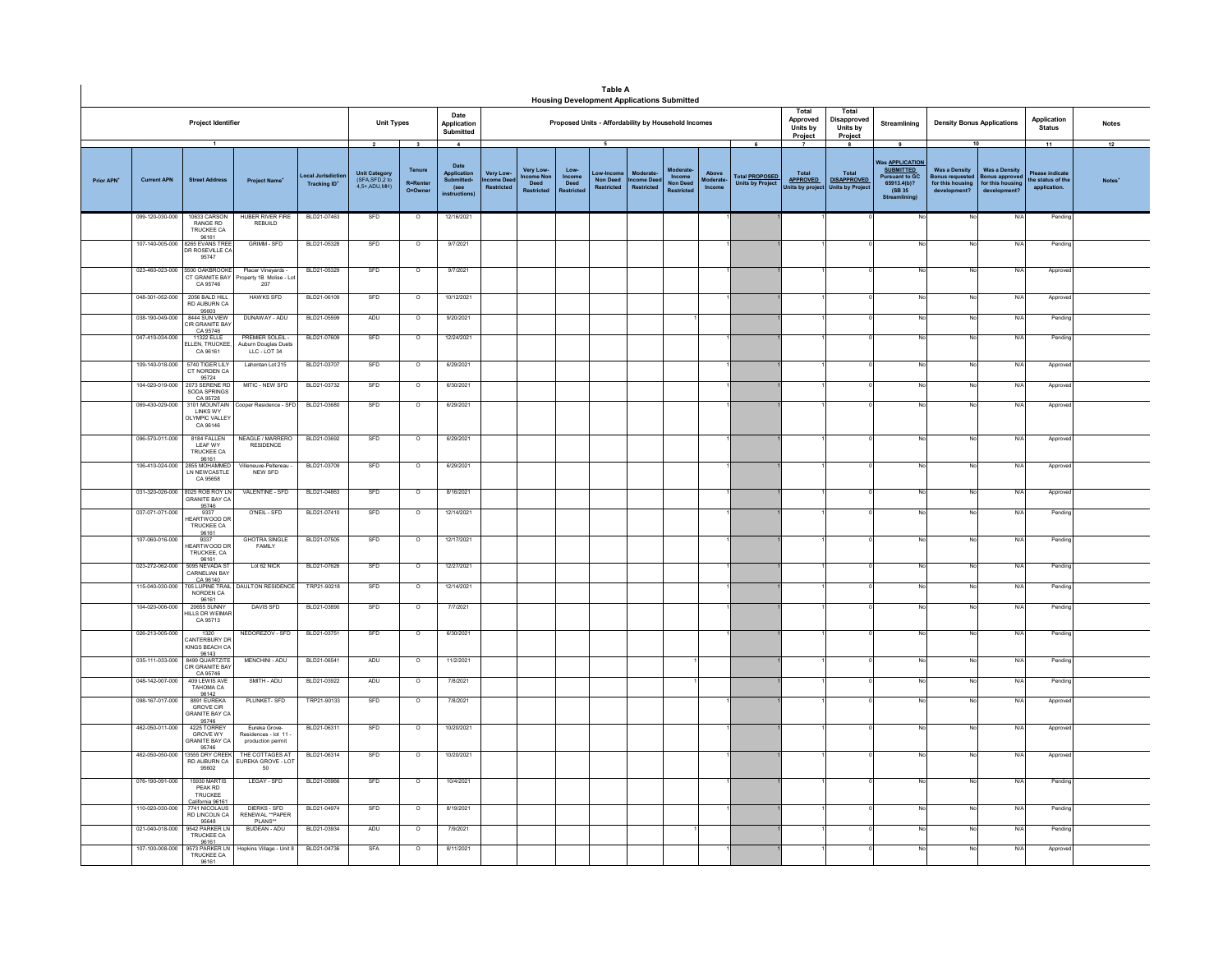|                        |                    |                                                                            |                                                                                  |                                 |                                                                             |                                           |                                                            |                                                |                               |                        | <b>Table A</b><br><b>Housing Development Applications Submitted</b> |                                           |                              |                                    |                                                       |                                          |                                                                     |                                                                                         |                                                                   |                                                          |                                                           |                    |
|------------------------|--------------------|----------------------------------------------------------------------------|----------------------------------------------------------------------------------|---------------------------------|-----------------------------------------------------------------------------|-------------------------------------------|------------------------------------------------------------|------------------------------------------------|-------------------------------|------------------------|---------------------------------------------------------------------|-------------------------------------------|------------------------------|------------------------------------|-------------------------------------------------------|------------------------------------------|---------------------------------------------------------------------|-----------------------------------------------------------------------------------------|-------------------------------------------------------------------|----------------------------------------------------------|-----------------------------------------------------------|--------------------|
|                        |                    | Project Identifier                                                         |                                                                                  |                                 | <b>Unit Types</b>                                                           |                                           | Date<br>Application<br>Submitted                           |                                                |                               |                        | Proposed Units - Affordability by Household Incomes                 |                                           |                              |                                    |                                                       | Total<br>Approved<br>Units by<br>Project | Total<br>Disapproved<br>Units by<br>Project                         | Streamlining                                                                            | <b>Density Bonus Applications</b>                                 |                                                          | Application<br><b>Status</b>                              | <b>Notes</b>       |
| Prior APN <sup>+</sup> | <b>Current APN</b> | $\overline{1}$<br><b>Street Address</b>                                    | <b>Project Name</b>                                                              | ocal Jurisdictio<br>Tracking ID | $\overline{\mathbf{2}}$<br>Unit Category<br>(SFA,SFD,2 to<br>$4.5+$ ADU MH) | $\mathbf{3}$<br>Tenure<br><b>R=Renter</b> | $\overline{4}$<br>Date<br>Application<br>Submitted<br>(see | <b>Very Low</b><br>me Dee<br><b>Restricted</b> | Very Low-<br>come Non<br>Deed | Low-<br>Income<br>Deed | 5<br>Low-Incon<br><b>Non Deed</b><br><b>Restricted</b>              | Moderate<br>ome Dee:<br><b>Restricted</b> | $In come$<br><b>Non Deed</b> | Above<br><b>foderate</b><br>Income | 6<br><b>Total PROPOSED</b><br><b>Units by Project</b> | Total<br><b>APPROVED</b>                 | -8<br><b>Total</b><br><b>DISAPPROVED</b><br><b>Units by Project</b> | 9<br><b>Was APPLICATION</b><br><b>SUBMITTED</b><br><b>Pursuant to GC</b><br>65913.4(b)? | 10<br><b>Was a Density</b><br>Bonus requested<br>for this housing | <b>Was a Density</b><br>onus approve<br>for this housing | 11<br>Please indicate<br>he status of the<br>application. | 12<br><b>Notes</b> |
|                        |                    |                                                                            |                                                                                  |                                 |                                                                             | O=Owne                                    | <b>instructions</b>                                        |                                                |                               | estricte               |                                                                     |                                           | Restricte                    |                                    |                                                       | Units by proje                           |                                                                     | (SB 35)<br><b>Streamlining</b>                                                          | development <sup>®</sup>                                          | development?                                             |                                                           |                    |
|                        | 107-100-016-000    | TRUCKEE CA<br>96161                                                        | 9495 PARKER LN Hopkins Village - Unit 16                                         | BLD21-04742                     | SFA                                                                         | $\circ$                                   | 8/11/2021                                                  |                                                |                               |                        |                                                                     |                                           |                              |                                    |                                                       |                                          |                                                                     |                                                                                         | No                                                                | N/4                                                      | Appro                                                     |                    |
|                        | 107-100-026-000    | 1285 KINGS WT<br>TAHOE VISTA CA                                            | Hopkins Village - Unit 26                                                        | BLD21-04750                     | SFA                                                                         | $\circ$                                   | 8/11/2021                                                  |                                                |                               |                        |                                                                     |                                           |                              |                                    |                                                       |                                          |                                                                     |                                                                                         | No                                                                | N/                                                       | Approv                                                    |                    |
|                        | 112-280-009-000    | 96148<br>1136 ROBERT AVE<br>CARNELIAN BAY                                  | Cal Pac Properties, LLC<br>New SFD                                               | TRP21-90206                     | SFD                                                                         | $\circ$                                   | 10/31/2021                                                 |                                                |                               |                        |                                                                     |                                           |                              |                                    |                                                       |                                          |                                                                     |                                                                                         | No                                                                | $N$ /                                                    | Pendine                                                   |                    |
|                        | 092-154-010-000    | CA 96140<br>4710 CALLA LILY<br>WY ROSEVILLE<br>CA 95747                    | Rollston-New 2 Story<br>Single Family Dwelling<br>with Attached 2-car<br>garage  | TRP21-90195                     | SFD                                                                         | $\circ$                                   | 10/15/2021                                                 |                                                |                               |                        |                                                                     |                                           |                              |                                    |                                                       |                                          |                                                                     |                                                                                         | No                                                                | N/                                                       | Pending                                                   |                    |
|                        | 023-500-042-000    | LN TRUCKEE CA                                                              | 9801 ELLINGTON DEBS PERMIT - WILD<br>TIMES AHEAD                                 | BLD21-06448                     | SFD                                                                         | $\circ$                                   | 10/28/2021                                                 |                                                |                               |                        |                                                                     |                                           |                              |                                    |                                                       |                                          |                                                                     |                                                                                         | No                                                                | $N$ /                                                    | Pending                                                   |                    |
|                        | 107-100-028-000    | 6640 ENGLISH<br>COLONY WAY<br><b>ENRYN CA 95663</b>                        | Hopkins Village - Unit 28                                                        | BLD21-04751                     | SFA                                                                         | $\circ$                                   | 8/11/2021                                                  |                                                |                               |                        |                                                                     |                                           |                              |                                    |                                                       |                                          |                                                                     |                                                                                         | No                                                                | N/                                                       | Approv                                                    |                    |
|                        | 032-171-065-000    | 5995 COLWELL<br>RD PENRYN CA                                               | <b>GRAHAM - SFD</b>                                                              | BLD21-04340                     | SFD                                                                         | $\circ$                                   | 7/27/2021                                                  |                                                |                               |                        |                                                                     |                                           |                              |                                    |                                                       |                                          |                                                                     |                                                                                         | No                                                                | N/                                                       | Approve                                                   |                    |
|                        | 032-191-032-000    | 4710 CALLA LIL'<br><b>WY ROSEVILLE</b>                                     | <b>COLWELL SFD</b>                                                               | BLD21-06512                     | SFD                                                                         | $\circ$                                   | 11/1/2021                                                  |                                                |                               |                        |                                                                     |                                           |                              |                                    |                                                       |                                          |                                                                     |                                                                                         | No                                                                | N                                                        | Pendin                                                    |                    |
|                        | 029-390-007-000    | CA 95747<br><b>RGGS MORGAN</b><br><b>CREEK LN</b><br>ROSEVILLE CA<br>95747 | ARTISAN - SFD                                                                    | BLD21-06811                     | SFD                                                                         | $\circ$                                   | 11/15/2021                                                 |                                                |                               |                        |                                                                     |                                           |                              |                                    |                                                       |                                          |                                                                     | No                                                                                      | No                                                                | N/A                                                      | Pending                                                   |                    |
|                        | 029-390-001-000    | <b>B403 OAK KNOLL</b><br>DR GRANITE BAY                                    | MORGAN CREEK LOT<br>$-SFD$                                                       | BLD21-06815                     | SFD                                                                         | $\circ$                                   | 11/15/2021                                                 |                                                |                               |                        |                                                                     |                                           |                              |                                    |                                                       |                                          |                                                                     |                                                                                         | No                                                                | N                                                        | Pending                                                   |                    |
|                        | 047-042-008-000    | CA 95746<br>4790 ROYAL LILY<br>AVE ROSEVILLE<br>CA 95747                   | MOORE GARAGE<br>CONVERSION TO ADU                                                | BLD21-04367                     | ADU                                                                         | R                                         | 7/27/2021                                                  |                                                |                               |                        |                                                                     |                                           |                              |                                    |                                                       |                                          |                                                                     |                                                                                         | No                                                                | N/l                                                      | Approv                                                    |                    |
|                        | 023-480-024-000    | 4945 CITRUS<br>COLONY RD<br>OOMIS CA 95650                                 | Lazio - Lot 139                                                                  | BLD21-04403                     | SFD                                                                         | $\circ$                                   | 7/28/2021                                                  |                                                |                               |                        |                                                                     |                                           |                              |                                    |                                                       |                                          |                                                                     |                                                                                         | No                                                                | N/f                                                      | Approve                                                   |                    |
|                        | 032-070-056-000    | 2375 SUNNYSIDE<br>LN TAHOE CITY                                            | <b>KHANGURA SFD</b>                                                              | BLD21-06133                     | SFD                                                                         | $\Omega$                                  | 10/12/2021                                                 |                                                |                               |                        |                                                                     |                                           |                              |                                    |                                                       |                                          |                                                                     |                                                                                         | No                                                                | N/l                                                      | Pending                                                   |                    |
|                        | 038-320-012-000    | CA 96145<br><b>GROVE WY</b><br><b>GRANITE BAY CA</b><br>95746              | PCHELNIKOVA SFD                                                                  | BLD21-06308                     | SFD                                                                         | $\circ$                                   | 10/20/2021                                                 |                                                |                               |                        |                                                                     |                                           |                              |                                    |                                                       |                                          |                                                                     |                                                                                         | No                                                                | N/                                                       | Pending                                                   |                    |
|                        | 462-050-051-000    | 2331 COTTAGE<br>DR AUBURN CA<br>95603                                      | Fureka Grove-THF<br>COTTAGES- lot 51-<br>production permit                       | BLD21-06315                     | SFD                                                                         | $\overline{0}$                            | 10/20/2021                                                 |                                                |                               |                        |                                                                     |                                           |                              |                                    |                                                       |                                          |                                                                     |                                                                                         | No                                                                | N/l                                                      | Approv                                                    |                    |
|                        | 051-110-010-000    | 4245 BELL RD<br>UBURN CA 95602                                             | BOUGHTON-<br>MANUFACUTRED<br>HOME ON<br><b>FOUNDATION</b>                        | BLD21-03915                     | MH                                                                          | $\circ$                                   | 7/8/2021                                                   |                                                |                               |                        |                                                                     |                                           |                              |                                    |                                                       |                                          |                                                                     |                                                                                         | No                                                                | N/                                                       | Approv                                                    |                    |
|                        | 051-010-041-000    | 4810 ROYAL LILY<br>AVE ROSEVILLE<br>CA 95747                               | OWEN - SFD                                                                       | BLD21-07500                     | SFD                                                                         | $\overline{0}$                            | 12/17/2021                                                 |                                                |                               |                        |                                                                     |                                           |                              |                                    |                                                       |                                          |                                                                     |                                                                                         | No                                                                | N/I                                                      | Pendin                                                    |                    |
|                        | 023-480-022-000    | 4800 ROYAL LILY<br>AVE ROSEVILLE                                           | Lazio - Lot 137                                                                  | BLD21-04400                     | SFD                                                                         | $\circ$                                   | 7/28/2021                                                  |                                                |                               |                        |                                                                     |                                           |                              |                                    |                                                       |                                          |                                                                     |                                                                                         | No                                                                | N/f                                                      | Approve                                                   |                    |
|                        | 023-480-023-000    | CA 95747<br>4621 TRUMPET<br><b>IIIYWY</b><br>ROSEVILLE CA                  | Lazio - Lot 138                                                                  | BLD21-04401                     | SFD                                                                         | $\overline{\circ}$                        | 7/28/2021                                                  |                                                |                               |                        |                                                                     |                                           |                              |                                    |                                                       |                                          |                                                                     |                                                                                         | No                                                                | N                                                        | Approv                                                    |                    |
|                        | 023-500-005-000    | 95747<br>4424 POLO<br>RANCH PL<br><b>GRANITE BAY CA</b><br>95746           | LENNAR Lazio -<br>PLACER VINEYARDS<br>1A-1 of 69                                 | BLD21-04675                     | SFD                                                                         | $\circ$                                   | 8/10/2021                                                  |                                                |                               |                        |                                                                     |                                           |                              |                                    |                                                       |                                          |                                                                     |                                                                                         | No                                                                | N/                                                       | Approv                                                    |                    |
|                        | 455-120-002-000    | 9747 ELLINGTON<br>LN TRUCKEE CA<br>96161                                   | SINGH - SED                                                                      | BLD21-06322                     | SFD                                                                         | $\overline{0}$                            | 10/20/2021                                                 |                                                |                               |                        |                                                                     |                                           |                              |                                    |                                                       |                                          |                                                                     |                                                                                         | No                                                                | N/l                                                      | Pendin                                                    |                    |
|                        | 107-110-008-000    | 5870 LAGOON RD<br><b>IOMEWOOD CA</b>                                       | Hopkins Village - Unit 36                                                        | BLD21-04758                     | SFA                                                                         | $\circ$                                   | 8/11/2021                                                  |                                                |                               |                        |                                                                     |                                           |                              |                                    |                                                       |                                          |                                                                     |                                                                                         | No                                                                | $N$ /                                                    | Approv                                                    |                    |
|                        | 058-060-018-000    | 96141<br>9155 STOWE PL<br><b>GRANITE BAY CA</b><br>95746                   | RODRIGUEZ - SFD                                                                  | BLD21-05590                     | SFD                                                                         | $\circ$                                   | 9/17/2021                                                  |                                                |                               |                        |                                                                     |                                           |                              |                                    |                                                       |                                          |                                                                     |                                                                                         | No                                                                | N                                                        | Pendin                                                    |                    |
|                        | 050-230-006-000    | 2150 NEWCASTLE<br>RD NEWCASTLE<br>CA 95658                                 | MANN - SFD                                                                       | BLD21-07668                     | SFD                                                                         | $\circ$                                   | 12/29/2021                                                 |                                                |                               |                        |                                                                     |                                           |                              |                                    |                                                       |                                          |                                                                     |                                                                                         | No                                                                | N/f                                                      | Pendin                                                    |                    |
|                        | 042-193-004-000    | 720 HAW THORNE<br>RD WEIMAR CA<br>95713                                    | GARBUZOV - SFD                                                                   | BLD21-05218                     | SFD                                                                         | $\circ$                                   | 8/31/2021                                                  |                                                |                               |                        |                                                                     |                                           |                              |                                    |                                                       |                                          |                                                                     |                                                                                         | No                                                                | N/                                                       | Approv                                                    |                    |
|                        | 071-191-048-000    | <b>3790 DORNES RD</b><br>LINCOLN CA<br>95648                               | RANIOLO - SFD                                                                    | BLD21-04828                     | SFD                                                                         | $\circ$                                   | 8/13/2021                                                  |                                                |                               |                        |                                                                     |                                           |                              |                                    |                                                       |                                          |                                                                     |                                                                                         | No                                                                | $N$ /                                                    | Pendine                                                   |                    |
|                        | 020-012-040-000    | 8500 LOTUS C'<br>ROSEVILLE CA<br>95747                                     | HAWKINS - SFD                                                                    | BLD21-03489                     | SFD                                                                         | $\circ$                                   | 6/21/2021                                                  |                                                |                               |                        |                                                                     |                                           |                              |                                    |                                                       |                                          |                                                                     |                                                                                         | No                                                                | N/                                                       | Approv                                                    |                    |
|                        | 023-234-071-000    | 5020 CASTLETON<br>WY ROSEVILLE<br>CA 95747                                 | SWAMI - SFD                                                                      | BLD21-03491                     | SFD                                                                         | $\overline{\circ}$                        | 6/21/2021                                                  |                                                |                               |                        |                                                                     |                                           |                              |                                    |                                                       |                                          |                                                                     |                                                                                         | No                                                                | N                                                        | Appro                                                     |                    |
|                        | 023-450-013-000    | DR MEADOW<br><b>VISTA CA 95722</b>                                         | 17525 HILLCREST GLEN WILLOW - RIOLO<br><b>VINEYARDS KB HOME</b><br>SFD - LOT 161 | BLD21-03606                     | SFD                                                                         | $\circ$                                   | 6/25/2021                                                  |                                                |                               |                        |                                                                     |                                           |                              |                                    |                                                       |                                          |                                                                     |                                                                                         | No                                                                | N/f                                                      | Approv                                                    |                    |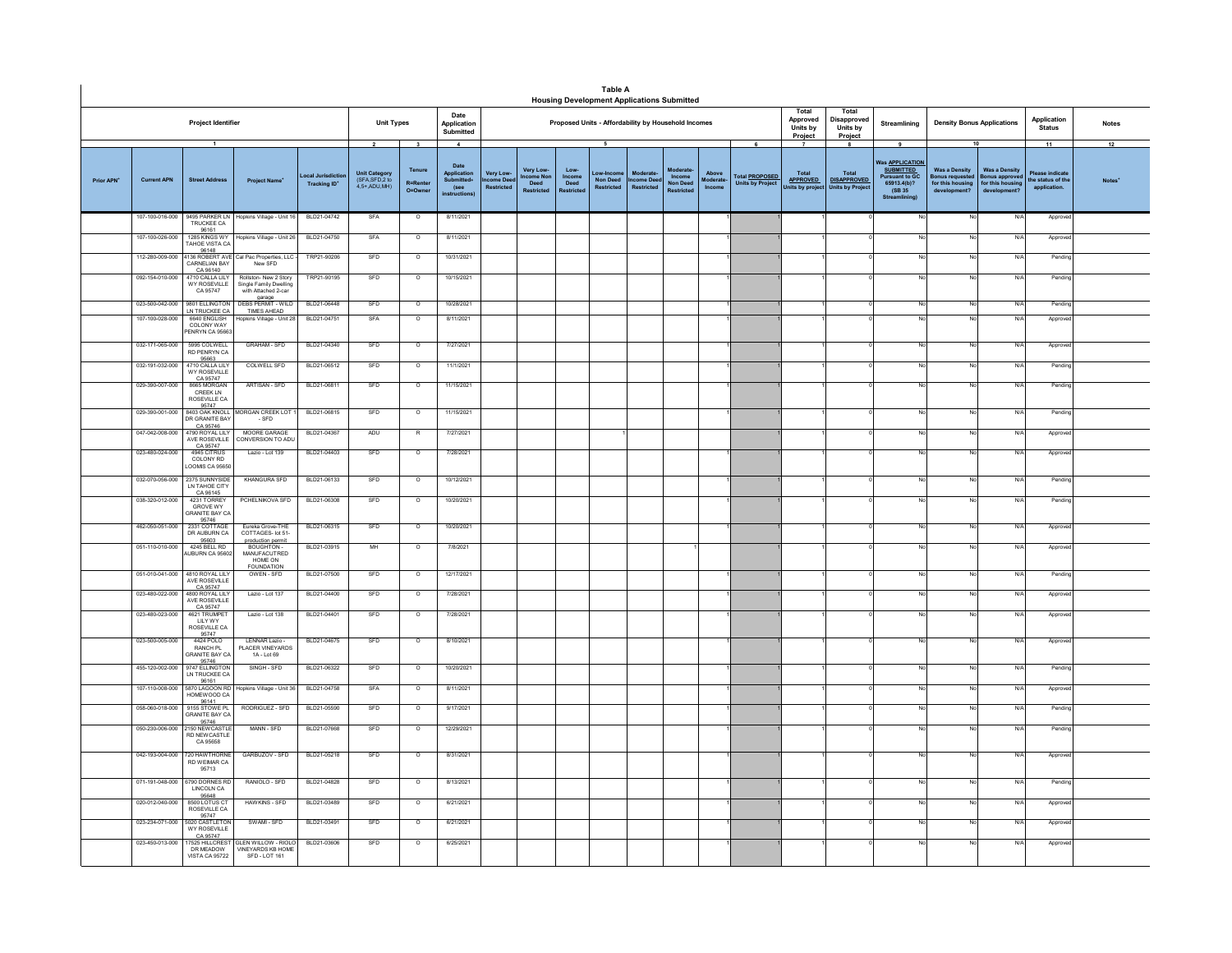|            |                                |                                                                   |                                                                                    |                                  |                                                                   |                                                    |                                                                                  |                                   |                                      |                       | <b>Table A</b>                                        | <b>Housing Development Applications Submitted</b> |                           |                            |                                                       |                                                             |                                                             |                                                                                                                               |                                                                                 |                                                                         |                                                          |                          |
|------------|--------------------------------|-------------------------------------------------------------------|------------------------------------------------------------------------------------|----------------------------------|-------------------------------------------------------------------|----------------------------------------------------|----------------------------------------------------------------------------------|-----------------------------------|--------------------------------------|-----------------------|-------------------------------------------------------|---------------------------------------------------|---------------------------|----------------------------|-------------------------------------------------------|-------------------------------------------------------------|-------------------------------------------------------------|-------------------------------------------------------------------------------------------------------------------------------|---------------------------------------------------------------------------------|-------------------------------------------------------------------------|----------------------------------------------------------|--------------------------|
|            |                                | <b>Project Identifier</b>                                         |                                                                                    | <b>Unit Types</b>                |                                                                   | Date<br>Application<br>Submitted                   |                                                                                  |                                   |                                      |                       | Proposed Units - Affordability by Household Incomes   |                                                   |                           |                            | Total<br>Approved<br>Units by<br>Project              | Total<br>Disapproved<br>Units by<br>Project                 | Streamlining                                                | <b>Density Bonus Applications</b>                                                                                             |                                                                                 | Application<br><b>Status</b>                                            | <b>Notes</b>                                             |                          |
| Prior APN' | <b>Current APN</b>             | $\overline{1}$<br><b>Street Address</b>                           | <b>Project Name</b>                                                                | Local Jurisdictio<br>Tracking ID | $\overline{2}$<br>Unit Category<br>(SFA, SFD, 2 to<br>4.5+ ADU MH | $\mathbf{3}$<br>Tenure<br><b>R=Rente</b><br>O=Owne | $\overline{4}$<br>Date<br>Application<br>Submitted<br>(see<br><i>instruction</i> | Very Low-<br>ome De<br>Restricted | <b>Very Low</b><br>ncome Nor<br>Deed | Low<br>Income<br>Deed | 5<br>ow-Incor<br><b>Non Deed</b><br><b>Restricted</b> | Moderate<br>ome Dee<br><b>Restricted</b>          | Income<br><b>Non Deed</b> | Above<br>oderate<br>Income | 6<br><b>Total PROPOSED</b><br><b>Units by Project</b> | $\overline{7}$<br>Total<br><b>APPROVED</b><br>Inits by proj | -8<br>Total<br><b>DISAPPROVED</b><br><b>Units by Projec</b> | 9<br><b>Nas APPLICATION</b><br><b>SUBMITTED</b><br><b>Pursuant to GC</b><br>65913.4(b)?<br>(SB 35)<br><b>Stre</b><br>amlining | 10<br><b>Was a Density</b><br>sonus requeste<br>for this housing<br>development | <b>Was a Density</b><br>Bonus approv<br>for this housing<br>development | 11<br>Please indicate<br>he status of the<br>application | 12<br>Notes <sup>*</sup> |
|            | 072-043-074-000                | 12415 LADD LN<br>ALIBURN CA 95603                                 | CLEARY - ADU                                                                       | BLD21-05699                      | ADU                                                               | R                                                  | 9/22/2021                                                                        |                                   |                                      |                       |                                                       |                                                   |                           |                            |                                                       |                                                             |                                                             |                                                                                                                               |                                                                                 | N/                                                                      | Pending                                                  |                          |
|            | 052-080-031-000                | 3328 BAXTER DR<br>SODA SPRINGS<br>CA 95728                        | ROMBERG HARDSHI<br>CONVERSION TO<br>PERMENANT ADU                                  | BLD21-05786                      | ADU                                                               | $\circ$                                            | 9/27/2021                                                                        |                                   |                                      |                       |                                                       |                                                   |                           |                            |                                                       |                                                             |                                                             |                                                                                                                               |                                                                                 | N/A                                                                     | Approver                                                 |                          |
|            | 069-420-003-000                | 9310 MIRABELLE<br>ST ROSEVILLE CA                                 | AVEY - SFD                                                                         | BLD21-04236                      | SFD                                                               | $\overline{\circ}$                                 | 7/22/2021                                                                        |                                   |                                      |                       |                                                       |                                                   |                           |                            |                                                       |                                                             |                                                             | No                                                                                                                            |                                                                                 | N/A                                                                     | Pendin                                                   |                          |
|            | 023-430-009-000                | 95747<br>9290 MIRABELLE<br>ST ROSEVILLE CA<br>95747               | Glen Willow 11, LLC -<br>SINGLE FAMILY<br>DWELLING-BUILDING                        | BLD21-07553                      | SFD                                                               | $\overline{\phantom{a}}$                           | 12/21/2021                                                                       |                                   |                                      |                       |                                                       |                                                   |                           |                            |                                                       |                                                             |                                                             | No                                                                                                                            |                                                                                 | N/A                                                                     | Pending                                                  |                          |
|            | 023-430-010-000                | 4115 AMPEZO PL<br>FORESTHILL CA<br>95631                          | PERMIT APP-LOT 9<br>Glen Willow 11, LLC -<br>SINGLE FAMILY<br>DWELLING-BUILDING    | BLD21-07554                      | SFD                                                               | $\circ$                                            | 12/21/2021                                                                       |                                   |                                      |                       |                                                       |                                                   |                           |                            |                                                       |                                                             |                                                             | No                                                                                                                            |                                                                                 | N/A                                                                     | Pending                                                  |                          |
|            | 078-240-023-000                | 4610 NIGELLA CIF<br>ROSEVILLE CA<br>95747                         | PERMIT APP-LOT 10<br>GARBUZOV - SFD                                                | BLD21-07015                      | SFD                                                               | $\circ$                                            | 11/23/2021                                                                       |                                   |                                      |                       |                                                       |                                                   |                           |                            |                                                       |                                                             |                                                             | No                                                                                                                            | No                                                                              | N/A                                                                     | Pending                                                  |                          |
|            | 023-490-058-000                | 1610 TRUMPET<br><b>IIIYWY</b><br>ROSEVILLE CA                     | LENNAR Emilia -<br>PLACER VINEYARDS<br>1A - Lot 58                                 | BLD21-05404                      | SFD                                                               | $\circ$                                            | 9/9/2021                                                                         |                                   |                                      |                       |                                                       |                                                   |                           |                            |                                                       |                                                             |                                                             |                                                                                                                               |                                                                                 | N/A                                                                     | Approve                                                  |                          |
|            | 023-490-059-000                | 95747<br>9209<br>EARTWOOD DF<br><b>TRUCKEE CA</b><br>96161        | LENNAR Emilia -<br><b>PLACER VINEYARDS</b><br>1A - Lot 59                          | BLD21-05406                      | SFD                                                               | $\circ$                                            | 9/9/2021                                                                         |                                   |                                      |                       |                                                       |                                                   |                           |                            |                                                       |                                                             |                                                             |                                                                                                                               |                                                                                 | N/A                                                                     | Approve                                                  |                          |
|            | 107-160-016-000                | 9209<br>EARTWOOD DR<br>TRUCKEE CA                                 | MASOUML-SED                                                                        | BLD21-05567                      | SFD                                                               | $\overline{\phantom{a}}$                           | 9/16/2021                                                                        |                                   |                                      |                       |                                                       |                                                   |                           |                            |                                                       |                                                             |                                                             | No                                                                                                                            |                                                                                 | N/A                                                                     | Pending                                                  |                          |
|            | 023-240-081-000                | 96161<br>3195 SILKY OAK<br>DR. ROSEVILLE<br>CA 95747              | <b>HOMES BY TOWNE -</b><br><b>Whispering Creek</b><br>Estates @ MORGAN             | BLD21-07648                      | SFD                                                               | $\overline{\circ}$                                 | 12/28/2021                                                                       |                                   |                                      |                       |                                                       |                                                   |                           |                            |                                                       |                                                             |                                                             |                                                                                                                               |                                                                                 | N/A                                                                     | Pendin                                                   |                          |
|            | 023-240-081-000                | 3200 SILKY OAK<br>DR, ROSEVILLE<br>CA 95747                       | RANCH, Lot 16<br>HOMES BY TOWNE<br><b>Whispering Creek</b><br>Estates @ MORGAN     | BLD21-07649                      | SFD                                                               | $\overline{\circ}$                                 | 12/28/2021                                                                       |                                   |                                      |                       |                                                       |                                                   |                           |                            |                                                       |                                                             |                                                             |                                                                                                                               |                                                                                 | N/A                                                                     | Pending                                                  |                          |
|            | 023-240-081-000 3175 SILKY OAK | DR, ROSEVILLE<br>CA 95747                                         | RANCH Lot 15<br>HOMES BY TOWNE -<br><b>Whispering Creek</b><br>Estates @ MORGAN    | BLD21-07651                      | SFD                                                               | $\circ$                                            | 12/28/2021                                                                       |                                   |                                      |                       |                                                       |                                                   |                           |                            |                                                       |                                                             |                                                             | No                                                                                                                            | No                                                                              | N/A                                                                     | Pending                                                  |                          |
|            | 471-040-009-000                | 9270 MIRABELLE<br>ST ROSEVILLE CA<br>95747                        | RANCH, Lot 13<br><b>GLOBE INVESTMENT</b><br>SFD                                    | BLD21-07413                      | SFD                                                               | $\circ$                                            | 12/14/2021                                                                       |                                   |                                      |                       |                                                       |                                                   |                           |                            |                                                       |                                                             |                                                             | No                                                                                                                            |                                                                                 | N/A                                                                     | Pending                                                  |                          |
|            | 023-430-011-000                | 3010 WANDERIN<br>WY LINCOLN CA<br>95648                           | Glen Willow 11, LLC -<br>SINGLE FAMILY<br>DWELLING-BUILDING<br>PERMIT APP-LOT 11   | BLD21-07555                      | SFD                                                               | $\circ$                                            | 12/21/2021                                                                       |                                   |                                      |                       |                                                       |                                                   |                           |                            |                                                       |                                                             |                                                             |                                                                                                                               |                                                                                 | N/A                                                                     | Pending                                                  |                          |
|            | 026-200-055-000                | <b>15050 GRAND</b><br>KNOLL DR<br><b>MEADOW VISTA</b>             | RADOVICH - SFD                                                                     | BLD21-03429                      | SFD                                                               | $\circ$                                            | 6/17/2021                                                                        |                                   |                                      |                       |                                                       |                                                   |                           |                            |                                                       |                                                             |                                                             |                                                                                                                               |                                                                                 | N/A                                                                     | Approve                                                  |                          |
|            | 058-060-039-000                | CA 95722<br>1295 WOOLEY<br>CREEK LN<br>MEADOW VISTA<br>CA 95722   | TATTERSALL - SFD                                                                   | BLD21-05256                      | SFD                                                               | $\circ$                                            | 9/1/2021                                                                         |                                   |                                      |                       |                                                       |                                                   |                           |                            |                                                       |                                                             |                                                             |                                                                                                                               |                                                                                 | N/A                                                                     | Pending                                                  |                          |
|            | 074-201-021-000                | <b>22800 SLUICE</b><br><b>BOX RD</b><br>FORESTHILL CA<br>95631    | FREER - ADU                                                                        | BLD21-07655                      | ADU                                                               | $\mathsf{R}$                                       | 12/29/2021                                                                       |                                   |                                      |                       |                                                       |                                                   |                           |                            |                                                       |                                                             |                                                             |                                                                                                                               |                                                                                 | N/A                                                                     | Pending                                                  |                          |
|            | 007-045-059-000                | 4770 ROYAL LILY<br>AVE ROSEVILLE<br>CA 95747                      | METTEER - SFD                                                                      | BLD21-07666                      | SFD                                                               | $\circ$                                            | 12/29/2021                                                                       |                                   |                                      |                       |                                                       |                                                   |                           |                            |                                                       |                                                             |                                                             | No                                                                                                                            |                                                                                 | N/A                                                                     | Pending                                                  |                          |
|            | 023-480-026-000                | 8475 SERENE<br><b>VIEW RD</b><br><b>RANITE BAY C.</b><br>95746    | LENNAR Lazio -<br><b>LACER VINEYARDS</b><br>1A - Lot 141                           | BLD21-04625                      | SFD                                                               | $\circ$                                            | 8/9/2021                                                                         |                                   |                                      |                       |                                                       |                                                   |                           |                            |                                                       |                                                             |                                                             |                                                                                                                               |                                                                                 | N/A                                                                     | Approver                                                 |                          |
|            | 047-410-005-000                | 8450 SERENE<br>VIEW RD<br><b>SRANITE BAY CA</b><br>95746          | PREMIER HOMES.<br>SINGLE FAMILY<br>DWELLING -<br><b>ATTACHED</b>                   | BLD21-05594                      | SFD                                                               | $\circ$                                            | 9/19/2021                                                                        |                                   |                                      |                       |                                                       |                                                   |                           |                            |                                                       |                                                             |                                                             | No                                                                                                                            |                                                                                 | N/A                                                                     | Pending                                                  |                          |
|            | 047-410-009-000                | 8460 SERENE<br>VIEW RD<br><b>GRANITE BAY CA</b><br>95746          | REMIER HOMES<br>PREMIER SOLEIL<br>SINGLE FAMILY<br>WELLING- ATTACHED               | BLD21-05596                      | SFD                                                               | $\circ$                                            | 9/20/2021                                                                        |                                   |                                      |                       |                                                       |                                                   |                           |                            |                                                       |                                                             |                                                             |                                                                                                                               |                                                                                 | N/A                                                                     | Pending                                                  |                          |
|            | 047-410-010-000                | 4345 INDIAN<br>CREEK RD<br>LINCOLN CA<br>95648                    | <b>PREMIER HOMES</b><br>PREMIER SOLEIL-<br>SINGLE FAMILY<br>DWELLING -<br>ATTACHED | BLD21-05597                      | SFD                                                               | $\circ$                                            | 9/20/2021                                                                        |                                   |                                      |                       |                                                       |                                                   |                           |                            |                                                       |                                                             |                                                             |                                                                                                                               |                                                                                 | N/A                                                                     | Pendin                                                   |                          |
|            | 026-141-033-000                | 5741 TIGER LILY<br>CT NORDEN CA<br>95724                          | <b>TANTON - SFD</b>                                                                | BLD21-05627                      | SFD                                                               | $\overline{\phantom{a}}$                           | 9/20/2021                                                                        |                                   |                                      |                       |                                                       |                                                   |                           |                            |                                                       |                                                             |                                                             | No                                                                                                                            |                                                                                 | N/A                                                                     | Pending                                                  |                          |
|            | 104-020-010-000                | 225 SMILEY CT<br><b>DLYMPIC VALLEY</b><br>CA 96146                | Cullerton - New SFD                                                                | BLD21-03124                      | SFD                                                               | $\circ$                                            | 6/4/2021                                                                         |                                   |                                      |                       |                                                       |                                                   |                           |                            |                                                       |                                                             |                                                             |                                                                                                                               |                                                                                 | N/A                                                                     | Approver                                                 |                          |
|            | 118-010-009-000                | 8883 FUREKA<br><b>GROVE CIR</b><br><b>GRANITE BAY CA</b><br>95746 | 225 SMILEY COURT<br>New SFD                                                        | BLD21-06261                      | SFD                                                               | $\overline{\phantom{a}}$                           | 10/19/2021                                                                       |                                   |                                      |                       |                                                       |                                                   |                           |                            |                                                       |                                                             |                                                             | No                                                                                                                            |                                                                                 | N/A                                                                     | Pending                                                  |                          |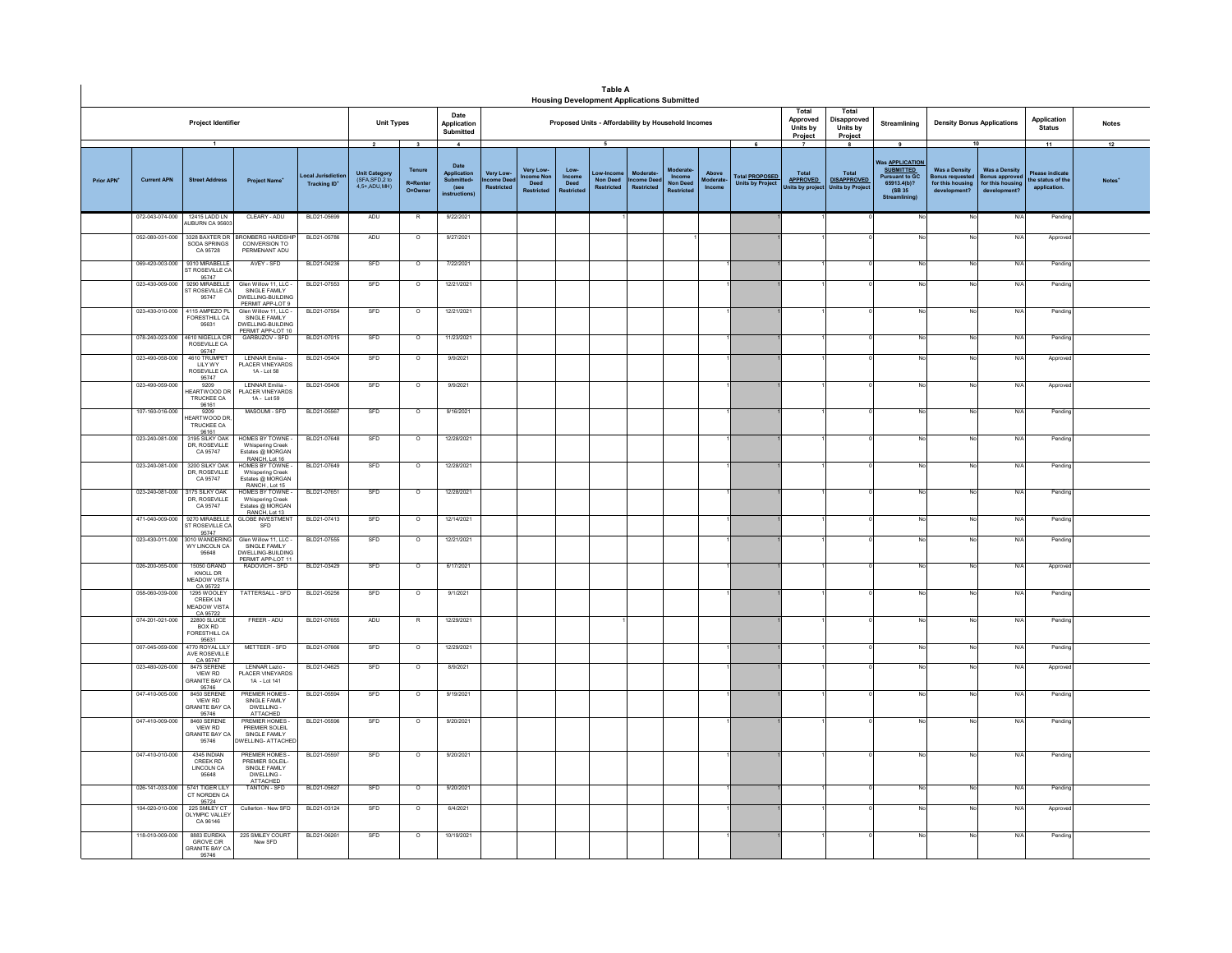|                        |                    |                                                                  |                                                                              |                                 |                                                                             |                                                     |                                                                                   |                                                |                               |                                    | <b>Table A</b><br><b>Housing Development Applications Submitted</b> |                                           |                                        |                                    |                                                       |                                            |                                                                     |                                                                                                                           |                                                                                               |                                                                          |                                                           |                    |
|------------------------|--------------------|------------------------------------------------------------------|------------------------------------------------------------------------------|---------------------------------|-----------------------------------------------------------------------------|-----------------------------------------------------|-----------------------------------------------------------------------------------|------------------------------------------------|-------------------------------|------------------------------------|---------------------------------------------------------------------|-------------------------------------------|----------------------------------------|------------------------------------|-------------------------------------------------------|--------------------------------------------|---------------------------------------------------------------------|---------------------------------------------------------------------------------------------------------------------------|-----------------------------------------------------------------------------------------------|--------------------------------------------------------------------------|-----------------------------------------------------------|--------------------|
|                        |                    | Project Identifier                                               |                                                                              |                                 | <b>Unit Types</b>                                                           |                                                     | Date<br>Application<br>Submitted                                                  |                                                |                               |                                    | Proposed Units - Affordability by Household Incomes                 |                                           |                                        |                                    |                                                       | Total<br>Approved<br>Units by<br>Project   | Total<br>Disapproved<br>Units by<br>Project                         | Streamlining                                                                                                              | <b>Density Bonus Applications</b>                                                             |                                                                          | Application<br><b>Status</b>                              | <b>Notes</b>       |
| Prior APN <sup>+</sup> | <b>Current APN</b> | $\overline{1}$<br><b>Street Address</b>                          | <b>Project Name</b>                                                          | ocal Jurisdictio<br>Tracking ID | $\overline{\mathbf{2}}$<br>Unit Category<br>(SFA,SFD,2 to<br>$4.5+$ ADU MH) | $\mathbf{3}$<br>Tenure<br><b>R=Renter</b><br>O=Owne | $\overline{4}$<br>Date<br>Application<br>Submitted<br>(see<br><b>instructions</b> | <b>Very Low</b><br>me Dee<br><b>Restricted</b> | Very Low-<br>come Non<br>Deed | Low-<br>Income<br>Deed<br>estricte | 5<br>Low-Incon<br><b>Non Deed</b><br><b>Restricted</b>              | Moderate<br>ome Dee:<br><b>Restricted</b> | <b>Income</b><br>Non Deed<br>Restricte | Above<br><b>foderate</b><br>Income | 6<br><b>Total PROPOSED</b><br><b>Units by Project</b> | Total<br><b>APPROVED</b><br>Units by proje | -8<br><b>Total</b><br><b>DISAPPROVED</b><br><b>Units by Project</b> | 9<br><b>Was APPLICATION</b><br><b>SUBMITTED</b><br><b>Pursuant to GC</b><br>65913.4(b)?<br>(SB 35)<br><b>Streamlining</b> | 10<br><b>Was a Density</b><br>Bonus requested<br>for this housing<br>development <sup>®</sup> | <b>Was a Density</b><br>onus approve<br>for this housing<br>development? | 11<br>Please indicate<br>he status of the<br>application. | 12<br><b>Notes</b> |
|                        | 462-050-012-000    | 8899 EUREKA<br>GROVE CIR<br><b>GRANITE BAY CA</b>                | Eureka Grove-<br>Residences-Lot 12-<br>production permit                     | BLD21-06310                     | SFD                                                                         | $\circ$                                             | 10/20/2021                                                                        |                                                |                               |                                    |                                                                     |                                           |                                        |                                    |                                                       |                                            |                                                                     |                                                                                                                           | No                                                                                            | N/f                                                                      | Appro                                                     |                    |
|                        | 462-050-010-000    | 95746<br>8899 EUREKA<br>GROVE CIR,<br><b>GRANITE BAY CA</b>      | Eureka Grove-<br>esidences WITH ADU-<br>Lot 10- production permi             | BLD21-06312                     | SFD                                                                         | $\circ$                                             | 10/20/2021                                                                        |                                                |                               |                                    |                                                                     |                                           |                                        |                                    |                                                       |                                            |                                                                     |                                                                                                                           | No                                                                                            | N/                                                                       | Approv                                                    |                    |
|                        | 106-270-007-000    | 95746<br>4219 TORREY<br><b>GROVE WY</b><br><b>GRANITE BAY CA</b> | <b>WALTERS - NEW</b><br>SINGLE FAMILY<br><b>RESIDENCE</b>                    | BLD21-03165                     | SED                                                                         | $\Omega$                                            | 6/7/2021                                                                          |                                                |                               |                                    |                                                                     |                                           |                                        |                                    |                                                       |                                            |                                                                     |                                                                                                                           | No                                                                                            | N/l                                                                      | Pendin                                                    |                    |
|                        | 462-050-049-000    | 95746<br>15300 NEILS RD<br>AUBURN CA 95603                       | Fureka Grove THE<br>COTTAGES-Lot 49-                                         | BLD21-06313                     | SFD                                                                         | $\overline{\circ}$                                  | 10/20/2021                                                                        |                                                |                               |                                    |                                                                     |                                           |                                        |                                    |                                                       |                                            |                                                                     |                                                                                                                           | <b>No</b>                                                                                     | N/l                                                                      | Approv                                                    |                    |
|                        | 077-050-041-000    | 9607 DRAMBUIF<br>CT LOOMIS CA                                    | production permit<br>YOUNG ATF MFH                                           | BLD21-03644                     | MH                                                                          | $\circ$                                             | 6/28/2021                                                                         |                                                |                               |                                    |                                                                     |                                           |                                        |                                    |                                                       |                                            |                                                                     |                                                                                                                           | <b>No</b>                                                                                     | N/A                                                                      | Approv                                                    |                    |
|                        | 036-310-012-000    | 95650<br>16741<br><b>WINCHESTER</b><br>CLUB DR<br>MEADOW VISTA   | RAMBUIF - IMPERIUM<br><b>BUILDERS - SFD</b>                                  | BLD21-03649                     | SFD                                                                         | $\Omega$                                            | 6/28/2021                                                                         |                                                |                               |                                    |                                                                     |                                           |                                        |                                    |                                                       |                                            |                                                                     |                                                                                                                           | No                                                                                            | N/l                                                                      | Approv                                                    |                    |
|                        | 058-050-061-000    | CA 95722<br>9185<br>EARTWOOD DR<br>TRUCKEE CA                    | PRIMA - SFD                                                                  | BLD21-03650                     | SFD                                                                         | $\circ$                                             | 6/28/2021                                                                         |                                                |                               |                                    |                                                                     |                                           |                                        |                                    |                                                       |                                            |                                                                     |                                                                                                                           | No                                                                                            | $N$ /                                                                    | Approve                                                   |                    |
|                        | 107-150-026-000    | 96161<br>12232 PETE<br>ALVERTSON.<br>TRUCKEE CA                  | Gulati Inder - New SFD                                                       | BLD21-03507                     | SFD                                                                         | $\overline{\circ}$                                  | 6/22/2021                                                                         |                                                |                               |                                    |                                                                     |                                           |                                        |                                    |                                                       |                                            |                                                                     |                                                                                                                           | No.                                                                                           | N/A                                                                      | Pending                                                   |                    |
|                        | 108-110-009-000    | 96161<br>307 JAMES MC<br><b>IVER. TRUCKEE</b>                    | GALLAGHER - SFD -<br>LAHONTAN LOT 104                                        | BLD21-03613                     | SFD                                                                         | $\circ$                                             | 6/25/2021                                                                         |                                                |                               |                                    |                                                                     |                                           |                                        |                                    |                                                       |                                            |                                                                     |                                                                                                                           | No.                                                                                           | N/f                                                                      | Approv                                                    |                    |
|                        | 107-020-022-000    | CA 96161<br>5795 BFLL RD<br><b>NUBURN CA 95602</b>               | elton Residence - Ne<br>SFD                                                  | BLD21-03664                     | SFD                                                                         | $\circ$                                             | 6/28/2021                                                                         |                                                |                               |                                    |                                                                     |                                           |                                        |                                    |                                                       |                                            |                                                                     |                                                                                                                           | No                                                                                            | N/4                                                                      | Approv                                                    |                    |
|                        | 026-410-024-000    | 9295 BRAF RD<br>TRUCKEE CA                                       | GUICE - SFD                                                                  | BLD21-03719                     | SFD                                                                         | $\Omega$                                            | 6/30/2021                                                                         |                                                |                               |                                    |                                                                     |                                           |                                        |                                    |                                                       |                                            |                                                                     |                                                                                                                           | No                                                                                            | N/I                                                                      | Approv                                                    |                    |
|                        | 107-200-004-000    | 96161<br>4700 CALLA LIL'<br>WY ROSEVILLE<br>CA 95747             | Viramontez - SFD                                                             | BLD21-03741                     | SFD                                                                         | $\circ$                                             | 6/30/2021                                                                         |                                                |                               |                                    |                                                                     |                                           |                                        |                                    |                                                       |                                            |                                                                     |                                                                                                                           | No                                                                                            | N                                                                        | Approve                                                   |                    |
|                        | 023-500-041-000    | 4710 CALLA LIL<br><b>WY ROSEVILLE</b><br>CA 95747                | LENNAR Lazio -<br>PLACER VINEYARDS<br>1A - Lot 105                           | BLD21-05811                     | SFD                                                                         | $\circ$                                             | 9/27/2021                                                                         |                                                |                               |                                    |                                                                     |                                           |                                        |                                    |                                                       |                                            |                                                                     |                                                                                                                           | No                                                                                            | N/                                                                       | Approv                                                    |                    |
|                        | 023-500-042-000    | 4710 CALLATILY<br>WY, ROSEVILLE<br>CA 95747                      | I FNNAR Lazio -<br>PLACER VINEYARDS<br>1A - Lot 106                          | BLD21-05813                     | <b>SFD</b>                                                                  | $\Omega$                                            | 9/27/2021                                                                         |                                                |                               |                                    |                                                                     |                                           |                                        |                                    |                                                       |                                            |                                                                     |                                                                                                                           | No                                                                                            | N/l                                                                      | Pendin                                                    |                    |
|                        | 097-140-003-000    | 9239 BRAE CT<br>TRUCKEE CA<br>96161                              | Homewood Mountain<br>esort - Residences Unit<br>1 Type A                     | BLD21-03490                     | SFD                                                                         | $\circ$                                             | 6/21/2021                                                                         |                                                |                               |                                    |                                                                     |                                           |                                        |                                    |                                                       |                                            |                                                                     |                                                                                                                           | No                                                                                            | N/                                                                       | Pendin                                                    |                    |
|                        | 107-230-008-000    | 396 CENTER ST<br>CARNELIAN BAY<br>CA 96140<br>6342 GREEN         | Khidekel - New Single<br>Family Residence                                    | BLD21-03619                     | SFD                                                                         | $\circ$                                             | 6/25/2021                                                                         |                                                |                               |                                    |                                                                     |                                           |                                        |                                    |                                                       |                                            |                                                                     |                                                                                                                           | No.                                                                                           | N/                                                                       | Approv                                                    |                    |
|                        | 115-040-082-000    | <b>RIDGE LN</b><br>ORESTHILL CA                                  | Klein - New SFD                                                              | TRP21-90189                     | SFD                                                                         | $\circ$                                             | 9/29/2021                                                                         |                                                |                               |                                    |                                                                     |                                           |                                        |                                    |                                                       |                                            |                                                                     |                                                                                                                           | No                                                                                            | N/4                                                                      | Pendin                                                    |                    |
|                        | 257-220-028-000    | 95631<br>3255 RUSTIC<br>WOODS CT<br>OOMIS CA 95650               | BEVZYUK - SFD                                                                | BLD21-05903                     | SFD                                                                         | $\overline{\circ}$                                  | 9/30/2021                                                                         |                                                |                               |                                    |                                                                     |                                           |                                        |                                    |                                                       |                                            |                                                                     |                                                                                                                           | No                                                                                            | N                                                                        | Pending                                                   |                    |
|                        | 037-310-007-000    | 5981 BARTON<br>RANCH CT<br><b>GRANITE BAY CA</b><br>95746        | <b>KLEINHEINZ SFD AND</b><br>ADU                                             | BLD21-05097                     | SFD                                                                         | $\circ$                                             | 8/25/2021                                                                         |                                                |                               |                                    |                                                                     |                                           |                                        |                                    |                                                       |                                            |                                                                     |                                                                                                                           | No                                                                                            | N/                                                                       | Approv                                                    |                    |
|                        | 048-660-009-000    | 3255 SILKY OAK<br>CT ROSEVILLE CA<br>95747                       | <b>GERMAIN SFD W/ ADU</b>                                                    | BLD21-06309                     | SFD                                                                         | $\Omega$                                            | 10/20/2021                                                                        |                                                |                               |                                    |                                                                     |                                           |                                        |                                    |                                                       |                                            |                                                                     |                                                                                                                           | No                                                                                            | N/l                                                                      | Pendin                                                    |                    |
|                        | 023-240-081-000    | 3275 SILKY OAK<br>T ROSEVILLE CA<br>95747                        | HOMES BY TOWNE<br>WHISPERING CREEK<br>ESTATES - MODEL -<br>LOT <sub>18</sub> | BLD21-06490                     | SFD                                                                         | $\circ$                                             | 10/29/2021                                                                        |                                                |                               |                                    |                                                                     |                                           |                                        |                                    |                                                       |                                            |                                                                     |                                                                                                                           | No                                                                                            | $N$ /                                                                    | Pending                                                   |                    |
|                        | 023-240-081-000    | 4600 PEACE LILY<br>IN ROSEVILLE CA<br>95747                      | HOMES BY TOWNE.<br>WHISPERING CREEK<br>ESTATES - MODEL -<br>LOT 19           | BLD21-06491                     | SFD                                                                         | $\circ$                                             | 10/29/2021                                                                        |                                                |                               |                                    |                                                                     |                                           |                                        |                                    |                                                       |                                            |                                                                     |                                                                                                                           | No                                                                                            | N/f                                                                      | Pending                                                   |                    |
|                        | 023-490-014-000    | 1579 MISTY LN<br>ROSEVILLE CA<br>95747                           | Molise - Lot 14                                                              | BLD21-04160                     | SFD                                                                         | $\circ$                                             | 7/20/2021                                                                         |                                                |                               |                                    |                                                                     |                                           |                                        |                                    |                                                       |                                            |                                                                     |                                                                                                                           | No                                                                                            | N/                                                                       | Approv                                                    |                    |
|                        | 473-030-041-000    | 4731 ROYAL LILY<br>AVE ROSEVILLE                                 | MURZA - SFD                                                                  | BLD21-06655                     | SFD                                                                         | $\overline{\circ}$                                  | 11/8/2021                                                                         |                                                |                               |                                    |                                                                     |                                           |                                        |                                    |                                                       |                                            |                                                                     |                                                                                                                           | No                                                                                            | N/                                                                       | Pending                                                   |                    |
|                        | 023-480-012-000    | CA 95747<br>7325 TERRACINA<br>LN LOOMIS CA<br>95746              | <b>LENNAR Lazio - PLACER</b><br>VINEYARDS 1A - Lot<br>127                    | BLD21-06100                     | SFD                                                                         | $\circ$                                             | 10/12/2021                                                                        |                                                |                               |                                    |                                                                     |                                           |                                        |                                    |                                                       |                                            |                                                                     |                                                                                                                           | No                                                                                            | $N$ /                                                                    | Approv                                                    |                    |
|                        | 035-022-049-000    | 8136 VILLANDRY<br>DR TRUCKEE CA<br>96161                         | ARATOLI - SFD                                                                | BLD21-03651                     | SFD                                                                         | $\circ$                                             | 6/28/2021                                                                         |                                                |                               |                                    |                                                                     |                                           |                                        |                                    |                                                       |                                            |                                                                     |                                                                                                                           | No                                                                                            | N/                                                                       | Approv                                                    |                    |
|                        | 106-310-006-000    | 12900 DORINDA<br>PLAUBURN CA<br>95602                            | Kwok MC 502 - SFD                                                            | BLD21-03656                     | SFD                                                                         | $\overline{\circ}$                                  | 6/28/2021                                                                         |                                                |                               |                                    |                                                                     |                                           |                                        |                                    |                                                       |                                            |                                                                     |                                                                                                                           | No                                                                                            | N                                                                        | Pending                                                   |                    |
|                        | 075-080-082-000    | <b>1955 SIFRRA</b><br>COLLEGE BLVD<br><b>LOOMIS CA 95650</b>     | PRESSLER - SFD                                                               | BLD21-05771                     | SFD                                                                         | $\circ$                                             | 9/24/2021                                                                         |                                                |                               |                                    |                                                                     |                                           |                                        |                                    |                                                       |                                            |                                                                     |                                                                                                                           | No                                                                                            | N/f                                                                      | Pendin                                                    |                    |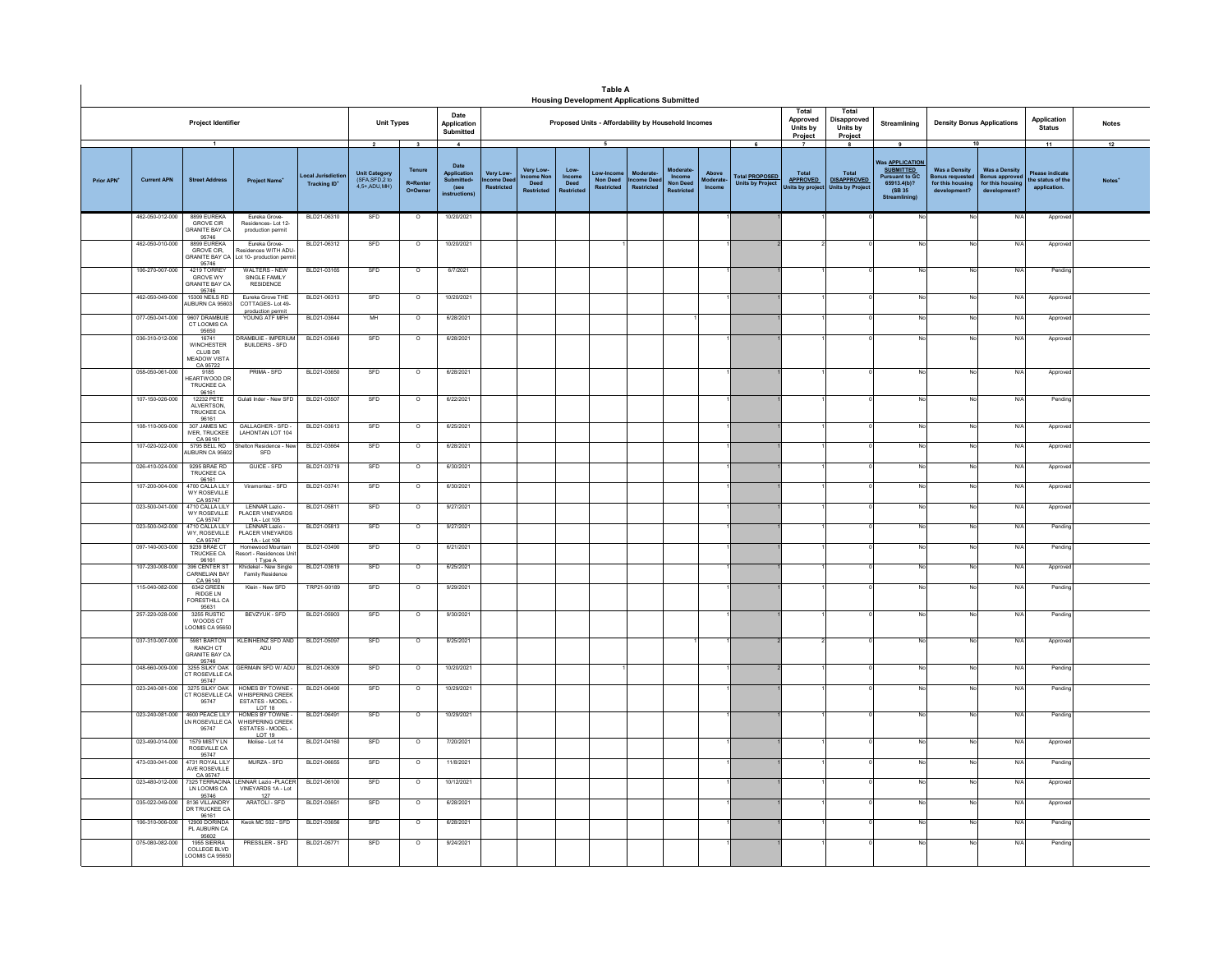|           |                    |                                                                             |                                                                           |                                        |                                                                 |                                                              |                                                              |                                           |                                                            |                                            | Table A<br><b>Housing Development Applications Submitted</b> |                                      |                                  |                                    |                                                  |                                                   |                                                                    |                                                                                                                    |                                                                                 |                                                                              |                                                        |                          |
|-----------|--------------------|-----------------------------------------------------------------------------|---------------------------------------------------------------------------|----------------------------------------|-----------------------------------------------------------------|--------------------------------------------------------------|--------------------------------------------------------------|-------------------------------------------|------------------------------------------------------------|--------------------------------------------|--------------------------------------------------------------|--------------------------------------|----------------------------------|------------------------------------|--------------------------------------------------|---------------------------------------------------|--------------------------------------------------------------------|--------------------------------------------------------------------------------------------------------------------|---------------------------------------------------------------------------------|------------------------------------------------------------------------------|--------------------------------------------------------|--------------------------|
|           |                    | Project Identifier                                                          |                                                                           |                                        | <b>Unit Types</b>                                               |                                                              | Date<br>Application<br>Submitted                             |                                           |                                                            |                                            | Proposed Units - Affordability by Household Incomes          |                                      |                                  |                                    |                                                  | Total<br>Approved<br>Units by<br>Project          | Total<br><b>Disapproved</b><br>Units by<br>Project                 | Streamlining                                                                                                       | <b>Density Bonus Applications</b>                                               |                                                                              | Application<br><b>Status</b>                           | <b>Notes</b>             |
| Prior APN | <b>Current APN</b> | $\mathbf{1}$<br><b>Street Address</b>                                       | <b>Project Name</b>                                                       | ocal Jurisdicti<br><b>Tracking ID*</b> | $\mathbf 2$<br>Unit Category<br>(SFA, SFD, 2 to<br>4,5+,ADU,MH) | $\overline{\mathbf{3}}$<br>Tenure<br>R=Rente<br>$Q = Q$ wner | $\boldsymbol{4}$<br>Date<br>Application<br>Submitted<br>(see | <b>Very Low</b><br>come Dee<br>Restricted | Very Low-<br><b>Icome Nor</b><br>Deed<br><b>Restricted</b> | Low-<br>Income<br>Deed<br><b>Restricte</b> | 5<br><b>Non Deed</b><br>Restricted                           | <b>come Dee</b><br><b>Restricted</b> | Income<br>Non Deed<br>Restricted | Above<br><b>Noderate</b><br>Income | <b>Total PROPOSED</b><br><b>Units by Project</b> | Total<br><b>APPROVED</b><br><b>Jnits by proje</b> | 8<br><b>Total</b><br><b>DISAPPROVED</b><br><b>Units by Project</b> | 9<br>as <b>APPLICATION</b><br><b>SUBMITTED</b><br><b>Pursuant to GC</b><br>65913.4(b)?<br>(SB 35)<br>Streamlining) | 10<br><b>Was a Density</b><br>Bonus requested<br>for this housi<br>development? | <b>Was a Density</b><br><b>Bonus approve</b><br>for this hou<br>development? | 11<br>ase indicat<br>the status of the<br>application. | 12<br>Notes <sup>*</sup> |
|           | 032-030-025-000    | 6825 FORRES RD<br>LINCOLN CA<br>95648                                       | HARBOR - SFD                                                              | BLD21-07613                            | SFD                                                             | $\overline{\phantom{a}}$                                     | 12/27/2021                                                   |                                           |                                                            |                                            |                                                              |                                      |                                  |                                    |                                                  |                                                   |                                                                    |                                                                                                                    | No                                                                              | N/A                                                                          | Pendin                                                 |                          |
|           | 020-110-039-000    | 8700 LAKEVIEV<br>LN LINCOLN CA                                              | BROWN - ADU                                                               | BLD21-07665                            | ADU                                                             | $\overline{\phantom{a}}$                                     | 12/29/2021                                                   |                                           |                                                            |                                            |                                                              |                                      |                                  |                                    |                                                  |                                                   |                                                                    | Nr                                                                                                                 | No                                                                              | N/A                                                                          | Pending                                                |                          |
|           | 018-100-009-000    | 95648<br>9267 COOK RIOLO<br>RD ROSEVILLE CA<br>95747                        | DENOYER - SFD                                                             | BLD21-05134                            | SFD                                                             | $\overline{\circ}$                                           | 8/26/2021                                                    |                                           |                                                            |                                            |                                                              |                                      |                                  |                                    |                                                  |                                                   |                                                                    |                                                                                                                    |                                                                                 | N/A                                                                          | Pending                                                |                          |
|           | 474-090-004-000    | 9578 PARKER LN<br>TRUCKEE CA<br>96161                                       | BUGRIYEV - ADU                                                            | BLD21-03672                            | ADU                                                             | $\overline{\circ}$                                           | 6/29/2021                                                    |                                           |                                                            |                                            |                                                              |                                      |                                  |                                    |                                                  |                                                   |                                                                    |                                                                                                                    | N                                                                               | N/A                                                                          | Pending                                                |                          |
|           | 107-100-014-000    | 6282 GREEN<br><b>RIDGE DR</b><br>FORESTHILL CA                              | lopkins Village - Unit 14                                                 | BLD21-04739                            | SFA                                                             | $\overline{\circ}$                                           | 8/11/2021                                                    |                                           |                                                            |                                            |                                                              |                                      |                                  |                                    |                                                  |                                                   |                                                                    | No                                                                                                                 |                                                                                 | N/A                                                                          | Approve                                                |                          |
|           | 257-180-050-000    | 95631<br>7890 BARTON RD<br><b>GRANITE BAY CA</b><br>95746                   | PROSPER - SFD                                                             | BLD21-07579                            | SFD                                                             | $\overline{\phantom{a}}$                                     | 12/22/2021                                                   |                                           |                                                            |                                            |                                                              |                                      |                                  |                                    |                                                  |                                                   |                                                                    |                                                                                                                    | N                                                                               | N/f                                                                          | Pending                                                |                          |
|           | 046-131-069-000    | 8273 EVANS TREE<br>DR ROSEVILLE CA<br>95747                                 | LLOYD - SFD                                                               | BLD21-04347                            | SFD                                                             | $\circ$                                                      | 7/27/2021                                                    |                                           |                                                            |                                            |                                                              |                                      |                                  |                                    |                                                  |                                                   |                                                                    | No                                                                                                                 | N                                                                               | N/A                                                                          | Approve                                                |                          |
|           | 023-460-022-000    | 023-460-021-000 8269 EVANS TREE<br>DR ROSEVILLE CA<br>95747<br>645 MANDARIN | Placer Vineyards -<br>operty IB - Molise - Lot<br>205<br>Placer Vinevards | BLD21-05324<br>BLD21-05327             | SFD<br>SFD                                                      | $\overline{\circ}$<br>$\circ$                                | 9/7/2021<br>9/7/2021                                         |                                           |                                                            |                                            |                                                              |                                      |                                  |                                    |                                                  |                                                   |                                                                    | No<br>No                                                                                                           | N<br>N                                                                          | N/A<br>N/A                                                                   | Approved<br>Approve                                    |                          |
|           | 031-121-060-000    | HILL CT<br>NEW CASTLE CA<br>95658<br>275 BEACH ST                           | Property 1B - Molise<br>Lot 206<br>MEHALAKIS - SFD                        | BLD21-06698                            | SFD                                                             | $\overline{\phantom{a}}$                                     |                                                              |                                           |                                                            |                                            |                                                              |                                      |                                  |                                    |                                                  |                                                   |                                                                    | No                                                                                                                 | No                                                                              | N/A                                                                          | Pendin                                                 |                          |
|           |                    | TAHOE VISTA CA<br>96148<br>323 CREEKS END                                   |                                                                           |                                        |                                                                 |                                                              | 11/9/2021                                                    |                                           |                                                            |                                            |                                                              |                                      |                                  |                                    |                                                  |                                                   |                                                                    |                                                                                                                    |                                                                                 |                                                                              |                                                        |                          |
|           | 117-150-013-000    | CT OLYMPIC<br>VALLEY CA 96146                                               | Hamer Single Family<br>Rebuild                                            | TRP21-90125                            | SFD                                                             | $\overline{\phantom{a}}$                                     | 6/29/2021                                                    |                                           |                                                            |                                            |                                                              |                                      |                                  |                                    |                                                  |                                                   |                                                                    | No                                                                                                                 | No                                                                              | N/f                                                                          | Withdraw                                               |                          |
|           | 118-020-001-000    | 9507 PARKER LN<br>TRUCKEE CA<br>96161                                       | Lot 1 - The Summit                                                        | BLD21-03697                            | SFD                                                             | $\circ$                                                      | 6/29/2021                                                    |                                           |                                                            |                                            |                                                              |                                      |                                  |                                    |                                                  |                                                   |                                                                    | No                                                                                                                 | No                                                                              | N/A                                                                          | Approve                                                |                          |
|           | 107-100-024-000    | 6545 CURTOLA<br>RANCH RD<br>JBURN CA 95602                                  | Hopkins Village - Unit 24                                                 | BLD21-04749                            | SFA                                                             | $\circ$                                                      | 8/11/2021                                                    |                                           |                                                            |                                            |                                                              |                                      |                                  |                                    |                                                  |                                                   |                                                                    | No                                                                                                                 | N                                                                               | N/A                                                                          | Approve                                                |                          |
|           | 026-301-036-000    | 299<br>THERMAL ANDS<br>RD LINCOLN CA<br>95648                               | CAREY - SFD                                                               | BLD21-04785                            | SFD                                                             | $\circ$                                                      | 8/12/2021                                                    |                                           |                                                            |                                            |                                                              |                                      |                                  |                                    |                                                  |                                                   |                                                                    | No                                                                                                                 | No                                                                              | N/A                                                                          | Pending                                                |                          |
|           | 069-033-023-000    | 343 CREEKS END<br>CT OLYMPIC<br>VALLEY CA 9614                              | Hill - New SFD                                                            | BLD21-03167                            | SFD                                                             | $\circ$                                                      | 6/7/2021                                                     |                                           |                                                            |                                            |                                                              |                                      |                                  |                                    |                                                  |                                                   |                                                                    |                                                                                                                    | N.                                                                              | N/A                                                                          | Approve                                                |                          |
|           | 118-020-002-000    | 10645 CARSON<br><b>RANGE RD</b><br>TRUCKEE CA                               | The Summit - Lot 2                                                        | BLD21-03699                            | SFD                                                             | $\overline{\circ}$                                           | 6/29/2021                                                    |                                           |                                                            |                                            |                                                              |                                      |                                  |                                    |                                                  |                                                   |                                                                    |                                                                                                                    | No                                                                              | N/A                                                                          | Approved                                               |                          |
|           | 107-180-003-000    | 96161<br>8324 VALHALLA<br>DR TRUCKEE CA<br>96161                            | ROCKLEY - SFD                                                             | BLD21-03740                            | SFD                                                             | $\circ$                                                      | 6/30/2021                                                    |                                           |                                                            |                                            |                                                              |                                      |                                  |                                    |                                                  |                                                   |                                                                    | No                                                                                                                 | No                                                                              | N/A                                                                          | Approve                                                |                          |
|           | 106-050-002-000    | 5145 LAKE BLVD<br>HOMEWOOD CA<br>96141                                      | Kahl - New SFD                                                            | BLD21-03747                            | SFD                                                             | $\overline{\circ}$                                           | 6/30/2021                                                    |                                           |                                                            |                                            |                                                              |                                      |                                  |                                    |                                                  |                                                   |                                                                    | <b>No</b>                                                                                                          | N                                                                               | N/A                                                                          | Pending                                                |                          |
|           | 097-140-003-000    | 5145 LAKE BLVD<br>HOMEWOOD CA<br>96141                                      | Homewood Mountai<br>Resort. LLC - Unit 7.<br>Type A                       | BLD21-03791                            | SFD                                                             | $\circ$                                                      | 6/30/2021                                                    |                                           |                                                            |                                            |                                                              |                                      |                                  |                                    |                                                  |                                                   |                                                                    | No                                                                                                                 | N                                                                               | N/A                                                                          | Pending                                                |                          |
|           | 097-140-003-000    | 6225 ALPINE WY<br>SODA SPRINGS<br>CA 95728                                  | Homewood Mountain<br>Resort, LLC - Unit 6,<br>Type A                      | BLD21-03792                            | SFD                                                             | $\circ$                                                      | 6/30/2021                                                    |                                           |                                                            |                                            |                                                              |                                      |                                  |                                    |                                                  |                                                   |                                                                    | No                                                                                                                 | N.                                                                              | N/A                                                                          | Pending                                                |                          |
|           | 069-470-047-000    | 1855 SIERRA<br><b>COLLEGE BLVD</b><br>LOOMIS CA 9565                        | GARCIA - SFD                                                              | BLD21-06021                            | SFD                                                             | $\circ$                                                      | 10/6/2021                                                    |                                           |                                                            |                                            |                                                              |                                      |                                  |                                    |                                                  |                                                   |                                                                    | No                                                                                                                 | N <sub>1</sub>                                                                  | N/A                                                                          | Pending                                                |                          |
|           | 032-030-024-000    | 9376<br>EARTWOOD DF<br>TRUCKEE CA<br>96161                                  | HARBOR - SFD                                                              | BLD21-07300                            | SED                                                             | $\Omega$                                                     | 12/6/2021                                                    |                                           |                                                            |                                            |                                                              |                                      |                                  |                                    |                                                  |                                                   |                                                                    |                                                                                                                    | No                                                                              | N/A                                                                          | Pending                                                |                          |
|           | 107-040-010-000    | 2250 CREEKSIDE<br>LN LOOMIS CA                                              | BALLARD - NSFD                                                            | BLD21-07302                            | SFD                                                             | $\overline{\circ}$                                           | 12/6/2021                                                    |                                           |                                                            |                                            |                                                              |                                      |                                  |                                    |                                                  |                                                   |                                                                    |                                                                                                                    |                                                                                 | N/A                                                                          | Pending                                                |                          |
|           | 032-010-038-000    | 95650<br>6071 ANDRESSEN<br>RD SHERIDAN CA<br>95681                          | HAY - SFD                                                                 | BLD21-07684                            | SFD                                                             | $\circ$                                                      | 12/30/2021                                                   |                                           |                                                            |                                            |                                                              |                                      |                                  |                                    |                                                  |                                                   |                                                                    | No                                                                                                                 | N.                                                                              | N/A                                                                          | Pending                                                |                          |
|           | 019-100-010-000    | 4660 TRUMPE<br>LILY WY<br>ROSEVILLE CA                                      | FUNF7<br>MANUFACTURED<br>HOME ADU                                         | BLD21-03150                            | ADU                                                             | $\overline{\phantom{a}}$                                     | 6/7/2021                                                     |                                           |                                                            |                                            |                                                              |                                      |                                  |                                    |                                                  |                                                   |                                                                    | No                                                                                                                 | No                                                                              | N/A                                                                          | Approve                                                |                          |
|           | 023-490-064-000    | 95747<br>8555 VISTA AVE<br><b>LINCOLN CA</b>                                | Emilia - Lot 64                                                           | BLD21-04613                            | SFD                                                             | $\overline{\circ}$                                           | 8/9/2021                                                     |                                           |                                                            |                                            |                                                              |                                      |                                  |                                    |                                                  |                                                   |                                                                    | No                                                                                                                 |                                                                                 | N/A                                                                          | Approved                                               |                          |
|           | 018-120-034-000    | 95648<br>6792 BRANDY CIR<br><b>GRANITE BAY CA</b>                           | RANDALL WACKERLY<br>MFH                                                   | BLD21-04614                            | MH                                                              | $\overline{0}$                                               | 8/9/2021                                                     |                                           |                                                            |                                            |                                                              |                                      |                                  |                                    |                                                  |                                                   |                                                                    |                                                                                                                    |                                                                                 | N/A                                                                          | Approved                                               |                          |
|           |                    | 95746                                                                       |                                                                           |                                        |                                                                 |                                                              |                                                              |                                           |                                                            |                                            |                                                              |                                      |                                  |                                    |                                                  |                                                   |                                                                    |                                                                                                                    |                                                                                 |                                                                              |                                                        |                          |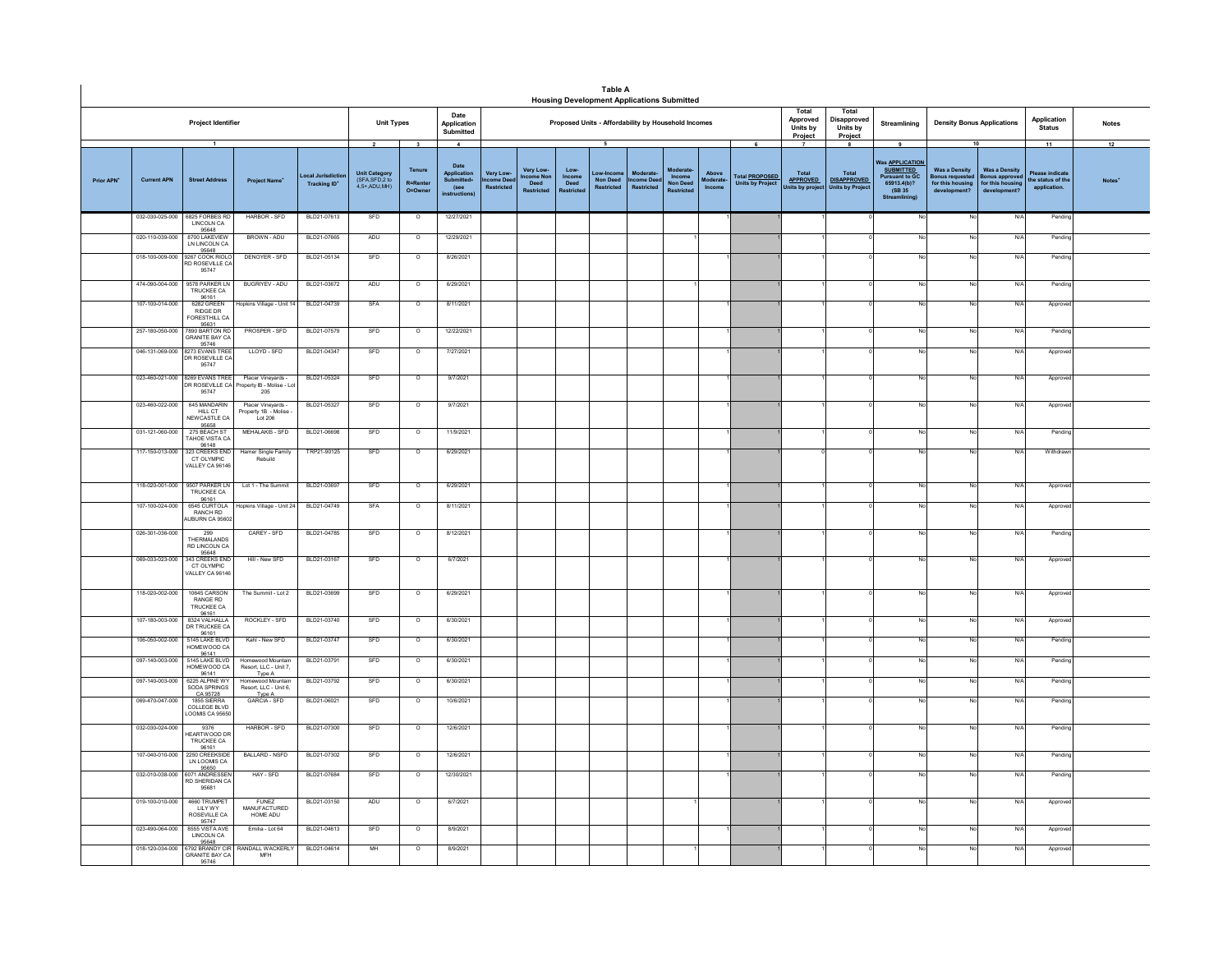|                        |                    |                                                                            |                                                                               |                                               |                                                                          |                                                                 |                                                                    |                                            |                                          | <b>Housing Development Applications Submitted</b>   | <b>Table A</b>                                  |                                                   |                                         |                              |                                                       |                                          |                                                          |                                                                                                                    |                                                                                          |                                                                         |                                                           |                          |
|------------------------|--------------------|----------------------------------------------------------------------------|-------------------------------------------------------------------------------|-----------------------------------------------|--------------------------------------------------------------------------|-----------------------------------------------------------------|--------------------------------------------------------------------|--------------------------------------------|------------------------------------------|-----------------------------------------------------|-------------------------------------------------|---------------------------------------------------|-----------------------------------------|------------------------------|-------------------------------------------------------|------------------------------------------|----------------------------------------------------------|--------------------------------------------------------------------------------------------------------------------|------------------------------------------------------------------------------------------|-------------------------------------------------------------------------|-----------------------------------------------------------|--------------------------|
|                        |                    | Project Identifier                                                         |                                                                               |                                               | <b>Unit Types</b>                                                        |                                                                 | Date<br>Application<br>Submitted                                   |                                            |                                          | Proposed Units - Affordability by Household Incomes |                                                 |                                                   |                                         |                              |                                                       | Total<br>Approved<br>Units by<br>Project | Total<br>Disapproved<br>Units by<br>Project              | Streamlining                                                                                                       | <b>Density Bonus Applications</b>                                                        |                                                                         | Application<br><b>Status</b>                              | <b>Notes</b>             |
| Prior APN <sup>+</sup> | <b>Current APN</b> | $\overline{1}$<br><b>Street Address</b>                                    | <b>Project Name</b>                                                           | ocal Jurisdiction<br>Tracking ID <sup>+</sup> | $\overline{\mathbf{z}}$<br>Unit Category<br>(SFA,SFD,2 to<br>4.5+.ADU.MH | $\overline{\mathbf{3}}$<br>Tenure<br><b>R=Renter</b><br>O=Owner | $\sim$<br>Date<br>Application<br>Submitted<br>(see<br>instructions | Very Low-<br>come Dee<br><b>Restricted</b> | Very Low<br>me Nor<br>Deed<br>Restricted | Low-<br>Income<br>Deed<br>Restricte                 | 5<br>Low-Incor<br>Non Deed<br><b>Restricted</b> | <b>Moderate</b><br>come Deed<br><b>Restricted</b> | Income<br><b>Non Deed</b><br>Restricter | Above<br>loderate-<br>Income | 6<br>Total <b>PROPOSED</b><br><b>Units by Project</b> | Total<br>APPROVED<br>Jnits by proje      | 8<br>Total<br><b>DISAPPROVED</b><br><b>Units by Proj</b> | 9<br>Vas <b>APPLICATION</b><br><b>SUBMITTED</b><br><b>Pursuant to GC</b><br>65913,4(b)?<br>(SB 35<br>Streamlining) | 10<br><b>Was a Density</b><br><b>Bonus requested</b><br>for this housing<br>development? | <b>Was a Density</b><br>Bonus appro<br>for this housing<br>development' | 11<br>Please indicate<br>he status of the<br>application. | 12<br>Notes <sup>®</sup> |
|                        | 462-050-068-000    | CA 95658                                                                   | 5280 FRUITVALE Eureka Grove- Cottages<br>RD NEWCASTLE Lot 68 Production Permi | BLD21-05399                                   | SFD                                                                      | $\circ$                                                         | 9/9/2021                                                           |                                            |                                          |                                                     |                                                 |                                                   |                                         |                              |                                                       |                                          |                                                          |                                                                                                                    | No                                                                                       | N/A                                                                     | Approv                                                    |                          |
|                        | 031-280-071-000    | 135 SUNTERR<br><b>WY GRANITE BAY</b><br>CA 95746                           | LESHCHINSKY - SFD                                                             | BLD21-06918                                   | SFD                                                                      | $\circ$                                                         | 11/17/2021                                                         |                                            |                                          |                                                     |                                                 |                                                   |                                         |                              |                                                       |                                          |                                                          |                                                                                                                    |                                                                                          | N/A                                                                     | Pendin                                                    |                          |
|                        | 047-410-011-000    | 8233 VALHALLA<br>DR TRUCKEE CA<br>96161                                    | <b>PREMIER SOLEIL-</b><br>Auburn Douglas Duets,<br>LLC - LOT 11               | BLD21-06147                                   | SFD                                                                      | $\overline{0}$                                                  | 10/13/2021                                                         |                                            |                                          |                                                     |                                                 |                                                   |                                         |                              |                                                       |                                          |                                                          | No                                                                                                                 | No                                                                                       | N/A                                                                     | Pendin                                                    |                          |
|                        | 106-090-015-000    | 4710 CALLA LIL'<br>WY ROSEVILLE                                            | MC 149 Corp                                                                   | BLD21-03065                                   | SFD                                                                      | $\circ$                                                         | 6/2/2021                                                           |                                            |                                          |                                                     |                                                 |                                                   |                                         |                              |                                                       |                                          |                                                          | No                                                                                                                 | No                                                                                       | N/A                                                                     | Approve                                                   |                          |
|                        | 107-240-003-000    | CA 95747<br>9309<br><b>IEARTWOOD DF</b><br><b>TRUCKEE CA</b>               | DUFF - SFD                                                                    | BLD21-02970                                   | SFD                                                                      | $\overline{\circ}$                                              | 5/26/2021                                                          |                                            |                                          |                                                     |                                                 |                                                   |                                         |                              |                                                       |                                          |                                                          | No                                                                                                                 | No                                                                                       | N/A                                                                     | Pending                                                   |                          |
|                        | 107-060-011-000    | 96161<br>8851 FUREKA<br>GROVE CIR<br><b>SRANITE BAY CA</b>                 | BRUST - SFD                                                                   | BLD21-05475                                   | SFD                                                                      | $\circ$                                                         | 9/13/2021                                                          |                                            |                                          |                                                     |                                                 |                                                   |                                         |                              |                                                       |                                          |                                                          | No                                                                                                                 | No                                                                                       | N/A                                                                     | Pendine                                                   |                          |
|                        | 462-050-015-000    | 95747<br>8866 EUREKA<br><b>GROVE CIR</b><br><b>SRANITE BAY CA</b><br>95746 | Eureka Grove<br>Residences lot 15<br>oduction Home perm                       | BLD21-02951                                   | SFD                                                                      | $\circ$                                                         | 5/26/2021                                                          |                                            |                                          |                                                     |                                                 |                                                   |                                         |                              |                                                       |                                          |                                                          | No                                                                                                                 | No                                                                                       | N/A                                                                     | Approv                                                    |                          |
|                        | 462-050-019-000    | <b>2555 LONG</b><br>VALLEY DR<br>NEW CASTLE CA<br>95658                    | Eureka Grove-<br>Residences Lot 19                                            | BLD21-02953                                   | SFD                                                                      | $\circ$                                                         | 5/26/2021                                                          |                                            |                                          |                                                     |                                                 |                                                   |                                         |                              |                                                       |                                          |                                                          | No                                                                                                                 | No                                                                                       | N/A                                                                     | Approve                                                   |                          |
|                        | 042-224-028-000    | 2555 LONG<br>VALLEY DR,<br>NEW CASTLE CA<br>95658                          | TAMSING - ADU                                                                 | BLD21-06368                                   | ADU                                                                      | $\circ$                                                         | 10/25/2021                                                         |                                            |                                          |                                                     |                                                 |                                                   |                                         |                              |                                                       |                                          |                                                          | No                                                                                                                 | No                                                                                       | N/A                                                                     | Pending                                                   |                          |
|                        | 258-180-026-000    | 3305 CHEROKER<br><b>FRAIL LOOMIS CA</b>                                    | $SIIVA -$<br>MANUFACTURED                                                     | BLD21-07692                                   | MH                                                                       | $\circ$                                                         | 12/31/2021                                                         |                                            |                                          |                                                     |                                                 |                                                   |                                         |                              |                                                       |                                          |                                                          | No                                                                                                                 | $\overline{N}$                                                                           | N/A                                                                     | Pendin                                                    |                          |
|                        | 043-040-028-000    | 95650<br>7125 SUNTERRA<br>VY GRANITE BAY<br>CA 95746                       | BAY CITY - SFD                                                                | BLD21-03991                                   | SFD                                                                      | $\circ$                                                         | 7/13/2021                                                          |                                            |                                          |                                                     |                                                 |                                                   |                                         |                              |                                                       |                                          |                                                          | No                                                                                                                 | No                                                                                       | N/A                                                                     | Approve                                                   |                          |
|                        | 047-410-012-000    | 7100 SUNTERRA<br>VY GRANITE BA'<br>CA 95746                                | PREMIER SOLEIL -<br>uburn Douglas Duets,<br>LLC - LOT 12                      | BLD21-06177                                   | SFD                                                                      | $\circ$                                                         | 10/13/2021                                                         |                                            |                                          |                                                     |                                                 |                                                   |                                         |                              |                                                       |                                          |                                                          | No                                                                                                                 | N.                                                                                       | N/A                                                                     | Pending                                                   |                          |
|                        | 047-410-023-000    | 7110 SUNTERRA<br><b>NY GRANITE BAY</b><br>CA 95746                         | <b>REMIER SOLEIL LOT</b><br>23                                                | BLD21-06178                                   | SFD                                                                      | $\overline{\circ}$                                              | 10/13/2021                                                         |                                            |                                          |                                                     |                                                 |                                                   |                                         |                              |                                                       |                                          |                                                          | No                                                                                                                 | No                                                                                       | N/A                                                                     | Pending                                                   |                          |
|                        | 047-410-024-000    | 6855 BIG HILL RD<br>AUBURN CA 95602                                        | <b>PREMIER SOLEIL-</b><br>AUBURN DOUGLAS<br>DUETS - LOT 24                    | BLD21-06179                                   | SFD                                                                      | $\overline{\phantom{a}}$                                        | 10/13/2021                                                         |                                            |                                          |                                                     |                                                 |                                                   |                                         |                              |                                                       |                                          |                                                          | No                                                                                                                 | No                                                                                       | N/A                                                                     | Pendin                                                    |                          |
|                        | 026-061-054-000    | 4670 TRUMPET<br>LILY WY<br>ROSEVILLE CA                                    | MFINEKE-<br>MANUFACTURED SFD                                                  | BLD21-03893                                   | MH                                                                       | $\circ$                                                         | 7/7/2021                                                           |                                            |                                          |                                                     |                                                 |                                                   |                                         |                              |                                                       |                                          |                                                          | No                                                                                                                 | No                                                                                       | N/A                                                                     | Approved                                                  |                          |
|                        | 023-480-007-000    | 4845 WINDING W<br><b>NUBURN CA 9560</b>                                    | Placer Vineyards 1A<br>Emilia - Lot 122                                       | BLD21-04252                                   | SFD                                                                      | $\overline{\circ}$                                              | 7/22/2021                                                          |                                            |                                          |                                                     |                                                 |                                                   |                                         |                              |                                                       |                                          |                                                          |                                                                                                                    | N.                                                                                       | N/A                                                                     | Approv                                                    |                          |
|                        | 075-200-012-000    | 3020 LEGENDS<br>DR MEADOW<br>VISTA CA 95722                                | LIVENSPARGAR - SFD                                                            | BLD21-04022                                   | SFD                                                                      | $\circ$                                                         | 7/14/2021                                                          |                                            |                                          |                                                     |                                                 |                                                   |                                         |                              |                                                       |                                          |                                                          |                                                                                                                    | No                                                                                       | N/A                                                                     | Pending                                                   |                          |
|                        | 058-020-021-000    | 3020 LEGENDS<br>DR, MEADOW<br>VISTA CA 95722<br>1750 PEACE LILY            | mperium Builders LLC -<br>${\tt SFD}$                                         | BLD21-04120                                   | SFD                                                                      | $\circ$                                                         | 7/19/2021                                                          |                                            |                                          |                                                     |                                                 |                                                   |                                         |                              |                                                       |                                          |                                                          |                                                                                                                    | No                                                                                       | N/A                                                                     | Approve                                                   |                          |
|                        | 098-111-001-000    | N ROSEVILLE CA<br>95747                                                    | <b>Reyes - New Residentia</b>                                                 | TRP21-90185                                   | SFD                                                                      | $\circ$                                                         | 9/18/2021                                                          |                                            |                                          |                                                     |                                                 |                                                   |                                         |                              |                                                       |                                          |                                                          |                                                                                                                    |                                                                                          | N/A                                                                     | Pending                                                   |                          |
|                        | 106-380-013-000    | 4561 PEACE LILY<br>IN ROSEVILLE CA<br>95747                                | MEREDITH - NEW<br>SINGLE FAMILY HOME<br>3250 SF (MARTIS<br>CAMP)              | BLD21-03152                                   | <b>SFD</b>                                                               | $\overline{\circ}$                                              | 6/7/2021                                                           |                                            |                                          |                                                     |                                                 |                                                   |                                         |                              |                                                       |                                          |                                                          |                                                                                                                    | N <sub>c</sub>                                                                           | N/A                                                                     | Approve                                                   |                          |
|                        | 023-490-024-000    | 8675 MORGAM<br>CREEK LN<br>ROSEVILLE CA<br>95747                           | Lazio - Lot 24                                                                | BLD21-04326                                   | SFD                                                                      | $\overline{\circ}$                                              | 7/26/2021                                                          |                                            |                                          |                                                     |                                                 |                                                   |                                         |                              |                                                       |                                          |                                                          | <b>No</b>                                                                                                          | No                                                                                       | N/A                                                                     | Approve                                                   |                          |
|                        | 029-390-002-000    | 560 STEWART MO<br>KAY, TRUCKEE<br>CA 96161                                 | <b>MORGAN CREEK LOT 2</b><br>$-SFD$                                           | BLD21-06812                                   | SFD                                                                      | $\circ$                                                         | 11/15/2021                                                         |                                            |                                          |                                                     |                                                 |                                                   |                                         |                              |                                                       |                                          |                                                          | No                                                                                                                 | No                                                                                       | N/A                                                                     | Pending                                                   |                          |
|                        | 109-070-011-000    | 8457 SUN VIEW<br>CIR GRANITE BAY<br>CA 95746                               | SCHARAGA - Lot 432<br>Lahontan                                                | BLD21-04454                                   | SFD                                                                      | $\overline{\phantom{a}}$                                        | 7/30/2021                                                          |                                            |                                          |                                                     |                                                 |                                                   |                                         |                              |                                                       |                                          |                                                          | No                                                                                                                 | No                                                                                       | N/A                                                                     | Approve                                                   |                          |
|                        | 047-410-046-000    | 8457 SUN VIEW<br>IR, GRANITE BAY                                           | REMIER MODEL 2A<br>LOT 46 - SFD                                               | BLD21-04604                                   | SFD                                                                      | $\overline{\phantom{a}}$                                        | 8/7/2021                                                           |                                            |                                          |                                                     |                                                 |                                                   |                                         |                              |                                                       |                                          |                                                          | No                                                                                                                 | No                                                                                       | N/A                                                                     | Pendin                                                    |                          |
|                        | 035-390-042-000    | CA 95746<br>4640 TRUMPET<br>LILY WY<br>ROSEVILLE CA<br>95747               | JIT - ADU                                                                     | BLD21-07229                                   | ADU                                                                      |                                                                 | 12/2/2021                                                          |                                            |                                          |                                                     |                                                 |                                                   |                                         |                              |                                                       |                                          |                                                          | No                                                                                                                 | No                                                                                       | N/A                                                                     | Pending                                                   |                          |
|                        | 023-490-062-000    | 10253 DICK<br>BARTER,<br>TRUCKEE, CA<br>96161                              | Emilia - Lot 62                                                               | BLD21-07237                                   | SFD                                                                      | $\circ$                                                         | 12/2/2021                                                          |                                            |                                          |                                                     |                                                 |                                                   |                                         |                              |                                                       |                                          |                                                          | No                                                                                                                 | No                                                                                       | N/A                                                                     | Pendine                                                   |                          |
|                        | 109-180-007-000    | 4809 CAVITT<br><b>RANCH PL</b><br><b>SRANITE BAY CA</b><br>95677           | Schmidt - New Single<br>Family Residence                                      | BLD21-03172                                   | SFD                                                                      | $\circ$                                                         | 6/7/2021                                                           |                                            |                                          |                                                     |                                                 |                                                   |                                         |                              |                                                       |                                          |                                                          | No                                                                                                                 | No                                                                                       | N/A                                                                     | Approve                                                   |                          |
|                        | 455-130-019-000    | 3600 LAKE BLVD<br>CARNELIAN BAY<br>CA 96145                                | COLLINS - SFD                                                                 | BLD21-04144                                   | SFD                                                                      | $\circ$                                                         | 7/20/2021                                                          |                                            |                                          |                                                     |                                                 |                                                   |                                         |                              |                                                       |                                          |                                                          | No                                                                                                                 | No                                                                                       | N/A                                                                     | Approve                                                   |                          |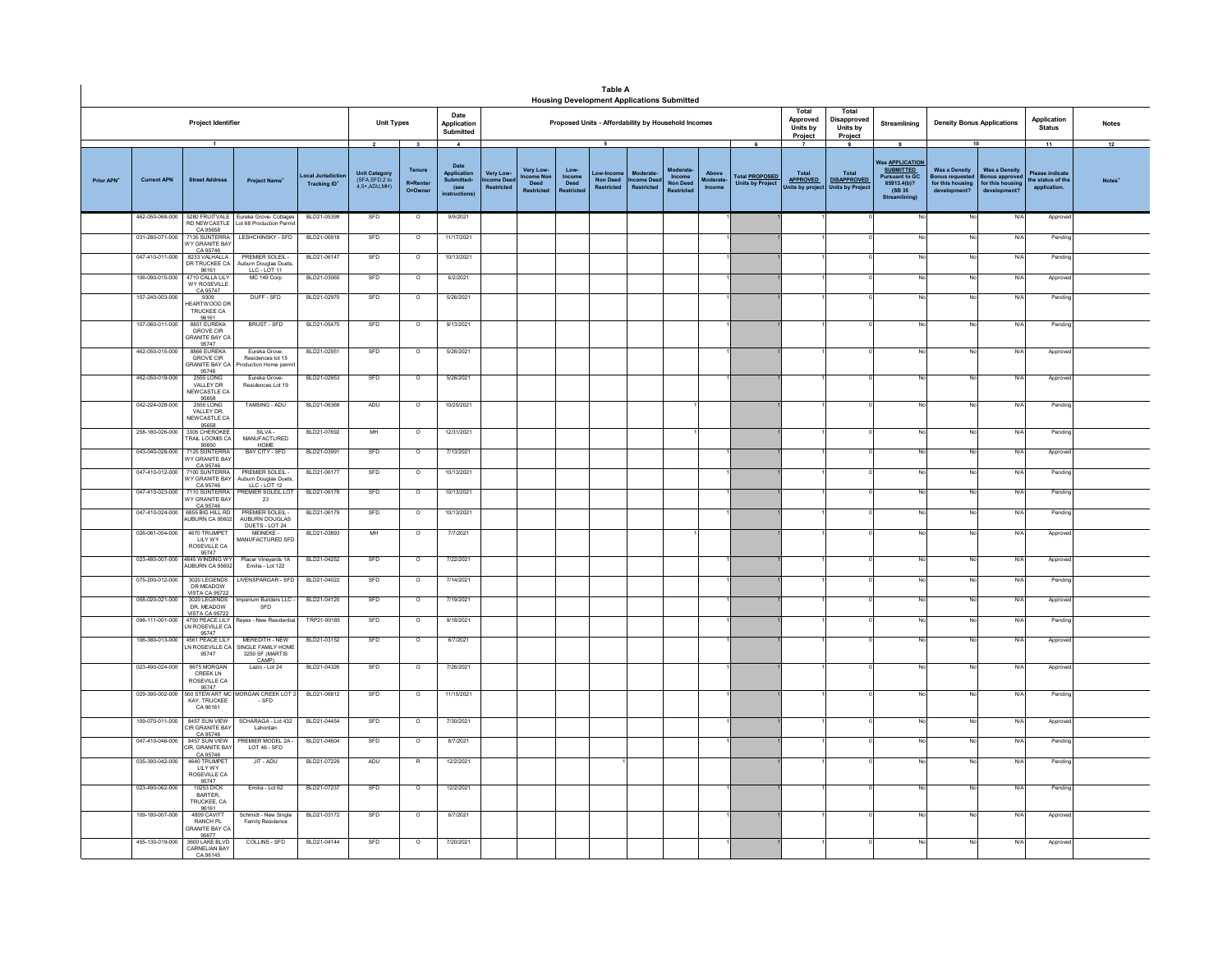|                        |                    |                                                                   |                                                                          |                                         |                                                                  |                                                                 |                                                                             |                                      |                                        |                                   | <b>Table A</b><br><b>Housing Development Applications Submitted</b> |                                     |                                                     |                              |                                                       |                                           |                                                                   |                                                                                                       |                                                                               |                                                                          |                                                                   |                    |
|------------------------|--------------------|-------------------------------------------------------------------|--------------------------------------------------------------------------|-----------------------------------------|------------------------------------------------------------------|-----------------------------------------------------------------|-----------------------------------------------------------------------------|--------------------------------------|----------------------------------------|-----------------------------------|---------------------------------------------------------------------|-------------------------------------|-----------------------------------------------------|------------------------------|-------------------------------------------------------|-------------------------------------------|-------------------------------------------------------------------|-------------------------------------------------------------------------------------------------------|-------------------------------------------------------------------------------|--------------------------------------------------------------------------|-------------------------------------------------------------------|--------------------|
|                        |                    | Project Identifier                                                |                                                                          |                                         | <b>Unit Types</b>                                                |                                                                 | Date<br>Application<br>Submitted                                            |                                      |                                        |                                   | Proposed Units - Affordability by Household Incomes                 |                                     |                                                     |                              |                                                       | Total<br>Approved<br>Units by<br>Project  | Total<br>Disapproved<br>Units by<br>Project                       | Streamlining                                                                                          | <b>Density Bonus Applications</b>                                             |                                                                          | Application<br><b>Status</b>                                      | <b>Notes</b>       |
| Prior APN <sup>+</sup> | <b>Current APN</b> | $\mathbf{1}$<br><b>Street Address</b>                             | <b>Project Name*</b>                                                     | ocal Jurisdictio<br><b>Tracking ID*</b> | $\overline{2}$<br>Unit Category<br>(SFA,SFD,2 to<br>4,5+,ADU,MH) | $\overline{\mathbf{3}}$<br>Tenure<br><b>R=Renter</b><br>O=Owner | $\overline{4}$<br>Date<br>Application<br>Submitted+<br>(see<br>instructions | Very Low-<br>ncome Dee<br>Restricted | Very Low-<br>Deed<br><b>Restricted</b> | Low-<br><b>Deed</b><br>Restricted | 5<br>Low-Incon<br><b>Non Deed</b><br>Restricted                     | Moderate<br>come Deec<br>Restricted | Moderate<br>Income<br><b>Non Deed</b><br>Restricted | Above<br>Moderate-<br>Income | 6<br>Total <b>PROPOSED</b><br><b>Units by Project</b> | Total<br><b>APPROVED</b><br>its by projed | 8<br><b>Total</b><br><b>DISAPPROVED</b><br><b>Inits by Projec</b> | 9<br>Was APPLICATION<br><b>SUBMITTED</b><br>rsuant to GC<br>65913,4(b)?<br>(SB 35)<br>Streaml<br>ing) | 10<br><b>Was a Density</b><br>onus reques<br>for this housing<br>development? | <b>Was a Density</b><br>onus approve<br>for this housing<br>development? | 11<br><b>Please indicate</b><br>the status of the<br>application. | 12<br><b>Notes</b> |
|                        | 053-190-008-000    | 13292<br>SNOWSHOE<br><b>THOMPSON</b><br>TRUCKEE, CA<br>96161      | OSUGI-SFD                                                                | BLD21-03513                             | SFD                                                              | $\circ$                                                         | 6/22/2021                                                                   |                                      |                                        |                                   |                                                                     |                                     |                                                     |                              |                                                       |                                           |                                                                   | No                                                                                                    | No                                                                            | N/f                                                                      | Approv                                                            |                    |
|                        | 107-020-018-000    | FOREST DR<br>COLFAX CA 95713                                      | 22155 MANZANITA Rankin Lahontan Lot 476<br>$-SFD$                        | BLD21-04457                             | SFD                                                              | $\circ$                                                         | 7/30/2021                                                                   |                                      |                                        |                                   |                                                                     |                                     |                                                     |                              |                                                       |                                           |                                                                   |                                                                                                       | No                                                                            | $N$ /                                                                    | Approve                                                           |                    |
|                        | 071-121-022-000    | 661 MULE EARS<br>DR NORDEN CA                                     | YOUNG - SFD                                                              | BLD21-06904                             | SFD                                                              | $\circ$                                                         | 11/17/2021                                                                  |                                      |                                        |                                   |                                                                     |                                     |                                                     |                              |                                                       |                                           |                                                                   |                                                                                                       | No                                                                            | N/                                                                       | Pendine                                                           |                    |
|                        | 104-020-009-000    | 96161<br>50 PENNYROYAL<br>LN NORDEN CA<br>96161                   | Summit Crossing Lot 9                                                    | BLD21-03611                             | SFD                                                              | $\circ$                                                         | 6/25/2021                                                                   |                                      |                                        |                                   |                                                                     |                                     |                                                     |                              |                                                       |                                           |                                                                   |                                                                                                       | No                                                                            | N/                                                                       | Approv                                                            |                    |
|                        | 069-102-010-000    | 5481 BUTLER RD<br>ENRYN CA 95663                                  | TRIPLETS LLC - New<br>Single Family Residence                            | BLD21-03620                             | SFD                                                              | $\Omega$                                                        | 6/25/2021                                                                   |                                      |                                        |                                   |                                                                     |                                     |                                                     |                              |                                                       |                                           |                                                                   |                                                                                                       | No                                                                            | N/L                                                                      | Approv                                                            |                    |
|                        | 032-051-027-000    | 1755 SIERRA<br>COLLEGE BLVD<br>LOOMIS CA 95650                    | HODGE - SFD                                                              | BLD21-05999                             | SFD                                                              | $\circ$                                                         | 10/5/2021                                                                   |                                      |                                        |                                   |                                                                     |                                     |                                                     |                              |                                                       |                                           |                                                                   |                                                                                                       | No                                                                            | N/f                                                                      | Pending                                                           |                    |
|                        | 032-030-023-000    | 19020 GLADES PL<br>TRUCKEE CA                                     | HARBOR - SFD                                                             | BLD21-07343                             | SFD                                                              | $\circ$                                                         | 12/8/2021                                                                   |                                      |                                        |                                   |                                                                     |                                     |                                                     |                              |                                                       |                                           |                                                                   |                                                                                                       | No                                                                            | N/l                                                                      | Pending                                                           |                    |
|                        | 110-660-003-000    | 11329 FLLE<br>LLEN. TRUCKEE<br>CA 96161                           | Matz - New Residential                                                   | BLD21-03197                             | SFD                                                              | $\circ$                                                         | 6/8/2021                                                                    |                                      |                                        |                                   |                                                                     |                                     |                                                     |                              |                                                       |                                           |                                                                   |                                                                                                       | No                                                                            | N/f                                                                      | Approv                                                            |                    |
|                        | 109-140-014-000    | 11329 ELLE<br>ELLEN, TRUCKEE<br>CA 96161                          | Summit LLC - SFD                                                         | BLD21-04194                             | SFD                                                              | $\circ$                                                         | 7/20/2021                                                                   |                                      |                                        |                                   |                                                                     |                                     |                                                     |                              |                                                       |                                           |                                                                   |                                                                                                       | No                                                                            | N/                                                                       | Approve                                                           |                    |
|                        | 107-010-028-000    | 609 TALLAC ST<br>CARNELIAN BAY                                    | Bright Summit LLC -<br>SFD                                               | BLD21-04223                             | SFD                                                              | $\circ$                                                         | 7/21/2021                                                                   |                                      |                                        |                                   |                                                                     |                                     |                                                     |                              |                                                       |                                           |                                                                   |                                                                                                       | No                                                                            | N/f                                                                      | Pending                                                           |                    |
|                        | 115-040-004-000    | CA 96140<br>9291 BRAE RD<br><b>CHAFFER'S MILL</b>                 | Smith - New SFD                                                          | TRP21-90176                             | SFD                                                              | $\circ$                                                         | 9/3/2021                                                                    |                                      |                                        |                                   |                                                                     |                                     |                                                     |                              |                                                       |                                           |                                                                   |                                                                                                       | No                                                                            | N/                                                                       | Pending                                                           |                    |
|                        | 107-200-003-000    | CA 96161<br>3675 OAK TREE<br>LN LOOMIS CA<br>95650                | KATZ - SFD                                                               | BLD21-05322                             | SFD                                                              | $\circ$                                                         | 9/7/2021                                                                    |                                      |                                        |                                   |                                                                     |                                     |                                                     |                              |                                                       |                                           |                                                                   |                                                                                                       | No.                                                                           | N                                                                        | Pending                                                           |                    |
|                        | 043-080-050-000    | 615 LETA CT<br>NEW CASTLE CA<br>95658                             | HANEY - SFD                                                              | BLD21-05175                             | SFD                                                              | $\overline{\circ}$                                              | 8/30/2021                                                                   |                                      |                                        |                                   |                                                                     |                                     |                                                     |                              |                                                       |                                           |                                                                   |                                                                                                       | No                                                                            | N/4                                                                      | Pending                                                           |                    |
|                        | 031-470-022-000    | 6720 MEADOW<br><b>LARK LN</b><br>SHERIDAN CA<br>95681             | O'NIEL - SFD                                                             | BLD21-06884                             | SFD                                                              | $\circ$                                                         | 11/16/2021                                                                  |                                      |                                        |                                   |                                                                     |                                     |                                                     |                              |                                                       |                                           |                                                                   | No                                                                                                    | No                                                                            | N/f                                                                      | Pending                                                           |                    |
|                        | 020-040-017-000    | 4661 TRUMP<br><b>IIIYWY</b><br>ROSEVILLE CA<br>95747              | GAMES - SFD W/<br>ATTACHED GARAGE                                        | BLD21-03630                             | SFD                                                              | $\circ$                                                         | 6/28/2021                                                                   |                                      |                                        |                                   |                                                                     |                                     |                                                     |                              |                                                       |                                           |                                                                   |                                                                                                       | No                                                                            | N                                                                        | Pending                                                           |                    |
|                        | 023-500-001-000    | 4760 ROYAL LIL'<br>AVE ROSEVILLE                                  | Emilia - Lot 65                                                          | BLD21-04615                             | SFD                                                              | $\circ$                                                         | 8/9/2021                                                                    |                                      |                                        |                                   |                                                                     |                                     |                                                     |                              |                                                       |                                           |                                                                   |                                                                                                       | No                                                                            | $N$ /                                                                    | Approv                                                            |                    |
|                        | 023-480-027-000    | CA 95747<br>1750 ROYAL LILY<br>AVE ROSEVILLE<br>CA 95747          | LENNAR Lazio -<br>PLACER VINEYARDS<br>1A - Lot 142                       | BLD21-04628                             | SFD                                                              | $\circ$                                                         | 8/9/2021                                                                    |                                      |                                        |                                   |                                                                     |                                     |                                                     |                              |                                                       |                                           |                                                                   |                                                                                                       | No                                                                            | N                                                                        | Approv                                                            |                    |
|                        | 023-480-028-000    | 241 GRANITE<br>CHIEF RD<br><b>ILYMPIC VALLEY</b><br>CA 96146      | LENNAR Lazio -<br>PLACER VINEYARDS<br>1A - Lot 143                       | BLD21-04629                             | SFD                                                              | $\circ$                                                         | 8/9/2021                                                                    |                                      |                                        |                                   |                                                                     |                                     |                                                     |                              |                                                       |                                           |                                                                   |                                                                                                       | No                                                                            | N/                                                                       | Approv                                                            |                    |
|                        | 096-030-035-000    | 241 GRANITE<br>CHIEF RD<br><b>ILYMPIC VALLEY</b><br>CA 96146      | Hansen / Boyle - SFD                                                     | BLD21-03657                             | SFD                                                              | $\circ$                                                         | 6/28/2021                                                                   |                                      |                                        |                                   |                                                                     |                                     |                                                     |                              |                                                       |                                           |                                                                   |                                                                                                       | No                                                                            | N/l                                                                      | Pending                                                           |                    |
|                        | 108-180-006-000    | 4730 ROYAL LILY<br>AVE ROSEVILLE                                  | 735 John McKinney LLC<br><b>SED</b>                                      | BLD21-03666                             | SFD                                                              | $\overline{\circ}$                                              | 6/28/2021                                                                   |                                      |                                        |                                   |                                                                     |                                     |                                                     |                              |                                                       |                                           |                                                                   |                                                                                                       | No                                                                            | N/4                                                                      | Pending                                                           |                    |
|                        | 023-480-030-000    | CA 95747<br>7120 SUNTERRA<br>WY GRANITE BAY<br>CA 95746           | LENNAR Lazio -<br>PLACER VINEYARDS<br>1A - Lot 145                       | BLD21-06104                             | SFD                                                              | $\circ$                                                         | 10/12/2021                                                                  |                                      |                                        |                                   |                                                                     |                                     |                                                     |                              |                                                       |                                           |                                                                   |                                                                                                       | No                                                                            | N/f                                                                      | Approv                                                            |                    |
|                        | 047-410-025-000    | 7130 SUNTERRA<br>Y GRANITE BAY<br>CA 95746                        | Auburn Douglas Duets,                                                    | BLD21-06181                             | SFD                                                              | $\circ$                                                         | 10/13/2021                                                                  |                                      |                                        |                                   |                                                                     |                                     |                                                     |                              |                                                       |                                           |                                                                   |                                                                                                       | No                                                                            | N/                                                                       | Pendin                                                            |                    |
|                        | 047-410-026-000    | 400 FOREST<br><b>GLEN RD</b><br><b>DLYMPIC VALLEY</b><br>CA 96146 | LLC - LOT 25<br>PREMIER SOLEIL -<br>Auburn Douglas Duets<br>LLC - LOT 26 | BLD21-06183                             | SFD                                                              | $\circ$                                                         | 10/13/2021                                                                  |                                      |                                        |                                   |                                                                     |                                     |                                                     |                              |                                                       |                                           |                                                                   |                                                                                                       | No                                                                            | N/                                                                       | Pending                                                           |                    |
|                        | 096-251-011-000    | 4611 TRUMPE<br>LILY WY<br>ROSEVILLE CA                            | Vall - Detached Garage<br>& ADU                                          | BLD21-06974                             | ADU                                                              | $\circ$                                                         | 11/22/2021                                                                  |                                      |                                        |                                   |                                                                     |                                     |                                                     |                              |                                                       |                                           |                                                                   |                                                                                                       | No                                                                            | N/                                                                       | Pending                                                           |                    |
|                        | 023-500-006-000    | 95747<br>4611 TRUMPET<br>LILY WY<br>ROSEVILLE CA<br>95747         | LENNAR Lazio -<br>LACER VINEYARD 1A<br>Lot 70                            | BLD21-04678                             | SFD                                                              | $\circ$                                                         | 8/10/2021                                                                   |                                      |                                        |                                   |                                                                     |                                     |                                                     |                              |                                                       |                                           |                                                                   |                                                                                                       | No                                                                            | N/f                                                                      | Approv                                                            |                    |
|                        | 037-071-072-000    | 5675 ENGLISH<br>COLONY WY<br>ENRYN CA 95663                       | ARNAUT - SFD                                                             | BLD21-07282                             | SFD                                                              | $\circ$                                                         | 12/6/2021                                                                   |                                      |                                        |                                   |                                                                     |                                     |                                                     |                              |                                                       |                                           |                                                                   |                                                                                                       | No                                                                            | N/f                                                                      | Pending                                                           |                    |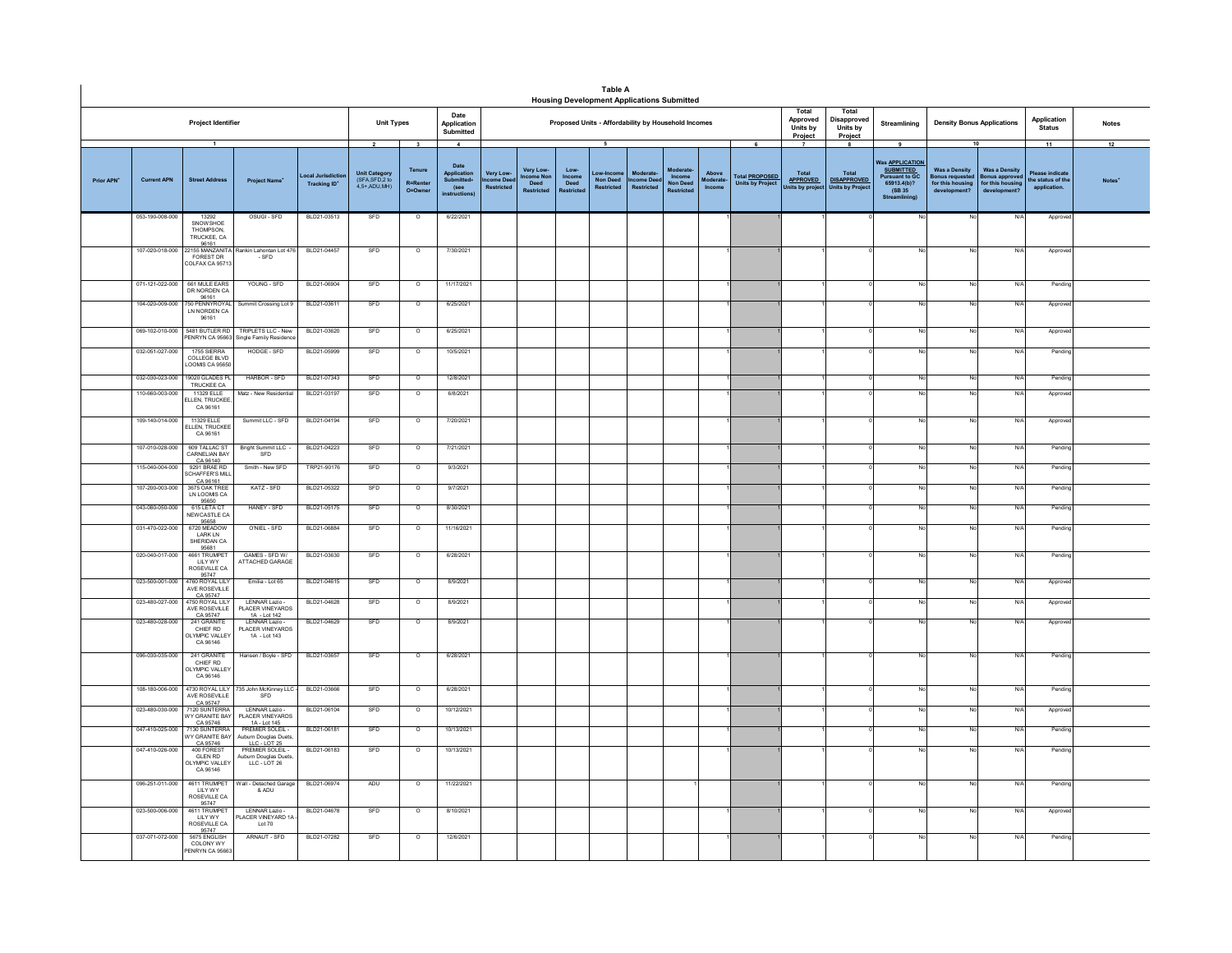|            |                    |                                                                    |                                                                                 |                                                      |                                                                  |                                                                 |                                                                                    |                                            |                                                  |                       | <b>Table A</b>                                                      | <b>Housing Development Applications Submitted</b>   |                                                    |                           |                                                       |                                                 |                                                    |                                                                                                                    |                                                                                  |                                                                                |                                                          |                          |
|------------|--------------------|--------------------------------------------------------------------|---------------------------------------------------------------------------------|------------------------------------------------------|------------------------------------------------------------------|-----------------------------------------------------------------|------------------------------------------------------------------------------------|--------------------------------------------|--------------------------------------------------|-----------------------|---------------------------------------------------------------------|-----------------------------------------------------|----------------------------------------------------|---------------------------|-------------------------------------------------------|-------------------------------------------------|----------------------------------------------------|--------------------------------------------------------------------------------------------------------------------|----------------------------------------------------------------------------------|--------------------------------------------------------------------------------|----------------------------------------------------------|--------------------------|
|            |                    | Project Identifier                                                 |                                                                                 |                                                      | <b>Unit Types</b>                                                |                                                                 | Date<br>Application<br>Submitted                                                   |                                            |                                                  |                       |                                                                     | Proposed Units - Affordability by Household Incomes |                                                    |                           |                                                       | Total<br>Approved<br><b>Units by</b><br>Project | Total<br>Disapproved<br><b>Units by</b><br>Project | Streamlining                                                                                                       | <b>Density Bonus Applications</b>                                                |                                                                                | Application<br><b>Status</b>                             | <b>Notes</b>             |
| Prior APN' | <b>Current APN</b> | $\overline{1}$<br><b>Street Address</b>                            | <b>Project Name</b>                                                             | <b>Local Jurisdictio</b><br>Tracking ID <sup>*</sup> | $\overline{2}$<br>Unit Category<br>(SFA,SFD,2 to<br>4.5+.ADU.MH) | $\overline{\mathbf{3}}$<br>Tenure<br><b>R=Renter</b><br>O=Owner | $\overline{A}$<br>Date<br>Application<br>Submitted+<br>(see<br><b>instructions</b> | Very Low-<br>come Dee<br><b>Restricted</b> | Very Low-<br>me Nor<br>Deed<br><b>Restricted</b> | Low<br>Income<br>Deed | $\overline{5}$<br>Low-Incom<br><b>Non Deed</b><br><b>Restricted</b> | Moderate<br>come Dee<br><b>Restricted</b>           | Moderat<br>Income<br><b>Non Deed</b><br>Restricted | Above<br>oderat<br>Income | 6<br><b>Total PROPOSED</b><br><b>Units by Project</b> | Total<br><b>APPROVED</b><br>nits by project     | Total<br><b>DISAPPROVED</b><br>Units by Project    | 9<br><b>Nas APPLICATION</b><br><b>SUBMITTED</b><br><b>Pursuant to GC</b><br>65913,4(b)?<br>(SB 35)<br><b>Strea</b> | <b>Was a Density</b><br><b>Bonus requeste</b><br>for this housing<br>development | 10<br><b>Was a Density</b><br>Bonus approv<br>for this housing<br>development' | 11<br>Please indicate<br>he status of th<br>application. | 12<br>Notes <sup>'</sup> |
|            | 032-052-040-000    | PFERD<br>ROSEVILLE CA<br>95747                                     | SARDELLA - SFD                                                                  | BLD21-04842                                          | SFD                                                              | $\circ$                                                         | 8/15/2021                                                                          |                                            |                                                  |                       |                                                                     |                                                     |                                                    |                           |                                                       |                                                 |                                                    | No                                                                                                                 | No                                                                               | N/A                                                                            | Pending                                                  |                          |
|            | 023-221-005-000    | 8875 EUREKA<br><b>GROVE CIR</b><br><b>GRANITE BAY CA</b><br>95746  | <b>MASON TRAILS - LDR</b><br>BRONZE N928                                        | BLD21-04295                                          | SFD                                                              | $\circ$                                                         | 7/24/2021                                                                          |                                            |                                                  |                       |                                                                     |                                                     |                                                    |                           |                                                       |                                                 |                                                    |                                                                                                                    | No                                                                               | N/f                                                                            | Approve                                                  |                          |
|            | 462-050-013-000    | 4242 TORREY<br><b>GROVE WY</b><br>SRANITE BAY CA                   | Eureka Grove<br>Residences-Lot 13<br><b>Production Permit</b>                   | BLD21-05393                                          | SFD                                                              | $\overline{\circ}$                                              | 9/9/2021                                                                           |                                            |                                                  |                       |                                                                     |                                                     |                                                    |                           |                                                       |                                                 |                                                    |                                                                                                                    | No                                                                               | N/A                                                                            | Appro                                                    |                          |
|            | 462-050-054-000    | 95746<br>4031 MONTEREY<br><b>GROVE DR</b><br><b>GRANITE BAY CA</b> | Eureka Grove- Cottages-<br>ot 54 Production Perr                                | BLD21-05397                                          | SFD                                                              | $\circ$                                                         | 9/9/2021                                                                           |                                            |                                                  |                       |                                                                     |                                                     |                                                    |                           |                                                       |                                                 |                                                    |                                                                                                                    | No                                                                               | N/f                                                                            | Approve                                                  |                          |
|            | 462-050-067-000    | 95746<br>5055 BARTLETT<br>WY ROSEVILLE                             | Eureka Grove- Cottages<br>ot 67 Production Perm                                 | BLD21-05398                                          | SFD                                                              | $\circ$                                                         | 9/9/2021                                                                           |                                            |                                                  |                       |                                                                     |                                                     |                                                    |                           |                                                       |                                                 |                                                    |                                                                                                                    | No                                                                               | N/f                                                                            | Approv                                                   |                          |
|            | 023-430-012-000    | CA 95747<br>5070 WOLFBERRY<br><b>WY ROSEVILLE</b><br>CA 95747      | GLEN WILLOW RIOLO<br><b>VINEYARDS PHASE 2</b><br>Bartlett - Lot 12              | BLD21-06856                                          | SFD                                                              | $\circ$                                                         | 11/15/2021                                                                         |                                            |                                                  |                       |                                                                     |                                                     |                                                    |                           |                                                       |                                                 |                                                    | No                                                                                                                 | No                                                                               | N/A                                                                            | Approve                                                  |                          |
|            |                    | 023-430-021-000 3042 HIGHLANDS<br>DR TAHOE CITY<br>CA 96145        | <b>KB HOME - GLEN</b><br>WILLOW RIOLO<br><b>VINEYARDS PHASE:</b>                | BLD21-06861                                          | SFD                                                              | $\circ$                                                         | 11/15/2021                                                                         |                                            |                                                  |                       |                                                                     |                                                     |                                                    |                           |                                                       |                                                 |                                                    | No                                                                                                                 | No                                                                               | N/A                                                                            | Approve                                                  |                          |
|            | 036-071-056-000    | 4780<br>MONTICELLO LN<br>LOOMIS CA 95650                           | Bartlett - Lot 21<br>DISSLY - SFD                                               | BLD21-07217                                          | SFD                                                              | $\circ$                                                         | 12/2/2021                                                                          |                                            |                                                  |                       |                                                                     |                                                     |                                                    |                           |                                                       |                                                 |                                                    |                                                                                                                    | No                                                                               | N/A                                                                            | Pendin                                                   |                          |
|            | 036-071-003-000    | 8445 SUN VIEW<br>CIR GRANITE BAY<br>CA 95746                       | BLACKWOOD - ADU                                                                 | BLD21-07532                                          | ADU                                                              | $\circ$                                                         | 12/20/2021                                                                         |                                            |                                                  |                       |                                                                     |                                                     |                                                    |                           |                                                       |                                                 |                                                    |                                                                                                                    | No                                                                               | N/f                                                                            | Pendin                                                   |                          |
|            | 047-410-020-000    | 8448 SUN VIEW<br>CIR GRANITE BAY<br>CA 95746                       | <b>PREMIER SOLEIL-</b><br>Auburn Douglas Duets                                  | BLD21-07607                                          | SFD                                                              | $\circ$                                                         | 12/24/2021                                                                         |                                            |                                                  |                       |                                                                     |                                                     |                                                    |                           |                                                       |                                                 |                                                    |                                                                                                                    | No                                                                               | N/A                                                                            | Pendin                                                   |                          |
|            | 047-410-033-000    | 1844 HUNGRY<br>HOLLOW RD<br>LINCOLN CA                             | PREMIER SOLEIL -<br>Auburn Douglas Duets                                        | BLD21-07608                                          | SFD                                                              | $\circ$                                                         | 12/24/2021                                                                         |                                            |                                                  |                       |                                                                     |                                                     |                                                    |                           |                                                       |                                                 |                                                    |                                                                                                                    | No                                                                               | N/A                                                                            | Pendin                                                   |                          |
|            | 021-241-024-000    | 4620 TRUMPET<br>LILY WY<br>ROSEVILLE CA<br>95747                   | ABEYTA - ADU                                                                    | BLD21-03344                                          | ADU                                                              | $\circ$                                                         | 6/15/2021                                                                          |                                            |                                                  |                       |                                                                     |                                                     |                                                    |                           |                                                       |                                                 |                                                    |                                                                                                                    | No                                                                               | N/f                                                                            | Approve                                                  |                          |
|            | 023-490-060-000    | 8261 EVANS TREE<br>DR ROSEVILLE CA<br>95747                        | LENNAR Emilia -<br>PLACER VINEYARDS<br>1A - Lot 60                              | BLD21-05407                                          | SFD                                                              | $\circ$                                                         | 9/9/2021                                                                           |                                            |                                                  |                       |                                                                     |                                                     |                                                    |                           |                                                       |                                                 |                                                    |                                                                                                                    | No                                                                               | N/f                                                                            | Approve                                                  |                          |
|            |                    | 023-470-001-000 8249 EVANS TREE<br>R ROSEVILLE CA<br>95747         | I FNNAR Molise-<br>PLACER VINEYARDS<br>1B - Lot 208                             | BLD21-05424                                          | SFD                                                              | $\circ$                                                         | 9/10/2021                                                                          |                                            |                                                  |                       |                                                                     |                                                     |                                                    |                           |                                                       |                                                 |                                                    | No                                                                                                                 | No                                                                               | N/A                                                                            | Approve                                                  |                          |
|            | 023-470-004-000    | 8874 EUREKA<br>GROVE CIR<br>GRANITE BAY CA<br>95746                | <b>LENNAR Molise-</b><br>PI ACER VINEYARDS<br>1A - Lot 211                      | BLD21-05427                                          | SFD                                                              | $\circ$                                                         | 9/10/2021                                                                          |                                            |                                                  |                       |                                                                     |                                                     |                                                    |                           |                                                       |                                                 |                                                    |                                                                                                                    | No                                                                               | N/A                                                                            | Approve                                                  |                          |
|            | 462-050-020-000    | 8908 FUREKA<br><b>GROVE CIR</b><br><b>GRANITE BAY CA</b>           | Fureka Grove-<br>Residences- lot 20<br>production permit                        | BLD21-05394                                          | SFD                                                              | $\circ$                                                         | 9/9/2021                                                                           |                                            |                                                  |                       |                                                                     |                                                     |                                                    |                           |                                                       |                                                 |                                                    |                                                                                                                    | No                                                                               | N/A                                                                            | Approved                                                 |                          |
|            | 462-050-021-000    | 95746<br>4243 TORREY<br>GROVE WY<br>GRANITE BAY CA<br>95746        | Eureka Grove-<br>sidences WITH ADU<br>Lot 21 Production Perm                    | BLD21-05395                                          | SFD                                                              | $\circ$                                                         | 9/9/2021                                                                           |                                            |                                                  |                       |                                                                     |                                                     |                                                    |                           |                                                       |                                                 |                                                    |                                                                                                                    | No                                                                               | N/f                                                                            | Approve                                                  |                          |
|            | 462-050-053-000    | 9350 MIRABELLE<br>ST ROSEVILLE CA<br>95747                         | Eureka Grove- Cottages-<br>Lot 53 Production Home                               | BLD21-05396                                          | SFD                                                              | $\circ$                                                         | 9/9/2021                                                                           |                                            |                                                  |                       |                                                                     |                                                     |                                                    |                           |                                                       |                                                 |                                                    |                                                                                                                    | No                                                                               | N/A                                                                            | Approved                                                 |                          |
|            | 023-430-007-000    | 8825 LONGWOOD<br>CT TRUCKEE CA<br>96161                            | Glen Willow 11, LLC -<br>SINGLE FAMILY<br>DWELLING-BUILDING<br>PERMIT APP-LOT 7 | BLD21-07551                                          | SFD                                                              | $\circ$                                                         | 12/20/2021                                                                         |                                            |                                                  |                       |                                                                     |                                                     |                                                    |                           |                                                       |                                                 |                                                    |                                                                                                                    | No                                                                               | N/A                                                                            | Pending                                                  |                          |
|            | 106-120-003-000    | 9191 TARN CIR<br>TRUCKEE CA<br>96161                               | Weidner - SFD                                                                   | BLD21-04531                                          | SFD                                                              | $\circ$                                                         | 8/2/2021                                                                           |                                            |                                                  |                       |                                                                     |                                                     |                                                    |                           |                                                       |                                                 |                                                    |                                                                                                                    | No                                                                               | N/A                                                                            | Approve                                                  |                          |
|            | 107-250-007-000    | 3205 SILKY 04K<br>DR ROSEVILLE C.                                  | Ahrold - SFD                                                                    | BLD21-04948                                          | SFD                                                              | $\circ$                                                         | 8/18/2021                                                                          |                                            |                                                  |                       |                                                                     |                                                     |                                                    |                           |                                                       |                                                 |                                                    |                                                                                                                    | No                                                                               | N/f                                                                            | Approve                                                  |                          |
|            | 023-240-081-000    | 1313 REGENCY<br>Y TAHOE VIST/<br>CA 96148                          | HOMES BY TOWNE<br>WHISPERING CREEK<br>ESTATES - MODEL -<br>LOT 17               | BLD21-06488                                          | SFD                                                              | $\circ$                                                         | 10/29/2021                                                                         |                                            |                                                  |                       |                                                                     |                                                     |                                                    |                           |                                                       |                                                 |                                                    |                                                                                                                    | No                                                                               | N/f                                                                            | Pendin                                                   |                          |
|            | 111-100-028-000    | 8172 FALLEN<br>LEAF WY<br>TRUCKEE CA                               | Ceruti Garage &<br>Accessory Living                                             | TRP21-90119                                          | ADU                                                              |                                                                 | 4/6/2021                                                                           |                                            |                                                  |                       |                                                                     |                                                     |                                                    |                           |                                                       |                                                 |                                                    |                                                                                                                    | No                                                                               | N/f                                                                            | Pendin                                                   |                          |
|            | 106-410-022-000    | 96161<br>8465 SERENE<br>VIEW RD<br><b>GRANITE BAY CA</b><br>95746  | Morton - SFD                                                                    | BLD21-04569                                          | SFD                                                              | $\circ$                                                         | 8/5/2021                                                                           |                                            |                                                  |                       |                                                                     |                                                     |                                                    |                           |                                                       |                                                 |                                                    |                                                                                                                    | No                                                                               | N/A                                                                            | Pending                                                  |                          |
|            | 047-410-006-000    | 1140 WHITE OAK<br>DR COLFAX CA<br>95713                            | <b>REMIER SOLEIL - SFD</b><br>ATTACHED                                          | BLD21-05595                                          | SFD                                                              | $\circ$                                                         | 9/20/2021                                                                          |                                            |                                                  |                       |                                                                     |                                                     |                                                    |                           |                                                       |                                                 |                                                    |                                                                                                                    | No                                                                               | N/f                                                                            | Pendin                                                   |                          |
|            | 099-100-072-000    | 5145 LAKE BLVD<br>HOMEWOOD CA<br>96141                             | <b>ISHMAEL ATF</b><br>SHOP/OFFICE                                               | BLD21-07363                                          | ADU                                                              | $\mathsf{R}$                                                    | 12/9/2021                                                                          |                                            |                                                  |                       |                                                                     |                                                     |                                                    |                           |                                                       |                                                 |                                                    |                                                                                                                    | No                                                                               | N/A                                                                            | Pending                                                  |                          |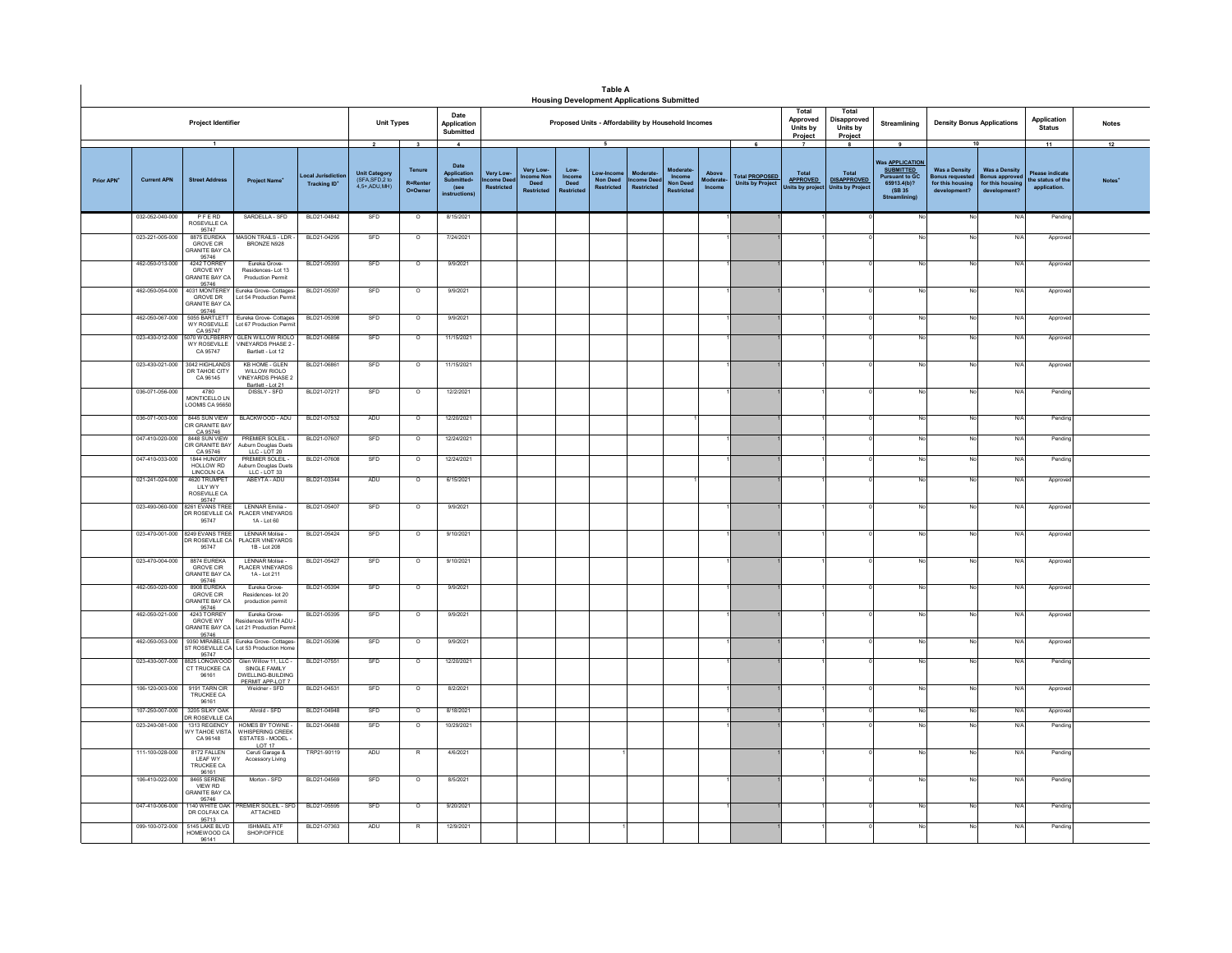|                  |                    |                                                                      |                                                                                                                   |                                              |                                                                  |                                                            |                                                                                   |                                                    |                                  |                       | Table A<br><b>Housing Development Applications Submitted</b> |                                           |                           |                             |                                                       |                                                  |                                                                   |                                                                                                             |                                                                                         |                                                                           |                                                          |                    |
|------------------|--------------------|----------------------------------------------------------------------|-------------------------------------------------------------------------------------------------------------------|----------------------------------------------|------------------------------------------------------------------|------------------------------------------------------------|-----------------------------------------------------------------------------------|----------------------------------------------------|----------------------------------|-----------------------|--------------------------------------------------------------|-------------------------------------------|---------------------------|-----------------------------|-------------------------------------------------------|--------------------------------------------------|-------------------------------------------------------------------|-------------------------------------------------------------------------------------------------------------|-----------------------------------------------------------------------------------------|---------------------------------------------------------------------------|----------------------------------------------------------|--------------------|
|                  |                    | Project Identifier                                                   |                                                                                                                   |                                              | <b>Unit Types</b>                                                |                                                            | Date<br>Application<br>Submitted                                                  |                                                    |                                  |                       | Proposed Units - Affordability by Household Incomes          |                                           |                           |                             |                                                       | Total<br>Approved<br>Units by<br>Project         | Total<br>Disapproved<br>Units by<br>Project                       | Streamlining                                                                                                | <b>Density Bonus Applications</b>                                                       |                                                                           | Application<br><b>Status</b>                             | <b>Notes</b>       |
| <b>Prior APN</b> | <b>Current APN</b> | $\mathbf{1}$<br><b>Street Address</b>                                | <b>Project Name</b>                                                                                               | ocal Jurisdictio<br>Tracking ID <sup>*</sup> | $\overline{2}$<br>Unit Category<br>(SFA,SFD,2 to<br>4.5+ ADU MH) | $\overline{\mathbf{3}}$<br>Tenure<br>R=Renter<br>$O = Own$ | $\overline{4}$<br>Date<br><b>Application</b><br>Submitted<br>(see<br>instructions | <b>Very Low</b><br>.<br>me De<br><b>Restricted</b> | <b>Very Low</b><br>ne No<br>Deed | Low<br>Income<br>Deed | Low-Incor<br><b>Non Deed</b><br><b>Restricted</b>            | Moderate<br>come Dee<br><b>Restricted</b> | Income<br><b>Non Dees</b> | Above<br>loderate<br>Income | 6<br><b>Total PROPOSED</b><br><b>Units by Project</b> | Total<br><b>APPROVED</b><br><b>Inits by proj</b> | 8<br><b>Total</b><br><b>DISAPPROVED</b><br><b>Units by Projec</b> | 9<br>Vas APPLICATION<br><b>SUBMITTED</b><br><b>Pursuant to GC</b><br>65913.4(b)?<br>(SB 35)<br>Streamlining | <b>Was a Density</b><br>lonus requested<br>for this housing<br>development <sup>®</sup> | <b>Was a Density</b><br>sonus approve<br>for this housing<br>development? | 11<br>lease indicate<br>he status of the<br>application. | 12<br><b>Notes</b> |
|                  | 097-140-003-000    | 4651 TRUMPET<br><b>IIIYWY</b>                                        | Homewood Mountain<br>Resort - Residences Unit                                                                     | BLD21-07490                                  | SFD                                                              | $\circ$                                                    | 12/16/2021                                                                        |                                                    |                                  |                       |                                                              |                                           |                           |                             |                                                       |                                                  |                                                                   |                                                                                                             | No                                                                                      | N/f                                                                       | Pendin                                                   |                    |
|                  | 023-500-002-000    | ROSEVILLE CA<br>95747<br>15168 BOULDER<br>PL TRUCKEE CA              | 2, Type B<br>Emilia - Lot 66                                                                                      | BLD21-04621                                  | SFD                                                              | $\circ$                                                    | 8/9/2021                                                                          |                                                    |                                  |                       |                                                              |                                           |                           |                             |                                                       |                                                  |                                                                   |                                                                                                             | No                                                                                      | N/                                                                        | Approv                                                   |                    |
|                  | 110-030-079-000    | 96160<br>7765 MEARS DR<br>AUBURN CA 95602                            | BOULDERS LOT 15 -<br>SFD                                                                                          | BLD21-04623                                  | SFD                                                              | $\circ$                                                    | 8/9/2021                                                                          |                                                    |                                  |                       |                                                              |                                           |                           |                             |                                                       |                                                  |                                                                   |                                                                                                             | No                                                                                      | N/                                                                        | Pendi                                                    |                    |
|                  | 026-220-052-000    | 4691 PEACE I II Y<br>LN ROSEVILLE CA                                 | TANNER SFD - MFD<br>HOME                                                                                          | BLD21-04631                                  | MH                                                               | $\overline{0}$                                             | 8/9/2021                                                                          |                                                    |                                  |                       |                                                              |                                           |                           |                             |                                                       |                                                  |                                                                   |                                                                                                             | No                                                                                      | N/l                                                                       | Approv                                                   |                    |
|                  |                    | 05747<br>023-420-001-000 4701 PEACE LILY<br>LN ROSEVILLE CA<br>95747 | New SFD - Placer<br>Vineyards Property 1A<br>MASTER PLAN #11 - Lo                                                 | BLD21-00545                                  | SFD                                                              | $\circ$                                                    | 2/3/2021                                                                          |                                                    |                                  |                       |                                                              |                                           |                           |                             |                                                       |                                                  |                                                                   |                                                                                                             | No                                                                                      | $N$ /                                                                     | Approv                                                   |                    |
|                  |                    | 023-420-001-000 4680 PEACE LILY<br>LN ROSEVILLE CA<br>95747          | 32<br>New SFD - Placer<br>Vinevards Property 1A<br>MASTER PLAN #12 - L                                            | BLD21-00546                                  | SFD                                                              | $\overline{0}$                                             | 2/3/2021                                                                          |                                                    |                                  |                       |                                                              |                                           |                           |                             |                                                       |                                                  |                                                                   |                                                                                                             | No                                                                                      | N/f                                                                       | Appro                                                    |                    |
|                  | 023-420-001-000    | 4740 PEACE LILY<br>LN ROSEVILLE CA<br>95747                          | 33<br>New SFD - Placer<br>Vinevards Property 1A<br>MASTER PLAN #6 - Lot                                           | BLD21-00548                                  | SFD                                                              | $\circ$                                                    | 2/3/2021                                                                          |                                                    |                                  |                       |                                                              |                                           |                           |                             |                                                       |                                                  |                                                                   |                                                                                                             | No                                                                                      | N/f                                                                       | Appro                                                    |                    |
|                  | 023-480-069-000    | 4740 PEACE LILY<br>LN ROSEVILLE CA<br>95747                          | Lennar Homes - Lazio<br>Placer Vineyards<br>Property 1A MASTER                                                    | BLD21-00792                                  | SFD                                                              | $\circ$                                                    | 2/17/2021                                                                         |                                                    |                                  |                       |                                                              |                                           |                           |                             |                                                       |                                                  |                                                                   |                                                                                                             | No                                                                                      | N/                                                                        | Approv                                                   |                    |
|                  | 023-420-001-000    | 4771 PEACE LILY<br>LN ROSEVILLE CA<br>95747                          | PLAN #7 - Lot 184<br>Lennar Homes - Emilia<br>Placer Vineyards<br>Property 1A MASTER                              | BLD21-00793                                  | SFD                                                              | $\circ$                                                    | 2/17/2021                                                                         |                                                    |                                  |                       |                                                              |                                           |                           |                             |                                                       |                                                  |                                                                   |                                                                                                             | No                                                                                      | $N$ /                                                                     | Appro                                                    |                    |
|                  | 023-420-001-000    | 4651 ROYAL LILY<br>AVE ROSEVILLE<br>CA 95747                         | PLAN #10 - Lot 166<br>ennar Homes - Molise<br>Placer Vinevards<br>Property 1A MASTER                              | BLD21-00794                                  | SFD                                                              | $\overline{0}$                                             | 2/17/2021                                                                         |                                                    |                                  |                       |                                                              |                                           |                           |                             |                                                       |                                                  |                                                                   |                                                                                                             | No                                                                                      | N/                                                                        | Approv                                                   |                    |
|                  | 023-420-001-000    | 4701 ROYAL LILY<br>AVE ROSEVILLE<br>CA 95747                         | PLAN #3 - Lot 153<br>ennar Homes - Emilia<br>Placer Vinevards<br>Property 1A MASTER                               | BLD21-01212                                  | SFD                                                              | $\overline{\circ}$                                         | 3/10/2021                                                                         |                                                    |                                  |                       |                                                              |                                           |                           |                             |                                                       |                                                  |                                                                   |                                                                                                             | No                                                                                      | N/                                                                        | Approv                                                   |                    |
|                  |                    | N ROSEVILLE CA<br>95747                                              | PLAN #9 Lot 50<br>023-420-001-000 4761 PEACE LILY Lennar Homes - Emilia<br>Placer Vineyards<br>Property 1A MASTER | BI D21-01215                                 | SED                                                              | $\Omega$                                                   | 3/10/2021                                                                         |                                                    |                                  |                       |                                                              |                                           |                           |                             |                                                       |                                                  |                                                                   | No                                                                                                          | No                                                                                      | N/L                                                                       | Approve                                                  |                    |
|                  |                    | 023-420-001-000 4770 PEACE LILY<br>LN ROSEVILLE CA<br>95747          | PLAN #9 Lot 124<br>Lennar Homes - Lazio<br>Placer Vineyards<br>Property 1A MASTER                                 | BLD21-01158                                  | SFD                                                              | $\circ$                                                    | 3/9/2021                                                                          |                                                    |                                  |                       |                                                              |                                           |                           |                             |                                                       |                                                  |                                                                   |                                                                                                             | No                                                                                      | N/f                                                                       | Appro                                                    |                    |
|                  | 023-420-001-000    | 4791 PEACE LILY<br>LN ROSEVILLE CA<br>95747                          | PLAN #6 - Lot 152<br>Lennar Homes - Lazio<br>Placer Vinevards<br>Property 1A MASTER                               | BLD21-01160                                  | SFD                                                              | $\circ$                                                    | 3/9/2021                                                                          |                                                    |                                  |                       |                                                              |                                           |                           |                             |                                                       |                                                  |                                                                   |                                                                                                             | No                                                                                      | N                                                                         | Approv                                                   |                    |
|                  | 023-420-001-000    | 4661 ROYAL LILY<br>AVE ROSEVILLE<br>CA 95747                         | PLAN #7 Lot 181<br>Lennar Homes - Molise<br>Placer Vineyards 1A<br>MASTER PLAN #1 - Lo                            | BLD21-01162                                  | SFD                                                              | $\circ$                                                    | 3/9/2021                                                                          |                                                    |                                  |                       |                                                              |                                           |                           |                             |                                                       |                                                  |                                                                   |                                                                                                             | No                                                                                      | N/                                                                        | Approv                                                   |                    |
|                  | 023-420-001-000    | 4661 ROYAL LILY<br>AVE ROSEVILLE<br>CA 95747                         | 155<br>Lennar Homes - Emilia<br>Placer Vineyards<br>Property 1A MASTER                                            | BLD21-01211                                  | SED                                                              | $\overline{0}$                                             | 3/10/2021                                                                         |                                                    |                                  |                       |                                                              |                                           |                           |                             |                                                       |                                                  |                                                                   |                                                                                                             | No                                                                                      | N/I                                                                       | Approv                                                   |                    |
|                  | 023-420-001-000    | 4691 ROYAL LILY<br>AVE ROSEVILLE<br>CA 95747                         | PLAN #12 Lot 49<br>Lennar Homes -Emilia<br>Placer Vinevards<br>Property 1A MASTER                                 | BLD21-01213                                  | SFD                                                              | $\overline{\circ}$                                         | 3/10/2021                                                                         |                                                    |                                  |                       |                                                              |                                           |                           |                             |                                                       |                                                  |                                                                   |                                                                                                             | No                                                                                      | N/4                                                                       | Appro                                                    |                    |
|                  | 023-420-001-000    | 4810 NIGELLA CIF<br>ROSEVILLE CA<br>95747                            | PLAN #7 Lot 51<br>Lennar Homes - Emilia<br>Placer Vineyards<br>Property 1A MASTER                                 | BLD21-01214                                  | SFD                                                              | $\overline{\circ}$                                         | 3/10/2021                                                                         |                                                    |                                  |                       |                                                              |                                           |                           |                             |                                                       |                                                  |                                                                   |                                                                                                             | No                                                                                      | N/                                                                        | Approve                                                  |                    |
|                  |                    | 023-500-044-000 4820 NIGELLA CIR<br>ROSEVILLE CA<br>95603            | PLAN #10 Lot 123<br>Lennar Hones - Emilia<br>Placer Vineyards<br>Property 1A MASTER                               | BLD21-02590                                  | SFD                                                              | $\circ$                                                    | 5/11/2021                                                                         |                                                    |                                  |                       |                                                              |                                           |                           |                             |                                                       |                                                  |                                                                   |                                                                                                             | No                                                                                      | $N$ /                                                                     | Approve                                                  |                    |
|                  |                    | 023-500-045-000 4831 PEACE LILY<br>LN ROSEVILLE CA<br>95747          | PLAN # 9 Lot 108<br>ennar Hones - Emilia<br>Placer Vinevards<br>Property 1A MASTER                                | BLD21-02598                                  | SFD                                                              | $\circ$                                                    | 5/11/2021                                                                         |                                                    |                                  |                       |                                                              |                                           |                           |                             |                                                       |                                                  |                                                                   |                                                                                                             | No                                                                                      | N/f                                                                       | Appro                                                    |                    |
|                  | 023-480-044-000    | 4830 ROYAL LILY<br>AVE ROSEVILLE<br>CA 95747                         | PLAN #11 Lot 109<br>nnar Hones - Molise<br>Placer Vinevards<br>Property 1A MASTER                                 | BLD21-02582                                  | SFD                                                              | $\circ$                                                    | 5/11/2021                                                                         |                                                    |                                  |                       |                                                              |                                           |                           |                             |                                                       |                                                  |                                                                   |                                                                                                             | No                                                                                      | $N$ /                                                                     | Appro                                                    |                    |
|                  | 023-420-001-000    | 4820 ROYAL LILY<br>AVE ROSEVILLE<br>CA 95747                         | PLAN #3 Lot 159<br>Lennar Homes- Emilia<br>Placer Vineyards<br>Property 1A MASTER                                 | BLD21-00786                                  | SFD                                                              | $\circ$                                                    | 2/17/2021                                                                         |                                                    |                                  |                       |                                                              |                                           |                           |                             |                                                       |                                                  |                                                                   |                                                                                                             | No                                                                                      | N/                                                                        | Approv                                                   |                    |
|                  | 023-420-001-000    | 4891 PEACE LILY<br>LN ROSEVILLE CA<br>95747                          | PLAN #12 - Lot 135<br>Lennar homes- Emilia -<br>Placer Vineyards<br>Property 1A MASTER                            | BLD21-00787                                  | SFD                                                              | $\circ$                                                    | 2/17/2021                                                                         |                                                    |                                  |                       |                                                              |                                           |                           |                             |                                                       |                                                  |                                                                   |                                                                                                             | No                                                                                      | $N$ /                                                                     | Approv                                                   |                    |
|                  | 023-420-001-000    | 4751 PEACE LILY<br>LN ROSEVILLE CA<br>95747                          | PLAN #11 - Lot 136<br>Lennar homes- Emilia<br>Placer Vinevards<br>Property 1A MASTER                              | BLD21-00788                                  | SFD                                                              | $\circ$                                                    | 2/17/2021                                                                         |                                                    |                                  |                       |                                                              |                                           |                           |                             |                                                       |                                                  |                                                                   |                                                                                                             | No.                                                                                     | N/l                                                                       | Approve                                                  |                    |
|                  | 023-480-036-000    | 4790 PEACE LILY<br>N ROSEVILLE CA<br>95747                           | PLAN #11 - Lot 165<br>Lennar Homes - Lazio<br>Placer Vinevards<br>Property 1A MASTER<br>PLAN #8 - Lot 151         | BLD21-00789                                  | SFD                                                              | $\circ$                                                    | 2/17/2021                                                                         |                                                    |                                  |                       |                                                              |                                           |                           |                             |                                                       |                                                  |                                                                   |                                                                                                             | No.                                                                                     | N/                                                                        | Approve                                                  |                    |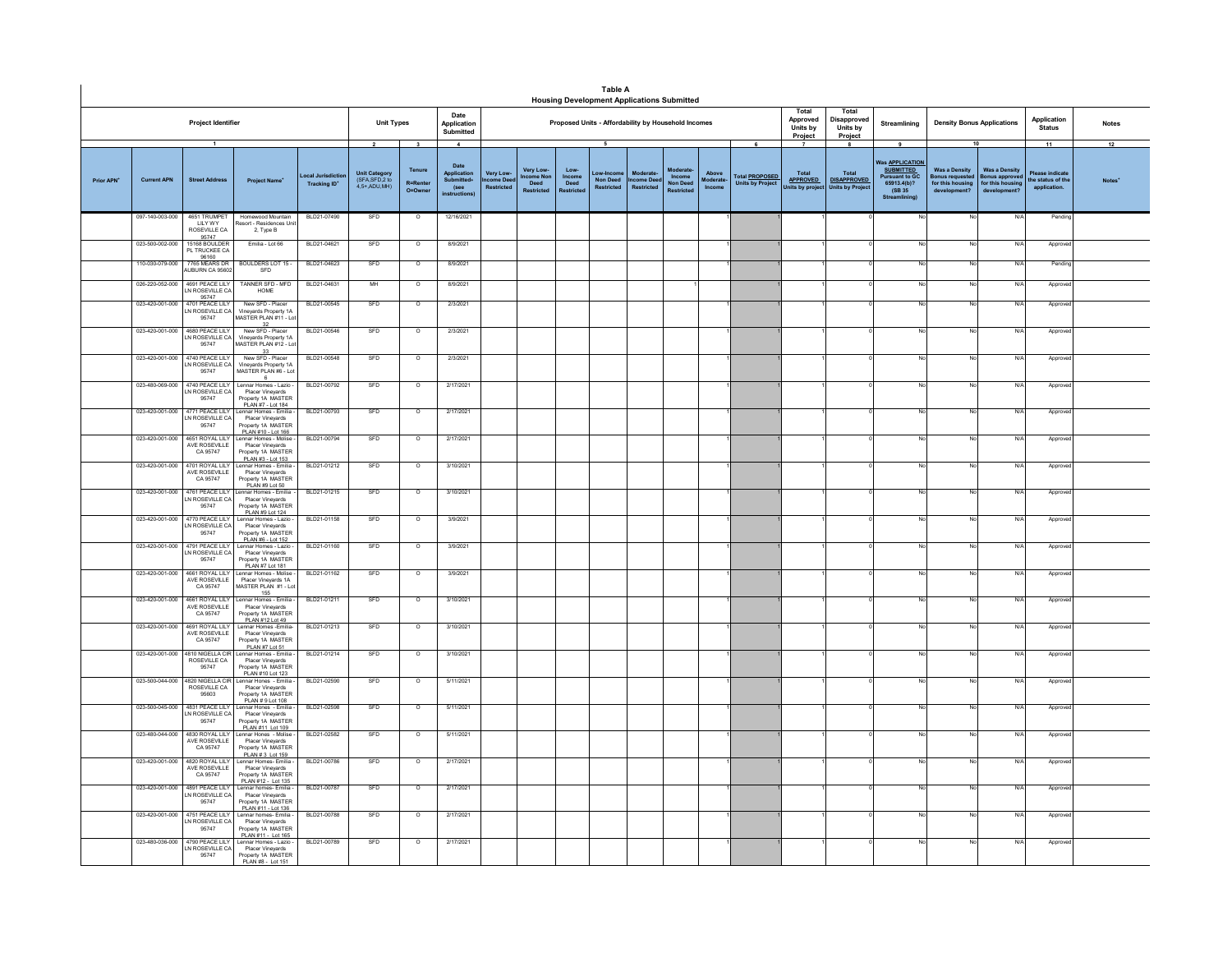|            |                    |                                                             |                                                                                                                                   |                                      |                                                                       |                                                              |                                                                                       |                                            |                                                     |                                               | <b>Table A</b>                     | <b>Housing Development Applications Submitted</b>   |                                                    |                             |                                                                |                                                    |                                                                        |                                                                                                                          |                                                                                          |                                                                              |                                                           |                          |
|------------|--------------------|-------------------------------------------------------------|-----------------------------------------------------------------------------------------------------------------------------------|--------------------------------------|-----------------------------------------------------------------------|--------------------------------------------------------------|---------------------------------------------------------------------------------------|--------------------------------------------|-----------------------------------------------------|-----------------------------------------------|------------------------------------|-----------------------------------------------------|----------------------------------------------------|-----------------------------|----------------------------------------------------------------|----------------------------------------------------|------------------------------------------------------------------------|--------------------------------------------------------------------------------------------------------------------------|------------------------------------------------------------------------------------------|------------------------------------------------------------------------------|-----------------------------------------------------------|--------------------------|
|            |                    | Project Identifier                                          |                                                                                                                                   |                                      | <b>Unit Types</b>                                                     |                                                              | Date<br>Application<br>Submitted                                                      |                                            |                                                     |                                               |                                    | Proposed Units - Affordability by Household Incomes |                                                    |                             |                                                                | Total<br>Approved<br>Units by<br>Project           | Total<br><b>Disapproved</b><br>Units by<br>Project                     | Streamlining                                                                                                             | <b>Density Bonus Applications</b>                                                        |                                                                              | Application<br><b>Status</b>                              | <b>Notes</b>             |
| Prior APN' | <b>Current APN</b> | $\overline{1}$<br><b>Street Address</b>                     | <b>Project Name</b>                                                                                                               | ocal Jurisdic<br><b>Tracking ID*</b> | $\overline{2}$<br>Unit Category<br>(SFA, SFD, 2 to<br>$4,5+$ ADU, MH) | $\overline{\mathbf{3}}$<br>Tenure<br>R=Renter<br>$O = Owner$ | $\blacktriangle$<br>Date<br>Application<br>Submitted+<br>(see<br><i>instructions!</i> | Very Low<br>ncome Dee<br><b>Restricted</b> | Very Low-<br>ncome Nor<br>Deed<br><b>Restricted</b> | $Low -$<br>Income<br>Deed<br><b>Restricte</b> | 5<br>Non Deed<br><b>Restricted</b> | Mode<br><b>ncome Deed</b><br>Restricted             | Moderate<br>Income<br>Non Deed<br><b>Postricto</b> | Above<br>Moderate<br>Income | $\epsilon$<br><b>Total PROPOSED</b><br><b>Units by Project</b> | Total<br><b>APPROVED</b><br><b>Inits by projec</b> | $\mathbf{a}$<br>Total<br><b>DISAPPROVED</b><br><b>Units by Project</b> | 9<br>Vas <u>APPLICATION</u><br><b>SUBMITTED</b><br><b>Pursuant to GC</b><br>65913.4(b)?<br>(SB 35<br><b>Streamlining</b> | 10<br><b>Was a Density</b><br><b>Bonus requested</b><br>for this housing<br>development? | <b>Was a Density</b><br><b>Bonus approve</b><br>for this hous<br>development | 11<br>Please indicat<br>the status of the<br>application. | 12<br>Notes <sup>*</sup> |
|            |                    | LN ROSEVILLE CA<br>95747                                    | 023-420-001-000 4780 PEACE LILY Lennar Homes - Molise -<br>Placer Vinevards<br>Property 1A MASTER                                 | BLD21-00796                          | SFD                                                                   | $\circ$                                                      | 2/17/2021                                                                             |                                            |                                                     |                                               |                                    |                                                     |                                                    |                             |                                                                |                                                    |                                                                        |                                                                                                                          | No                                                                                       | N/A                                                                          | Approver                                                  |                          |
|            | 023-420-001-000    | 4700 PEACE LILY<br>LN ROSEVILLE CA<br>95747                 | PLAN #2 - Lot 179<br>Lennar Homes - Molise<br>Placer Vineyards<br>Property 1A MASTER<br>PLAN #4 - Lot 180                         | BLD21-00797                          | SFD                                                                   | $\overline{\circ}$                                           | 2/17/2021                                                                             |                                            |                                                     |                                               |                                    |                                                     |                                                    |                             |                                                                |                                                    |                                                                        |                                                                                                                          |                                                                                          | N/A                                                                          | Approve                                                   |                          |
|            | 023-420-001-000    | 4681 PEACE LILY<br>LN ROSEVILLE CA<br>95747                 | New SFD - Placer<br>Vinevards Property 1A<br>MASTER PLAN #12 - Lot                                                                | BLD21-00542                          | SFD                                                                   | $\overline{\circ}$                                           | 2/3/2021                                                                              |                                            |                                                     |                                               |                                    |                                                     |                                                    |                             |                                                                |                                                    |                                                                        |                                                                                                                          |                                                                                          | N/A                                                                          | Approve                                                   |                          |
|            | 023-420-001-000    | 4860 PEACE LILY<br>N ROSEVILLE CA<br>95747                  | New SFD - Placer<br>Vineyards Property 1A<br>MASTER PLAN #10 - Lot<br>31                                                          | BLD21-00544                          | SFD                                                                   | $\circ$                                                      | 2/3/2021                                                                              |                                            |                                                     |                                               |                                    |                                                     |                                                    |                             |                                                                |                                                    |                                                                        |                                                                                                                          |                                                                                          | N/A                                                                          | Approve                                                   |                          |
|            | 023-480-057-000    | LN ROSEVILLE CA<br>95747                                    | 4850 PEACE LILY Lennar Homes - Molise<br>Placer Vinevards<br>Property 1A MASTER<br>PLAN #2 Lot 172                                | BLD21-02583                          | SFD                                                                   | $\circ$                                                      | 5/11/2021                                                                             |                                            |                                                     |                                               |                                    |                                                     |                                                    |                             |                                                                |                                                    |                                                                        |                                                                                                                          |                                                                                          | N/A                                                                          | Approve                                                   |                          |
|            | 023-480-058-000    | 4840 ROYAL LILY<br>AVE ROSEVILLE<br>CA 95603                | Lennar Hones - Molise<br>Placer Vineyards<br>Property 1A MASTER                                                                   | BLD21-02584                          | SFD                                                                   | $\overline{\circ}$                                           | 5/11/2021                                                                             |                                            |                                                     |                                               |                                    |                                                     |                                                    |                             |                                                                |                                                    |                                                                        |                                                                                                                          |                                                                                          | N/A                                                                          | Approv                                                    |                          |
|            | 023-420-001-000    | 4670 PEACE LILY<br>N ROSEVILLE CA<br>95747                  | PLAN # 1 Lot 173<br>Lennar Homes - Emilia -<br>Placer Vineyards<br>Property 1A MASTER<br>PLAN #9 - Lot 134                        | BLD21-00785                          | SFD                                                                   | $\circ$                                                      | 2/17/2021                                                                             |                                            |                                                     |                                               |                                    |                                                     |                                                    |                             |                                                                |                                                    |                                                                        |                                                                                                                          |                                                                                          | N/A                                                                          | Approve                                                   |                          |
|            | 023-420-001-000    | 4660 PEACE LILY<br>LN ROSEVILLE CA<br>95747                 | New SFD - Placer<br>Vinevards Property 1A<br>MASTER PLAN #7 - Lot                                                                 | BLD21-00549                          | SFD                                                                   | $\overline{\circ}$                                           | 2/3/2021                                                                              |                                            |                                                     |                                               |                                    |                                                     |                                                    |                             |                                                                |                                                    |                                                                        |                                                                                                                          |                                                                                          | N/A                                                                          | Approv                                                    |                          |
|            |                    | 023-420-001-000 4650 PEACE LILY<br>LN ROSEVILLE CA<br>95747 | New SFD - Placer<br>Vineyards Property 1A<br>MASTER PLAN #8 - Lot                                                                 | BLD21-00550                          | SFD                                                                   | $\overline{\phantom{0}}$                                     | 2/3/2021                                                                              |                                            |                                                     |                                               |                                    |                                                     |                                                    |                             |                                                                |                                                    |                                                                        |                                                                                                                          |                                                                                          | N/A                                                                          | Approver                                                  |                          |
|            | 023-420-001-000    | 4640 PEACE LILY<br>LN ROSEVILLE CA<br>95747                 | New SFD - Placer<br>Vineyards Property 1A<br>MASTER PLAN #1 - Lot                                                                 | BLD21-00551                          | SFD                                                                   | $\overline{\circ}$                                           | 2/3/2021                                                                              |                                            |                                                     |                                               |                                    |                                                     |                                                    |                             |                                                                |                                                    |                                                                        |                                                                                                                          |                                                                                          | N/A                                                                          | Approve                                                   |                          |
|            | 023-420-001-000    | 4781 PEACE LILY<br>N ROSEVILLE CA<br>95747                  | New SED - Placer<br>Vineyards Property 1A<br>MASTER PLAN #2 - Lot<br>10                                                           | BLD21-00552                          | SED                                                                   | $\Omega$                                                     | 2/3/2021                                                                              |                                            |                                                     |                                               |                                    |                                                     |                                                    |                             |                                                                |                                                    |                                                                        |                                                                                                                          | No                                                                                       | N/A                                                                          | Approver                                                  |                          |
|            | 023-420-001-000    | 4880 PEACE LILY<br>LN ROSEVILLE CA<br>95747                 | Lennar Homes - Molise<br>Placer Vinevards<br>Property 1A MASTER<br>PLAN #4 - Lot 154                                              | BLD21-00795                          | SFD                                                                   | $\circ$                                                      | 2/17/2021                                                                             |                                            |                                                     |                                               |                                    |                                                     |                                                    |                             |                                                                |                                                    |                                                                        |                                                                                                                          |                                                                                          | N/A                                                                          | Approve                                                   |                          |
|            | 023-480-055-000    | 4830 Nigella CIR<br>ROSEVILLE CA<br>95747                   | Lennar Homes - Lazio -<br>Placer Vineyards<br>Property 1A MASTER<br>PLAN #5 Lot 170                                               | BLD21-02594                          | SFD                                                                   | $\circ$                                                      | 5/11/2021                                                                             |                                            |                                                     |                                               |                                    |                                                     |                                                    |                             |                                                                |                                                    |                                                                        |                                                                                                                          | No                                                                                       | N/A                                                                          | Approver                                                  |                          |
|            | 023-480-018-000    | 4840 PEACE LILY<br>LN ROSEVILLE CA<br>95747                 | nnar Homes  - Emilia<br>Placer Vinevards<br>Property 1A MASTER<br>PLAN # 12 Lot 133                                               | BLD21-02599                          | SFD                                                                   | $\circ$                                                      | 5/11/2021                                                                             |                                            |                                                     |                                               |                                    |                                                     |                                                    |                             |                                                                |                                                    |                                                                        |                                                                                                                          |                                                                                          | N/A                                                                          | Approve                                                   |                          |
|            | 023-480-059-000    | 4840 NIGELLA CIR<br>ROSEVILLE CA<br>95747                   | ennar Homes - Molise<br>Placer Vineyards<br>Property 1A MASTER<br>PLAN # 4 Lot 174                                                | BLD21-02585                          | SFD                                                                   | $\overline{\circ}$                                           | 5/11/2021                                                                             |                                            |                                                     |                                               |                                    |                                                     |                                                    |                             |                                                                |                                                    |                                                                        |                                                                                                                          |                                                                                          | N/A                                                                          | Approve                                                   |                          |
|            |                    | 95747                                                       | 023-480-017-000 4890 PEACE LILY LOT 132 Lennar Homes -<br>LN ROSEVILLE CA Emilia - Placer Vineyards<br>Property 1A MASTER<br>PLAN | BLD21-02591                          | SFD                                                                   | $\overline{\phantom{0}}$                                     | 5/11/2021                                                                             |                                            |                                                     |                                               |                                    |                                                     |                                                    |                             |                                                                |                                                    |                                                                        |                                                                                                                          |                                                                                          | N/A                                                                          | Approve                                                   |                          |
|            | 023-480-054-000    | 4870 PEACE LILY<br>IN ROSEVILLE CA<br>95747                 | Lennar Homes - Lazio<br>Placer Vinevards<br>Property 1A MASTER<br>PLAN #7 Lot 169                                                 | BLD21-02592                          | SFD                                                                   | $\circ$                                                      | 5/11/2021                                                                             |                                            |                                                     |                                               |                                    |                                                     |                                                    |                             |                                                                |                                                    |                                                                        |                                                                                                                          |                                                                                          | N/A                                                                          | Approve                                                   |                          |
|            | 023-480-056-000    | N ROSEVILLE CA<br>95747                                     | 4760 PEACE LILY Lennar Hones - Lazio -<br>Placer Vineyards<br>Property 1A MASTER<br>PLAN # 7 Lot 170                              | BLD21-02595                          | SFD                                                                   | $\circ$                                                      | 5/11/2021                                                                             |                                            |                                                     |                                               |                                    |                                                     |                                                    |                             |                                                                |                                                    |                                                                        | No                                                                                                                       | No                                                                                       | N/A                                                                          | Approver                                                  |                          |
|            | 023-420-001-000    | 4810 PEACE LILY<br>LN ROSEVILLE CA<br>95747                 | Lennar Homes - Lazio -<br>Placer Vinevards 1A<br>MASTER PLAN #5 Lot<br>182                                                        | BLD21-01161                          | SFD                                                                   | $\circ$                                                      | 3/9/2021                                                                              |                                            |                                                     |                                               |                                    |                                                     |                                                    |                             |                                                                |                                                    |                                                                        |                                                                                                                          |                                                                                          | N/A                                                                          | Approve                                                   |                          |
|            | 023-480-062-000    | N ROSEVILLE CA<br>95747                                     | 4821 PEACE LILY Lennar Homes - Molise -<br>PLACER VINEYARDS<br>1A MASTER PLAN #2<br>Lot 177                                       | BLD21-01165                          | SFD                                                                   | $\circ$                                                      | 3/9/2021                                                                              |                                            |                                                     |                                               |                                    |                                                     |                                                    |                             |                                                                |                                                    |                                                                        |                                                                                                                          |                                                                                          | N/A                                                                          | Approver                                                  |                          |
|            | 023-420-001-000    | 4750 PEACE LILY<br>LN ROSEVILLE CA<br>95747                 | Lennar Homes - Molise<br>Placer Vinevards 1A<br>MASTER PLAN #2 Lot<br>158                                                         | BLD21-01221                          | SFD                                                                   | $\overline{\circ}$                                           | 3/10/2021                                                                             |                                            |                                                     |                                               |                                    |                                                     |                                                    |                             |                                                                |                                                    |                                                                        |                                                                                                                          |                                                                                          | N/A                                                                          | Approv                                                    |                          |
|            | 023-420-001-000    | 4690 PEACE LILY<br>N ROSEVILLE CA<br>95747                  | Lennar Homes - Lazio -<br>Placer Vineyards<br>Property 1A MASTER<br>PLAN #7 - Lot 183                                             | BLD21-00791                          | SFD                                                                   | $\circ$                                                      | 2/17/2021                                                                             |                                            |                                                     |                                               |                                    |                                                     |                                                    |                             |                                                                |                                                    |                                                                        |                                                                                                                          |                                                                                          | N/A                                                                          | Approve                                                   |                          |
|            | 023-420-001-000    | 4651 PEACE LILY<br>LN ROSEVILLE CA<br>95747                 | New SFD - Placer<br>Vineyards Property 1A<br>MASTER PLAN #5 - Lot                                                                 | BLD21-00547                          | SFD                                                                   | $\circ$                                                      | 2/3/2021                                                                              |                                            |                                                     |                                               |                                    |                                                     |                                                    |                             |                                                                |                                                    |                                                                        |                                                                                                                          | No                                                                                       | N/A                                                                          | Approve                                                   |                          |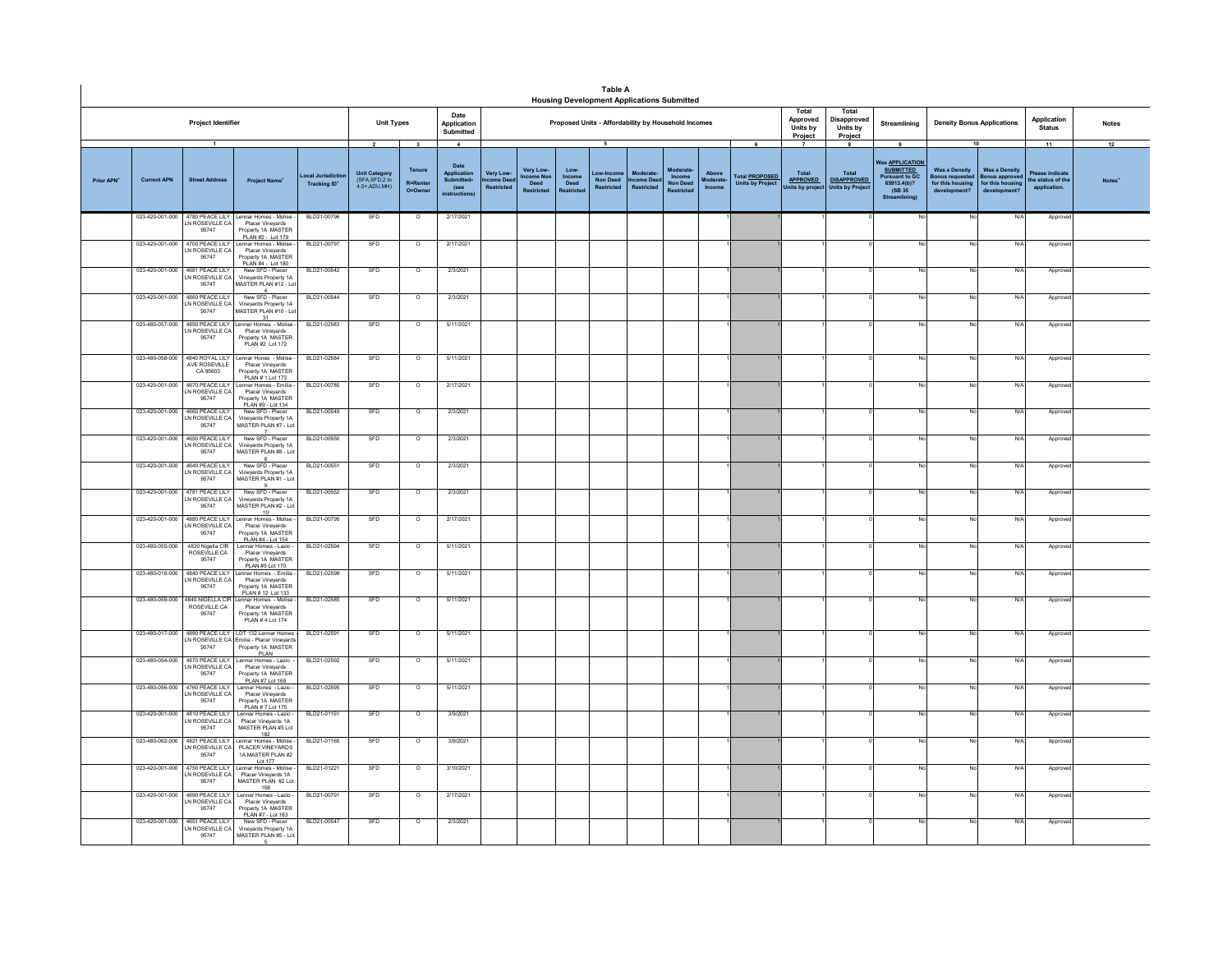|                        |                    |                                                                  |                                                                                                                       |                                             |                                                                    |                                                                  |                                                                                    |                                             |                                                   |                                             | <b>Table A</b><br><b>Housing Development Applications Submitted</b> |                                                    |                                                     |                              |                                                       |                                                               |                                                                        |                                                                                                              |                                                                                 |                                                                          |                                                            |                    |
|------------------------|--------------------|------------------------------------------------------------------|-----------------------------------------------------------------------------------------------------------------------|---------------------------------------------|--------------------------------------------------------------------|------------------------------------------------------------------|------------------------------------------------------------------------------------|---------------------------------------------|---------------------------------------------------|---------------------------------------------|---------------------------------------------------------------------|----------------------------------------------------|-----------------------------------------------------|------------------------------|-------------------------------------------------------|---------------------------------------------------------------|------------------------------------------------------------------------|--------------------------------------------------------------------------------------------------------------|---------------------------------------------------------------------------------|--------------------------------------------------------------------------|------------------------------------------------------------|--------------------|
|                        |                    | Project Identifier                                               |                                                                                                                       |                                             |                                                                    | Date<br><b>Unit Types</b><br>Application<br>Submitted            |                                                                                    |                                             |                                                   |                                             | Proposed Units - Affordability by Household Incomes                 |                                                    |                                                     |                              |                                                       | Total<br>Approved<br>Units by<br>Project                      | Total<br>Disapproved<br><b>Units by</b><br>Project                     | Streamlining                                                                                                 | <b>Density Bonus Applications</b>                                               |                                                                          | Application<br><b>Status</b>                               | <b>Notes</b>       |
| Prior APN <sup>+</sup> | <b>Current APN</b> | $\overline{1}$<br><b>Street Address</b>                          | <b>Project Name</b>                                                                                                   | <b>pcal Jurisdict</b><br><b>Tracking ID</b> | $\overline{2}$<br>Unit Category<br>(SFA, SFD, 2 to<br>4,5+,ADU,MH) | $\overline{\mathbf{3}}$<br>Tenure<br>$R =$ Rente<br>$O = Q$ wner | $\blacktriangle$<br>Date<br>Application<br><b>Submitted</b><br>(see<br>nstructions | Very Low-<br>ncome Dee<br><b>Restricted</b> | Very Low-<br>come No<br>Deed<br><b>Restricted</b> | Low-<br>Income<br>Deed<br><b>Restricted</b> | 5<br>ow-locol<br><b>Non Deed</b><br><b>Restricted</b>               | <b>Moderate</b><br><b>Icome Deed</b><br>Restricted | Moderate<br>Income<br>Non Deed<br><b>Restricted</b> | Above<br>Moderate-<br>Income | 6<br><b>Total PROPOSED</b><br><b>Units by Project</b> | $\overline{7}$<br>Total<br><b>APPROVED</b><br>Inits by projec | $\mathbf{a}$<br>Total<br><b>DISAPPROVED</b><br><b>Units by Project</b> | 9<br>Was <b>APPLICATION</b><br><b>SUBMITTED</b><br>Pursuant to GC<br>65913.4(b)?<br>(SB 35)<br>Streamlining) | 10<br><b>Was a Density</b><br>onus requeste<br>for this housing<br>development? | <b>Was a Density</b><br>onus approve<br>for this housing<br>development? | 11<br>Please indicate<br>the status of the<br>application. | 12<br><b>Notes</b> |
|                        |                    | 023-420-001-000 4671 PEACE LILY<br>IN ROSEVILLE CA<br>95747      | New SFD - Placer<br>Vinevards Property 1A<br>MASTER PLAN #3 - Lot                                                     | BLD21-00553                                 | SFD                                                                | $\circ$                                                          | 2/3/2021                                                                           |                                             |                                                   |                                             |                                                                     |                                                    |                                                     |                              |                                                       |                                                               |                                                                        | No                                                                                                           | No                                                                              | N/A                                                                      | Approve                                                    |                    |
|                        | 023-420-001-000    | 4661 PEACE LILY<br>N ROSEVILLE CA<br>95747                       | New SFD - Placer<br>Vineyards Property 1A<br>MASTER PLAN #9 - Lot                                                     | BLD21-00543                                 | SFD                                                                | $\circ$                                                          | 2/3/2021                                                                           |                                             |                                                   |                                             |                                                                     |                                                    |                                                     |                              |                                                       |                                                               |                                                                        |                                                                                                              | No                                                                              | N/                                                                       | Approve                                                    |                    |
|                        | 023-420-001-000    | 4801 PEACE I II Y<br>N ROSEVILLE CA<br>95747                     | New SED - Placer<br>Vinevards Property 1A<br>MASTER PLAN #4 - Lot<br>29                                               | BLD21-00554                                 | SFD                                                                | $\overline{0}$                                                   | 2/3/2021                                                                           |                                             |                                                   |                                             |                                                                     |                                                    |                                                     |                              |                                                       |                                                               |                                                                        | Nr                                                                                                           | No                                                                              | N/f                                                                      | Approv                                                     |                    |
|                        | 023-420-001-000    | 4800 PEACE LILY<br>N ROSEVILLE CA<br>95747                       | ennar Homes - Molise<br>Placer Vineyards 1A<br>MASTER PLAN #4 Lot                                                     | BLD21-01164                                 | SFD                                                                | $\circ$                                                          | 3/9/2021                                                                           |                                             |                                                   |                                             |                                                                     |                                                    |                                                     |                              |                                                       |                                                               |                                                                        |                                                                                                              | No                                                                              | N/4                                                                      | Approv                                                     |                    |
|                        | 023-420-001-000    | 4711 TRUMPET<br>LILY WY<br>ROSEVILLE CA<br>95747                 | 156<br>Lennar Homes - Molise -<br>PLACER VINEYARDS<br>1A MASTER PLAN #3<br>Lot 178                                    | BLD21-01166                                 | SFD                                                                | $\circ$                                                          | 3/9/2021                                                                           |                                             |                                                   |                                             |                                                                     |                                                    |                                                     |                              |                                                       |                                                               |                                                                        | No                                                                                                           | No                                                                              | N/L                                                                      | Approv                                                     |                    |
|                        |                    | AVE ROSEVILLE<br>CA 95747                                        | 023-500-047-000 4710 ROYAL LILY Lennar Homes - Emilia -<br>Placer Vinevards<br>Property 1A MASTER<br>PLAN #10 Lot 111 | BLD21-03351                                 | SFD                                                                | $\circ$                                                          | 6/15/2021                                                                          |                                             |                                                   |                                             |                                                                     |                                                    |                                                     |                              |                                                       |                                                               |                                                                        |                                                                                                              | No                                                                              | N/L                                                                      | Approv                                                     |                    |
|                        | 023-480-032-000    | 4560 PEACE LILY<br>N ROSEVILLE CA<br>95747                       | ENNAR HOMES - Lazio<br>- PLACER VINEYARDS<br>1A - MASTER PLAN #6<br>Lot 147                                           | BLD21-06457                                 | SFD                                                                | $\circ$                                                          | 10/27/2021                                                                         |                                             |                                                   |                                             |                                                                     |                                                    |                                                     |                              |                                                       |                                                               |                                                                        |                                                                                                              | No                                                                              | N/                                                                       | Pendin                                                     |                    |
|                        | 023-490-018-000    | 4208 TORREY<br><b>GROVE WY</b><br><b>GRANITE BAY CA</b><br>95746 | ennar Homes - Molise<br>Placer Vineyards<br>Property 1A MASTER<br>PLAN #4 - Lot 18                                    | BLD21-03356                                 | SFD                                                                | $\circ$                                                          | 6/15/2021                                                                          |                                             |                                                   |                                             |                                                                     |                                                    |                                                     |                              |                                                       |                                                               |                                                                        |                                                                                                              | No                                                                              | N                                                                        | Approve                                                    |                    |
|                        | 462-050-046-000    | 1880 VINTAGE WY<br>ROSEVILLE CA<br>95747                         | TNHC - EUREKA<br>GROVE - THE<br>COTTAGES - MASTER<br>PLAN # 2 LOT 46                                                  | BLD21-07295                                 | SFD                                                                | $\circ$                                                          | 12/6/2021                                                                          |                                             |                                                   |                                             |                                                                     |                                                    |                                                     |                              |                                                       |                                                               |                                                                        |                                                                                                              | No                                                                              | N/                                                                       | Approv                                                     |                    |
|                        | 473-020-013-000    | 4630 CALLATILY<br>WY ROSEVILLE<br>CA 95747                       | WOODSIDE HOMES -<br><b>BRADY VINEYARDS-</b><br><b>IASTER PLAN #4 - LOT</b><br>82 MODEL HOME                           | BLD21-07254                                 | SFD                                                                | $\circ$                                                          | 12/3/2021                                                                          |                                             |                                                   |                                             |                                                                     |                                                    |                                                     |                              |                                                       |                                                               |                                                                        | No                                                                                                           | No                                                                              | N/L                                                                      | Pending                                                    |                    |
|                        | 023-500-034-000    | 4640 CALLA LILY<br><b>WY ROSEVILLE</b><br>CA 95747               | LENNAR HOMES-<br>Fmilia - PLACER<br>VINEYARDS 1A -<br>ASTER PLAN# 12 - Lo                                             | BLD21-07511                                 | SFD                                                                | $\circ$                                                          | 12/20/2021                                                                         |                                             |                                                   |                                             |                                                                     |                                                    |                                                     |                              |                                                       |                                                               |                                                                        |                                                                                                              | No                                                                              | N                                                                        | Pending                                                    |                    |
|                        | 023-500-035-000    | 4700 ROYAL LILY<br>AVE ROSEVILLE<br>CA 95747                     | LENNAR HOMES-<br>Fmilia - PLACER<br>VINEYARDS 1A-<br>IASTER PLAN #9 - Lot<br>99                                       | BLD21-07512                                 | SFD                                                                | $\circ$                                                          | 12/20/2021                                                                         |                                             |                                                   |                                             |                                                                     |                                                    |                                                     |                              |                                                       |                                                               |                                                                        |                                                                                                              | No                                                                              | N/                                                                       | Pendin                                                     |                    |
|                        | 023-480-033-000    | 4610 ROYAL LILY<br>AVE ROSEVILLE<br>CA 95747                     | ENNAR HOMES - Lazio<br>- PLACER VINEYARDS<br>1A MASTER PLAN #8<br>Lot 148                                             | BLD21-06460                                 | SFD                                                                | $\overline{\circ}$                                               | 10/27/2021                                                                         |                                             |                                                   |                                             |                                                                     |                                                    |                                                     |                              |                                                       |                                                               |                                                                        |                                                                                                              | No                                                                              | N/                                                                       | Pending                                                    |                    |
|                        | 023-490-043-000    | 8221 EVANS TREE<br>DR ROSEVILLE CA<br>95747                      | LENNAR - Molise -<br>PLACER VINEYARDS<br>1A MASTER PLAN #4<br>Lot 43                                                  | BLD21-04466                                 | SFD                                                                | $\circ$                                                          | 7/30/2021                                                                          |                                             |                                                   |                                             |                                                                     |                                                    |                                                     |                              |                                                       |                                                               |                                                                        |                                                                                                              | No                                                                              | N                                                                        | Approv                                                     |                    |
|                        | 023-470-011-000    | 4590 ROYAL LILY<br>AVE ROSEVILLE<br>CA 95747                     | <b>I FNNAR HOMES-</b><br>Molise - PLACER<br>VINEYARDS 1B-<br>MASTER PLAN #2 Lot                                       | BLD21-06263                                 | SFD                                                                | $\circ$                                                          | 10/19/2021                                                                         |                                             |                                                   |                                             |                                                                     |                                                    |                                                     |                              |                                                       |                                                               |                                                                        |                                                                                                              | No                                                                              | N/L                                                                      | Pending                                                    |                    |
|                        | 023-490-045-000    | 4690 CALLATILY<br>WY ROSEVILLE<br>CA 95747                       | 218<br>I FNNAR - Molise<br>PLACER VINEYARS 1A<br>MASTER PLAN #Lot 45                                                  | BLD21-04471                                 | SFD                                                                | $\overline{0}$                                                   | 7/30/2021                                                                          |                                             |                                                   |                                             |                                                                     |                                                    |                                                     |                              |                                                       |                                                               |                                                                        |                                                                                                              | No                                                                              | N/l                                                                      | Approv                                                     |                    |
|                        | 023-500-040-000    | 4630 TRUMPET<br><b>IIIYWY</b><br>ROSEVILLE CA<br>95747           | LENNAR HOMES<br>Fmilia - PLACER<br>VINEYARDS 1A-<br>MASTER PLAN #9 - Lot<br>104                                       | BLD21-07172                                 | SFD                                                                | $\overline{\circ}$                                               | 11/30/2021                                                                         |                                             |                                                   |                                             |                                                                     |                                                    |                                                     |                              |                                                       |                                                               |                                                                        |                                                                                                              | No                                                                              | N/                                                                       | Pendin                                                     |                    |
|                        | 023-490-061-000    | 4637 HIGHLAND<br>I AKE DR<br>ROSEVILLE CA<br>95747               | LENNAR HOMES Emilia<br>PLACER VINEYARDS<br>1A - MASTER PLAN #10<br>Lot 61                                             | BLD21-04663                                 | SFD                                                                | $\overline{\circ}$                                               | 8/10/2021                                                                          |                                             |                                                   |                                             |                                                                     |                                                    |                                                     |                              |                                                       |                                                               |                                                                        |                                                                                                              | No                                                                              | N/                                                                       | Approve                                                    |                    |
|                        | 023-470-030-000    | 4660 ROYAL LILY<br>AVE ROSEVILLE<br>CA 95747                     | LENNAR HOMES<br>Molise - PLACER<br>VINEYARDS 1B -<br>MASTER PLAN #3 Lot<br>237                                        | BLD21-07245                                 | SFD                                                                | $\overline{\circ}$                                               | 12/3/2021                                                                          |                                             |                                                   |                                             |                                                                     |                                                    |                                                     |                              |                                                       |                                                               |                                                                        |                                                                                                              | No                                                                              | N                                                                        | Pendin                                                     |                    |
|                        | 023-490-038-000    | 4629 HIGHLAND<br>LAKE DR<br>ROSEVILLE CA<br>95747                | ENNAR HOMES - Lazio<br>PLACER VINEYARDS<br>A - MASTER PLAN #6<br>Lot 38                                               | BLD21-07251                                 | SFD                                                                | $\circ$                                                          | 12/3/2021                                                                          |                                             |                                                   |                                             |                                                                     |                                                    |                                                     |                              |                                                       |                                                               |                                                                        |                                                                                                              | No                                                                              | N/4                                                                      | Pending                                                    |                    |
|                        | 023-470-032-000    | 4670 ROYAL LILY<br>AVE ROSEVILLE<br>CA 95747                     | LENNAR HOMES<br>Molise - PLACER<br>VINEYARDS 1R-<br>MASTER PLAN# 4 Lot                                                | BLD21-07247                                 | SFD                                                                | $\circ$                                                          | 12/3/2021                                                                          |                                             |                                                   |                                             |                                                                     |                                                    |                                                     |                              |                                                       |                                                               |                                                                        | No                                                                                                           | <b>No</b>                                                                       | N/                                                                       | Pending                                                    |                    |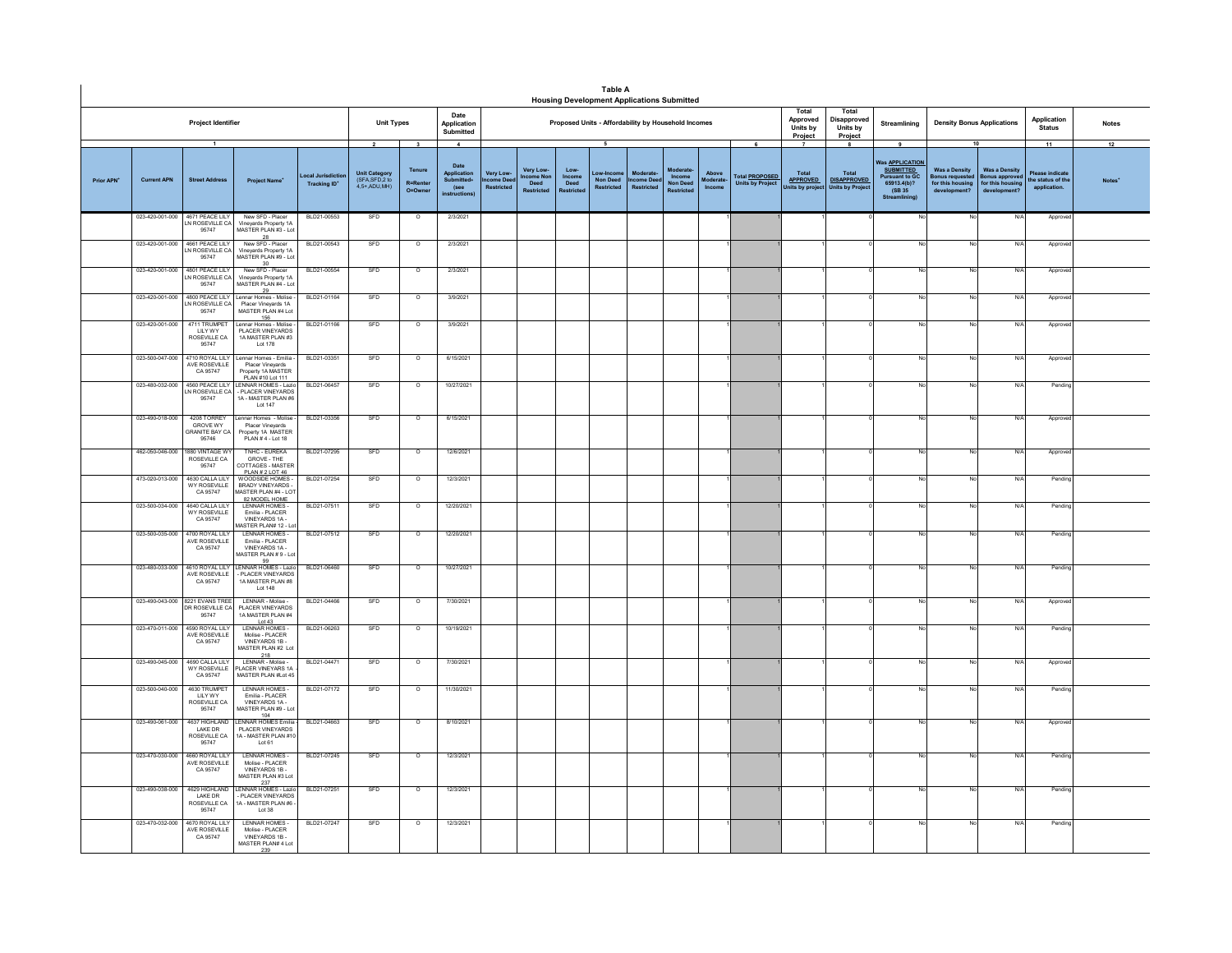|                        |                                    |                                                             |                                                                                                           |                                         |                                                                              |                                        |                                                                          |                                                |                                                    |                                             | <b>Table A</b><br><b>Housing Development Applications Submitted</b> |                                |                                        |                                    |                                                  |                                                    |                                                        |                                                                                                                                                |                                                                                  |                                                                               |                                                           |              |
|------------------------|------------------------------------|-------------------------------------------------------------|-----------------------------------------------------------------------------------------------------------|-----------------------------------------|------------------------------------------------------------------------------|----------------------------------------|--------------------------------------------------------------------------|------------------------------------------------|----------------------------------------------------|---------------------------------------------|---------------------------------------------------------------------|--------------------------------|----------------------------------------|------------------------------------|--------------------------------------------------|----------------------------------------------------|--------------------------------------------------------|------------------------------------------------------------------------------------------------------------------------------------------------|----------------------------------------------------------------------------------|-------------------------------------------------------------------------------|-----------------------------------------------------------|--------------|
|                        |                                    | Project Identifier                                          |                                                                                                           |                                         | <b>Unit Types</b>                                                            |                                        | Date<br>Application<br>Submitted                                         |                                                |                                                    |                                             | Proposed Units - Affordability by Household Incomes                 |                                |                                        |                                    |                                                  | Total<br>Approved<br>Units by<br>Project           | Total<br>Disapproved<br>Units by<br>Project            | Streamlining                                                                                                                                   | Application<br><b>Density Bonus Applications</b><br><b>Status</b>                |                                                                               |                                                           | <b>Notes</b> |
| Prior APN <sup>+</sup> | <b>Current APN</b>                 | $\overline{1}$<br><b>Street Address</b>                     | <b>Project Name</b>                                                                                       | ocal Jurisdictio<br><b>Tracking ID*</b> | $\overline{\mathbf{2}}$<br>Unit Category<br>(SFA, SFD, 2 to<br>$4,5+ADU,MH)$ | 3<br>Tenure<br>R=Rente<br>$O = Q$ wner | $\overline{4}$<br>Date<br>Applicati<br>Submitted-<br>(see<br>nstructions | <b>Very Low</b><br>me Dee<br><b>Restricted</b> | Very Low-<br>come Nor<br>Deed<br><b>Restricted</b> | Low-<br>Income<br>Deed<br><b>Restricter</b> | $\overline{\phantom{a}}$<br><b>Non Deed</b><br><b>Restricted</b>    | come Deed<br><b>Restricted</b> | Income<br><b>Non Dee</b><br>Restricter | Above<br><b>Aoderate</b><br>Income | <b>Total PROPOSED</b><br><b>Units by Project</b> | Total<br><b>APPROVED</b><br><b>Jnits by projec</b> | Total<br><b>DISAPPROVED</b><br><b>Units by Project</b> | $\overline{\mathbf{g}}$<br>as <b>APPLICATION</b><br><b>SUBMITTED</b><br><b>Pursuant to GC</b><br>65913.4(b)?<br>(SB 35)<br><b>Streamlining</b> | 10<br><b>Was a Density</b><br>onus requested<br>for this housing<br>development? | <b>Was a Density</b><br><b>Sonus approver</b><br>for this hou<br>development? | 11<br>Please indicat<br>the status of the<br>application. | 12           |
|                        | 023-490-037-000                    | CA 95747                                                    | 4650 ROYAL LILY LENNAR HOMES - Lazio<br>AVE ROSEVILLE - PLACER VINEYARDS<br>1A - MASTER PLAN #7<br>Lot 37 | BLD21-07250                             | SFD                                                                          | $\circ$                                | 12/3/2021                                                                |                                                |                                                    |                                             |                                                                     |                                |                                        |                                    |                                                  |                                                    |                                                        |                                                                                                                                                | No.                                                                              | N/A                                                                           | Pend                                                      |              |
|                        | 023-490-039-000                    | LAKE DR<br>ROSEVILLE CA<br>95747                            | 4625 HIGHLAND LENNAR HOMES - Lazio<br>PLACER VINEYARDS<br>IA - MASTER PLAN #8 -<br>Lot 39                 | BLD21-07252                             | SFD                                                                          | $\Omega$                               | 12/3/2021                                                                |                                                |                                                    |                                             |                                                                     |                                |                                        |                                    |                                                  |                                                    |                                                        |                                                                                                                                                | No.                                                                              | N/A                                                                           | Pendin                                                    |              |
|                        | 023-470-033-000                    | 4910 PEACE LILY<br><b>N ROSEVILLE CA</b><br>95747           | LENNAR HOMES -<br>Molise - PLACER<br>VINEYARDS 1B -<br>MASTER PLAN #1 Lot                                 | BLD21-07253                             | SFD                                                                          | $\circ$                                | 12/3/2021                                                                |                                                |                                                    |                                             |                                                                     |                                |                                        |                                    |                                                  |                                                    |                                                        |                                                                                                                                                | No                                                                               | N/A                                                                           | Pendin                                                    |              |
|                        | 023-480-052-000                    | 8245 EVANS TREE<br>DR ROSEVILLE CA<br>95747                 | 240<br>240<br>Lennar Homes - Lazio -<br>Placer Vineyards<br>Property 1A MASTER<br>PLAN # 6 Lot 167        | BLD21-03008                             | SFD                                                                          | $\circ$                                | 5/28/2021                                                                |                                                |                                                    |                                             |                                                                     |                                |                                        |                                    |                                                  |                                                    |                                                        |                                                                                                                                                | No                                                                               | N/f                                                                           | Approv                                                    |              |
|                        | 023-470-005-000                    | 4660 CALLATILY<br>WY ROSEVILLE<br>CA 95747                  | I FNNAR HOMES.<br>Molise - PLACER<br>VINEYARDS 1B-<br>MASTER PLAN #1 Lot                                  | BI D21-05712                            | SFD                                                                          | $\Omega$                               | 9/23/2021                                                                |                                                |                                                    |                                             |                                                                     |                                |                                        |                                    |                                                  |                                                    |                                                        |                                                                                                                                                | No                                                                               | N/A                                                                           | Approv                                                    |              |
|                        | 023-500-037-000                    | 4207 TORREY<br><b>GROVE WY</b><br>GRANITE BAY CA<br>95746   | LENNAR HOMES<br>Emilia - PLACER<br>VINEYARDS 1A -<br>MASTER PLAN #11                                      | BLD21-07514                             | SFD                                                                          | $\circ$                                | 12/20/2021                                                               |                                                |                                                    |                                             |                                                                     |                                |                                        |                                    |                                                  |                                                    |                                                        |                                                                                                                                                | No                                                                               | N/A                                                                           | Pendin                                                    |              |
|                        | 462-050-047-000<br>023-490-017-000 | 4570 PEACE LILY<br>N ROSEVILLE CA<br>95747<br>4691 TRUMPET  | Lot 101<br>TNHC - EUREKA<br>GROVE - THE<br>COTTAGES - MASTER<br>PLAN #1 LOT 47                            | BLD21-07296<br>BLD21-03355              | SFD<br>SFD                                                                   | $\overline{\circ}$                     | 12/6/2021                                                                |                                                |                                                    |                                             |                                                                     |                                |                                        |                                    |                                                  |                                                    |                                                        |                                                                                                                                                | No                                                                               | N/A                                                                           | Approv                                                    |              |
|                        | 023-500-049-000                    | LILY WY<br>ROSEVILLE CA<br>95747<br>4800 NIGELLA CIR        | Lennar Homes - Molise<br>Placer Vineyards 1A -<br>MASTER PLAN # 3 Lot<br>17                               | BLD21-03795                             | SFD                                                                          | $\circ$<br>$\Omega$                    | 6/15/2021<br>7/2/2021                                                    |                                                |                                                    |                                             |                                                                     |                                |                                        |                                    |                                                  |                                                    |                                                        |                                                                                                                                                | No<br>No                                                                         | N/A<br>N/A                                                                    | Approv                                                    |              |
|                        | 023-500-043-000                    | ROSEVILLE CA<br>95747<br>4530 PEACE LILY                    | Lennar - Lazio - Placer<br>Vineyards - Property IA<br>MASTER PLAN #8 - Lot<br>113<br><b>LENNAR HOMES</b>  | BLD21-06289                             | SFD                                                                          | $\circ$                                | 10/20/2021                                                               |                                                |                                                    |                                             |                                                                     |                                |                                        |                                    |                                                  |                                                    |                                                        |                                                                                                                                                | No                                                                               | N/A                                                                           | Approv<br>Approve                                         |              |
|                        |                                    | <b>N ROSEVILLE CA</b><br>95747                              | Fmilia - PLACER<br>VINEYARDS 1A<br>MASTER PLAN #12 Lot<br>107                                             |                                         |                                                                              |                                        |                                                                          |                                                |                                                    |                                             |                                                                     |                                |                                        |                                    |                                                  |                                                    |                                                        |                                                                                                                                                |                                                                                  |                                                                               |                                                           |              |
|                        |                                    | 023-490-021-000 8241 EVANS TREE<br>DR ROSEVILLE CA<br>95747 | nnar Homes - Molise<br>Placer Vineyards<br>Property 1A MASTER<br>PLAN # 4 Lot 21                          | BLD21-03363                             | SFD                                                                          | $\circ$                                | 6/15/2021                                                                |                                                |                                                    |                                             |                                                                     |                                |                                        |                                    |                                                  |                                                    |                                                        |                                                                                                                                                | No                                                                               | N/A                                                                           | Appro                                                     |              |
|                        | 023-470-006-000                    | 8229 EVANS TREE<br>DR ROSEVILLE CA<br>95747                 | I FNNAR HOMES-<br>Molise - PLACER<br>VINEYARDS 1B-<br>MASTER PLAN #3 Lot<br>213                           | BLD21-05713                             | SFD                                                                          | $\circ$                                | 9/23/2021                                                                |                                                |                                                    |                                             |                                                                     |                                |                                        |                                    |                                                  |                                                    |                                                        |                                                                                                                                                | No                                                                               | N/A                                                                           | Approv                                                    |              |
|                        |                                    | 023-470-009-000 8225 EVANS TREE<br>DR ROSEVILLE CA<br>95747 | <b>I FNNAR HOMES</b><br>Molise - PLACER<br>VINEYARDS 1B -<br>MASTER PLAN #3 Lot                           | BLD21-06255                             | SFD                                                                          | $\Omega$                               | 10/19/2021                                                               |                                                |                                                    |                                             |                                                                     |                                |                                        |                                    |                                                  |                                                    |                                                        |                                                                                                                                                | No                                                                               | N/A                                                                           | Pendin                                                    |              |
|                        | 023-470-010-000                    | 1770 NIGELLA CII<br>ROSEVILLE CA<br>95747                   | LENNAR HOMES<br>Molise PLACER<br>VINEYARDS 1B<br>MASTER PLAN #4 Lot<br>217                                | BLD21-06257                             | SFD                                                                          | $\circ$                                | 10/19/2021                                                               |                                                |                                                    |                                             |                                                                     |                                |                                        |                                    |                                                  |                                                    |                                                        |                                                                                                                                                | No                                                                               | N/                                                                            | Pendin                                                    |              |
|                        | 023-500-021-000                    | 4780 NIGELLA CIR<br>ROSEVILLE CA<br>95747                   | LENNAR HOMES -<br>Emilia - PLACER<br><b>VINEYARDS 1A</b><br>MASTER PLAN #9 Lot                            | BLD21-06284                             | SFD                                                                          | $\circ$                                | 10/20/2021                                                               |                                                |                                                    |                                             |                                                                     |                                |                                        |                                    |                                                  |                                                    |                                                        |                                                                                                                                                | No                                                                               | N/A                                                                           | Approv                                                    |              |
|                        | 023-500-022-000                    | 4720 ROYAL LILY<br>AVE ROSEVILLE<br>CA 95747                | 85<br>LENNAR HOMES<br>Emilia - PLACER<br>VINEYARDS 1A<br><b>MASTER PLAN #11 Lo</b>                        | BLD21-06287                             | SFD                                                                          | $\circ$                                | 10/20/2021                                                               |                                                |                                                    |                                             |                                                                     |                                |                                        |                                    |                                                  |                                                    |                                                        |                                                                                                                                                | No                                                                               | N/A                                                                           | Appro                                                     |              |
|                        | 023-480-031-000                    | 4580 ROYAL LILY<br>AVE ROSEVILLE<br>CA 95747                | <b>LENNAR HOMES - Lazio</b><br>PLACER VINEYARDS<br>1A - MASTER PLAN #8<br>Lot 146                         | BLD21-06456                             | SFD                                                                          | $\circ$                                | 10/27/2021                                                               |                                                |                                                    |                                             |                                                                     |                                |                                        |                                    |                                                  |                                                    |                                                        |                                                                                                                                                | No                                                                               | N/A                                                                           | Pendin                                                    |              |
|                        | 023-490-046-000                    | 4570 ROYAL LILY<br>AVE ROSEVILLE<br>CA 95747                | <b>LENNAR HOMES</b><br>Molise - PLACER<br>VINEYARDS 1A -<br>MASTER PLAN #4 Lot<br>46                      | BLD21-04369                             | SFD                                                                          | $\overline{\circ}$                     | 7/27/2021                                                                |                                                |                                                    |                                             |                                                                     |                                |                                        |                                    |                                                  |                                                    |                                                        |                                                                                                                                                | No                                                                               | N/A                                                                           | Approve                                                   |              |
|                        | 023-490-047-000                    | 4641 TRUMPET<br>LILY WY<br>ROSEVILLE CA                     | <b>LENNAR HOMES</b><br>Molise - PLACER<br>VINEYARDS 1A<br><b>ASTER PLAN #2 Lo</b>                         | BLD21-04370                             | SFD                                                                          | $\circ$                                | 7/27/2021                                                                |                                                |                                                    |                                             |                                                                     |                                |                                        |                                    |                                                  |                                                    |                                                        |                                                                                                                                                | No                                                                               | N/                                                                            | Approv                                                    |              |
|                        | 023-500-003-000                    | 95747<br>725 MOONGOLD<br><b>T ROSEVILLE CA</b><br>95747     | LENNAR HOMES<br>Emilia - PLACER<br>VINEYARDS 1A -<br>MASTER PLAN #12 Lot<br>67                            | BLD21-04668                             | SFD                                                                          | $\overline{\circ}$                     | 8/10/2021                                                                |                                                |                                                    |                                             |                                                                     |                                |                                        |                                    |                                                  |                                                    |                                                        |                                                                                                                                                | No                                                                               | N                                                                             | Approv                                                    |              |
|                        | 023-450-028-000                    | 4881 PEACE LILY<br>IN ROSEVILLE CA<br>95747                 | <b>GLEN WILLOW - KB</b><br>HOME MODEL SFD-<br>MASTER PLAN #5 LOT<br>176                                   | BLD21-03608                             | SFD                                                                          | $\circ$                                | 6/25/2021                                                                |                                                |                                                    |                                             |                                                                     |                                |                                        |                                    |                                                  |                                                    |                                                        |                                                                                                                                                | No                                                                               | N/A                                                                           | Approv                                                    |              |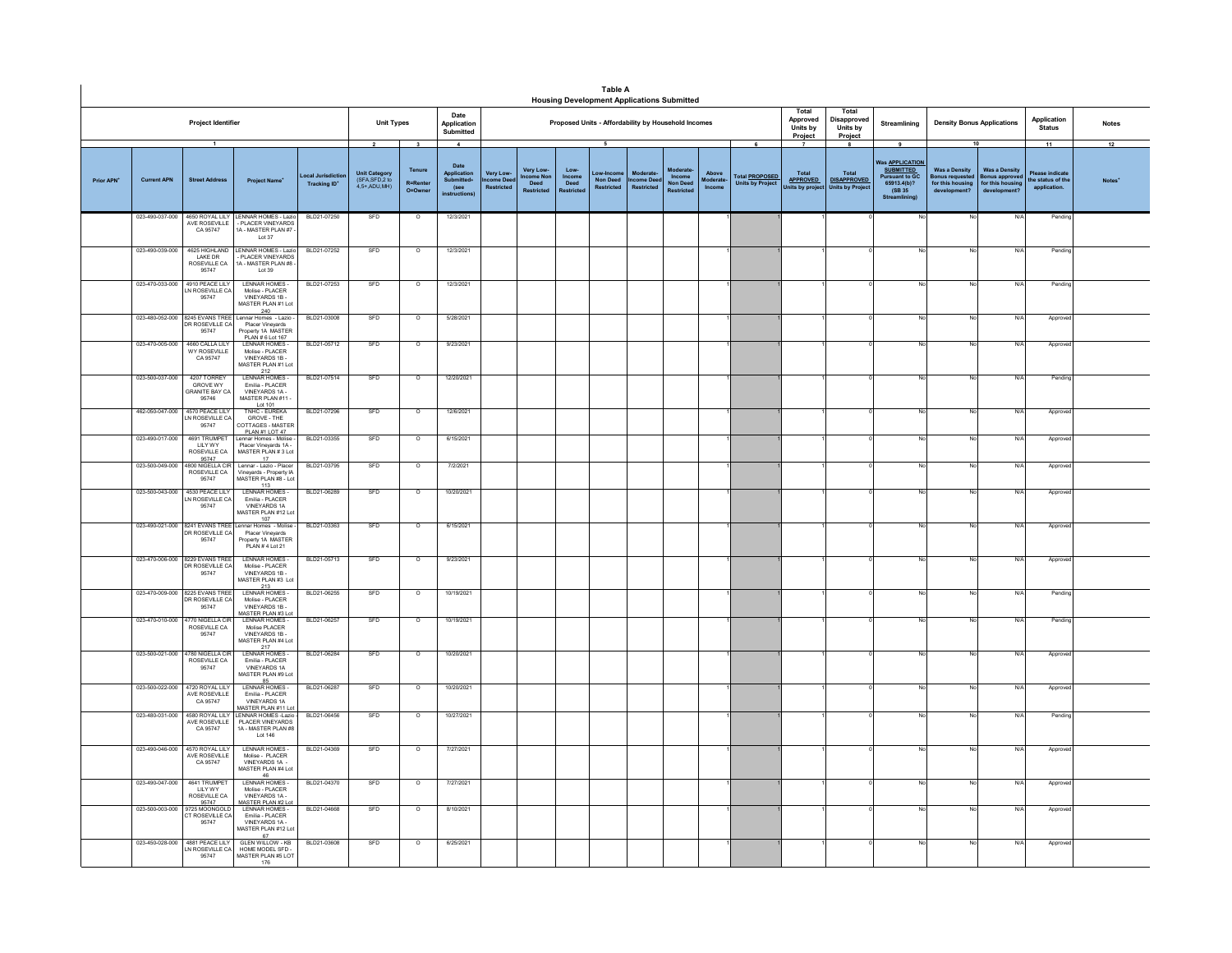|                        |                                    |                                                                                                |                                                                                                                       |                                             |                                                                    |                                                         |                                                                              |                                           |                                                                                                                                                |                        | <b>Table A</b><br><b>Housing Development Applications Submitted</b> |                                                  |                                |                                    |                                                                    |                                            |                                                        |                                                                                                                    |                                                                                              |                                                                            |                                                           |              |
|------------------------|------------------------------------|------------------------------------------------------------------------------------------------|-----------------------------------------------------------------------------------------------------------------------|---------------------------------------------|--------------------------------------------------------------------|---------------------------------------------------------|------------------------------------------------------------------------------|-------------------------------------------|------------------------------------------------------------------------------------------------------------------------------------------------|------------------------|---------------------------------------------------------------------|--------------------------------------------------|--------------------------------|------------------------------------|--------------------------------------------------------------------|--------------------------------------------|--------------------------------------------------------|--------------------------------------------------------------------------------------------------------------------|----------------------------------------------------------------------------------------------|----------------------------------------------------------------------------|-----------------------------------------------------------|--------------|
|                        |                                    | Project Identifier                                                                             |                                                                                                                       |                                             | <b>Unit Types</b>                                                  |                                                         | Date<br>Application<br>Submitted                                             |                                           | Total<br>Total<br>Approved<br>Disapproved<br>Proposed Units - Affordability by Household Incomes<br>Units by<br>Units by<br>Project<br>Project |                        |                                                                     |                                                  |                                |                                    |                                                                    |                                            |                                                        | Streamlining                                                                                                       | <b>Density Bonus Applications</b>                                                            |                                                                            |                                                           | <b>Notes</b> |
| Prior APN <sup>+</sup> | <b>Current APN</b>                 | $\overline{1}$<br><b>Street Address</b>                                                        | <b>Project Name®</b>                                                                                                  | ocal Jurisdicti<br>Tracking ID <sup>®</sup> | $\overline{2}$<br>Unit Category<br>(SFA, SFD, 2 to<br>4.5+ ADU MH) | $\overline{\mathbf{3}}$<br>Tenure<br>R=Renter<br>O=Owne | $\overline{4}$<br>Date<br>Application<br>Submitted+<br>(see<br>instructions) | Very Low-<br>ome Dee<br><b>Restricted</b> | Very Low-<br><b>Icome No</b><br>Deed<br><b>Restricted</b>                                                                                      | Low-<br>Income<br>Deed | $\overline{5}$<br>Low-Incon<br><b>Non Deed</b><br><b>Restricted</b> | <b>Moderate</b><br>come Dee<br><b>Restricted</b> | Moderate<br>Income<br>Non Deed | Above<br><b>Aoderate</b><br>Income | $\overline{6}$<br><b>Total PROPOSED</b><br><b>Units by Project</b> | Total<br><b>APPROVED</b><br>Units by proje | Total<br><b>DISAPPROVED</b><br><b>Units by Project</b> | 9<br>as <b>APPLICATION</b><br><b>SUBMITTED</b><br><b>Pursuant to GC</b><br>65913.4(b)?<br>(SB 35)<br>Streamlining) | 10<br><b>Was a Density</b><br>lonus requeste<br>for this housing<br>development <sup>®</sup> | <b>Was a Density</b><br>sonus approver<br>for this housing<br>development? | 11<br>lease indicate<br>the status of the<br>application. | 12           |
|                        |                                    | N ROSEVILLE CA<br>95747                                                                        | 023-480-049-000 4900 PEACE LILY Lennar Homes - Lazio -<br>Placer Vineya<br>Property 1A MASTER<br>PLAN # 7 Lot 164     | BLD21-03007                                 | SFD                                                                | $\circ$                                                 | 5/28/2021                                                                    |                                           |                                                                                                                                                |                        |                                                                     |                                                  |                                |                                    |                                                                    |                                            |                                                        | No                                                                                                                 | No                                                                                           | N/4                                                                        | Approve                                                   |              |
|                        | 023-480-053-000                    | 8916 EURFKA<br><b>GROVE CIR</b><br>GRANITE BAY CA                                              | ennar Homes - Lazio<br>Placer Vinevards<br>Property 1A MASTER                                                         | BLD21-03009                                 | SFD                                                                | $\overline{\circ}$                                      | 5/28/2021                                                                    |                                           |                                                                                                                                                |                        |                                                                     |                                                  |                                |                                    |                                                                    |                                            |                                                        |                                                                                                                    | No                                                                                           | N/                                                                         | Appro                                                     |              |
|                        | 462-050-022-000<br>023-500-038-000 | 95746<br>4670 CALLA LILY<br>WY ROSEVILLE<br>CA 95747<br>4680 CALLA LILY<br><b>WY ROSEVILLE</b> | PLAN #5 Lot 168<br>TNHC - EUREKA<br>GROVE - THE<br>RESIDENCES-<br>LENNAR HOMES -<br>Emilia - PLACER                   | BLD21-07286<br>BLD21-07162                  | SFD<br>SFD                                                         | $\circ$<br>$\circ$                                      | 12/6/2021<br>11/30/2021                                                      |                                           |                                                                                                                                                |                        |                                                                     |                                                  |                                |                                    |                                                                    |                                            |                                                        |                                                                                                                    | No<br>No.                                                                                    | N/<br>$N$ /                                                                | Approv<br>Pending                                         |              |
|                        | 023-500-039-000                    | CA 95747<br>1870 VINTAGE W'<br>ROSEVILLE CA<br>95747                                           | VINEYARDS 1A -<br>ASTER PLAN #12 - L<br><b>LENNAR HOMES</b><br>Emilia - PLACER<br>VINEYARDS 1A -                      | BLD21-07163                                 | SFD                                                                | $\overline{\circ}$                                      | 11/30/2021                                                                   |                                           |                                                                                                                                                |                        |                                                                     |                                                  |                                |                                    |                                                                    |                                            |                                                        |                                                                                                                    | No                                                                                           | N/                                                                         | Pending                                                   |              |
|                        |                                    | 473-020-013-000 8233 EVANS TREE<br>DR ROSEVILLE CA<br>95747                                    | MASTER PLAN #11 - Lo<br>$\frac{103}{WOODSIDE}$<br><b>BRADY VINEYARDS</b><br>MASTER PLAN #2 - LOT<br>83 MODEL with ADU | BLD21-07372                                 | SFD                                                                | $\circ$                                                 | 12/9/2021                                                                    |                                           |                                                                                                                                                |                        |                                                                     |                                                  |                                |                                    |                                                                    |                                            |                                                        | No                                                                                                                 | No                                                                                           | $N$ /                                                                      | Pending                                                   |              |
|                        |                                    | 023-470-008-000 4790 NIGELLA CIR<br>ROSEVILLE CA<br>95747                                      | <b>I FNNAR HOMES</b><br>Molise - PLACER<br>VINEYARDS 1B<br>MASTER PLAN #4 Lo                                          | BLD21-05719                                 | <b>SED</b>                                                         | $\Omega$                                                | 9/23/2021                                                                    |                                           |                                                                                                                                                |                        |                                                                     |                                                  |                                |                                    |                                                                    |                                            |                                                        |                                                                                                                    | No                                                                                           | N/L                                                                        | Approv                                                    |              |
|                        | 023-500-023-000                    | 4701 TRUMPET<br>LILY WY<br>ROSEVILLE CA<br>95747                                               | 215<br>LENNAR HOMES -<br>Emilia - PLACER<br>VINEYARDS 1A<br>MASTER PLAN #12 Lo<br>87                                  | BLD21-06288                                 | SFD                                                                | $\Omega$                                                | 10/20/2021                                                                   |                                           |                                                                                                                                                |                        |                                                                     |                                                  |                                |                                    |                                                                    |                                            |                                                        |                                                                                                                    | No                                                                                           | N/l                                                                        | Approv                                                    |              |
|                        | 023-500-048-000                    | 4710 TRUMPET<br><b>IIIYWY</b><br>ROSEVILLE CA<br>95747                                         | LENNAR HOMES - Lazi<br>- Placer Vinevards<br>Property 1A MASTER<br>PLAN # 6 Lot 112                                   | BLD21-03788                                 | SFD                                                                | $\overline{\circ}$                                      | 7/2/2021                                                                     |                                           |                                                                                                                                                |                        |                                                                     |                                                  |                                |                                    |                                                                    |                                            |                                                        |                                                                                                                    | No                                                                                           | N/4                                                                        | Appro                                                     |              |
|                        | 023-480-003-000                    | 9735 MOONGOLD<br>CT ROSEVILLE CA<br>95747                                                      | Lennar Homes - Lazio -<br>Placer Vinevards<br>Property 1A MASTER<br>PLAN #7 Lot 118                                   | BLD21-03796                                 | SED                                                                | $\Omega$                                                | 7/2/2021                                                                     |                                           |                                                                                                                                                |                        |                                                                     |                                                  |                                |                                    |                                                                    |                                            |                                                        |                                                                                                                    | No                                                                                           | N/L                                                                        | Approv                                                    |              |
|                        | 023-450-029-000                    | 8907 EUREKA<br><b>GROVE CIR</b><br><b>GRANITE BAY CA</b><br>95746                              | <b>GLEN WILLOW - KB</b><br>MODEL HOME<br>MASTER PLAN # 7 LOT<br>177                                                   | BLD21-03609                                 | SFD                                                                | $\overline{\circ}$                                      | 6/25/2021                                                                    |                                           |                                                                                                                                                |                        |                                                                     |                                                  |                                |                                    |                                                                    |                                            |                                                        |                                                                                                                    | No                                                                                           | N/                                                                         | Approve                                                   |              |
|                        | 462-050-009-000                    | 8915 FURFKA<br><b>GROVE CIR</b><br><b>GRANITE BAY CA</b><br>95746                              | TNHC - FUREKA<br>GROVE - THE<br>RESIDENCES<br>(ASTER PLAN #1 - LOT                                                    | BLD21-07279                                 | SFD                                                                | $\overline{0}$                                          | 12/6/2021                                                                    |                                           |                                                                                                                                                |                        |                                                                     |                                                  |                                |                                    |                                                                    |                                            |                                                        |                                                                                                                    | No                                                                                           | N/I                                                                        | Approv                                                    |              |
|                        | 462-050-008-000                    | 4213 TORREY<br><b>GROVE WY</b><br>GRANITE BAY CA<br>95746                                      | TNHC - EUREKA<br>GROVE - THE<br>RESIDENCES -<br>MASTER PLAN #2<br>LOT 8                                               | BLD21-07281                                 | SFD                                                                | $\circ$                                                 | 12/6/2021                                                                    |                                           |                                                                                                                                                |                        |                                                                     |                                                  |                                |                                    |                                                                    |                                            |                                                        |                                                                                                                    | No                                                                                           | N/f                                                                        | Approv                                                    |              |
|                        | 462-050-048-000                    | 4650 CALLA LILY<br><b>WY ROSEVILLE</b><br>CA 95747                                             | <b>TNHC - EUREKA</b><br>GROVE - THE<br>COTTAGES - MASTER<br>PLAN #2 - LOT 48                                          | BLD21-07297                                 | SFD                                                                | $\circ$                                                 | 12/6/2021                                                                    |                                           |                                                                                                                                                |                        |                                                                     |                                                  |                                |                                    |                                                                    |                                            |                                                        |                                                                                                                    | No                                                                                           | $N$ /                                                                      | Appro                                                     |              |
|                        | 023-500-036-000                    | 4700 TRUMPET<br><b>LILY WY</b><br>ROSEVILLE CA<br>95747                                        | I FNNAR HOMES-<br>Emilia - PLACER<br>VINEYARDS 1A<br>MASTER PLAN #10 - Lo<br>100                                      | BLD21-07513                                 | SFD                                                                | $\circ$                                                 | 12/20/2021                                                                   |                                           |                                                                                                                                                |                        |                                                                     |                                                  |                                |                                    |                                                                    |                                            |                                                        |                                                                                                                    | No                                                                                           | N/L                                                                        | Pending                                                   |              |
|                        |                                    | DR ROSEVILLE CA<br>95747                                                                       | 023-480-004-000 8217 EVANS TREE LENNAR HOMES - Lazio<br>- Placer Vinevards<br>Property 1A MÁSTER<br>PLAN #5 Lot 119   | BLD21-03798                                 | SFD                                                                | $\overline{\phantom{0}}$                                | 7/2/2021                                                                     |                                           |                                                                                                                                                |                        |                                                                     |                                                  |                                |                                    |                                                                    |                                            |                                                        |                                                                                                                    | No                                                                                           | N/f                                                                        | Approv                                                    |              |
|                        | 023-470-012-000                    | 4560 ROYAL LILY<br>AVE ROSEVILLE<br>CA 95747                                                   | LENNAR HOMES-<br>Molise - PLACER<br>VINEYARDS 1B-<br>MASTER PLAN #3 Lo<br>219                                         | BLD21-06258                                 | SFD                                                                | $\circ$                                                 | 10/19/2021                                                                   |                                           |                                                                                                                                                |                        |                                                                     |                                                  |                                |                                    |                                                                    |                                            |                                                        | No                                                                                                                 | No.                                                                                          | N/l                                                                        | Pending                                                   |              |
|                        |                                    | 023-490-048-000 8237 EVANS TREE<br>DR ROSEVILLE CA<br>95747                                    | <b>LENNAR HOMES-</b><br>Molise - PLACER<br>VINEYARDS 1A -<br>ASTER PLAN #31                                           | BLD21-04371                                 | SFD                                                                | $\circ$                                                 | 7/27/2021                                                                    |                                           |                                                                                                                                                |                        |                                                                     |                                                  |                                |                                    |                                                                    |                                            |                                                        |                                                                                                                    | No                                                                                           | $N$ /                                                                      | Approv                                                    |              |
|                        | 023-470-007-000                    | 5030 CASTLETON<br>WY ROSEVILLE<br>CA 95747                                                     | LENNAR HOMES-<br>Molise - PLACER<br>VINEYARDS 1B-<br>MASTER PLAN #2 Lot                                               | BLD21-05714                                 | SFD                                                                | $\circ$                                                 | 9/23/2021                                                                    |                                           |                                                                                                                                                |                        |                                                                     |                                                  |                                |                                    |                                                                    |                                            |                                                        |                                                                                                                    | No                                                                                           | N/                                                                         | Approv                                                    |              |
|                        | 023-450-014-000                    | 4640 TRUMPET<br>LILY WY<br>ROSEVILLE CA<br>95747                                               | <b>GLEN WILLOW - RIOLO</b><br><b>VINEYARDS KB HOME</b><br>MODEL SFD - MASTER<br>PLAN #2 - LOT 162                     | BLD21-03607                                 | SFD                                                                | $\circ$                                                 | 6/25/2021                                                                    |                                           |                                                                                                                                                |                        |                                                                     |                                                  |                                |                                    |                                                                    |                                            |                                                        |                                                                                                                    | No                                                                                           | N/                                                                         | Approve                                                   |              |
|                        | 023-490-062-000                    | 4631 TRUMPET<br><b>LILY WY</b><br>ROSEVILLE CA<br>95747                                        | <b>LENNAR HOMES-</b><br>Emilia - PLACER<br>VINEYARDS 1A -<br>MASTER PLAN #9 Lot                                       | BLD21-04665                                 | SFD                                                                | $\circ$                                                 | 8/10/2021                                                                    |                                           |                                                                                                                                                |                        |                                                                     |                                                  |                                |                                    |                                                                    |                                            |                                                        |                                                                                                                    | No                                                                                           | N/                                                                         | Pending                                                   |              |